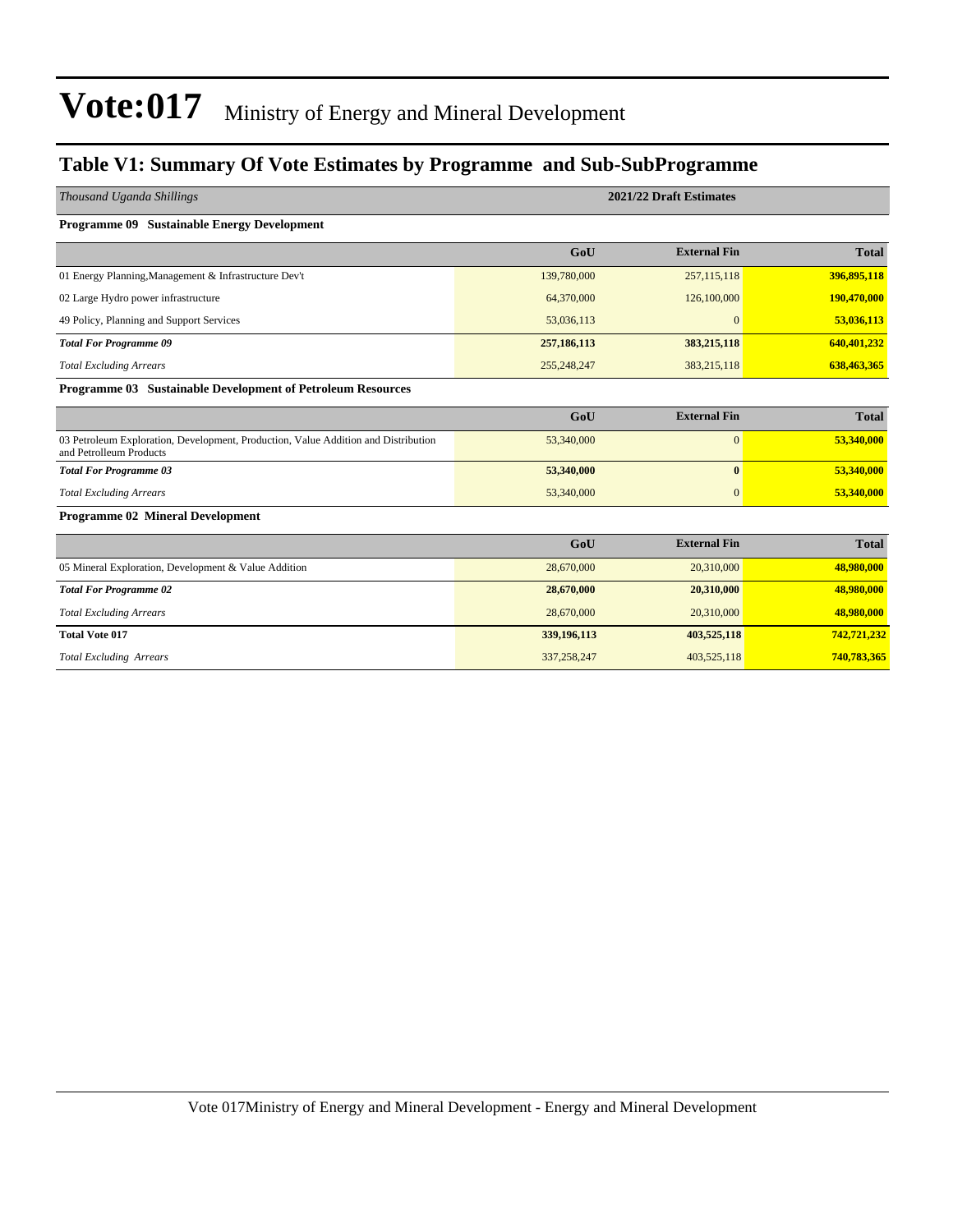#### **Table V2: Summary Of Vote Estimates by Sub-SubProgramme,Department and Project**

| Thousand Uganda Shillings                                                                     |                  | 2020/21 Approved Budget |                  | 2021/22 Draft Estimates |              |                               |              |  |
|-----------------------------------------------------------------------------------------------|------------------|-------------------------|------------------|-------------------------|--------------|-------------------------------|--------------|--|
| Sub-SubProgramme 01 Energy Planning, Management & Infrastructure Dev't                        |                  |                         |                  |                         |              |                               |              |  |
| <b>Recurrent Budget Estimates</b>                                                             | <b>Wage</b>      | <b>Non-Wage</b>         | <b>AIA</b>       | <b>Total</b>            | <b>Wage</b>  | <b>Non-Wage</b>               | <b>Total</b> |  |
| 03 Energy Resources Directorate                                                               | $\boldsymbol{0}$ | 404,000                 | $\boldsymbol{0}$ | 404,000                 | $\mathbf{0}$ | 1,600,000                     | 1,600,000    |  |
| 09 Renewable Energy Department                                                                | $\boldsymbol{0}$ | 1,010,841               | $\boldsymbol{0}$ | 1,010,841               | $\mathbf{0}$ | 1,010,000                     | 1,010,000    |  |
| 10 Energy Efficiency and conservation Department                                              | $\mathbf{0}$     | 910,000                 | $\boldsymbol{0}$ | 910,000                 | $\mathbf{0}$ | 1,910,000                     | 1,910,000    |  |
| 11 Electrical Power Department                                                                | $\boldsymbol{0}$ | 38, 335, 578            | $\boldsymbol{0}$ | 38,335,578              | $\mathbf{0}$ | 15,550,000                    | 15,550,000   |  |
| 20 Nuclear Energy Department                                                                  | $\boldsymbol{0}$ | 3,300,000               | $\boldsymbol{0}$ | 3,300,000               | $\mathbf{0}$ | 3,300,000                     | 3,300,000    |  |
| <b>Total Recurrent Budget Estimates for Sub-</b><br><b>SubProgramme</b>                       | $\bf{0}$         | 43,960,419              | $\bf{0}$         | 43,960,419              | $\bf{0}$     | 23,370,000                    | 23,370,000   |  |
| Development Budget Estimates                                                                  | <b>GoU Dev't</b> | <b>External Fin</b>     | <b>AIA</b>       | <b>Total</b>            |              | GoU Dev't External Fin        | <b>Total</b> |  |
| 1221 Opuyo Moroto Interconnection Project                                                     | 2,000,000        | 19,190,000              | $\boldsymbol{0}$ | 21,190,000              | 1,500,000    | $\overline{0}$                | 1,500,000    |  |
| 1259 Kampala-Entebbe Expansion Project                                                        | 2,000,000        | 20,110,000              | $\bf{0}$         | 22,110,000              | 6,600,000    | 7,690,000                     | 14,290,000   |  |
| 1388 Mbale-Bulambuli (Atari) 132KV transmission line<br>and Associated Substation             | 1,000,000        | 1,920,000               | $\boldsymbol{0}$ | 2,920,000               | 5,340,000    | 7,690,000                     | 13,030,000   |  |
| 1391 Lira-Gulu-Agago 132KV transmission project                                               | 2,942,000        | 38,500,000              | $\bf{0}$         | 41,442,000              | 16,680,000   | 15,390,000                    | 32,070,000   |  |
| 1409 Mirama - Kabale 132kv Transmission Project                                               | 15,000,000       | $\boldsymbol{0}$        | $\bf{0}$         | 15,000,000              | 5,270,000    | 15,390,000                    | 20,660,000   |  |
| 1426 Grid Expansion and Reinforcement Project -Lira,<br>Gulu, Nebbi to Arua Transmission Line | 7,224,960        | 57,558,220              | $\boldsymbol{0}$ | 64,783,180              | 2,500,000    | 15,390,000                    | 17,890,000   |  |
| 1428 Energy for Rural Transformation (ERT) Phase III                                          | 7,667,000        | 28,400,000              | $\boldsymbol{0}$ | 36,067,000              | 13,070,000   | 55,490,000                    | 68,560,000   |  |
| 1429 ORIO Mini Hydro Power and Rural Electrification<br>Project                               | 10,000,000       | $\boldsymbol{0}$        | $\boldsymbol{0}$ | 10,000,000              | 8,000,000    | $\mathbf{0}$                  | 8,000,000    |  |
| 1492 Kampala Metropolitan Transmission System<br><b>Improvement Project</b>                   | 30,306,934       | $\boldsymbol{0}$        | $\boldsymbol{0}$ | 30,306,934              | 1,960,000    | 84,710,000                    | 86,670,000   |  |
| 1497 Masaka-Mbarara Grid Expansion Line                                                       | 30,000,000       | 142,780,000             | $\bf{0}$         | 172,780,000             | 13,330,000   | 15,390,000                    | 28,720,000   |  |
| 1654 Power Supply to industrial parks and Power<br><b>Transmission Line Extension</b>         | 20,000,000       | 136,850,000             | $\boldsymbol{0}$ | 156,850,000             | 37,510,000   | 32,290,000                    | 69,800,000   |  |
| 1655 Kikagati Nsongezi Transmission Line                                                      | 1,000,000        | 34,540,000              | $\boldsymbol{0}$ | 35,540,000              | 4,650,000    | 7,685,118                     | 12,335,118   |  |
| <b>Total Development Budget Estimates for Sub-</b><br><b>SubProgramme</b>                     | 129,140,894      | 479,848,220             | $\bf{0}$         | 608,989,114             | 116,410,000  | 257, 115, 118                 | 373,525,118  |  |
|                                                                                               | GoU              | <b>External Fin</b>     | <b>AIA</b>       | <b>Total</b>            | GoU          | <b>External Fin</b>           | <b>Total</b> |  |
| <b>Total For Sub-SubProgramme 01</b>                                                          | 173,101,313      | 479,848,220             | $\bf{0}$         | 652,949,533             | 139,780,000  | 257, 115, 118                 | 396,895,118  |  |
| <b>Total Excluding Arrears</b>                                                                | 173, 101, 313    | 479,848,220             | $\boldsymbol{0}$ | 652,949,533             | 139,780,000  | 257, 115, 118                 | 396,895,118  |  |
| Sub-SubProgramme 02 Large Hydro power infrastructure                                          |                  |                         |                  |                         |              |                               |              |  |
| <b>Development Budget Estimates</b>                                                           | GoU Dev't        | <b>External Fin</b>     | <b>AIA</b>       | <b>Total</b>            |              | <b>GoU Dev't External Fin</b> | <b>Total</b> |  |
| 1143 Isimba HPP                                                                               | 18,931,000       | 165,040,000             | $\boldsymbol{0}$ | 183,971,000             | 18,560,000   | 110,710,000                   | 129,270,000  |  |
| 1183 Karuma Hydoelectricity Power Project                                                     | 29,000,000       | 654,690,000             | $\boldsymbol{0}$ | 683,690,000             | 31,000,000   | $\boldsymbol{0}$              | 31,000,000   |  |
| 1350 Muzizi Hydro Power Project                                                               | 2,517,000        | 114,990,000             | $\boldsymbol{0}$ | 117,507,000             | 2,520,000    | 15,390,000                    | 17,910,000   |  |
| 1351 Nyagak III Hydro Power Project                                                           | 12,293,211       | $\boldsymbol{0}$        | $\mathbf{0}$     | 12,293,211              | 12,290,000   | $\mathbf{0}$                  | 12,290,000   |  |
| <b>Total Development Budget Estimates for Sub-</b><br><b>SubProgramme</b>                     | 62,741,211       | 934,720,000             | $\bf{0}$         | 997,461,211             | 64,370,000   | 126,100,000                   | 190,470,000  |  |
|                                                                                               | GoU              | <b>External Fin</b>     | <b>AIA</b>       | <b>Total</b>            | GoU          | <b>External Fin</b>           | <b>Total</b> |  |
| <b>Total For Sub-SubProgramme 02</b>                                                          | 62,741,211       | 934,720,000             | $\bf{0}$         | 997,461,211             | 64,370,000   | 126,100,000                   | 190,470,000  |  |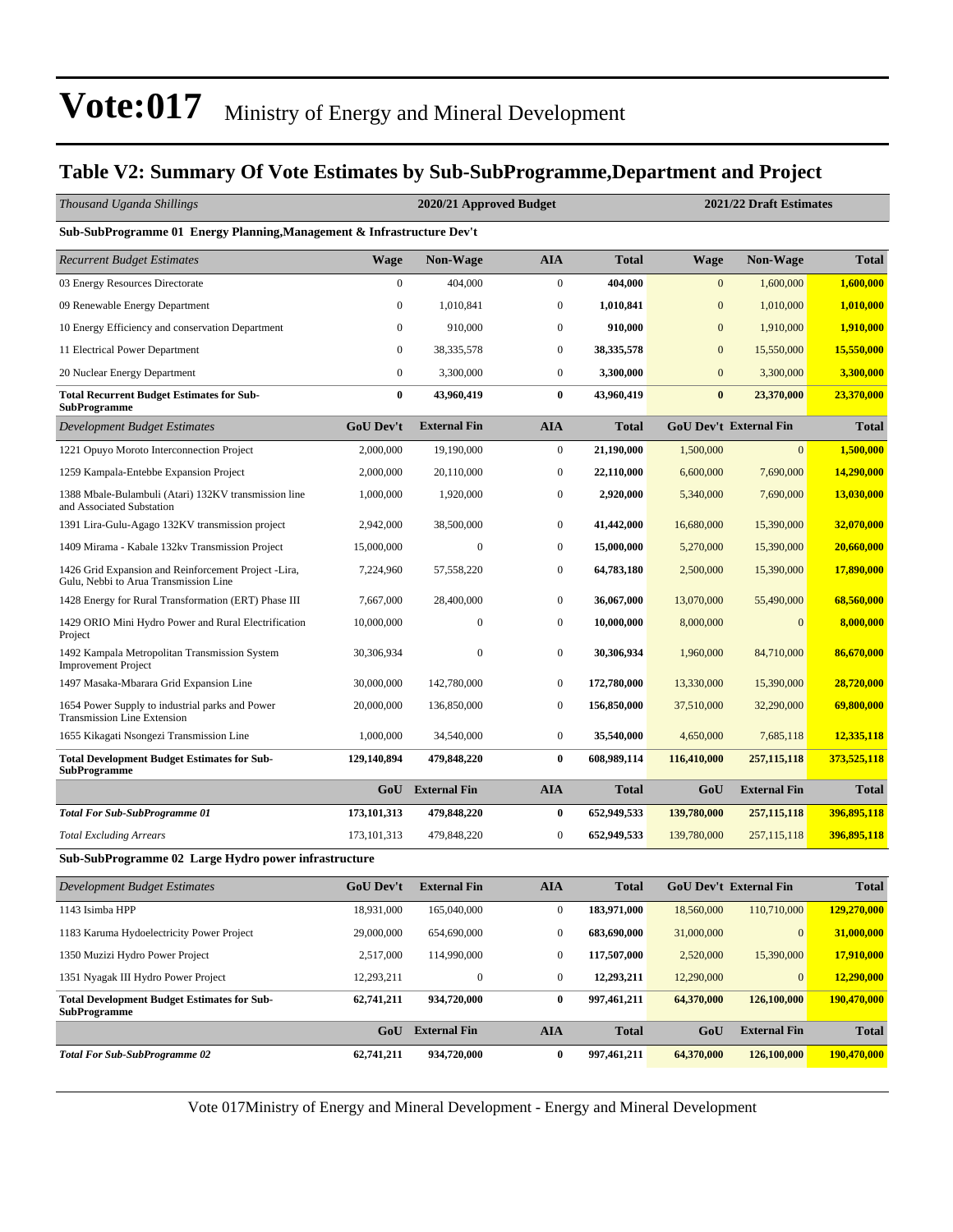| <b>Total Excluding Arrears</b>                                                                                              | 62,741,211       | 934,720,000             | $\mathbf{0}$     | 997,461,211  | 64,370,000       | 126,100,000                   | 190,470,000  |
|-----------------------------------------------------------------------------------------------------------------------------|------------------|-------------------------|------------------|--------------|------------------|-------------------------------|--------------|
| Sub-SubProgramme 03 Petroleum Exploration, Development, Production, Value Addition and Distribution and Petrolleum Products |                  |                         |                  |              |                  |                               |              |
| <b>Recurrent Budget Estimates</b>                                                                                           | <b>Wage</b>      | <b>Non-Wage</b>         | <b>AIA</b>       | <b>Total</b> | Wage             | <b>Non-Wage</b>               | <b>Total</b> |
| 04 Directorate of Petroleum                                                                                                 | $\mathbf{0}$     | 470,000                 | $\boldsymbol{0}$ | 470,000      | $\mathbf{0}$     | 470,000                       | 470,000      |
| 12 Petroleum Exploration, Development and Production<br>(Upstream) Department                                               | $\mathbf{0}$     | 670,000                 | $\boldsymbol{0}$ | 670,000      | $\mathbf{0}$     | 670,000                       | 670,000      |
| 13 Midstream Petroleum Department                                                                                           | 0                | 670,000                 | $\boldsymbol{0}$ | 670,000      | $\overline{0}$   | 670,000                       | 670,000      |
| 14 Petroleum Supply (Downstream) Department                                                                                 | $\boldsymbol{0}$ | 2,506,500               | $\boldsymbol{0}$ | 2,506,500    | $\mathbf{0}$     | 2,510,000                     | 2,510,000    |
| <b>Total Recurrent Budget Estimates for Sub-</b><br><b>SubProgramme</b>                                                     | $\bf{0}$         | 4,316,500               | $\bf{0}$         | 4,316,500    | $\bf{0}$         | 4,320,000                     | 4,320,000    |
| Development Budget Estimates                                                                                                | <b>GoU Dev't</b> | <b>External Fin</b>     | <b>AIA</b>       | <b>Total</b> |                  | <b>GoU Dev't External Fin</b> | <b>Total</b> |
| 1184 Construction of Oil Refinery                                                                                           | 12,405,000       | $\boldsymbol{0}$        | $\boldsymbol{0}$ | 12,405,000   | 6,410,000        | $\overline{0}$                | 6,410,000    |
| 1352 Midstream Petroleum Infrastructure Development<br>Project                                                              | 14,508,211       | 0                       | $\boldsymbol{0}$ | 14,508,211   | 5,510,000        | $\mathbf{0}$                  | 5,510,000    |
| 1355 Strengthening the Development and Production<br>Phases of Oil and Gas Sector                                           | 10,529,540       | $\boldsymbol{0}$        | $\boldsymbol{0}$ | 10,529,540   | 13,530,000       | $\mathbf{0}$                  | 13,530,000   |
| 1410 Skills for Oil and Gas Africa (SOGA)                                                                                   | 3,580,000        | 4,500,000               | $\mathbf{0}$     | 8,080,000    | 3,070,000        | $\mathbf{0}$                  | 3,070,000    |
| 1610 Liquefied Petroleum Gas (LPG) Supply and<br>Infrastructure Intervention                                                | 3,000,000        | $\mathbf{0}$            | $\mathbf{0}$     | 3,000,000    | 15,500,000       | $\overline{0}$                | 15,500,000   |
| 1611 Petroleum Exploration and Promotion Frontier Basins                                                                    | 5,000,000        | $\boldsymbol{0}$        | $\boldsymbol{0}$ | 5,000,000    | 5,000,000        | $\overline{0}$                | 5,000,000    |
| <b>Total Development Budget Estimates for Sub-</b><br><b>SubProgramme</b>                                                   | 49,022,751       | 4,500,000               | 0                | 53,522,751   | 49,020,000       | $\bf{0}$                      | 49,020,000   |
|                                                                                                                             | GoU              | <b>External Fin</b>     | <b>AIA</b>       | <b>Total</b> | GoU              | <b>External Fin</b>           | <b>Total</b> |
| <b>Total For Sub-SubProgramme 03</b>                                                                                        | 53,339,251       | 4,500,000               | $\bf{0}$         | 57,839,251   | 53,340,000       | $\bf{0}$                      | 53,340,000   |
| <b>Total Excluding Arrears</b>                                                                                              | 53,339,251       | 4,500,000               | $\boldsymbol{0}$ | 57,839,251   | 53,340,000       | $\overline{0}$                | 53,340,000   |
| Sub-SubProgramme 05 Mineral Exploration, Development & Value Addition                                                       |                  |                         |                  |              |                  |                               |              |
| <b>Recurrent Budget Estimates</b>                                                                                           | <b>Wage</b>      | <b>Non-Wage</b>         | <b>AIA</b>       | <b>Total</b> | Wage             | <b>Non-Wage</b>               | <b>Total</b> |
| 05 Directorate of Geological Survey and Mines                                                                               | $\mathbf{0}$     | 459,800                 | $\boldsymbol{0}$ | 459,800      | $\mathbf{0}$     | 860,000                       | 860,000      |
| 15 Geological Survey Department                                                                                             | 0                | 654,750                 | $\boldsymbol{0}$ | 654,750      | $\mathbf{0}$     | 950,000                       | 950,000      |
| 16 Geothermal Survey Resources Department                                                                                   | $\mathbf{0}$     | 4,445,650               | $\boldsymbol{0}$ | 4,445,650    | $\mathbf{0}$     | 3,450,000                     | 3,450,000    |
| 17 Mines Department                                                                                                         | $\boldsymbol{0}$ | 662,800                 | $\boldsymbol{0}$ | 662,800      | $\mathbf{0}$     | 960,000                       | 960,000      |
| <b>Total Recurrent Budget Estimates for Sub-</b><br><b>SubProgramme</b>                                                     | $\bf{0}$         | 6,223,000               | $\bf{0}$         | 6,223,000    | $\bf{0}$         | 6,220,000                     | 6,220,000    |
| Development Budget Estimates                                                                                                | <b>GoU Dev't</b> | <b>External Fin</b>     | <b>AIA</b>       | <b>Total</b> |                  | <b>GoU Dev't External Fin</b> | <b>Total</b> |
| 1353 Mineral Wealth and Mining Infrastructure<br>Development                                                                | 13,354,378       |                         | $\overline{0}$   | 13,354,378   | 13,350,000       | $\vert 0 \vert$               | 13,350,000   |
| 1392 Design, Construction and Installation of Uganda<br>National Infrasound Network (DCIIN)                                 | 4,129,000        | $\boldsymbol{0}$        | $\boldsymbol{0}$ | 4,129,000    | $\mathbf{0}$     | $\mathbf{0}$                  | $\bf{0}$     |
| 1505 Minerals Laboratories Equipping & Systems<br>Development                                                               | 7,400,000        | $\boldsymbol{0}$        | $\boldsymbol{0}$ | 7,400,000    | $\boldsymbol{0}$ | $\mathbf{0}$                  | $\bf{0}$     |
| 1542 Airborne Geophysical Survey and Geological<br>Mapping of Karamoja                                                      | 9,100,000        | 38,380,000              | $\boldsymbol{0}$ | 47,480,000   | 9,100,000        | 20,310,000                    | 29,410,000   |
| <b>Total Development Budget Estimates for Sub-</b><br><b>SubProgramme</b>                                                   | 33,983,378       | 38,380,000              | $\bf{0}$         | 72,363,378   | 22,450,000       | 20,310,000                    | 42,760,000   |
|                                                                                                                             |                  | <b>GoU</b> External Fin | <b>AIA</b>       | <b>Total</b> | GoU              | <b>External Fin</b>           | <b>Total</b> |
| <b>Total For Sub-SubProgramme 05</b>                                                                                        | 40,206,378       | 38,380,000              | $\bf{0}$         | 78,586,378   | 28,670,000       | 20,310,000                    | 48,980,000   |
| <b>Total Excluding Arrears</b>                                                                                              | 40,206,378       | 38,380,000              | $\boldsymbol{0}$ | 78,586,378   | 28,670,000       | 20,310,000                    | 48,980,000   |
| Sub-SubProgramme 49 Policy, Planning and Support Services                                                                   |                  |                         |                  |              |                  |                               |              |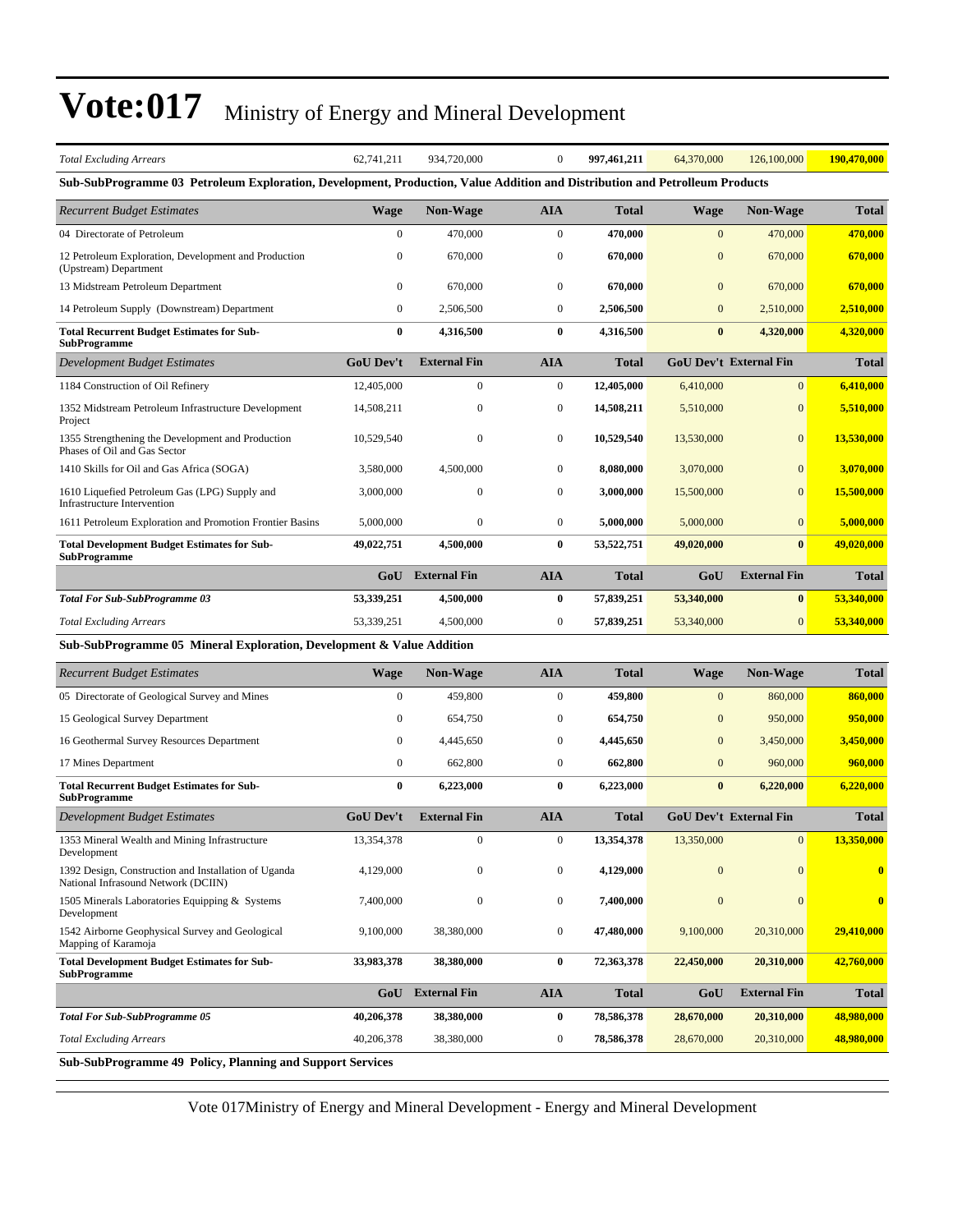| <b>Recurrent Budget Estimates</b>                                         | <b>Wage</b>      | <b>Non-Wage</b>     | <b>AIA</b>       | <b>Total</b>  | Wage         | <b>Non-Wage</b>               | <b>Total</b> |
|---------------------------------------------------------------------------|------------------|---------------------|------------------|---------------|--------------|-------------------------------|--------------|
| 08 Internal Audit Department                                              | $\mathbf{0}$     | 1,088,653           | $\mathbf{0}$     | 1,088,653     | $\mathbf{0}$ | 1,090,000                     | 1,090,000    |
| 18 Finance and Administration                                             | 6,224,571        | 13,651,552          | $\mathbf{0}$     | 19,876,122    | 6,224,571    | 14,232,723                    | 20,457,294   |
| 19 Sectoral Planning and Policy Analysis                                  | $\mathbf{0}$     | 1,190,000           | $\mathbf{0}$     | 1,190,000     | $\mathbf{0}$ | 1,490,000                     | 1,490,000    |
| <b>Total Recurrent Budget Estimates for Sub-</b><br><b>SubProgramme</b>   | 6,224,571        | 15,930,205          | $\bf{0}$         | 22, 154, 775  | 6,224,571    | 16,812,723                    | 23,037,294   |
| Development Budget Estimates                                              | <b>GoU Dev't</b> | <b>External Fin</b> | <b>AIA</b>       | <b>Total</b>  |              | <b>GoU Dev't External Fin</b> | <b>Total</b> |
| 1594 Retooling of Ministry of Energy and Mineral<br>Development (PhaseII) | 20,002,028       | 0                   | $\mathbf{0}$     | 20,002,028    | 29,998,819   | $\Omega$                      | 29,998,819   |
| <b>Total Development Budget Estimates for Sub-</b><br><b>SubProgramme</b> | 20,002,028       | $\mathbf{0}$        | $\bf{0}$         | 20,002,028    | 29,998,819   | $\mathbf{0}$                  | 29,998,819   |
|                                                                           | GoU              | <b>External Fin</b> | <b>AIA</b>       | <b>Total</b>  | GoU          | <b>External Fin</b>           | <b>Total</b> |
| <b>Total For Sub-SubProgramme 49</b>                                      | 42,156,803       | $\mathbf{0}$        | $\bf{0}$         | 42,156,803    | 53,036,113   | $\bf{0}$                      | 53,036,113   |
| <b>Total Excluding Arrears</b>                                            | 40,973,316       | 0                   | $\boldsymbol{0}$ | 40,973,316    | 51,098,247   | $\Omega$                      | 51,098,247   |
| <b>Total Vote 017</b>                                                     | 371,544,956      | 1,457,448,220       | $\bf{0}$         | 1,828,993,176 | 339,196,113  | 403,525,118                   | 742,721,232  |
| <b>Total Excluding Arrears</b>                                            | 370, 361, 469    | 1,457,448,220       | $\mathbf{0}$     | 1,827,809,689 | 337,258,247  | 403,525,118                   | 740,783,365  |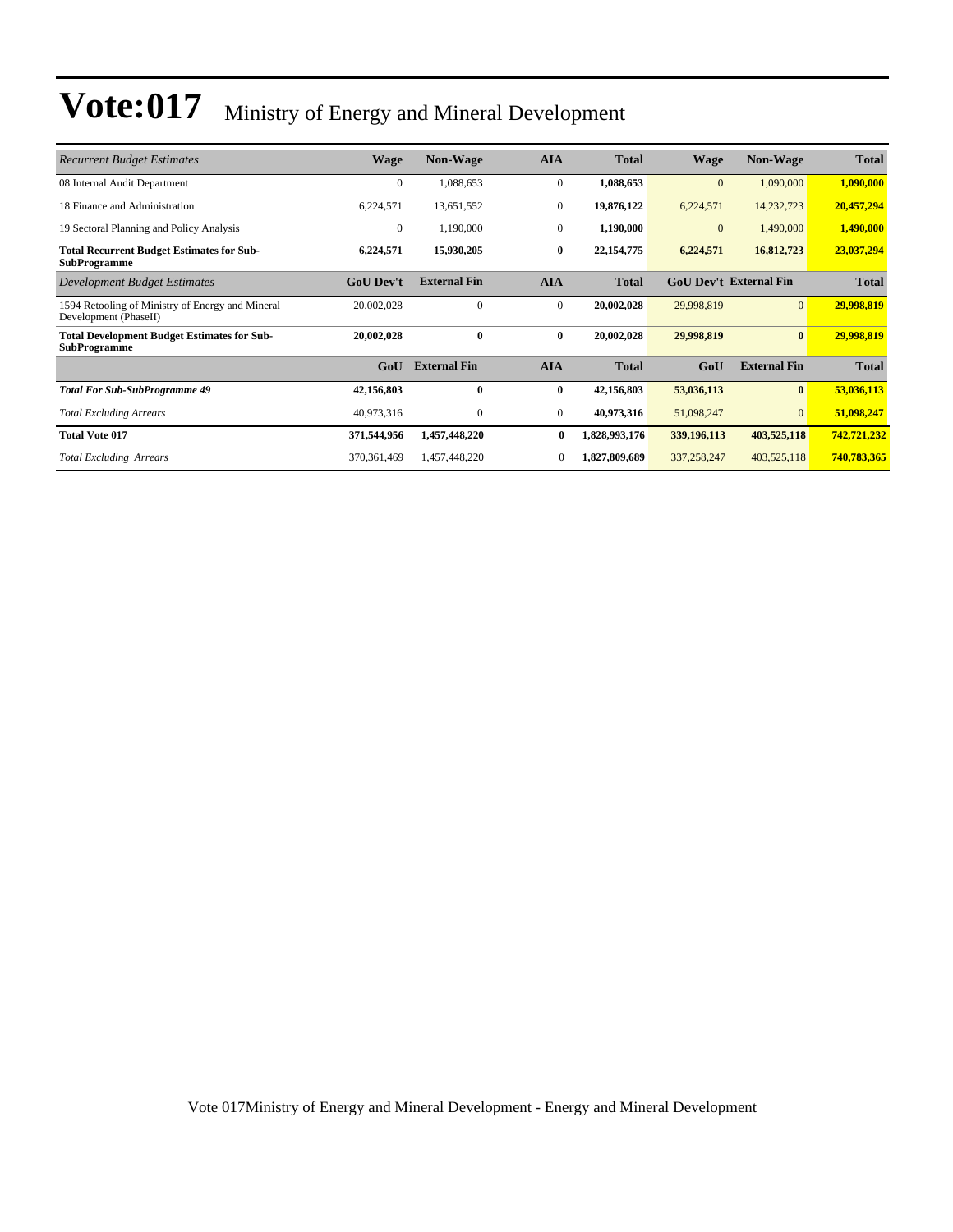#### **Table V3: Summary Vote Estimates by Item**

| Thousand Uganda Shillings                                   |            |                     | 2020/21 Approved Budget<br>2021/22 Draft Estimates |              |            |                     |                |
|-------------------------------------------------------------|------------|---------------------|----------------------------------------------------|--------------|------------|---------------------|----------------|
|                                                             | GoU        | <b>External Fin</b> | AIA                                                | <b>Total</b> | GoU        | <b>External Fin</b> | <b>Total</b>   |
| <b>Employees, Goods and Services (Outputs Provided)</b>     | 78,000,968 | 56,330,000          | $\bf{0}$                                           | 134,330,968  | 73,494,513 | 25,810,000          | 99,304,513     |
| 211101 General Staff Salaries                               | 6,224,571  | $\bf{0}$            | 0                                                  | 6,224,571    | 6,224,571  | $\bf{0}$            | 6,224,571      |
| 211102 Contract Staff Salaries                              | 1,632,059  | 90,000              | 0                                                  | 1,722,059    | 1,960,000  | $\bf{0}$            | 1,960,000      |
| 211103 Allowances (Inc. Casuals, Temporary)                 | 10,479,900 | 280,000             | 0                                                  | 10,759,900   | 8,427,550  | 400,000             | 8,827,550      |
| 212101 Social Security Contributions                        | 92,000     | $\bf{0}$            | 0                                                  | 92,000       | 70,000     | $\bf{0}$            | 70,000         |
| 212102 Pension for General Civil Service                    | 1,442,763  | $\bf{0}$            | 0                                                  | 1,442,763    | 1,132,000  | $\bf{0}$            | 1,132,000      |
| 213002 Incapacity, death benefits and funeral expenses      | 70,000     | $\bf{0}$            | 0                                                  | 70,000       | 70,000     | $\bf{0}$            | 70,000         |
| 213004 Gratuity Expenses                                    | 1,146,701  | $\bf{0}$            | $\boldsymbol{0}$                                   | 1,146,701    | 135,000    | $\bf{0}$            | <b>135,000</b> |
| 221001 Advertising and Public Relations                     | 1,108,400  | 1,000               | 0                                                  | 1,109,400    | 1,072,900  | 100,000             | 1,172,900      |
| 221002 Workshops and Seminars                               | 4,172,825  | 630,000             | 0                                                  | 4,802,825    | 2,844,200  | 300,000             | 3,144,200      |
| 221003 Staff Training                                       | 4,933,705  | 1,320,000           | 0                                                  | 6,253,705    | 2,987,600  | 420,000             | 3,407,600      |
| 221004 Recruitment Expenses                                 | 50,000     | $\bf{0}$            | 0                                                  | 50,000       | 50,000     | $\bf{0}$            | 50,000         |
| 221005 Hire of Venue (chairs, projector, etc)               | 599,000    | $\bf{0}$            | 0                                                  | 599,000      | 225,000    | $\bf{0}$            | 225,000        |
| 221007 Books, Periodicals & Newspapers                      | 149,930    | $\bf{0}$            | 0                                                  | 149,930      | 153,800    | $\bf{0}$            | 153,800        |
| 221008 Computer supplies and Information Technology<br>(TT) | 527,687    | 24,000              | 0                                                  | 551,687      | 1,150,887  | 50,000              | 1,200,887      |
| 221009 Welfare and Entertainment                            | 862,654    | $\bf{0}$            | $\bf{0}$                                           | 862,654      | 744,854    | $\bf{0}$            | 744,854        |
| 221010 Special Meals and Drinks                             | 256,578    | 480,000             | 0                                                  | 736,578      | 350,000    | $\bf{0}$            | 350,000        |
| 221011 Printing, Stationery, Photocopying and Binding       | 2,253,051  | 60,000              | $\bf{0}$                                           | 2,313,051    | 3,032,005  | 50,000              | 3,082,005      |
| 221012 Small Office Equipment                               | 249,375    | $\bf{0}$            | 0                                                  | 249,375      | 455,872    | $\bf{0}$            | 455,872        |
| 221016 IFMS Recurrent costs                                 | 12,400     | $\bf{0}$            | $\bf{0}$                                           | 12,400       | 12,400     | $\bf{0}$            | 12,400         |
| 221017 Subscriptions                                        | 795,200    | $\bf{0}$            | 0                                                  | 795,200      | 30,200     | $\bf{0}$            | 30,200         |
| 221020 IPPS Recurrent Costs                                 | 20,000     | $\bf{0}$            | 0                                                  | 20,000       | 50,000     | $\bf{0}$            | 50,000         |
| 222001 Telecommunications                                   | 248,162    | $\bf{0}$            | $\bf{0}$                                           | 248,162      | 283,618    | $\bf{0}$            | 283,618        |
| 222002 Postage and Courier                                  | 58,100     | $\bf{0}$            | 0                                                  | 58,100       | 39,150     | $\bf{0}$            | 39,150         |
| 222003 Information and communications technology<br>(ICT)   | 277,000    | $\bf{0}$            | 0                                                  | 277,000      | 297,000    | $\bf{0}$            | 297,000        |
| 223002 Rates                                                | 160,000    | $\bf{0}$            | $\boldsymbol{0}$                                   | 160,000      | 160,000    | $\bf{0}$            | 160,000        |
| 223004 Guard and Security services                          | 313,000    | $\bf{0}$            | 0                                                  | 313,000      | 327,000    | $\bf{0}$            | 327,000        |
| 223005 Electricity                                          | 633,500    | $\bf{0}$            | 0                                                  | 633,500      | 613,000    | $\bf{0}$            | 613,000        |
| 223006 Water                                                | 195,000    | $\bf{0}$            | $\bf{0}$                                           | 195,000      | 189,000    | $\bf{0}$            | 189,000        |
| 223007 Other Utilities- (fuel, gas, firewood, charcoal)     | 150,000    | $\bf{0}$            | 0                                                  | 150,000      | $\bf{0}$   | $\bf{0}$            | $\mathbf{0}$   |
| 223901 Rent – (Produced Assets) to other govt. units        | 50,000     | $\bf{0}$            | 0                                                  | 50,000       | $\bf{0}$   | $\bf{0}$            | $\bf{0}$       |
| 224004 Cleaning and Sanitation                              | 212,250    | $\bf{0}$            | 0                                                  | 212,250      | 394,700    | $\bf{0}$            | 394,700        |
| 224005 Uniforms, Beddings and Protective Gear               | 289,900    | $\bf{0}$            | 0                                                  | 289,900      | 134,694    | $\bf{0}$            | 134,694        |
| 225001 Consultancy Services- Short term                     | 10,478,000 | 100,000             | 0                                                  | 10,578,000   | 8,165,830  | $\bf{0}$            | 8,165,830      |
| 225002 Consultancy Services-Long-term                       | 5,599,919  | 31,229,678          | 0                                                  | 36,829,597   | 3,830,000  | 24,310,000          | 28,140,000     |
| 227001 Travel inland                                        | 9,709,870  | 8,795,000           | 0                                                  | 18,504,870   | 9,317,950  | 180,000             | 9,497,950      |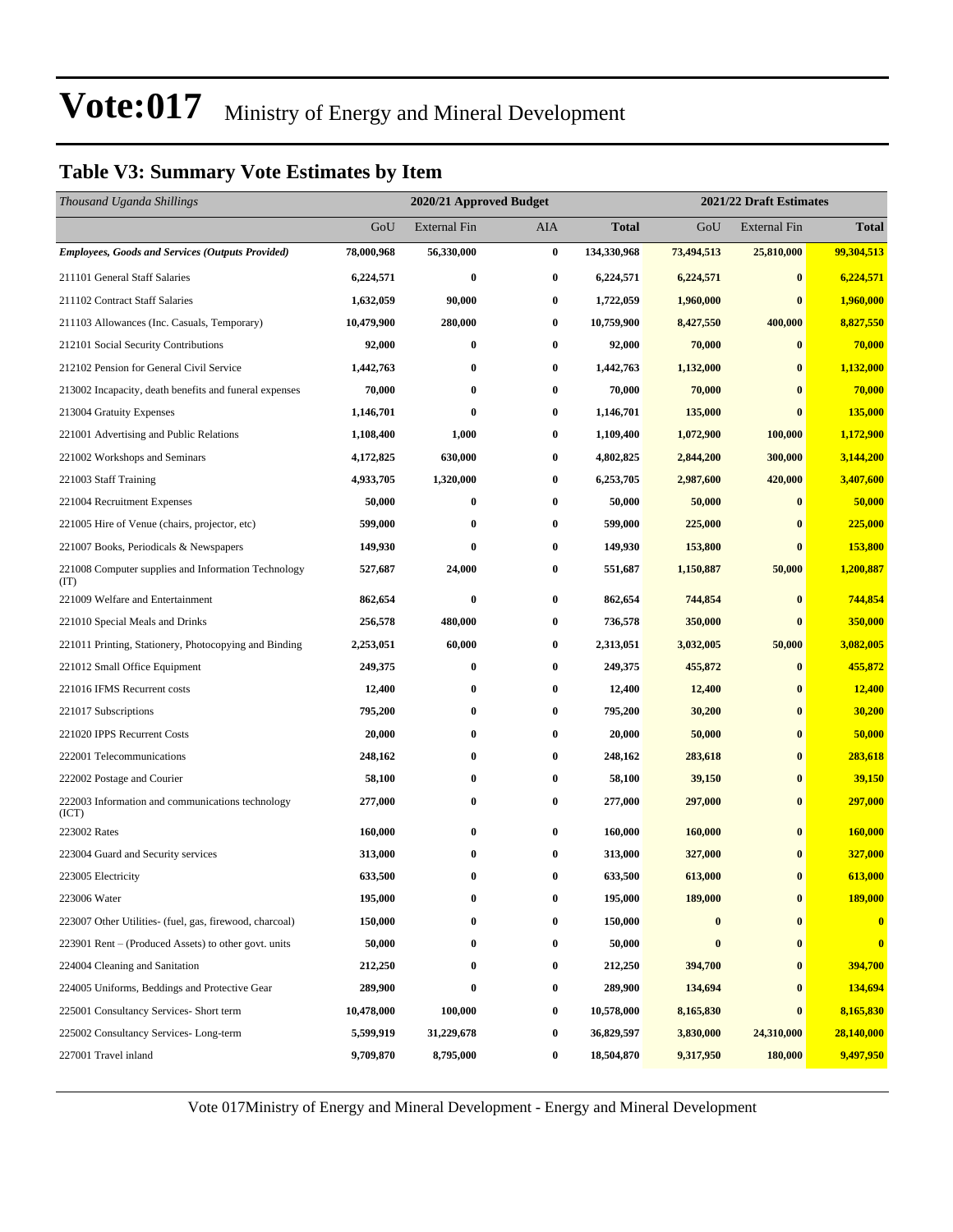| 227002 Travel abroad                                               | 4,758,629        | 30,000        | $\bf{0}$         | 4,788,629     | 1,427,801        | $\bf{0}$      | 1,427,801    |
|--------------------------------------------------------------------|------------------|---------------|------------------|---------------|------------------|---------------|--------------|
| 227003 Carriage, Haulage, Freight and transport hire               | $\boldsymbol{0}$ | $\bf{0}$      | 0                | $\bf{0}$      | 40,000           | $\bf{0}$      | 40,000       |
| 227004 Fuel, Lubricants and Oils                                   | 3,928,627        | 590,000       | $\bf{0}$         | 4,518,627     | 4,982,766        | $\bf{0}$      | 4,982,766    |
| 228001 Maintenance - Civil                                         | 480,000          | $\bf{0}$      | $\bf{0}$         | 480,000       | 723,500          | $\bf{0}$      | 723,500      |
| 228002 Maintenance - Vehicles                                      | 2,112,908        | 4,070,000     | $\bf{0}$         | 6,182,908     | 2,635,483        | $\bf{0}$      | 2,635,483    |
| 228003 Maintenance - Machinery, Equipment &<br>Furniture           | 402,102          | 8,630,322     | $\bf{0}$         | 9,032,425     | 408,102          | $\mathbf{0}$  | 408,102      |
| 228004 Maintenance - Other                                         | 308,200          | $\bf{0}$      | $\bf{0}$         | 308,200       | 84,080           | $\bf{0}$      | 84,080       |
| 281501 Environment Impact Assessment for Capital<br>Works          | $\bf{0}$         | $\bf{0}$      | $\bf{0}$         | $\bf{0}$      | 1,600,000        | $\bf{0}$      | 1,600,000    |
| 281502 Feasibility Studies for Capital Works                       | 0                | $\bf{0}$      | $\bf{0}$         | $\bf{0}$      | 1,000,000        | $\bf{0}$      | 1,000,000    |
| 281503 Engineering and Design Studies & Plans for<br>capital works | 0                | 0             | 0                | $\bf{0}$      | 1,910,000        | 0             | 1,910,000    |
| 281504 Monitoring, Supervision & Appraisal of Capital<br>work      | 537,000          | $\bf{0}$      | $\bf{0}$         | 537,000       | 3,752,000        | $\bf{0}$      | 3,752,000    |
| 282161 Disposal of Assets (Loss/Gain)                              | 20,000           | $\bf{0}$      | $\bf{0}$         | 20,000        | $\bf{0}$         | $\bf{0}$      | $\mathbf{0}$ |
| <b>Grants, Transfers and Subsides (Outputs Funded)</b>             | 106,929,326      | 114,990,000   | $\bf{0}$         | 221,919,326   | 96,485,000       | 15,390,000    | 111,875,000  |
| 262101 Contributions to International Organisations<br>(Current)   | 445,650          | $\bf{0}$      | 0                | 445,650       | 410,000          | $\bf{0}$      | 410,000      |
| 262201 Contributions to International Organisations<br>(Capital)   | 15,000           | $\bf{0}$      | 0                | 15,000        | 15,000           | $\mathbf{0}$  | 15,000       |
| 263104 Transfers to other govt. Units (Current)                    | 45,408,676       | $\bf{0}$      | $\bf{0}$         | 45,408,676    | 36,500,000       | $\bf{0}$      | 36,500,000   |
| 263204 Transfers to other govt. Units (Capital)                    | 56,560,000       | 114,990,000   | $\bf{0}$         | 171,550,000   | 59,560,000       | 15,390,000    | 74,950,000   |
| 291001 Transfers to Government Institutions                        | 4,500,000        | $\bf{0}$      | 0                | 4,500,000     | $\bf{0}$         | $\bf{0}$      | $\mathbf{0}$ |
| <b>Investment (Capital Purchases)</b>                              | 185, 431, 175    | 1,286,128,220 | $\bf{0}$         | 1,471,559,395 | 167,278,734      | 362, 325, 118 | 529,603,852  |
| 281501 Environment Impact Assessment for Capital<br>Works          | 4,321,000        | $\bf{0}$      | 0                | 4,321,000     | 13,000,000       | $\bf{0}$      | 13,000,000   |
| 281502 Feasibility Studies for Capital Works                       | 1,000,000        | $\bf{0}$      | $\bf{0}$         | 1,000,000     | 1,200,000        | $\bf{0}$      | 1,200,000    |
| 281503 Engineering and Design Studies & Plans for<br>capital works | 1,300,000        | 14,950,000    | $\bf{0}$         | 16,250,000    | 250,000          | 49,990,000    | 50,240,000   |
| 281504 Monitoring, Supervision & Appraisal of Capital<br>work      | 15,817,382       | $\bf{0}$      | $\bf{0}$         | 15,817,382    | 19,431,900       | $\bf{0}$      | 19,431,900   |
| 311101 Land                                                        | 118,406,934      | $\bf{0}$      | $\bf{0}$         | 118,406,934   | 76,910,000       | $\bf{0}$      | 76,910,000   |
| 312101 Non-Residential Buildings                                   | 7,129,540        | $\bf{0}$      | $\bf{0}$         | 7,129,540     | 16,838,734       | $\mathbf{0}$  | 16,838,734   |
| 312103 Roads and Bridges.                                          | 2,000,000        | 0             | 0                | 2,000,000     | 560,000          |               | 560,000      |
| 312104 Other Structures                                            | 17,842,000       | 1,271,178,220 | 0                | 1,289,020,220 | 24,288,100       | 312, 335, 118 | 336,623,218  |
| 312201 Transport Equipment                                         | 2,670,000        |               |                  | 2,670,000     | 3,950,000        |               | 3,950,000    |
| 312202 Machinery and Equipment                                     | 6,763,378        | $\bf{0}$      | $\bf{0}$         | 6,763,378     | 6,100,000        | $\bf{0}$      | 6,100,000    |
| 312203 Furniture & Fixtures                                        | 615,000          | 0             | $\bf{0}$         | 615,000       | 820,000          | $\bf{0}$      | 820,000      |
| 312211 Office Equipment                                            | 150,000          | 0             | 0                | 150,000       | 200,000          |               | 200,000      |
| 312213 ICT Equipment                                               | 2,815,941        | 0             | $\bf{0}$         | 2,815,941     | 3,730,000        | $\bf{0}$      | 3,730,000    |
| 312214 Laboratory Equipments                                       | 4,400,000        | 0             | $\bf{0}$         | 4,400,000     | $\bf{0}$         |               | $\bf{0}$     |
| 314201 Materials and supplies                                      | 200,000          | $\bf{0}$      | $\bf{0}$         | 200,000       | $\boldsymbol{0}$ | $\bf{0}$      | $\bf{0}$     |
| Arrears                                                            | 1,183,488        | $\bf{0}$      | $\bf{0}$         | 1,183,488     | 1,937,867        | $\bf{0}$      | 1,937,867    |
| 321605 Domestic arrears (Budgeting)                                | 1,183,488        | $\bf{0}$      | 0                | 1,183,488     | 1,937,867        | $\bf{0}$      | 1,937,867    |
| <b>Grand Total Vote 017</b>                                        | 371,544,956      | 1,457,448,220 | $\bf{0}$         | 1,828,993,176 | 339,196,113      | 403,525,118   | 742,721,232  |
| <b>Total Excluding Arrears</b>                                     | 370, 361, 469    | 1,457,448,220 | $\boldsymbol{0}$ | 1,827,809,689 | 337,258,247      | 403,525,118   | 740,783,365  |
|                                                                    |                  |               |                  |               |                  |               |              |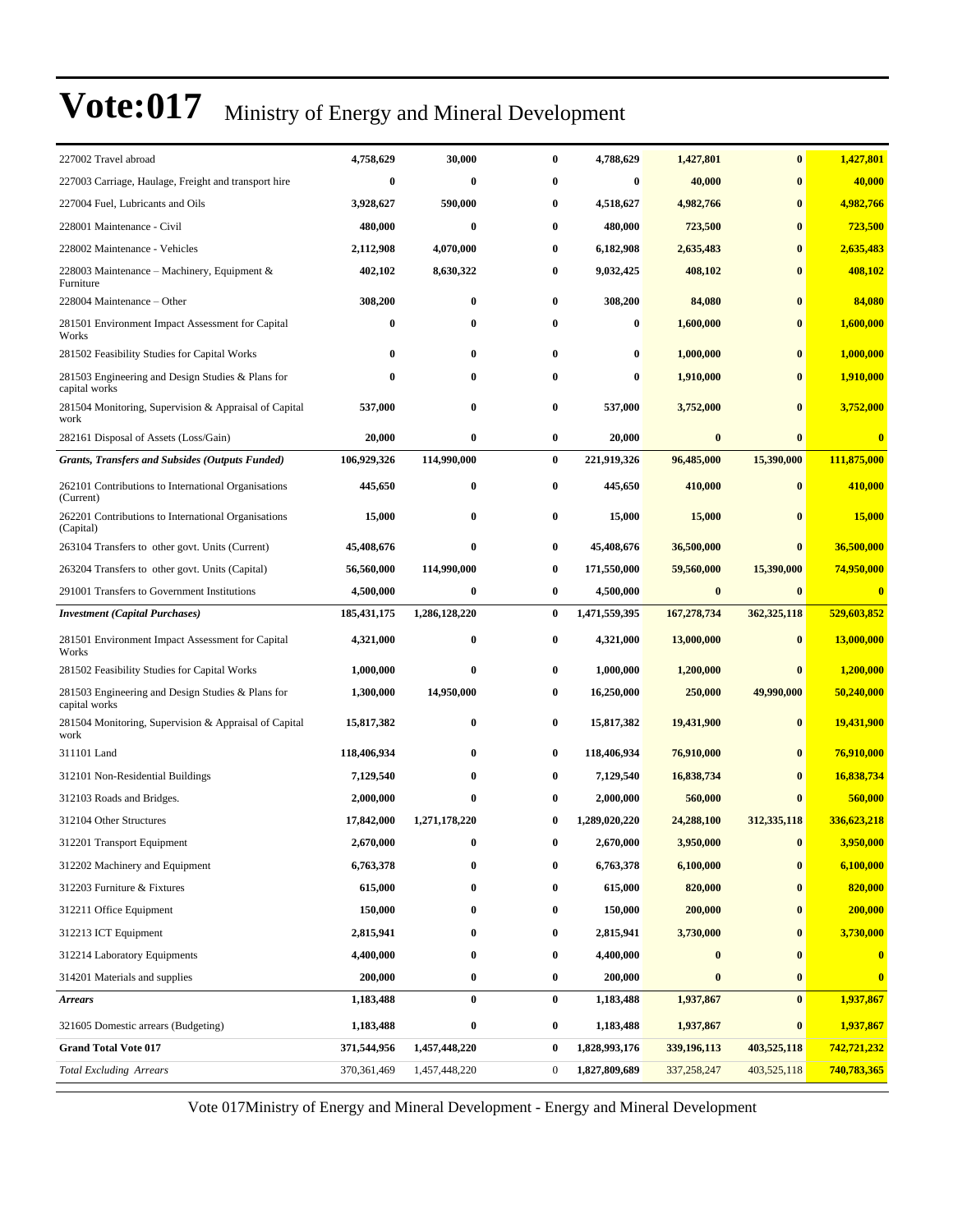#### **Table V4: Detailed Estimates by Sub-SubProgramme, Department,Project and Output and Item**

*Sub-SubProgrammme 01 Energy Planning,Management & Infrastructure Dev't*

*Recurrent Budget Estimates*

#### **Department 03 Energy Resources Directorate**

| Thousand Uganda Shillings                                                         |                  | 2020/21 Approved Budget |                  |              | 2021/22 Draft Estimates |                |               |
|-----------------------------------------------------------------------------------|------------------|-------------------------|------------------|--------------|-------------------------|----------------|---------------|
| <b>Outputs Provided</b>                                                           | Wage             | Non Wage                | <b>AIA</b>       | <b>Total</b> | Wage                    | Non Wage       | <b>Total</b>  |
| Budget Output 030101 Energy Policy/Plans Dissemination, Regulation and Monitoring |                  |                         |                  |              |                         |                |               |
| 211103 Allowances (Inc. Casuals, Temporary)                                       | $\boldsymbol{0}$ | 50,000                  | $\boldsymbol{0}$ | 50,000       | $\mathbf{0}$            | 49,500         | 49,500        |
| 221001 Advertising and Public Relations                                           | $\overline{0}$   | $\overline{0}$          | $\boldsymbol{0}$ | $\bf{0}$     | $\mathbf{0}$            | 42,000         | 42,000        |
| 221002 Workshops and Seminars                                                     | $\mathbf{0}$     | 100,000                 | $\boldsymbol{0}$ | 100,000      | $\mathbf{0}$            | 42,000         | 42,000        |
| 221008 Computer supplies and Information Technology (IT)                          | $\boldsymbol{0}$ | $\boldsymbol{0}$        | $\boldsymbol{0}$ | $\bf{0}$     | $\mathbf{0}$            | 28,000         | 28,000        |
| 221010 Special Meals and Drinks                                                   | $\boldsymbol{0}$ | $\boldsymbol{0}$        | $\boldsymbol{0}$ | $\bf{0}$     | $\mathbf{0}$            | 10,000         | 10,000        |
| 221011 Printing, Stationery, Photocopying and Binding                             | $\mathbf{0}$     | $\boldsymbol{0}$        | $\boldsymbol{0}$ | $\bf{0}$     | $\boldsymbol{0}$        | 70,000         | 70,000        |
| 222003 Information and communications technology (ICT)                            | $\mathbf{0}$     | $\boldsymbol{0}$        | $\boldsymbol{0}$ | $\bf{0}$     | $\mathbf{0}$            | 60,000         | 60,000        |
| 224004 Cleaning and Sanitation                                                    | $\mathbf{0}$     | $\boldsymbol{0}$        | $\boldsymbol{0}$ | $\bf{0}$     | $\mathbf{0}$            | 10,000         | <b>10,000</b> |
| 227001 Travel inland                                                              | $\boldsymbol{0}$ | 20,000                  | $\boldsymbol{0}$ | 20,000       | $\boldsymbol{0}$        | 154,000        | 154,000       |
| 227004 Fuel, Lubricants and Oils                                                  | $\boldsymbol{0}$ | 10,000                  | $\boldsymbol{0}$ | 10,000       | $\boldsymbol{0}$        | 52,500         | 52,500        |
| 228002 Maintenance - Vehicles                                                     | $\overline{0}$   | $\mathbf{0}$            | $\boldsymbol{0}$ | $\bf{0}$     | $\mathbf{0}$            | 42,000         | 42,000        |
| 281504 Monitoring, Supervision & Appraisal of Capital work                        | $\boldsymbol{0}$ | $\mathbf{0}$            | $\boldsymbol{0}$ | $\bf{0}$     | $\mathbf{0}$            | 140,000        | 140,000       |
| <b>Total Cost of Budget Output 01</b>                                             | $\pmb{\theta}$   | 180,000                 | 0                | 180,000      | $\boldsymbol{\theta}$   | 700,000        | 700,000       |
| <b>Budget Output 030102 Energy Efficiency Promotion</b>                           |                  |                         |                  |              |                         |                |               |
| 211103 Allowances (Inc. Casuals, Temporary)                                       | $\overline{0}$   | 24,000                  | $\boldsymbol{0}$ | 24,000       | $\mathbf{0}$            | 40,000         | 40,000        |
| 221002 Workshops and Seminars                                                     | $\mathbf{0}$     | 8,000                   | $\boldsymbol{0}$ | 8,000        | $\mathbf{0}$            | $\overline{0}$ | $\mathbf{0}$  |
| 221008 Computer supplies and Information Technology (IT)                          | $\boldsymbol{0}$ | 2,000                   | $\boldsymbol{0}$ | 2,000        | $\mathbf{0}$            | 30,500         | 30,500        |
| 221010 Special Meals and Drinks                                                   | $\boldsymbol{0}$ | $\mathbf{0}$            | $\boldsymbol{0}$ | $\bf{0}$     | $\mathbf{0}$            | 20,000         | 20,000        |
| 221011 Printing, Stationery, Photocopying and Binding                             | $\mathbf{0}$     | 8,000                   | $\boldsymbol{0}$ | 8,000        | $\mathbf{0}$            | 22,500         | 22,500        |
| 227001 Travel inland                                                              | $\boldsymbol{0}$ | 24,000                  | $\boldsymbol{0}$ | 24,000       | $\mathbf{0}$            | 80,000         | 80,000        |
| 227004 Fuel, Lubricants and Oils                                                  | $\boldsymbol{0}$ | 18,000                  | $\boldsymbol{0}$ | 18,000       | $\mathbf{0}$            | 36,000         | 36,000        |
| 228002 Maintenance - Vehicles                                                     | $\boldsymbol{0}$ | 8,000                   | $\boldsymbol{0}$ | 8,000        | $\boldsymbol{0}$        | 21,000         | 21,000        |
| <b>Total Cost of Budget Output 02</b>                                             | $\pmb{\theta}$   | 92,000                  | 0                | 92,000       | $\boldsymbol{\theta}$   | 250,000        | 250,000       |
| <b>Budget Output 030103 Renewable Energy Promotion</b>                            |                  |                         |                  |              |                         |                |               |
| 211103 Allowances (Inc. Casuals, Temporary)                                       | $\boldsymbol{0}$ | 20,000                  | $\boldsymbol{0}$ | 20,000       | $\mathbf{0}$            | 44,000         | 44,000        |
| 221003 Staff Training                                                             | $\boldsymbol{0}$ | 20,000                  | $\boldsymbol{0}$ | 20,000       | $\mathbf{0}$            | $\overline{0}$ | $\bf{0}$      |
| 221008 Computer supplies and Information Technology (IT)                          | $\boldsymbol{0}$ | $\boldsymbol{0}$        | $\boldsymbol{0}$ | $\bf{0}$     | $\boldsymbol{0}$        | 40,000         | 40,000        |
| 221010 Special Meals and Drinks                                                   | $\boldsymbol{0}$ | $\boldsymbol{0}$        | $\boldsymbol{0}$ | $\bf{0}$     | $\boldsymbol{0}$        | 20,000         | 20,000        |
| 221011 Printing, Stationery, Photocopying and Binding                             | $\overline{0}$   | $\boldsymbol{0}$        | $\boldsymbol{0}$ | $\bf{0}$     | $\mathbf{0}$            | 43,200         | 43,200        |
| 222001 Telecommunications                                                         | $\boldsymbol{0}$ | 8,000                   | $\boldsymbol{0}$ | 8,000        | $\mathbf{0}$            | $\mathbf{0}$   | $\bf{0}$      |
| 222003 Information and communications technology (ICT)                            | $\mathbf{0}$     | 19,000                  | $\mathbf{0}$     | 19,000       | $\mathbf{0}$            | $\mathbf{0}$   | $\bf{0}$      |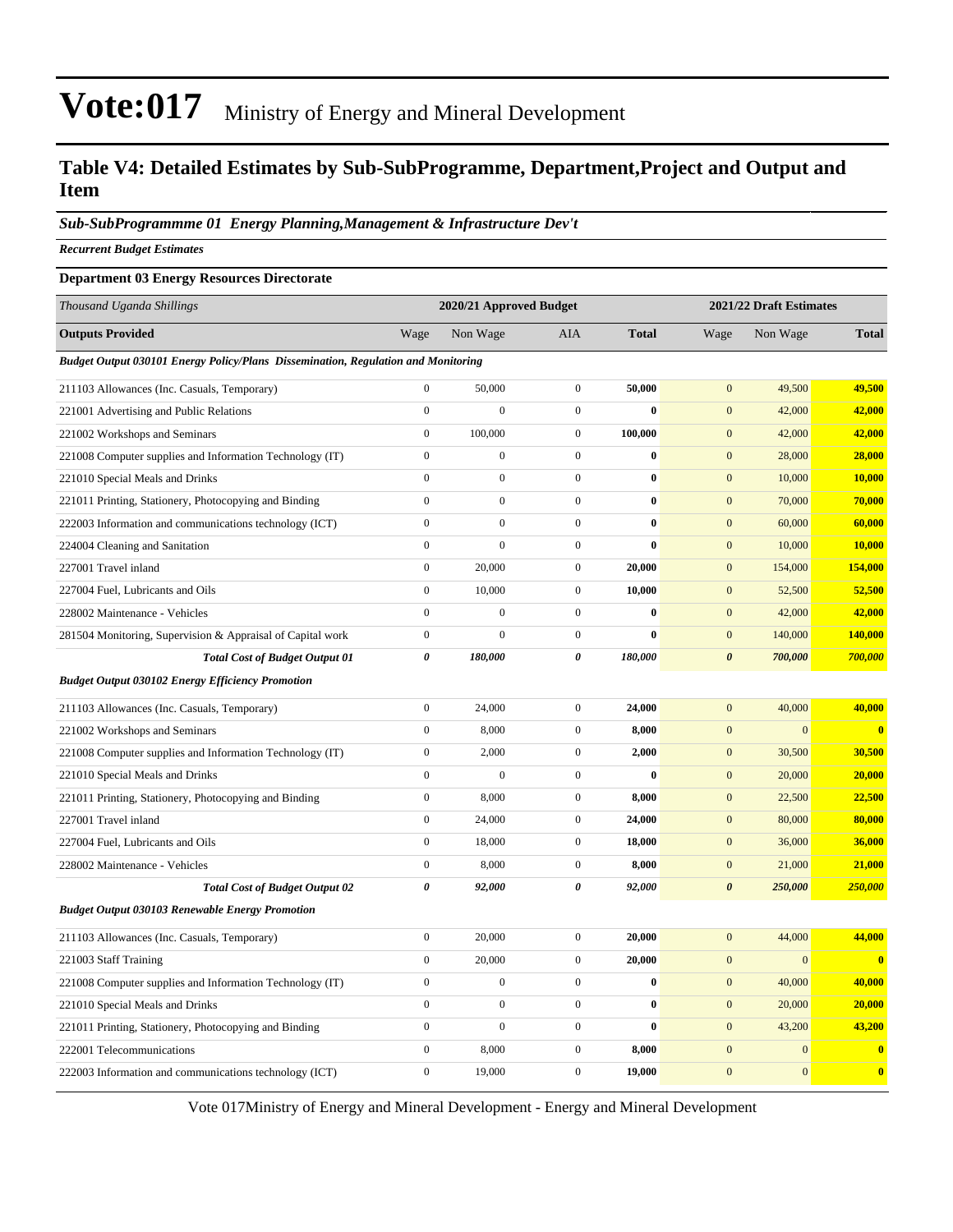| 224004 Cleaning and Sanitation                                                    | $\boldsymbol{0}$ | $\mathbf{0}$     | $\mathbf{0}$     | $\bf{0}$              | $\mathbf{0}$          | 23,800           | 23,800       |  |
|-----------------------------------------------------------------------------------|------------------|------------------|------------------|-----------------------|-----------------------|------------------|--------------|--|
| 227001 Travel inland                                                              | $\boldsymbol{0}$ | 28,000           | $\boldsymbol{0}$ | 28,000                | $\mathbf{0}$          | 110,000          | 110,000      |  |
| 227002 Travel abroad                                                              | $\boldsymbol{0}$ | 22,000           | $\mathbf{0}$     | 22,000                | $\mathbf{0}$          | $\boldsymbol{0}$ | $\bf{0}$     |  |
| 227004 Fuel, Lubricants and Oils                                                  | $\boldsymbol{0}$ | 15,000           | $\boldsymbol{0}$ | 15,000                | $\mathbf{0}$          | 42,000           | 42,000       |  |
| 228002 Maintenance - Vehicles                                                     | $\boldsymbol{0}$ | $\mathbf{0}$     | $\boldsymbol{0}$ | $\bf{0}$              | $\mathbf{0}$          | 27,000           | 27,000       |  |
| <b>Total Cost of Budget Output 03</b>                                             | 0                | 132,000          | 0                | 132,000               | $\boldsymbol{\theta}$ | 350,000          | 350,000      |  |
| <b>Budget Output 030104 Increased Rural Electrification</b>                       |                  |                  |                  |                       |                       |                  |              |  |
| 211103 Allowances (Inc. Casuals, Temporary)                                       | $\boldsymbol{0}$ | $\overline{0}$   | $\mathbf{0}$     | $\bf{0}$              | $\mathbf{0}$          | 15,000           | 15,000       |  |
| 221007 Books, Periodicals & Newspapers                                            | $\boldsymbol{0}$ | $\overline{0}$   | $\boldsymbol{0}$ | $\bf{0}$              | $\mathbf{0}$          | 24,000           | 24,000       |  |
| 221012 Small Office Equipment                                                     | $\mathbf{0}$     | $\boldsymbol{0}$ | $\boldsymbol{0}$ | $\bf{0}$              | $\mathbf{0}$          | 15,000           | 15,000       |  |
| 227001 Travel inland                                                              | $\boldsymbol{0}$ | $\mathbf{0}$     | $\boldsymbol{0}$ | $\bf{0}$              | $\mathbf{0}$          | 143,000          | 143,000      |  |
| 227004 Fuel, Lubricants and Oils                                                  | $\boldsymbol{0}$ | $\mathbf{0}$     | $\boldsymbol{0}$ | $\bf{0}$              | $\mathbf{0}$          | 66,500           | 66,500       |  |
| 228002 Maintenance - Vehicles                                                     | $\boldsymbol{0}$ | $\boldsymbol{0}$ | $\boldsymbol{0}$ | $\bf{0}$              | $\mathbf{0}$          | 36,500           | 36,500       |  |
| <b>Total Cost of Budget Output 04</b>                                             | 0                | 0                | 0                | $\boldsymbol{\theta}$ | $\boldsymbol{\theta}$ | 300,000          | 300,000      |  |
| <b>Total Cost Of Outputs Provided</b>                                             | $\bf{0}$         | 404,000          | 0                | 404,000               | $\bf{0}$              | 1,600,000        | 1,600,000    |  |
| <b>Total Cost for Department 03</b>                                               | $\bf{0}$         | 404,000          | 0                | 404,000               | $\bf{0}$              | 1,600,000        | 1,600,000    |  |
| <b>Total Excluding Arrears</b>                                                    | $\boldsymbol{0}$ | 404,000          | $\boldsymbol{0}$ | 404,000               | $\mathbf{0}$          | 1,600,000        | 1,600,000    |  |
| <b>Department 09 Renewable Energy Department</b>                                  |                  |                  |                  |                       |                       |                  |              |  |
| 2021/22 Draft Estimates<br>Thousand Uganda Shillings<br>2020/21 Approved Budget   |                  |                  |                  |                       |                       |                  |              |  |
| <b>Outputs Provided</b>                                                           | Wage             | Non Wage         | AIA              | <b>Total</b>          | Wage                  | Non Wage         | <b>Total</b> |  |
| Budget Output 030101 Energy Policy/Plans Dissemination, Regulation and Monitoring |                  |                  |                  |                       |                       |                  |              |  |
| 211103 Allowances (Inc. Casuals, Temporary)                                       | $\boldsymbol{0}$ | 52,000           | $\boldsymbol{0}$ | 52,000                | $\mathbf{0}$          | 10,000           | 10,000       |  |
| 221001 Advertising and Public Relations                                           | $\boldsymbol{0}$ | 19,000           | $\boldsymbol{0}$ | 19,000                | $\mathbf{0}$          | $\overline{0}$   | $\bf{0}$     |  |
| 221002 Workshops and Seminars                                                     | $\boldsymbol{0}$ | 45,000           | $\boldsymbol{0}$ | 45,000                | $\mathbf{0}$          | 20,000           | 20,000       |  |
| 221003 Staff Training                                                             | $\boldsymbol{0}$ | 24,000           | $\mathbf{0}$     | 24,000                | $\mathbf{0}$          | $\mathbf{0}$     | $\bf{0}$     |  |
| 221007 Books, Periodicals & Newspapers                                            | $\boldsymbol{0}$ | 1,300            | $\boldsymbol{0}$ | 1,300                 | $\mathbf{0}$          | $\overline{0}$   | $\bf{0}$     |  |
| 221008 Computer supplies and Information Technology (IT)                          | $\boldsymbol{0}$ | 19,400           | $\boldsymbol{0}$ | 19,400                | $\mathbf{0}$          | $\overline{0}$   | $\bf{0}$     |  |
| 221009 Welfare and Entertainment                                                  | $\boldsymbol{0}$ | 16,000           | $\mathbf{0}$     | 16,000                | $\mathbf{0}$          | $\overline{0}$   | $\bf{0}$     |  |
| 221011 Printing, Stationery, Photocopying and Binding                             | $\boldsymbol{0}$ | 10,941           | $\boldsymbol{0}$ | 10,941                | $\mathbf{0}$          | 5,000            | 5,000        |  |
| 221017 Subscriptions                                                              | $\mathbf{0}$     | $\mathbf{0}$     | $\Omega$         | $\bf{0}$              | $\mathbf{0}$          | 5,000            | 5,000        |  |
| 222001 Telecommunications                                                         | $\boldsymbol{0}$ | 12,000           | $\boldsymbol{0}$ | 12,000                | $\mathbf{0}$          | $\boldsymbol{0}$ | $\bf{0}$     |  |
| 225001 Consultancy Services- Short term                                           | $\boldsymbol{0}$ | 16,000           | $\boldsymbol{0}$ | 16,000                | $\boldsymbol{0}$      | 20,000           | 20,000       |  |
| 227001 Travel inland                                                              | $\boldsymbol{0}$ | 52,000           | $\boldsymbol{0}$ | 52,000                | $\mathbf{0}$          | 15,000           | 15,000       |  |
| 227004 Fuel, Lubricants and Oils                                                  | $\boldsymbol{0}$ | 24,000           | $\boldsymbol{0}$ | 24,000                | $\mathbf{0}$          | 5,000            | 5,000        |  |
| 228002 Maintenance - Vehicles                                                     | $\boldsymbol{0}$ | 19,200           | $\boldsymbol{0}$ | 19,200                | $\mathbf{0}$          | 10,000           | 10,000       |  |
| <b>Total Cost of Budget Output 01</b>                                             |                  |                  |                  |                       |                       |                  |              |  |
|                                                                                   | 0                | 310,841          | 0                | 310,841               | $\boldsymbol{\theta}$ | 90,000           | 90,000       |  |
| <b>Budget Output 030103 Renewable Energy Promotion</b>                            |                  |                  |                  |                       |                       |                  |              |  |
| 211103 Allowances (Inc. Casuals, Temporary)                                       | $\boldsymbol{0}$ | 70,000           | $\boldsymbol{0}$ | 70,000                | $\mathbf{0}$          | 110,000          | 110,000      |  |
| 221002 Workshops and Seminars                                                     | $\boldsymbol{0}$ | 40,000           | $\boldsymbol{0}$ | 40,000                | $\mathbf{0}$          | 90,000           | 90,000       |  |
| 221003 Staff Training                                                             | $\boldsymbol{0}$ | 28,800           | $\boldsymbol{0}$ | 28,800                | $\mathbf{0}$          | 140,000          | 140,000      |  |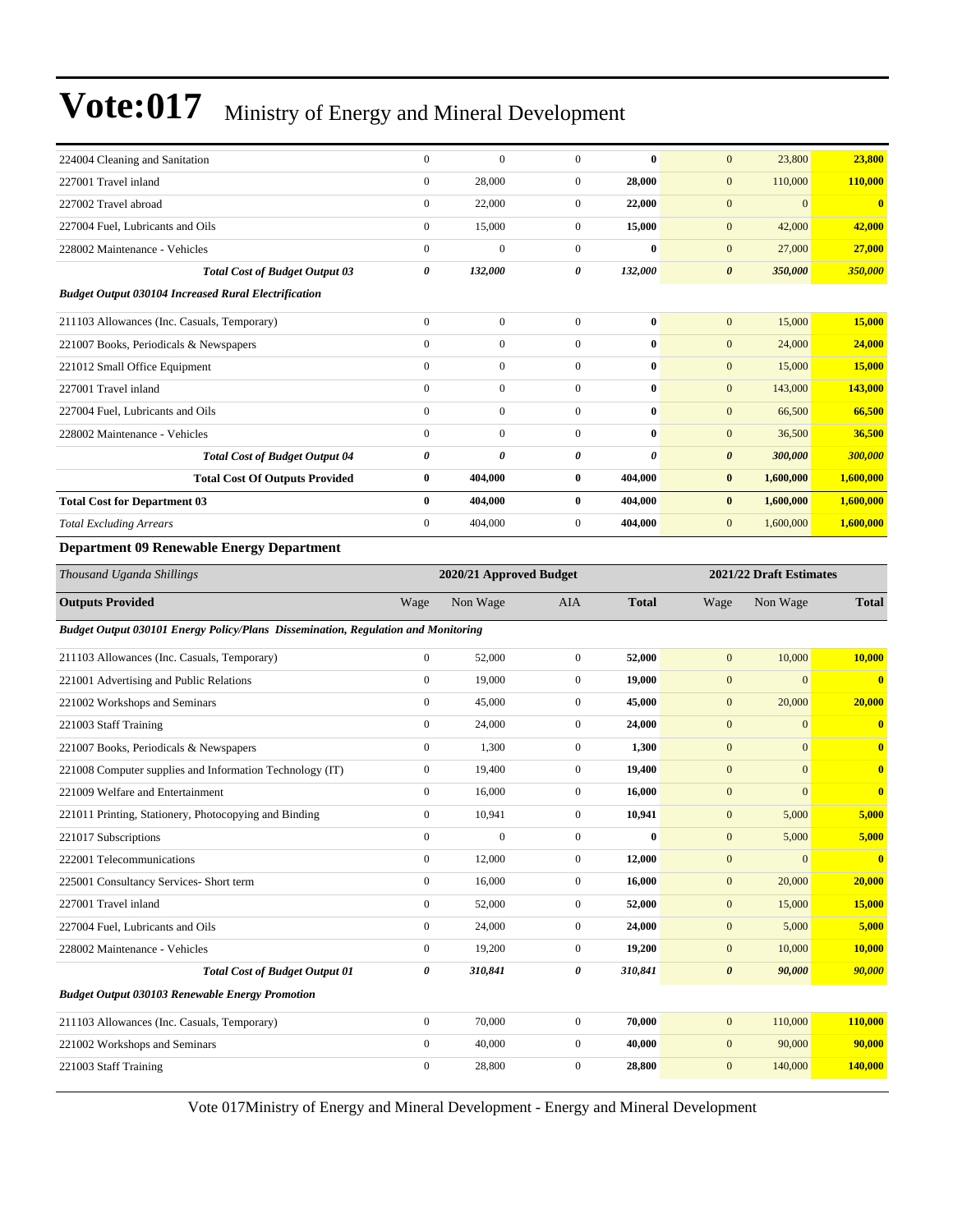| 221007 Books, Periodicals & Newspapers                   | $\mathbf{0}$   | 4,000        | $\Omega$     | 4.000        | $\Omega$<br>$\overline{0}$       | $\bf{0}$                |
|----------------------------------------------------------|----------------|--------------|--------------|--------------|----------------------------------|-------------------------|
| 221008 Computer supplies and Information Technology (IT) | $\Omega$       | $\mathbf{0}$ | $\Omega$     | $\bf{0}$     | $\mathbf{0}$<br>15,000           | 15,000                  |
| 221009 Welfare and Entertainment                         | $\overline{0}$ | 20,000       | $\mathbf{0}$ | 20,000       | $\mathbf{0}$<br>20,000           | 20,000                  |
| 221011 Printing, Stationery, Photocopying and Binding    | $\overline{0}$ | 22,000       | $\mathbf{0}$ | 22,000       | $\mathbf{0}$<br>30,000           | 30,000                  |
| 221012 Small Office Equipment                            | $\overline{0}$ | $\mathbf{0}$ | $\mathbf{0}$ | $\bf{0}$     | $\mathbf{0}$<br>40,000           | 40,000                  |
| 221017 Subscriptions                                     | $\overline{0}$ | 15,000       | $\mathbf{0}$ | 15,000       | $\mathbf{0}$<br>$\boldsymbol{0}$ | $\bf{0}$                |
| 222001 Telecommunications                                | $\Omega$       | $\mathbf{0}$ | $\Omega$     | $\bf{0}$     | $\boldsymbol{0}$<br>5,000        | 5,000                   |
| 223007 Other Utilities- (fuel, gas, firewood, charcoal)  | $\overline{0}$ | 150,000      | $\mathbf{0}$ | 150,000      | $\mathbf{0}$<br>$\Omega$         | $\overline{\mathbf{0}}$ |
| 224005 Uniforms, Beddings and Protective Gear            | $\overline{0}$ | $\mathbf{0}$ | $\mathbf{0}$ | $\mathbf{0}$ | $\mathbf{0}$<br>10,000           | 10,000                  |
| 225001 Consultancy Services- Short term                  | $\overline{0}$ | 55,000       | $\mathbf{0}$ | 55,000       | 80,000<br>$\mathbf{0}$           | 80,000                  |
| 227001 Travel inland                                     | $\overline{0}$ | 132,000      | $\mathbf{0}$ | 132,000      | $\mathbf{0}$<br>155,000          | 155,000                 |
| 227002 Travel abroad                                     | $\overline{0}$ | 43,200       | $\mathbf{0}$ | 43,200       | $\mathbf{0}$<br>$\mathbf{0}$     | $\overline{\mathbf{0}}$ |
| 227003 Carriage, Haulage, Freight and transport hire     | $\theta$       | $\mathbf{0}$ | $\Omega$     | $\mathbf{0}$ | $\mathbf{0}$<br>40,000           | 40,000                  |
| 227004 Fuel. Lubricants and Oils                         | $\overline{0}$ | 60,000       | $\Omega$     | 60,000       | $\mathbf{0}$<br>100,000          | 100,000                 |
| 228002 Maintenance - Vehicles                            | $\overline{0}$ | 60,000       | $\mathbf{0}$ | 60.000       | 85,000<br>$\mathbf{0}$           | 85,000                  |
| <b>Total Cost of Budget Output 03</b>                    | 0              | 700,000      | 0            | 700,000      | $\boldsymbol{\theta}$<br>920,000 | 920,000                 |
| <b>Total Cost Of Outputs Provided</b>                    | $\bf{0}$       | 1,010,841    | $\bf{0}$     | 1,010,841    | $\bf{0}$<br>1,010,000            | 1,010,000               |
| <b>Total Cost for Department 09</b>                      | $\bf{0}$       | 1,010,841    | $\bf{0}$     | 1,010,841    | $\bf{0}$<br>1,010,000            | 1,010,000               |
| <b>Total Excluding Arrears</b>                           | $\Omega$       | 1,010,841    | $\Omega$     | 1,010,841    | $\boldsymbol{0}$<br>1,010,000    | 1,010,000               |
|                                                          |                |              |              |              |                                  |                         |

**Department 10 Energy Efficiency and conservation Department**

| Thousand Uganda Shillings                                                         |                | 2020/21 Approved Budget |                |              |                       | 2021/22 Draft Estimates |              |  |
|-----------------------------------------------------------------------------------|----------------|-------------------------|----------------|--------------|-----------------------|-------------------------|--------------|--|
| <b>Outputs Provided</b>                                                           | Wage           | Non Wage                | <b>AIA</b>     | <b>Total</b> | Wage                  | Non Wage                | <b>Total</b> |  |
| Budget Output 030101 Energy Policy/Plans Dissemination, Regulation and Monitoring |                |                         |                |              |                       |                         |              |  |
| 211103 Allowances (Inc. Casuals, Temporary)                                       | $\overline{0}$ | 25,000                  | $\mathbf{0}$   | 25,000       | $\overline{0}$        | 83,600                  | 83,600       |  |
| 221001 Advertising and Public Relations                                           | $\mathbf{0}$   | 21,000                  | $\overline{0}$ | 21,000       | $\overline{0}$        | 35,000                  | 35,000       |  |
| 221002 Workshops and Seminars                                                     | $\mathbf{0}$   | 40,000                  | $\overline{0}$ | 40,000       | $\mathbf{0}$          | 35,000                  | 35,000       |  |
| 221011 Printing, Stationery, Photocopying and Binding                             | $\mathbf{0}$   | 16,000                  | $\Omega$       | 16.000       | $\overline{0}$        | 35,000                  | 35,000       |  |
| 222001 Telecommunications                                                         | $\mathbf{0}$   | 4,000                   | $\overline{0}$ | 4,000        | $\overline{0}$        | 7,000                   | 7,000        |  |
| 224004 Cleaning and Sanitation                                                    | $\overline{0}$ | 9,000                   | $\overline{0}$ | 9,000        | $\mathbf{0}$          | 14,000                  | 14,000       |  |
| 225001 Consultancy Services- Short term                                           | $\overline{0}$ | 60,000                  | $\overline{0}$ | 60,000       | $\mathbf{0}$          | 140,000                 | 140,000      |  |
| 227001 Travel inland                                                              | $\overline{0}$ | 34,000                  | $\mathbf{0}$   | 34,000       | $\mathbf{0}$          | 231,400                 | 231,400      |  |
| 227004 Fuel, Lubricants and Oils                                                  | $\overline{0}$ | 28,000                  | $\overline{0}$ | 28,000       | $\mathbf{0}$          | 70,000                  | 70,000       |  |
| 228002 Maintenance - Vehicles                                                     | $\overline{0}$ | 16,000                  | $\mathbf{0}$   | 16.000       | $\overline{0}$        | 49,000                  | 49,000       |  |
| <b>Total Cost of Budget Output 01</b>                                             | 0              | 253,000                 | 0              | 253,000      | $\boldsymbol{\theta}$ | 700,000                 | 700,000      |  |
| <b>Budget Output 030102 Energy Efficiency Promotion</b>                           |                |                         |                |              |                       |                         |              |  |
| 211103 Allowances (Inc. Casuals, Temporary)                                       | $\overline{0}$ | 60,000                  | $\mathbf{0}$   | 60,000       | $\overline{0}$        | 145,200                 | 145,200      |  |
| 221001 Advertising and Public Relations                                           | $\overline{0}$ | 45,000                  | $\overline{0}$ | 45,000       | $\overline{0}$        | 59,500                  | 59,500       |  |
| 221002 Workshops and Seminars                                                     | $\mathbf{0}$   | 40,000                  | $\mathbf{0}$   | 40,000       | $\overline{0}$        | 59,500                  | 59,500       |  |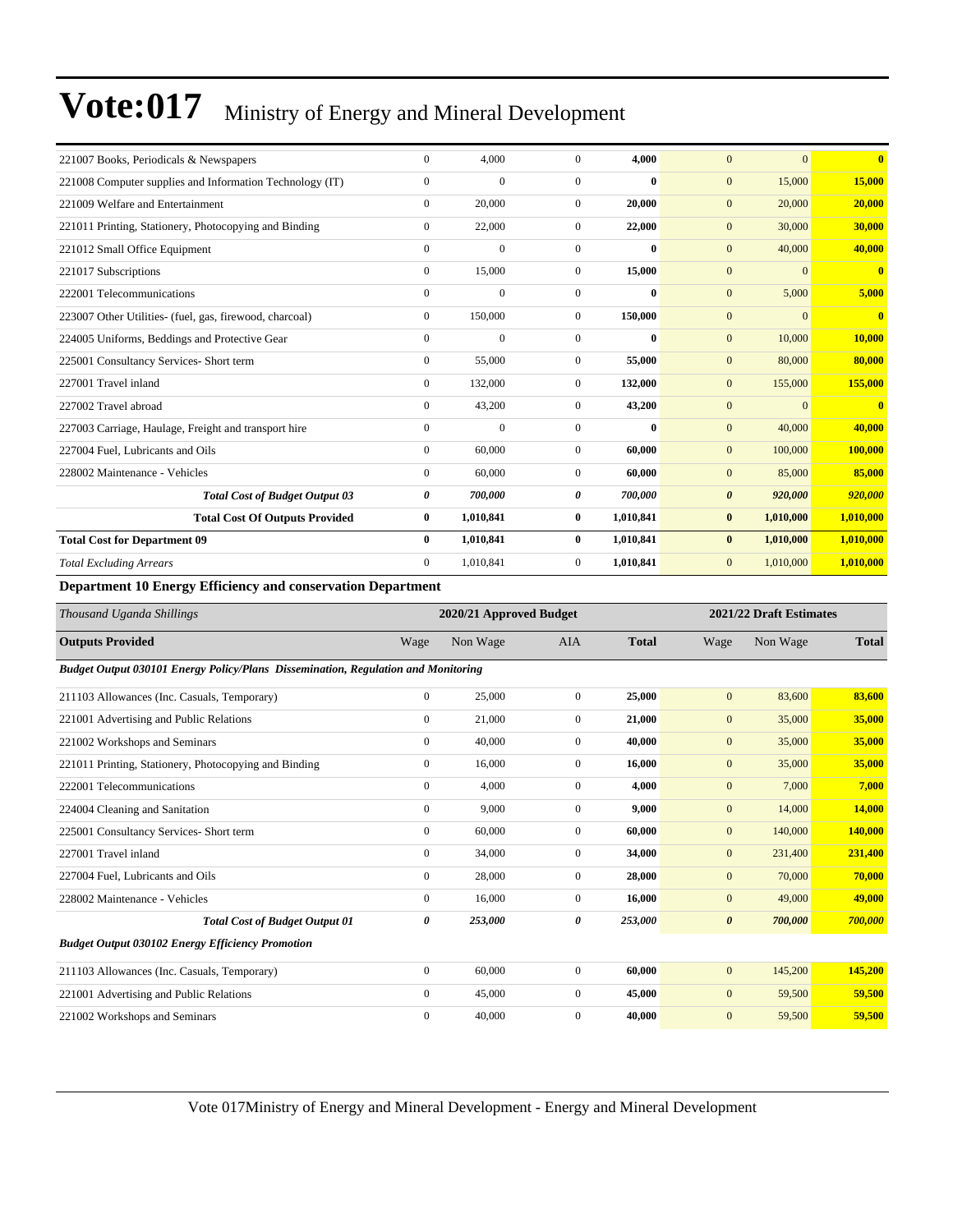| 221007 Books, Periodicals & Newspapers                                            | $\mathbf{0}$          | 4,000                   | $\mathbf{0}$     | 4,000        | $\mathbf{0}$          | $\mathbf{0}$            | $\mathbf{0}$   |
|-----------------------------------------------------------------------------------|-----------------------|-------------------------|------------------|--------------|-----------------------|-------------------------|----------------|
| 221011 Printing, Stationery, Photocopying and Binding                             | $\boldsymbol{0}$      | 20,000                  | $\overline{0}$   | 20,000       | $\mathbf{0}$          | 56,000                  | 56,000         |
| 222001 Telecommunications                                                         | $\mathbf{0}$          | 8,000                   | $\overline{0}$   | 8,000        | $\mathbf{0}$          | 12,000                  | <b>12,000</b>  |
| 224005 Uniforms, Beddings and Protective Gear                                     | $\mathbf{0}$          | 15,000                  | $\mathbf{0}$     | 15,000       | $\mathbf{0}$          | 22,500                  | 22,500         |
| 225001 Consultancy Services- Short term                                           | $\boldsymbol{0}$      | 105,000                 | $\mathbf{0}$     | 105,000      | $\mathbf{0}$          | 229,500                 | 229,500        |
| 227001 Travel inland                                                              | $\boldsymbol{0}$      | 230,000                 | $\mathbf{0}$     | 230,000      | $\mathbf{0}$          | 424,050                 | 424,050        |
| 227004 Fuel, Lubricants and Oils                                                  | $\boldsymbol{0}$      | 80,000                  | $\mathbf{0}$     | 80,000       | $\mathbf{0}$          | 120,750                 | 120,750        |
| 228002 Maintenance - Vehicles                                                     | $\mathbf{0}$          | 50,000                  | $\mathbf{0}$     | 50,000       | $\boldsymbol{0}$      | 81,000                  | 81,000         |
| <b>Total Cost of Budget Output 02</b>                                             | 0                     | 657,000                 | 0                | 657,000      | $\boldsymbol{\theta}$ | 1,210,000               | 1,210,000      |
| <b>Total Cost Of Outputs Provided</b>                                             | $\bf{0}$              | 910,000                 | $\bf{0}$         | 910,000      | $\bf{0}$              | 1,910,000               | 1,910,000      |
| <b>Total Cost for Department 10</b>                                               | $\bf{0}$              | 910,000                 | $\bf{0}$         | 910,000      | $\bf{0}$              | 1,910,000               | 1,910,000      |
| <b>Total Excluding Arrears</b>                                                    | $\boldsymbol{0}$      | 910,000                 | $\mathbf{0}$     | 910,000      | $\mathbf{0}$          | 1,910,000               | 1,910,000      |
| <b>Department 11 Electrical Power Department</b>                                  |                       |                         |                  |              |                       |                         |                |
| Thousand Uganda Shillings                                                         |                       | 2020/21 Approved Budget |                  |              |                       | 2021/22 Draft Estimates |                |
| <b>Outputs Provided</b>                                                           | Wage                  | Non Wage                | AIA              | <b>Total</b> | Wage                  | Non Wage                | <b>Total</b>   |
| Budget Output 030101 Energy Policy/Plans Dissemination, Regulation and Monitoring |                       |                         |                  |              |                       |                         |                |
| 211103 Allowances (Inc. Casuals, Temporary)                                       | $\mathbf{0}$          | 50,000                  | $\overline{0}$   | 50,000       | $\mathbf{0}$          | 80,000                  | 80,000         |
| 227001 Travel inland                                                              | $\mathbf{0}$          | 260,000                 | $\mathbf{0}$     | 260,000      | $\mathbf{0}$          | 60,000                  | 60,000         |
| 227004 Fuel, Lubricants and Oils                                                  | $\boldsymbol{0}$      | 50,000                  | $\mathbf{0}$     | 50,000       | $\mathbf{0}$          | 50,000                  | 50,000         |
| 228002 Maintenance - Vehicles                                                     | $\mathbf{0}$          | 100,000                 | $\mathbf{0}$     | 100,000      | $\mathbf{0}$          | 100,000                 | 100,000        |
| 281504 Monitoring, Supervision & Appraisal of Capital work                        | $\boldsymbol{0}$      | $\boldsymbol{0}$        | $\mathbf{0}$     | $\bf{0}$     | $\mathbf{0}$          | 360,000                 | 360,000        |
| <b>Total Cost of Budget Output 01</b>                                             | $\boldsymbol{\theta}$ | 460,000                 | 0                | 460,000      | $\boldsymbol{\theta}$ | 650,000                 | 650,000        |
| <b>Budget Output 030103 Renewable Energy Promotion</b>                            |                       |                         |                  |              |                       |                         |                |
| 221011 Printing, Stationery, Photocopying and Binding                             | $\boldsymbol{0}$      | 81,324                  | $\overline{0}$   | 81,324       | $\mathbf{0}$          | 40,000                  | 40,000         |
| 227001 Travel inland                                                              | $\boldsymbol{0}$      | $\overline{0}$          | $\overline{0}$   | $\bf{0}$     | $\mathbf{0}$          | 100,000                 | 100,000        |
| 227002 Travel abroad                                                              | $\boldsymbol{0}$      | 50,000                  | $\mathbf{0}$     | 50,000       | $\mathbf{0}$          | 40,000                  | 40,000         |
| 281504 Monitoring, Supervision & Appraisal of Capital work                        | $\boldsymbol{0}$      | $\mathbf{0}$            | $\mathbf{0}$     | $\bf{0}$     | $\mathbf{0}$          | 220,000                 | 220,000        |
| <b>Total Cost of Budget Output 03</b>                                             | $\pmb{\theta}$        | 131,324                 | 0                | 131,324      | $\boldsymbol{\theta}$ | 400,000                 | 400,000        |
| <b>Budget Output 030104 Increased Rural Electrification</b>                       |                       |                         |                  |              |                       |                         |                |
| 221003 Staff Training                                                             | $\boldsymbol{0}$      | $\boldsymbol{0}$        | $\boldsymbol{0}$ | $\bf{0}$     | $\bf{0}$              | 100,000                 | <b>100,000</b> |
| 221010 Special Meals and Drinks                                                   | $\boldsymbol{0}$      | 15,578                  | $\boldsymbol{0}$ | 15,578       | $\boldsymbol{0}$      | $\boldsymbol{0}$        | $\bf{0}$       |
| 227001 Travel inland                                                              | $\boldsymbol{0}$      | 320,000                 | $\boldsymbol{0}$ | 320,000      | $\boldsymbol{0}$      | 80,000                  | 80,000         |
| 281504 Monitoring, Supervision & Appraisal of Capital work                        | $\boldsymbol{0}$      | $\boldsymbol{0}$        | $\boldsymbol{0}$ | $\bf{0}$     | $\mathbf{0}$          | 320,000                 | 320,000        |
| <b>Total Cost of Budget Output 04</b>                                             | $\pmb{\theta}$        | 335,578                 | 0                | 335,578      | $\pmb{\theta}$        | 500,000                 | 500,000        |
| <b>Total Cost Of Outputs Provided</b>                                             | $\bf{0}$              | 926,902                 | $\bf{0}$         | 926,902      | $\bf{0}$              | 1,550,000               | 1,550,000      |
|                                                                                   |                       |                         |                  |              |                       |                         |                |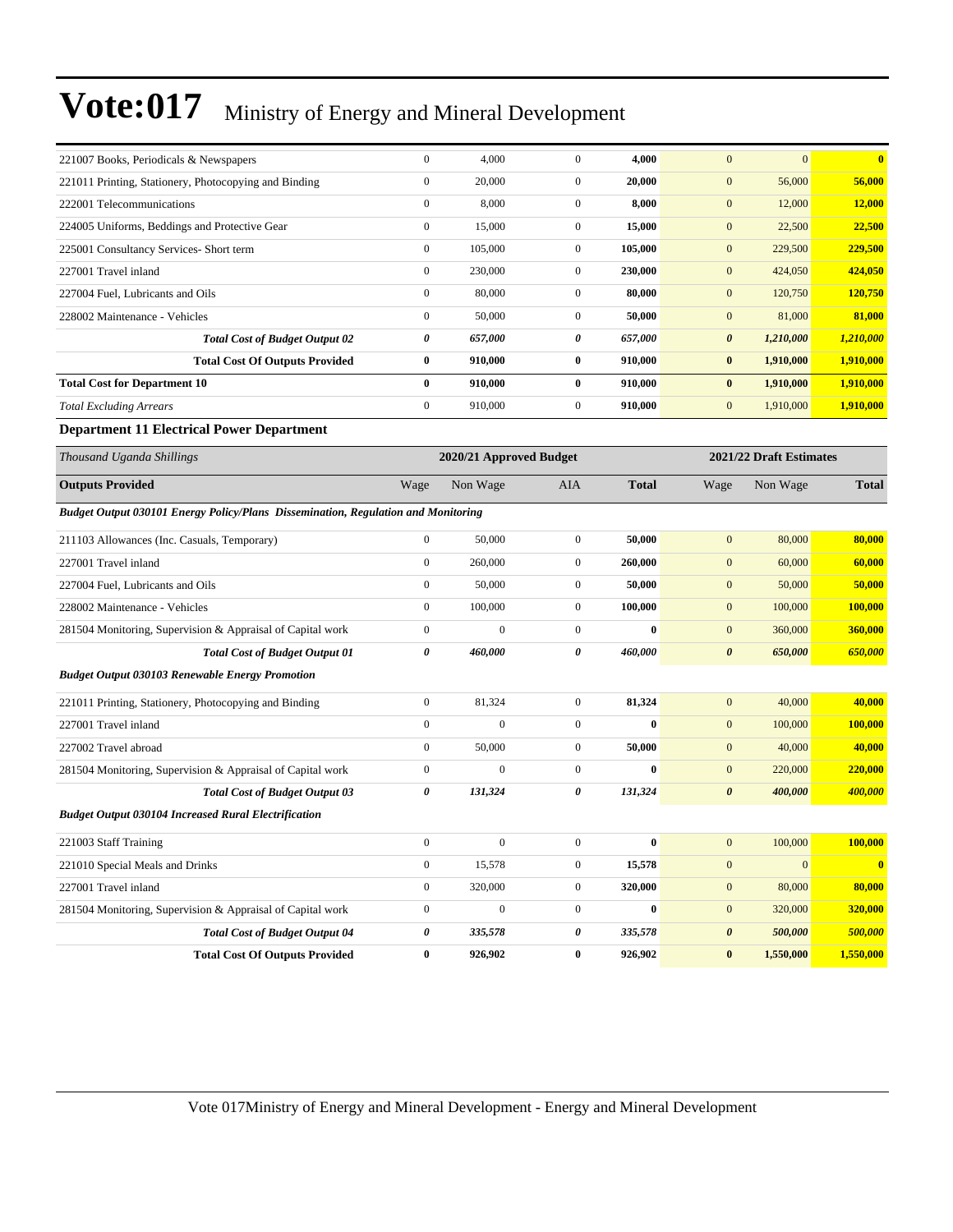| <b>Outputs Funded</b>                                                                  | Wage                  | Non Wage                | AIA              | <b>Total</b> | Wage                      | Non Wage                | <b>Total</b>            |
|----------------------------------------------------------------------------------------|-----------------------|-------------------------|------------------|--------------|---------------------------|-------------------------|-------------------------|
| <b>Budget Output 030152 Thermal and Small Hydro Power Generation (UETCL)</b>           |                       |                         |                  |              |                           |                         |                         |
| 263104 Transfers to other govt. Units (Current)                                        | $\boldsymbol{0}$      | 37,408,676              | $\mathbf{0}$     | 37,408,676   | $\mathbf{0}$              | 14,000,000              | 14,000,000              |
| o/w O/W Transfer to UETCL for Capacity payment for<br>thermal                          | $\theta$              | 0                       | $\theta$         | $\bf{0}$     | $\boldsymbol{\theta}$     | 13,000,000              | 13,000,000              |
| o/w Due Diligence Study for Namanve thermal Plant                                      | 0                     | $\boldsymbol{\theta}$   | $\theta$         | $\bf{0}$     | $\boldsymbol{0}$          | 1,000,000               | 1,000,000               |
| o/w Deemed energy payments under Lira - Gulu- Agago<br>project as guided by Parliament | $\theta$              | 27,000,000              | 0                | 27,000,000   | $\boldsymbol{\mathit{0}}$ | $\theta$                | $\bf{0}$                |
| o/w Payment of capacity charges to thermal plants operators                            | $\boldsymbol{\theta}$ | 10,408,676              | 0                | 10,408,676   | $\boldsymbol{0}$          | $\theta$                | $\overline{\mathbf{0}}$ |
| <b>Total Cost of Budget Output 52</b>                                                  | 0                     | 37,408,676              | 0                | 37,408,676   | 0                         | 14,000,000              | 14,000,000              |
| <b>Total Cost Of Outputs Funded</b>                                                    | $\bf{0}$              | 37,408,676              | $\bf{0}$         | 37,408,676   | $\bf{0}$                  | 14,000,000              | 14,000,000              |
| <b>Total Cost for Department 11</b>                                                    | $\bf{0}$              | 38,335,578              | $\bf{0}$         | 38, 335, 578 | $\bf{0}$                  | 15,550,000              | 15,550,000              |
| <b>Total Excluding Arrears</b>                                                         | $\boldsymbol{0}$      | 38, 335, 578            | $\mathbf{0}$     | 38, 335, 578 | $\boldsymbol{0}$          | 15,550,000              | 15,550,000              |
| <b>Department 20 Nuclear Energy Department</b>                                         |                       |                         |                  |              |                           |                         |                         |
| Thousand Uganda Shillings                                                              |                       | 2020/21 Approved Budget |                  |              |                           | 2021/22 Draft Estimates |                         |
| <b>Outputs Provided</b>                                                                | Wage                  | Non Wage                | AIA              | <b>Total</b> | Wage                      | Non Wage                | <b>Total</b>            |
| Budget Output 030101 Energy Policy/Plans Dissemination, Regulation and Monitoring      |                       |                         |                  |              |                           |                         |                         |
| 211103 Allowances (Inc. Casuals, Temporary)                                            | $\boldsymbol{0}$      | 181.440                 | $\mathbf{0}$     | 181,440      | $\boldsymbol{0}$          | 181,530                 | 181,530                 |
| 221001 Advertising and Public Relations                                                | $\boldsymbol{0}$      | 6,600                   | $\mathbf{0}$     | 6,600        | $\boldsymbol{0}$          | $\boldsymbol{0}$        | $\bf{0}$                |
| 221002 Workshops and Seminars                                                          | $\boldsymbol{0}$      | 65,125                  | $\mathbf{0}$     | 65,125       | $\boldsymbol{0}$          | 82,500                  | 82,500                  |
| 221003 Staff Training                                                                  | $\boldsymbol{0}$      | 240,000                 | $\mathbf{0}$     | 240,000      | $\boldsymbol{0}$          | $\overline{0}$          | $\bf{0}$                |
| 221005 Hire of Venue (chairs, projector, etc)                                          | $\boldsymbol{0}$      | 36,000                  | $\mathbf{0}$     | 36,000       | $\boldsymbol{0}$          | $\mathbf{0}$            | $\mathbf{0}$            |
| 221007 Books, Periodicals & Newspapers                                                 | $\boldsymbol{0}$      | 1,080                   | $\mathbf{0}$     | 1,080        | $\boldsymbol{0}$          | $\overline{0}$          | $\mathbf{0}$            |
| 221009 Welfare and Entertainment                                                       | $\boldsymbol{0}$      | $\boldsymbol{0}$        | $\mathbf{0}$     | $\bf{0}$     | $\boldsymbol{0}$          | 60,000                  | 60,000                  |
| 221011 Printing, Stationery, Photocopying and Binding                                  | $\boldsymbol{0}$      | 16,000                  | $\mathbf{0}$     | 16,000       | $\boldsymbol{0}$          | 39,000                  | 39,000                  |
| 221012 Small Office Equipment                                                          | $\boldsymbol{0}$      | 11,875                  | $\mathbf{0}$     | 11,875       | $\mathbf{0}$              | 22,292                  | 22,292                  |
| 222001 Telecommunications                                                              | $\mathbf{0}$          | $\boldsymbol{0}$        | $\mathbf{0}$     | $\bf{0}$     | $\boldsymbol{0}$          | 15,010                  | 15,010                  |
| 224005 Uniforms, Beddings and Protective Gear                                          | $\boldsymbol{0}$      | $\mathbf{0}$            | $\mathbf{0}$     | $\bf{0}$     | $\boldsymbol{0}$          | 40,000                  | 40,000                  |
| 225001 Consultancy Services- Short term                                                | $\boldsymbol{0}$      | 670,000                 | $\mathbf{0}$     | 670,000      | $\mathbf{0}$              | 600,000                 | 600,000                 |
| 227001 Travel inland                                                                   | $\boldsymbol{0}$      | 42,450                  | $\mathbf{0}$     | 42,450       | $\boldsymbol{0}$          | 139,920                 | 139,920                 |
| 227002 Travel abroad                                                                   | $\boldsymbol{0}$      | 55,648                  | $\boldsymbol{0}$ | 55,648       | $\bf{0}$                  | 120,000                 | 120,000                 |
| 227004 Fuel, Lubricants and Oils                                                       | $\boldsymbol{0}$      | 48,782                  | $\boldsymbol{0}$ | 48,782       | $\boldsymbol{0}$          | 73,728                  | 73,728                  |
| 228002 Maintenance - Vehicles                                                          | $\boldsymbol{0}$      | 16,000                  | $\boldsymbol{0}$ | 16,000       | $\boldsymbol{0}$          | 18,430                  | 18,430                  |
| <b>Total Cost of Budget Output 01</b>                                                  | 0                     | 1,391,000               | 0                | 1,391,000    | $\boldsymbol{\theta}$     | 1,392,410               | 1,392,410               |
| <b>Budget Output 030105 Atomic Energy Promotion and Coordination</b>                   |                       |                         |                  |              |                           |                         |                         |
| 211103 Allowances (Inc. Casuals, Temporary)                                            | $\boldsymbol{0}$      | 147,480                 | $\boldsymbol{0}$ | 147,480      | $\mathbf{0}$              | 180,000                 | 180,000                 |
| 221001 Advertising and Public Relations                                                | $\boldsymbol{0}$      | 13,200                  | $\boldsymbol{0}$ | 13,200       | $\boldsymbol{0}$          | 36,000                  | 36,000                  |
| 221002 Workshops and Seminars                                                          | $\boldsymbol{0}$      | 39,100                  | $\boldsymbol{0}$ | 39,100       | $\boldsymbol{0}$          | 186,000                 | 186,000                 |
| 221003 Staff Training                                                                  | $\boldsymbol{0}$      | 240,000                 | $\boldsymbol{0}$ | 240,000      | $\boldsymbol{0}$          | $\mathbf{0}$            | $\mathbf{0}$            |
| 221005 Hire of Venue (chairs, projector, etc)                                          | $\boldsymbol{0}$      | 120,000                 | $\boldsymbol{0}$ | 120,000      | $\boldsymbol{0}$          | $\boldsymbol{0}$        | $\bf{0}$                |
| 221008 Computer supplies and Information Technology (IT)                               | $\boldsymbol{0}$      | 45,000                  | $\boldsymbol{0}$ | 45,000       | $\boldsymbol{0}$          | 97,000                  | 97,000                  |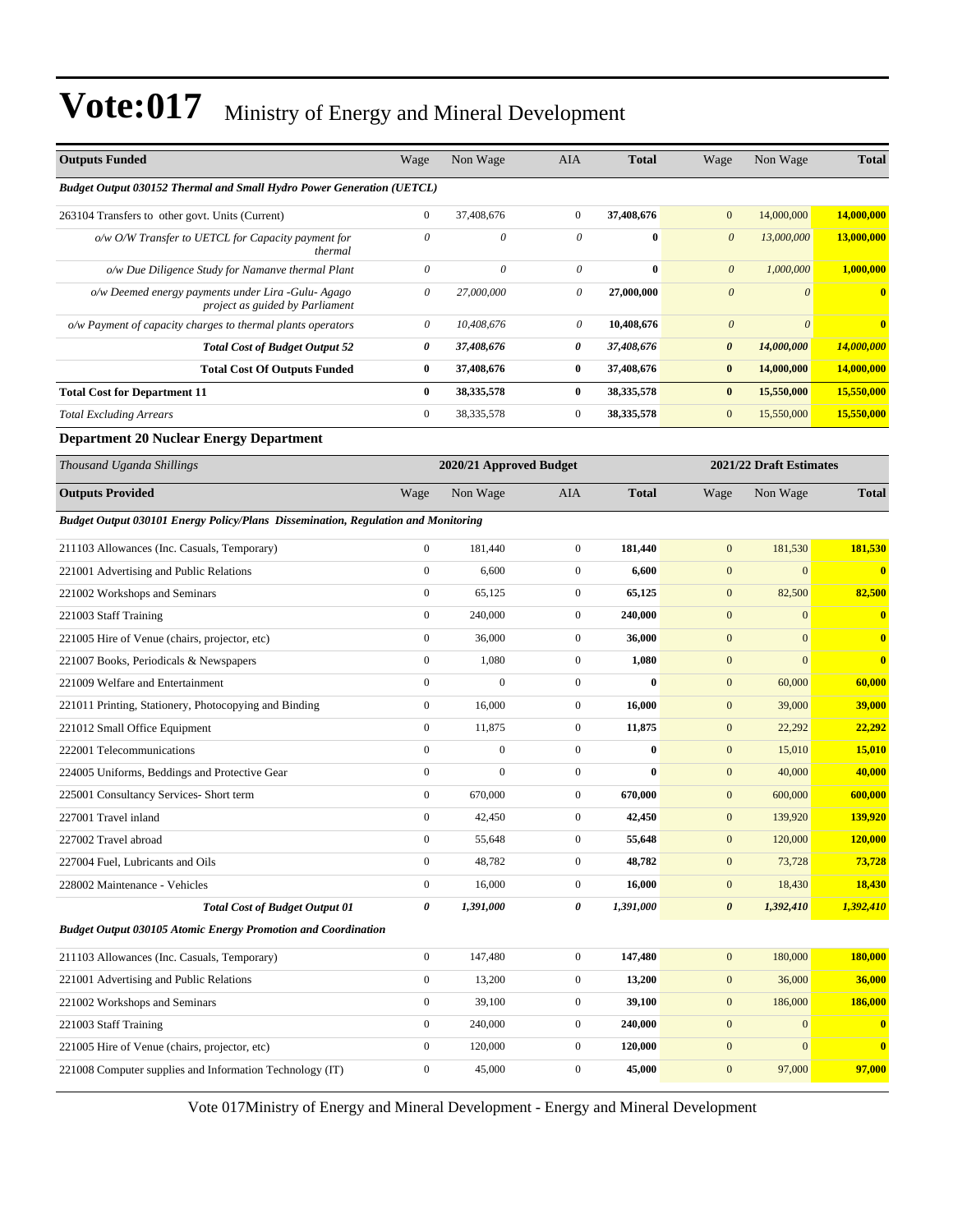| 221009 Welfare and Entertainment                                | $\boldsymbol{0}$          | 8,000                   | $\mathbf{0}$          | 8,000        | $\mathbf{0}$                  | 110,000                 | 110,000               |
|-----------------------------------------------------------------|---------------------------|-------------------------|-----------------------|--------------|-------------------------------|-------------------------|-----------------------|
| 221011 Printing, Stationery, Photocopying and Binding           | $\boldsymbol{0}$          | 30,000                  | $\boldsymbol{0}$      | 30,000       | $\mathbf{0}$                  | 200,000                 | 200,000               |
| 221012 Small Office Equipment                                   | $\boldsymbol{0}$          | 8,000                   | $\boldsymbol{0}$      | 8,000        | $\mathbf{0}$                  | $\boldsymbol{0}$        | $\bf{0}$              |
| 222001 Telecommunications                                       | $\boldsymbol{0}$          | 2,000                   | $\mathbf{0}$          | 2,000        | $\mathbf{0}$                  | $\mathbf{0}$            | $\bf{0}$              |
| 225001 Consultancy Services- Short term                         | $\boldsymbol{0}$          | 800,000                 | $\mathbf{0}$          | 800,000      | $\boldsymbol{0}$              | 451,330                 | 451,330               |
| 227001 Travel inland                                            | $\boldsymbol{0}$          | 94,600                  | $\mathbf{0}$          | 94,600       | $\boldsymbol{0}$              | 163,900                 | 163,900               |
| 227002 Travel abroad                                            | $\boldsymbol{0}$          | 77,600                  | $\mathbf{0}$          | 77,600       | $\boldsymbol{0}$              | 80,000                  | 80,000                |
| 227004 Fuel, Lubricants and Oils                                | $\boldsymbol{0}$          | 60,020                  | $\boldsymbol{0}$      | 60,020       | $\boldsymbol{0}$              | 147,488                 | 147,488               |
| 228002 Maintenance - Vehicles                                   | $\boldsymbol{0}$          | 24,000                  | $\mathbf{0}$          | 24,000       | $\boldsymbol{0}$              | 55,872                  | 55,872                |
| <b>Total Cost of Budget Output 05</b>                           | 0                         | 1,709,000               | 0                     | 1,709,000    | $\boldsymbol{\theta}$         | 1,707,590               | 1,707,590             |
| <b>Total Cost Of Outputs Provided</b>                           | $\bf{0}$                  | 3,100,000               | $\bf{0}$              | 3,100,000    | $\bf{0}$                      | 3,100,000               | 3,100,000             |
| <b>Outputs Funded</b>                                           | Wage                      | Non Wage                | AIA                   | Total        | Wage                          | Non Wage                | <b>Total</b>          |
| <b>Budget Output 030151 Membership to IAEA</b>                  |                           |                         |                       |              |                               |                         |                       |
| 262101 Contributions to International Organisations (Current)   | $\boldsymbol{0}$          | 200,000                 | $\mathbf{0}$          | 200,000      | $\mathbf{0}$                  | 200,000                 | 200,000               |
| o/w Contribution to IAEA and AFRA made                          | $\boldsymbol{\mathit{0}}$ | 0                       | $\boldsymbol{\theta}$ | $\bf{0}$     | $\boldsymbol{\theta}$         | 200,000                 | 200,000               |
| o/w Transfer contribution to IAEA and AFRA                      | 0                         | 200,000                 | 0                     | 200,000      | $\boldsymbol{\theta}$         | $\boldsymbol{\theta}$   | $\bf{0}$              |
| <b>Total Cost of Budget Output 51</b>                           | 0                         | 200,000                 | 0                     | 200,000      | $\boldsymbol{\theta}$         | 200,000                 | 200,000               |
| <b>Total Cost Of Outputs Funded</b>                             | $\bf{0}$                  | 200,000                 | $\bf{0}$              | 200,000      | $\bf{0}$                      | 200,000                 | 200,000               |
| <b>Total Cost for Department 20</b>                             | $\bf{0}$                  | 3,300,000               | $\bf{0}$              | 3,300,000    | $\bf{0}$                      | 3,300,000               | 3,300,000             |
| <b>Total Excluding Arrears</b>                                  | $\mathbf{0}$              | 3,300,000               | $\boldsymbol{0}$      | 3,300,000    | $\boldsymbol{0}$              | 3,300,000               | 3,300,000             |
| <b>Development Budget Estimates</b>                             |                           |                         |                       |              |                               |                         |                       |
| Project 1221 Opuyo Moroto Interconnection Project               |                           |                         |                       |              |                               |                         |                       |
| Thousand Uganda Shillings                                       |                           | 2020/21 Approved Budget |                       |              |                               | 2021/22 Draft Estimates |                       |
| <b>Capital Purchases</b>                                        | GoU Dev't External Fin    |                         | <b>AIA</b>            | <b>Total</b> | <b>GoU Dev't External Fin</b> |                         | <b>Total</b>          |
| <b>Budget Output 030171 Acquisition of Land by Government</b>   |                           |                         |                       |              |                               |                         |                       |
| 311101 Land                                                     | 1,600,000                 | $\boldsymbol{0}$        | $\boldsymbol{0}$      | 1,600,000    | $\mathbf{0}$                  | $\boldsymbol{0}$        | $\bf{0}$              |
| <b>Total Cost Of Budget Output 030171</b>                       | 1,600,000                 | 0                       | 0                     | 1,600,000    | $\boldsymbol{\theta}$         | $\boldsymbol{\theta}$   | $\boldsymbol{\theta}$ |
| <b>Budget Output 030179 Acquisition of Other Capital Assets</b> |                           |                         |                       |              |                               |                         |                       |
| 281504 Monitoring, Supervision & Appraisal of Capital work      | 400,000                   | $\boldsymbol{0}$        | $\boldsymbol{0}$      | 400,000      | 880,000                       | $\mathbf{0}$            | 880,000               |
| 312104 Other Structures                                         | $\boldsymbol{0}$          | 19,190,000              | $\boldsymbol{0}$      | 19,190,000   | 620,000                       | $\bf{0}$                | 620,000               |
| Total Cost Of Budget Output 030179                              | 400,000                   | 19,190,000              | 0                     | 19,590,000   | 1,500,000                     | $\pmb{\theta}$          | 1,500,000             |
| <b>Total Cost for Capital Purchases</b>                         | 2,000,000                 | 19,190,000              | $\boldsymbol{0}$      | 21,190,000   | 1,500,000                     | $\boldsymbol{0}$        | 1,500,000             |
| <b>Total Cost for Project: 1221</b>                             | 2,000,000                 | 19,190,000              | $\boldsymbol{0}$      | 21,190,000   | 1,500,000                     | $\boldsymbol{0}$        | 1,500,000             |
| <b>Total Excluding Arrears</b>                                  | 2,000,000                 | 19,190,000              | $\boldsymbol{0}$      | 21,190,000   | 1,500,000                     | $\mathbf{0}$            | 1,500,000             |
|                                                                 |                           |                         |                       |              |                               |                         |                       |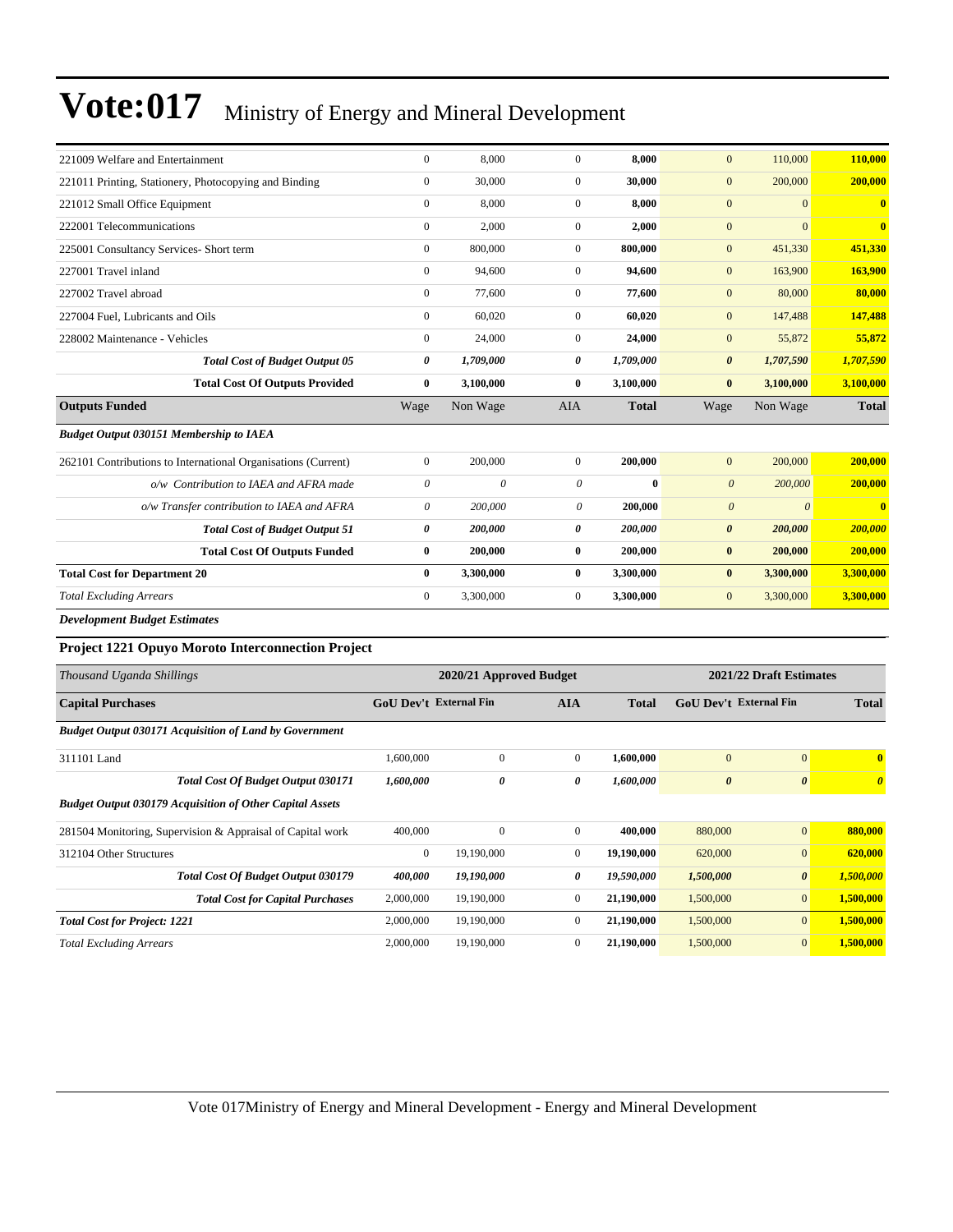#### **Project 1259 Kampala-Entebbe Expansion Project**

| Thousand Uganda Shillings                                                              |                | 2020/21 Approved Budget       |                       |              |                               | 2021/22 Draft Estimates |              |  |  |
|----------------------------------------------------------------------------------------|----------------|-------------------------------|-----------------------|--------------|-------------------------------|-------------------------|--------------|--|--|
| <b>Capital Purchases</b>                                                               |                | <b>GoU Dev't External Fin</b> | <b>AIA</b>            | <b>Total</b> | <b>GoU Dev't External Fin</b> |                         | <b>Total</b> |  |  |
| <b>Budget Output 030171 Acquisition of Land by Government</b>                          |                |                               |                       |              |                               |                         |              |  |  |
| 311101 Land                                                                            | 1,800,000      | $\boldsymbol{0}$              | $\boldsymbol{0}$      | 1,800,000    | 5,000,000                     | $\overline{0}$          | 5,000,000    |  |  |
| <b>Total Cost Of Budget Output 030171</b>                                              | 1,800,000      | 0                             | 0                     | 1,800,000    | 5,000,000                     | $\boldsymbol{\theta}$   | 5,000,000    |  |  |
| <b>Budget Output 030179 Acquisition of Other Capital Assets</b>                        |                |                               |                       |              |                               |                         |              |  |  |
| 281501 Environment Impact Assessment for Capital Works                                 | $\overline{0}$ | $\mathbf{0}$                  | $\boldsymbol{0}$      | $\bf{0}$     | 800,000                       | $\overline{0}$          | 800,000      |  |  |
| 281504 Monitoring, Supervision & Appraisal of Capital work                             | 200,000        | $\Omega$                      | $\boldsymbol{0}$      | 200,000      | 800,000                       | $\Omega$                | 800,000      |  |  |
| 312104 Other Structures                                                                | $\overline{0}$ | 20,110,000                    | $\boldsymbol{0}$      | 20,110,000   | $\boldsymbol{0}$              | 7,690,000               | 7,690,000    |  |  |
| Total Cost Of Budget Output 030179                                                     | 200,000        | 20,110,000                    | 0                     | 20,310,000   | 1,600,000                     | 7,690,000               | 9,290,000    |  |  |
| <b>Total Cost for Capital Purchases</b>                                                | 2,000,000      | 20,110,000                    | $\mathbf{0}$          | 22,110,000   | 6,600,000                     | 7,690,000               | 14,290,000   |  |  |
| <b>Total Cost for Project: 1259</b>                                                    | 2,000,000      | 20,110,000                    | $\mathbf{0}$          | 22,110,000   | 6,600,000                     | 7,690,000               | 14,290,000   |  |  |
| <b>Total Excluding Arrears</b>                                                         | 2,000,000      | 20,110,000                    | $\mathbf{0}$          | 22,110,000   | 6,600,000                     | 7,690,000               | 14,290,000   |  |  |
| Project 1388 Mbale-Bulambuli (Atari) 132KV transmission line and Associated Substation |                |                               |                       |              |                               |                         |              |  |  |
| Thousand Uganda Shillings                                                              |                | 2020/21 Approved Budget       |                       |              |                               | 2021/22 Draft Estimates |              |  |  |
| <b>Capital Purchases</b>                                                               |                | <b>GoU Dev't External Fin</b> | <b>AIA</b>            | <b>Total</b> | <b>GoU Dev't External Fin</b> |                         | <b>Total</b> |  |  |
| <b>Budget Output 030171 Acquisition of Land by Government</b>                          |                |                               |                       |              |                               |                         |              |  |  |
| 311101 Land                                                                            | $\overline{0}$ | $\mathbf{0}$                  | $\mathbf{0}$          | $\bf{0}$     | 1,340,000                     | $\overline{0}$          | 1,340,000    |  |  |
| Total Cost Of Budget Output 030171                                                     | $\theta$       | 0                             | $\boldsymbol{\theta}$ | 0            | 1,340,000                     | $\boldsymbol{\theta}$   | 1,340,000    |  |  |
| <b>Budget Output 030179 Acquisition of Other Capital Assets</b>                        |                |                               |                       |              |                               |                         |              |  |  |
| 281501 Environment Impact Assessment for Capital Works                                 | $\mathbf{0}$   | $\mathbf{0}$                  | $\mathbf{0}$          | $\bf{0}$     | 1,000,000                     | $\overline{0}$          | 1,000,000    |  |  |
| 281503 Engineering and Design Studies & Plans for capital                              | 1.000.000      | $\mathbf{0}$                  | $\mathbf{0}$          | 1,000,000    | $\mathbf{0}$                  | $\overline{0}$          | $\mathbf{0}$ |  |  |

| works                                                      |           |           |           |           |                |            |
|------------------------------------------------------------|-----------|-----------|-----------|-----------|----------------|------------|
| 281504 Monitoring, Supervision & Appraisal of Capital work | $\Omega$  |           | $\bf{0}$  | 1,000,000 | $\overline{0}$ | 1.000.000  |
| 312104 Other Structures                                    | 0         | 1.920.000 | 1.920.000 | 2,000,000 | 7,690,000      | 9,690,000  |
| <b>Total Cost Of Budget Output 030179</b>                  | 1,000,000 | 1,920,000 | 2,920,000 | 4,000,000 | 7,690,000      | 11,690,000 |
| <b>Total Cost for Capital Purchases</b>                    | 1,000,000 | 1.920.000 | 2,920,000 | 5.340,000 | 7.690,000      | 13,030,000 |
| <b>Total Cost for Project: 1388</b>                        | 1,000,000 | 1,920,000 | 2,920,000 | 5,340,000 | 7,690,000      | 13,030,000 |
| <b>Total Excluding Arrears</b>                             | 1,000,000 | 1.920.000 | 2,920,000 | 5,340,000 | 7,690,000      | 13,030,000 |

#### **Project 1391 Lira-Gulu-Agago 132KV transmission project**

| 2021/22 Draft Estimates<br>2020/21 Approved Budget                            |              |                               |              |              |  |                                                                                           |  |
|-------------------------------------------------------------------------------|--------------|-------------------------------|--------------|--------------|--|-------------------------------------------------------------------------------------------|--|
|                                                                               |              | AIA                           | <b>Total</b> |              |  | <b>Total</b>                                                                              |  |
| <b>Budget Output 030153 Cross Sector Transfers for ERT (Other Components)</b> |              |                               |              |              |  |                                                                                           |  |
| $\Omega$                                                                      | $\mathbf{0}$ | $\mathbf{0}$                  | $\bf{0}$     | 10,000,000   |  | 10,000,000                                                                                |  |
| $\theta$                                                                      | $\theta$     | $\theta$                      |              | 10,000,000   |  | 10,000,000                                                                                |  |
| 0                                                                             | 0            | 0                             | 0            | 10,000,000   |  | 10,000,000                                                                                |  |
| $\mathbf{0}$                                                                  | $\mathbf{0}$ | $\overline{0}$                | $\bf{0}$     | 10,000,000   |  | 10,000,000                                                                                |  |
|                                                                               |              | <b>GoU Dev't External Fin</b> |              | $\mathbf{0}$ |  | GoU Dev't External Fin<br>$\overline{0}$<br>$\theta$<br>$\boldsymbol{\theta}$<br>$\Omega$ |  |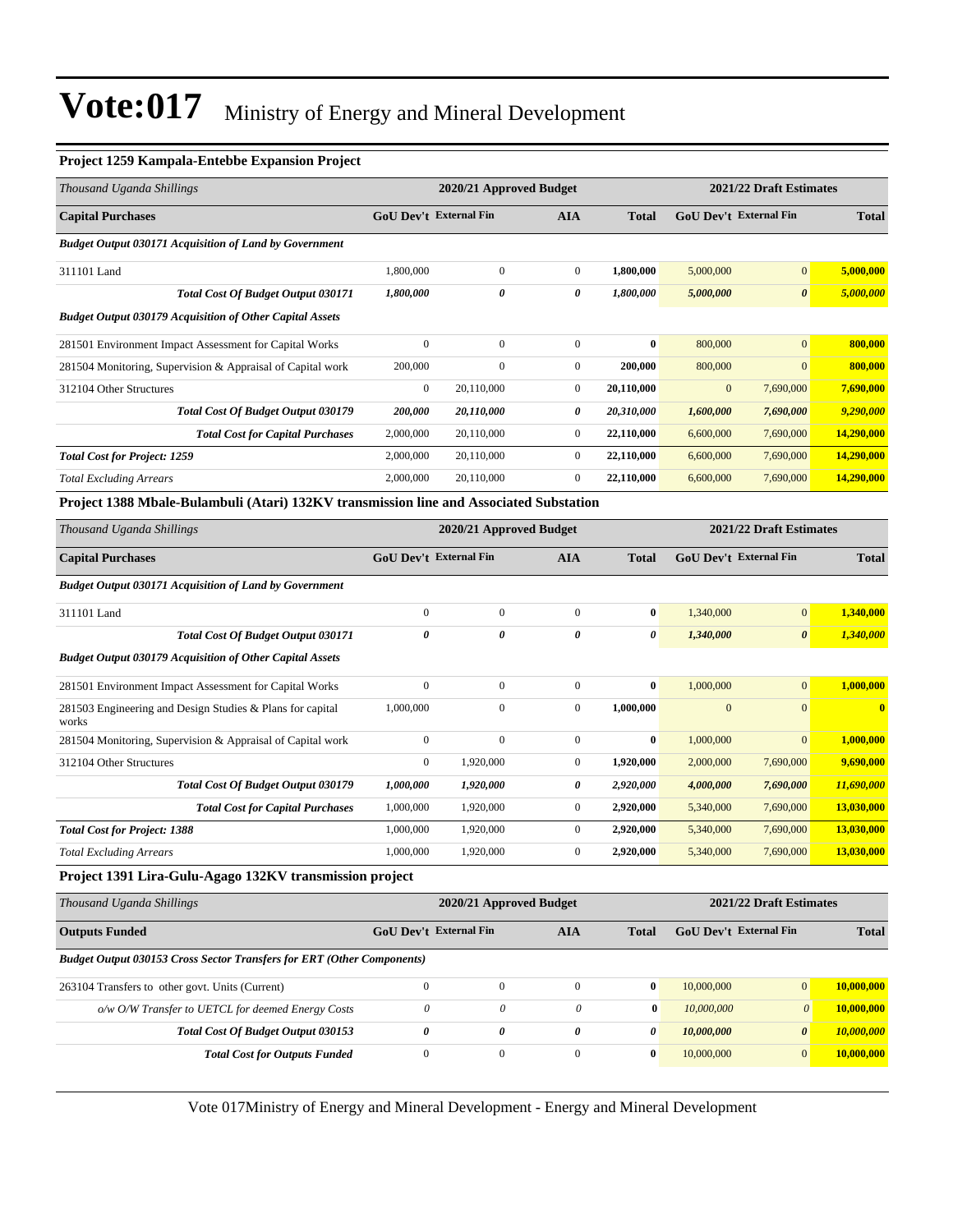| <b>Capital Purchases</b>                                                                           | <b>GoU Dev't External Fin</b>                      |                         | <b>AIA</b>       | <b>Total</b> |              | GoU Dev't External Fin        | <b>Total</b> |
|----------------------------------------------------------------------------------------------------|----------------------------------------------------|-------------------------|------------------|--------------|--------------|-------------------------------|--------------|
| <b>Budget Output 030171 Acquisition of Land by Government</b>                                      |                                                    |                         |                  |              |              |                               |              |
| 311101 Land                                                                                        | 2,500,000                                          | $\overline{0}$          | $\overline{0}$   | 2,500,000    | 5,180,000    | $\overline{0}$                | 5,180,000    |
| Total Cost Of Budget Output 030171                                                                 | 2,500,000                                          | $\theta$                | 0                | 2,500,000    | 5,180,000    | $\boldsymbol{\theta}$         | 5,180,000    |
| <b>Budget Output 030179 Acquisition of Other Capital Assets</b>                                    |                                                    |                         |                  |              |              |                               |              |
| 281501 Environment Impact Assessment for Capital Works                                             | $\boldsymbol{0}$                                   | $\boldsymbol{0}$        | $\boldsymbol{0}$ | $\bf{0}$     | 750,000      | $\mathbf{0}$                  | 750,000      |
| 281504 Monitoring, Supervision & Appraisal of Capital work                                         | $\mathbf{0}$                                       | $\overline{0}$          | $\boldsymbol{0}$ | $\bf{0}$     | 750,000      | $\overline{0}$                | 750,000      |
| 312104 Other Structures                                                                            | 442,000                                            | 38,500,000              | $\boldsymbol{0}$ | 38,942,000   | $\mathbf{0}$ | 15,390,000                    | 15,390,000   |
| Total Cost Of Budget Output 030179                                                                 | 442,000                                            | 38,500,000              | 0                | 38,942,000   | 1,500,000    | 15,390,000                    | 16,890,000   |
| <b>Total Cost for Capital Purchases</b>                                                            | 2,942,000                                          | 38,500,000              | $\boldsymbol{0}$ | 41,442,000   | 6,680,000    | 15,390,000                    | 22,070,000   |
| <b>Total Cost for Project: 1391</b>                                                                | 2,942,000                                          | 38,500,000              | $\overline{0}$   | 41,442,000   | 16,680,000   | 15,390,000                    | 32,070,000   |
| <b>Total Excluding Arrears</b>                                                                     | 2,942,000                                          | 38,500,000              | $\boldsymbol{0}$ | 41,442,000   | 16,680,000   | 15,390,000                    | 32,070,000   |
| Project 1409 Mirama - Kabale 132kv Transmission Project                                            |                                                    |                         |                  |              |              |                               |              |
| Thousand Uganda Shillings                                                                          | 2020/21 Approved Budget<br>2021/22 Draft Estimates |                         |                  |              |              |                               |              |
| <b>Capital Purchases</b>                                                                           | <b>GoU Dev't External Fin</b>                      |                         | <b>AIA</b>       | <b>Total</b> |              | GoU Dev't External Fin        | <b>Total</b> |
| <b>Budget Output 030171 Acquisition of Land by Government</b>                                      |                                                    |                         |                  |              |              |                               |              |
| 311101 Land                                                                                        | 14,500,000                                         | $\boldsymbol{0}$        | $\boldsymbol{0}$ | 14,500,000   | 4,000,000    | $\mathbf{0}$                  | 4,000,000    |
| <b>Total Cost Of Budget Output 030171</b>                                                          | 14,500,000                                         | 0                       | 0                | 14,500,000   | 4,000,000    | $\theta$                      | 4,000,000    |
| <b>Budget Output 030179 Acquisition of Other Capital Assets</b>                                    |                                                    |                         |                  |              |              |                               |              |
| 281501 Environment Impact Assessment for Capital Works                                             | $\overline{0}$                                     | $\boldsymbol{0}$        | $\overline{0}$   | $\bf{0}$     | 635,000      | $\mathbf{0}$                  | 635,000      |
| 281504 Monitoring, Supervision & Appraisal of Capital work                                         | 500,000                                            | $\boldsymbol{0}$        | $\boldsymbol{0}$ | 500,000      | 635,000      | $\mathbf{0}$                  | 635,000      |
| 312104 Other Structures                                                                            | $\mathbf{0}$                                       | $\boldsymbol{0}$        | $\boldsymbol{0}$ | $\bf{0}$     | $\mathbf{0}$ | 15,390,000                    | 15,390,000   |
| Total Cost Of Budget Output 030179                                                                 | 500,000                                            | 0                       | 0                | 500,000      | 1,270,000    | 15,390,000                    | 16,660,000   |
| <b>Total Cost for Capital Purchases</b>                                                            | 15,000,000                                         | $\overline{0}$          | $\overline{0}$   | 15,000,000   | 5,270,000    | 15,390,000                    | 20,660,000   |
| <b>Total Cost for Project: 1409</b>                                                                | 15,000,000                                         | $\boldsymbol{0}$        | $\boldsymbol{0}$ | 15,000,000   | 5,270,000    | 15,390,000                    | 20,660,000   |
| <b>Total Excluding Arrears</b>                                                                     | 15,000,000                                         | $\overline{0}$          | $\Omega$         | 15,000,000   | 5,270,000    | 15,390,000                    | 20,660,000   |
| Project 1426 Grid Expansion and Reinforcement Project -Lira, Gulu, Nebbi to Arua Transmission Line |                                                    |                         |                  |              |              |                               |              |
| Thousand Uganda Shillings                                                                          |                                                    | 2020/21 Approved Budget |                  |              |              | 2021/22 Draft Estimates       |              |
| <b>Capital Purchases</b>                                                                           | <b>GoU Dev't External Fin</b>                      |                         | <b>AIA</b>       | <b>Total</b> |              | <b>GoU Dev't External Fin</b> | <b>Total</b> |
| <b>Budget Output 030171 Acquisition of Land by Government</b>                                      |                                                    |                         |                  |              |              |                               |              |
| 311101 Land                                                                                        | 6,000,000                                          | $\overline{0}$          | $\overline{0}$   | 6,000,000    | 1,900,000    | $\mathbf{0}$                  | 1,900,000    |

|                         | <b>Total Cost Of Budget Output 030171</b>                       | 6.000.000 |            | 6,000,000  | 1,900,000 |            | 1.900.000  |
|-------------------------|-----------------------------------------------------------------|-----------|------------|------------|-----------|------------|------------|
|                         | <b>Budget Output 030179 Acquisition of Other Capital Assets</b> |           |            |            |           |            |            |
|                         | 281504 Monitoring, Supervision & Appraisal of Capital work      | 1.034.960 |            | 1.034.960  | 600,000   |            | 600.000    |
| 312104 Other Structures |                                                                 |           | 57.558.220 | 57.558.220 |           | 15,390,000 | 15,390,000 |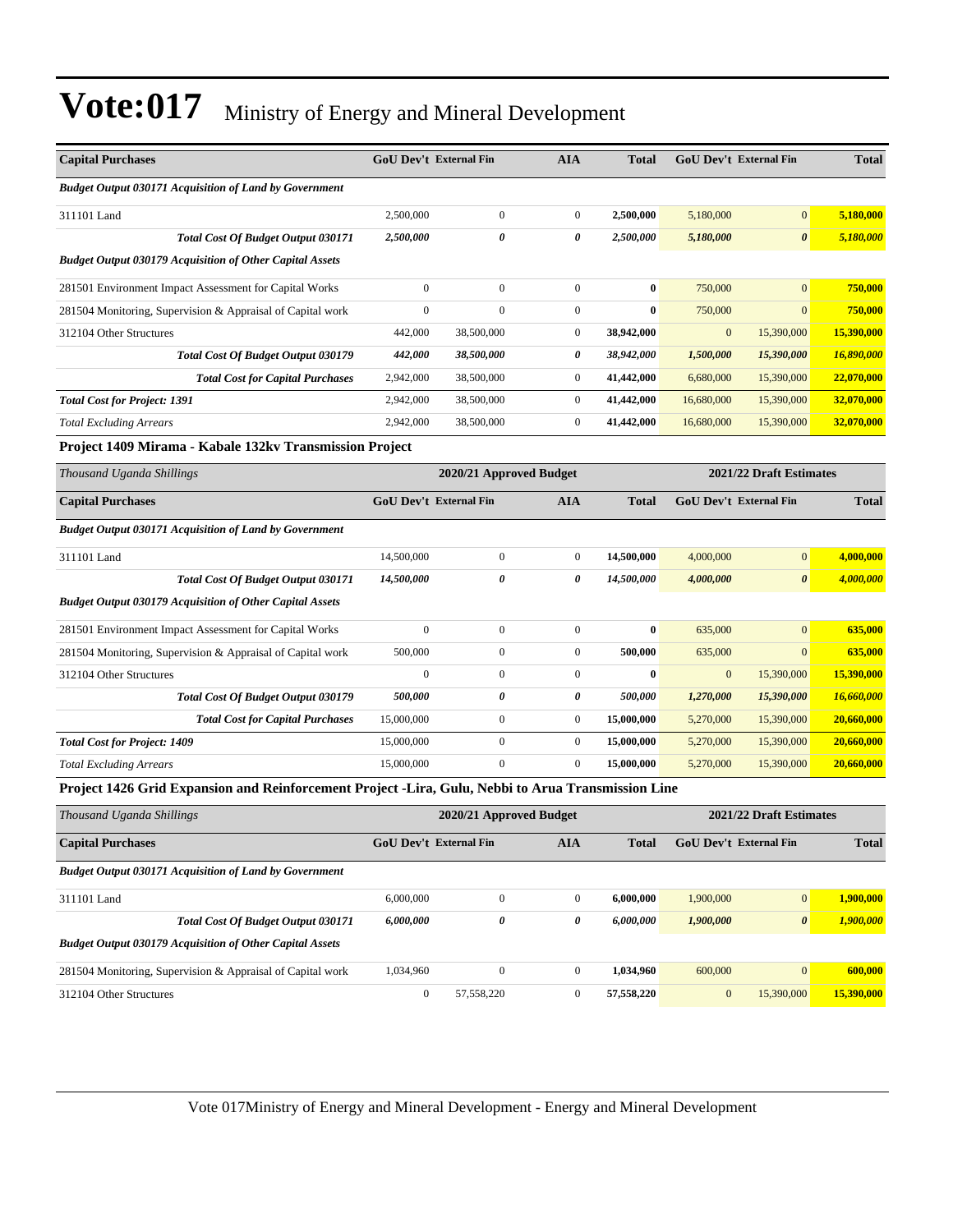| 312201 Transport Equipment                                                               | 190,000                       | $\mathbf{0}$            | $\boldsymbol{0}$ | 190,000    | $\mathbf{0}$ | $\mathbf{0}$            | $\bf{0}$     |
|------------------------------------------------------------------------------------------|-------------------------------|-------------------------|------------------|------------|--------------|-------------------------|--------------|
| Total Cost Of Budget Output 030179                                                       | 1,224,960                     | 57,558,220              | 0                | 58,783,180 | 600,000      | 15,390,000              | 15,990,000   |
| <b>Total Cost for Capital Purchases</b>                                                  | 7,224,960                     | 57,558,220              | $\boldsymbol{0}$ | 64,783,180 | 2,500,000    | 15,390,000              | 17,890,000   |
| <b>Total Cost for Project: 1426</b>                                                      | 7,224,960                     | 57,558,220              | $\boldsymbol{0}$ | 64,783,180 | 2,500,000    | 15,390,000              | 17,890,000   |
| <b>Total Excluding Arrears</b>                                                           | 7,224,960                     | 57,558,220              | $\boldsymbol{0}$ | 64,783,180 | 2,500,000    | 15,390,000              | 17,890,000   |
| Project 1428 Energy for Rural Transformation (ERT) Phase III                             |                               |                         |                  |            |              |                         |              |
| Thousand Uganda Shillings                                                                |                               | 2020/21 Approved Budget |                  |            |              | 2021/22 Draft Estimates |              |
| <b>Outputs Provided</b>                                                                  | <b>GoU Dev't External Fin</b> |                         | AIA              | Total      |              | GoU Dev't External Fin  | <b>Total</b> |
| <b>Budget Output 030101 Energy Policy/Plans Dissemination, Regulation and Monitoring</b> |                               |                         |                  |            |              |                         |              |
| 211102 Contract Staff Salaries                                                           | 499,059                       | $\boldsymbol{0}$        | $\boldsymbol{0}$ | 499,059    | 500,000      | $\mathbf{0}$            | 500,000      |
| 211103 Allowances (Inc. Casuals, Temporary)                                              | 55,000                        | 110,000                 | $\boldsymbol{0}$ | 165,000    | 200,000      | 200,000                 | 400,000      |
| 213004 Gratuity Expenses                                                                 | 55,000                        | $\boldsymbol{0}$        | $\boldsymbol{0}$ | 55,000     | 55,000       | $\boldsymbol{0}$        | 55,000       |
| 221001 Advertising and Public Relations                                                  | $\boldsymbol{0}$              | $\boldsymbol{0}$        | $\boldsymbol{0}$ | $\bf{0}$   | 100,000      | $\mathbf{0}$            | 100,000      |
| 221002 Workshops and Seminars                                                            | 60,000                        | 60,000                  | $\boldsymbol{0}$ | 120,000    | 50,000       | 100,000                 | 150,000      |
| 221003 Staff Training                                                                    | 60,000                        | 120,000                 | $\boldsymbol{0}$ | 180,000    | $\mathbf{0}$ | 120,000                 | 120,000      |
| 221011 Printing, Stationery, Photocopying and Binding                                    | $\boldsymbol{0}$              | $\mathbf{0}$            | $\boldsymbol{0}$ | $\bf{0}$   | 96,000       | $\mathbf{0}$            | 96,000       |
| 227001 Travel inland                                                                     | 50,000                        | 110,000                 | $\boldsymbol{0}$ | 160,000    | $\mathbf{0}$ | 80,000                  | 80,000       |
| 227002 Travel abroad                                                                     | 50,000                        | 30,000                  | $\boldsymbol{0}$ | 80,000     | $\mathbf{0}$ | $\mathbf{0}$            | $\bf{0}$     |
| 227004 Fuel, Lubricants and Oils                                                         | 100,000                       | 30,000                  | $\boldsymbol{0}$ | 130,000    | 100,000      | $\mathbf{0}$            | 100,000      |
| 228002 Maintenance - Vehicles                                                            | 60,000                        | 40,000                  | $\boldsymbol{0}$ | 100,000    | 99,000       | $\mathbf{0}$            | 99,000       |
| 281504 Monitoring, Supervision & Appraisal of Capital work                               | $\boldsymbol{0}$              | $\mathbf{0}$            | $\boldsymbol{0}$ | $\bf{0}$   | 800,000      | $\mathbf{0}$            | 800,000      |
| <b>Total Cost Of Budget Output 030101</b>                                                | 989,059                       | <i><b>500,000</b></i>   | 0                | 1,489,059  | 2,000,000    | 500,000                 | 2,500,000    |
| <b>Budget Output 030102 Energy Efficiency Promotion</b>                                  |                               |                         |                  |            |              |                         |              |
| 211103 Allowances (Inc. Casuals, Temporary)                                              | 55,000                        | 60,000                  | $\boldsymbol{0}$ | 115,000    | 100,000      | 100,000                 | 200,000      |
| 221001 Advertising and Public Relations                                                  | 94,000                        | 1,000                   | $\boldsymbol{0}$ | 95,000     | 100,000      | 100,000                 | 200,000      |
| 221002 Workshops and Seminars                                                            | 54,000                        | $\boldsymbol{0}$        | $\boldsymbol{0}$ | 54,000     | 50,000       | $\boldsymbol{0}$        | 50,000       |
| 221003 Staff Training                                                                    | $\boldsymbol{0}$              | 90,000                  | $\boldsymbol{0}$ | 90,000     | 100,000      | 200,000                 | 300,000      |
| 221011 Printing, Stationery, Photocopying and Binding                                    | $\mathbf{0}$                  | $\boldsymbol{0}$        | $\boldsymbol{0}$ | $\bf{0}$   | 100,000      | $\mathbf{0}$            | 100,000      |
| 225001 Consultancy Services- Short term                                                  | 300,000                       | $\mathbf{0}$            | $\boldsymbol{0}$ | 300,000    | $\mathbf{0}$ | $\mathbf{0}$            | $\bf{0}$     |
| 227001 Travel inland                                                                     | 33,000                        | 259,000                 | $\boldsymbol{0}$ | 292,000    | 50,000       | 100,000                 | 150,000      |
| 227004 Fuel, Lubricants and Oils                                                         | 60,000                        | 60,000                  | $\boldsymbol{0}$ | 120,000    | 100,000      | $\boldsymbol{0}$        | 100,000      |
| 228002 Maintenance - Vehicles                                                            | 14,000                        | 30,000                  | $\boldsymbol{0}$ | 44,000     | 100,000      | $\mathbf{0}$            | 100,000      |
| 281504 Monitoring, Supervision & Appraisal of Capital work                               | $\boldsymbol{0}$              | $\boldsymbol{0}$        | $\boldsymbol{0}$ | $\bf{0}$   | 400,000      | $\mathbf{0}$            | 400,000      |
| <b>Total Cost Of Budget Output 030102</b>                                                | 610,000                       | 500,000                 | 0                | 1,110,000  | 1,100,000    | 500,000                 | 1,600,000    |
| <b>Budget Output 030103 Renewable Energy Promotion</b>                                   |                               |                         |                  |            |              |                         |              |
| 211103 Allowances (Inc. Casuals, Temporary)                                              | 100,000                       | 110,000                 | $\boldsymbol{0}$ | 210,000    | 200,000      | 100,000                 | 300,000      |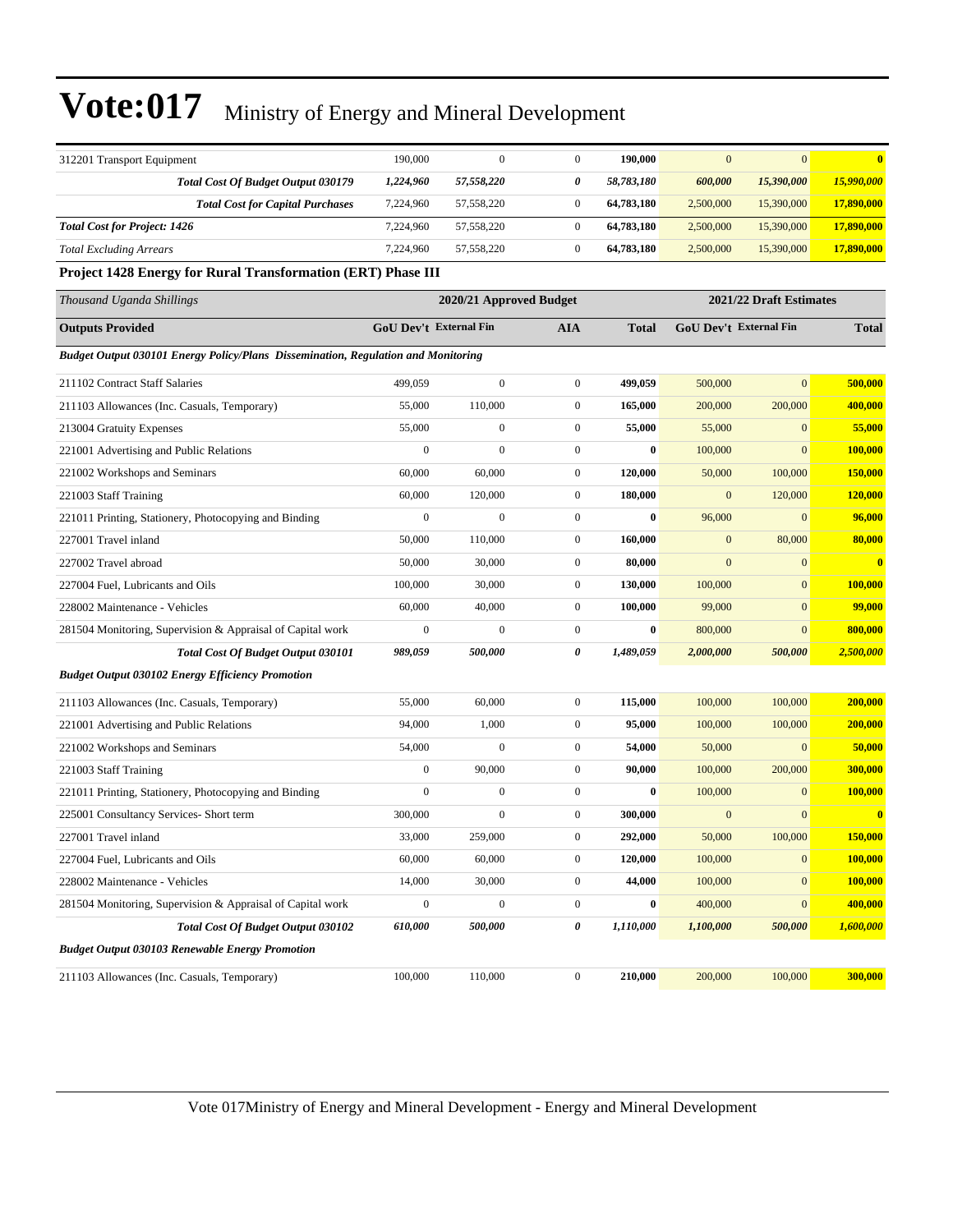| 221002 Workshops and Seminars                                                 | $\boldsymbol{0}$              | 70,000                    | $\overline{0}$   | 70,000       | $\mathbf{0}$ | 200,000                       | 200,000      |
|-------------------------------------------------------------------------------|-------------------------------|---------------------------|------------------|--------------|--------------|-------------------------------|--------------|
| 221003 Staff Training                                                         | 12,000                        | 110,000                   | $\boldsymbol{0}$ | 122,000      | $\mathbf{0}$ | 100,000                       | 100,000      |
| 221008 Computer supplies and Information Technology (IT)                      | $\boldsymbol{0}$              | 24,000                    | $\boldsymbol{0}$ | 24,000       | $\mathbf{0}$ | 50,000                        | 50,000       |
| 221011 Printing, Stationery, Photocopying and Binding                         | 50,000                        | 60,000                    | $\boldsymbol{0}$ | 110,000      | $\mathbf{0}$ | 50,000                        | 50,000       |
| 225001 Consultancy Services- Short term                                       | 300,000                       | 100,000                   | $\mathbf{0}$     | 400,000      | $\mathbf{0}$ | $\mathbf{0}$                  | $\bf{0}$     |
| 227001 Travel inland                                                          | 90,000                        | 26,000                    | $\boldsymbol{0}$ | 116,000      | $\mathbf{0}$ | $\mathbf{0}$                  | $\bf{0}$     |
| 281501 Environment Impact Assessment for Capital Works                        | $\boldsymbol{0}$              | $\boldsymbol{0}$          | $\boldsymbol{0}$ | $\bf{0}$     | 600,000      | $\boldsymbol{0}$              | 600,000      |
| 281502 Feasibility Studies for Capital Works                                  | $\boldsymbol{0}$              | $\mathbf{0}$              | $\boldsymbol{0}$ | $\bf{0}$     | 200,000      | $\mathbf{0}$                  | 200,000      |
| 281503 Engineering and Design Studies & Plans for capital<br>works            | $\boldsymbol{0}$              | $\boldsymbol{0}$          | $\mathbf{0}$     | $\bf{0}$     | 700,000      | $\mathbf{0}$                  | 700,000      |
| 281504 Monitoring, Supervision & Appraisal of Capital work                    | $\boldsymbol{0}$              | $\boldsymbol{0}$          | $\boldsymbol{0}$ | $\bf{0}$     | 200,000      | $\mathbf{0}$                  | 200,000      |
| <b>Total Cost Of Budget Output 030103</b>                                     | 552,000                       | 500,000                   | 0                | 1,052,000    | 1,900,000    | 500,000                       | 2,400,000    |
| <b>Budget Output 030104 Increased Rural Electrification</b>                   |                               |                           |                  |              |              |                               |              |
| 221001 Advertising and Public Relations                                       | $\boldsymbol{0}$              | $\mathbf{0}$              | $\boldsymbol{0}$ | $\bf{0}$     | 180,000      | $\overline{0}$                | 180,000      |
| 221011 Printing, Stationery, Photocopying and Binding                         | 20,000                        | $\mathbf{0}$              | $\boldsymbol{0}$ | 20,000       | $\mathbf{0}$ | $\overline{0}$                | $\bf{0}$     |
| 225001 Consultancy Services- Short term                                       | 300,000                       | $\mathbf{0}$              | $\boldsymbol{0}$ | 300,000      | $\mathbf{0}$ | $\mathbf{0}$                  | $\bf{0}$     |
| 225002 Consultancy Services-Long-term                                         | $\boldsymbol{0}$              | 11,950,000                | $\boldsymbol{0}$ | 11,950,000   | $\mathbf{0}$ | 4,000,000                     | 4,000,000    |
| 227001 Travel inland                                                          | 60,000                        | $\boldsymbol{0}$          | $\boldsymbol{0}$ | 60,000       | $\mathbf{0}$ | $\mathbf{0}$                  | $\bf{0}$     |
| 227004 Fuel, Lubricants and Oils                                              | 40,000                        | $\boldsymbol{0}$          | $\mathbf{0}$     | 40,000       | $\mathbf{0}$ | $\boldsymbol{0}$              | $\bf{0}$     |
| 281501 Environment Impact Assessment for Capital Works                        | $\boldsymbol{0}$              | $\mathbf{0}$              | $\mathbf{0}$     | $\bf{0}$     | 1,000,000    | $\mathbf{0}$                  | 1,000,000    |
| 281502 Feasibility Studies for Capital Works                                  | $\mathbf{0}$                  | $\mathbf{0}$              | $\mathbf{0}$     | $\bf{0}$     | 800,000      | $\mathbf{0}$                  | 800,000      |
| 281503 Engineering and Design Studies & Plans for capital<br>works            | $\mathbf{0}$                  | $\mathbf{0}$              | $\mathbf{0}$     | $\bf{0}$     | 1,200,000    | $\overline{0}$                | 1,200,000    |
| 281504 Monitoring, Supervision & Appraisal of Capital work                    | 500,000                       | $\mathbf{0}$              | $\mathbf{0}$     | 500,000      | 270,000      | $\mathbf{0}$                  | 270,000      |
| Total Cost Of Budget Output 030104                                            | 920,000                       | 11,950,000                | 0                | 12,870,000   | 3,450,000    | 4,000,000                     | 7,450,000    |
| <b>Total Cost for Outputs Provided</b>                                        | 3,071,059                     | 13,450,000                | $\mathbf{0}$     | 16,521,059   | 8,450,000    | 5,500,000                     | 13,950,000   |
| <b>Outputs Funded</b>                                                         | <b>GoU Dev't External Fin</b> |                           | <b>AIA</b>       | <b>Total</b> |              | <b>GoU Dev't External Fin</b> | <b>Total</b> |
| <b>Budget Output 030153 Cross Sector Transfers for ERT (Other Components)</b> |                               |                           |                  |              |              |                               |              |
| 263104 Transfers to other govt. Units (Current)                               | $\boldsymbol{0}$              | $\mathbf{0}$              | $\mathbf{0}$     | $\bf{0}$     | 4,500,000    | $\mathbf{0}$                  | 4,500,000    |
| o/w Subvention to UECCC                                                       | $\theta$                      | $\boldsymbol{\mathit{0}}$ | $\theta$         | $\bf{0}$     | 4,500,000    | $\boldsymbol{\theta}$         | 4,500,000    |
| 291001 Transfers to Government Institutions                                   | 4,500,000                     | $\mathbf{0}$              | $\mathbf{0}$     | 4,500,000    | $\mathbf{0}$ | $\overline{0}$                | $\bf{0}$     |
| o/w Support to UECCC                                                          | 4,500,000                     | 0                         | 0                | 4,500,000    | $\theta$     | $\theta$                      | $\mathbf{0}$ |
| Total Cost Of Budget Output 030153                                            | 4,500,000                     | 0                         | 0                | 4,500,000    | 4,500,000    | $\pmb{\theta}$                | 4,500,000    |
| <b>Total Cost for Outputs Funded</b>                                          | 4,500,000                     | $\boldsymbol{0}$          | $\boldsymbol{0}$ | 4,500,000    | 4,500,000    | $\overline{0}$                | 4,500,000    |
| <b>Capital Purchases</b>                                                      | <b>GoU Dev't External Fin</b> |                           | <b>AIA</b>       | <b>Total</b> |              | GoU Dev't External Fin        | <b>Total</b> |
| Budget Output 030176 Purchase of Office and ICT Equipment, including Software |                               |                           |                  |              |              |                               |              |
| 312213 ICT Equipment                                                          | 95,941                        | $\boldsymbol{0}$          | $\boldsymbol{0}$ | 95,941       | 120,000      | $\boldsymbol{0}$              | 120,000      |
| Total Cost Of Budget Output 030176                                            | 95,941                        | $\pmb{o}$                 | 0                | 95,941       | 120,000      | $\boldsymbol{\theta}$         | 120,000      |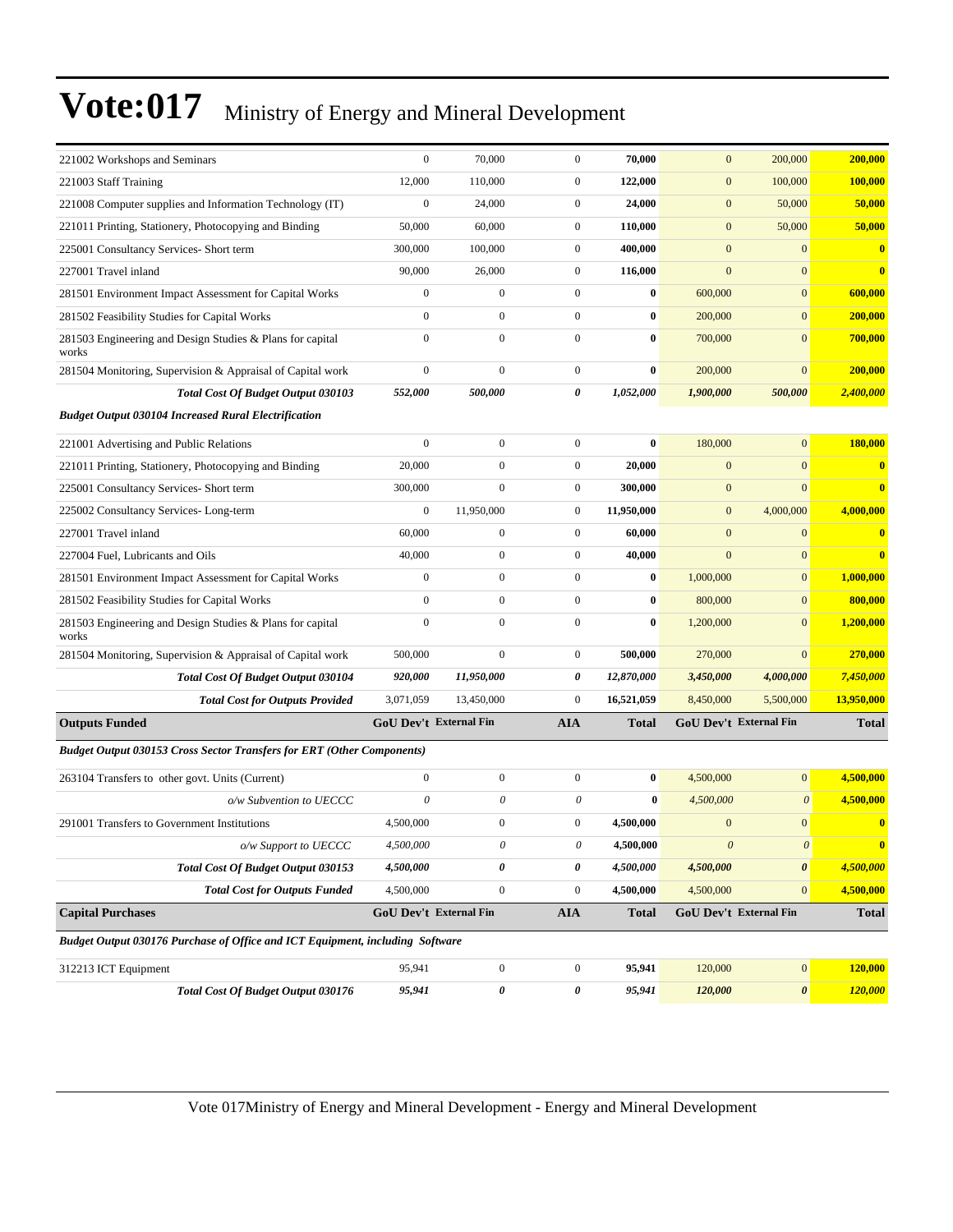| <b>Budget Output 030179 Acquisition of Other Capital Assets</b>                   |                               |                         |                       |              |                       |                               |                         |
|-----------------------------------------------------------------------------------|-------------------------------|-------------------------|-----------------------|--------------|-----------------------|-------------------------------|-------------------------|
| 281503 Engineering and Design Studies & Plans for capital<br>works                | $\mathbf{0}$                  | 14,950,000              | $\overline{0}$        | 14,950,000   | $\mathbf{0}$          | 49,990,000                    | 49,990,000              |
| <b>Total Cost Of Budget Output 030179</b>                                         | $\boldsymbol{\theta}$         | 14,950,000              | 0                     | 14,950,000   | $\boldsymbol{\theta}$ | 49,990,000                    | 49,990,000              |
| <b>Total Cost for Capital Purchases</b>                                           | 95,941                        | 14,950,000              | $\overline{0}$        | 15,045,941   | 120,000               | 49,990,000                    | 50,110,000              |
| <b>Total Cost for Project: 1428</b>                                               | 7,667,000                     | 28,400,000              | $\boldsymbol{0}$      | 36,067,000   | 13,070,000            | 55,490,000                    | 68,560,000              |
| <b>Total Excluding Arrears</b>                                                    | 7,667,000                     | 28,400,000              | $\mathbf{0}$          | 36,067,000   | 13,070,000            | 55,490,000                    | 68,560,000              |
| <b>Project 1429 ORIO Mini Hydro Power and Rural Electrification Project</b>       |                               |                         |                       |              |                       |                               |                         |
| Thousand Uganda Shillings                                                         |                               | 2020/21 Approved Budget |                       |              |                       | 2021/22 Draft Estimates       |                         |
| <b>Outputs Provided</b>                                                           | <b>GoU Dev't External Fin</b> |                         | <b>AIA</b>            | <b>Total</b> |                       | <b>GoU Dev't External Fin</b> | <b>Total</b>            |
| Budget Output 030101 Energy Policy/Plans Dissemination, Regulation and Monitoring |                               |                         |                       |              |                       |                               |                         |
| 211103 Allowances (Inc. Casuals, Temporary)                                       | 190,000                       | $\boldsymbol{0}$        | $\boldsymbol{0}$      | 190,000      | $\mathbf{0}$          | $\mathbf{0}$                  | $\bf{0}$                |
| 221011 Printing, Stationery, Photocopying and Binding                             | 10,000                        | $\overline{0}$          | $\boldsymbol{0}$      | 10,000       | $\mathbf{0}$          | $\mathbf{0}$                  | $\overline{\mathbf{0}}$ |
| <b>Total Cost Of Budget Output 030101</b>                                         | 200,000                       | $\theta$                | $\boldsymbol{\theta}$ | 200,000      | $\boldsymbol{\theta}$ | $\boldsymbol{\theta}$         | $\boldsymbol{\theta}$   |
| <b>Total Cost for Outputs Provided</b>                                            | 200,000                       | $\overline{0}$          | $\overline{0}$        | 200,000      | $\boldsymbol{0}$      | $\mathbf{0}$                  | $\bf{0}$                |
| <b>Capital Purchases</b>                                                          | <b>GoU Dev't External Fin</b> |                         | <b>AIA</b>            | <b>Total</b> |                       | <b>GoU Dev't External Fin</b> | <b>Total</b>            |
| <b>Budget Output 030179 Acquisition of Other Capital Assets</b>                   |                               |                         |                       |              |                       |                               |                         |
| 281501 Environment Impact Assessment for Capital Works                            | $\mathbf{0}$                  | $\overline{0}$          | $\boldsymbol{0}$      | $\bf{0}$     | 500,000               | $\mathbf{0}$                  | 500,000                 |
| 281504 Monitoring, Supervision & Appraisal of Capital work                        | 1,800,000                     | $\boldsymbol{0}$        | $\overline{0}$        | 1,800,000    | 500,000               | $\mathbf{0}$                  | 500,000                 |
| 312104 Other Structures                                                           | 8,000,000                     | $\overline{0}$          | $\boldsymbol{0}$      | 8,000,000    | 7,000,000             | $\mathbf{0}$                  | 7,000,000               |
| Total Cost Of Budget Output 030179                                                | 9,800,000                     | 0                       | 0                     | 9,800,000    | 8,000,000             | $\boldsymbol{\theta}$         | 8,000,000               |
| <b>Total Cost for Capital Purchases</b>                                           | 9,800,000                     | $\boldsymbol{0}$        | $\boldsymbol{0}$      | 9,800,000    | 8,000,000             | $\mathbf{0}$                  | 8,000,000               |
| <b>Total Cost for Project: 1429</b>                                               | 10,000,000                    | $\boldsymbol{0}$        | $\boldsymbol{0}$      | 10,000,000   | 8,000,000             | $\mathbf{0}$                  | 8,000,000               |
| <b>Total Excluding Arrears</b>                                                    | 10,000,000                    | $\overline{0}$          | $\overline{0}$        | 10,000,000   | 8,000,000             | $\mathbf{0}$                  | 8,000,000               |
| <b>Project 1492 Kampala Metropolitan Transmission System Improvement Project</b>  |                               |                         |                       |              |                       |                               |                         |
| Thousand Uganda Shillings                                                         |                               | 2020/21 Approved Budget |                       |              |                       | 2021/22 Draft Estimates       |                         |
| <b>Capital Purchases</b>                                                          | <b>GoU Dev't External Fin</b> |                         | <b>AIA</b>            | <b>Total</b> |                       | GoU Dev't External Fin        | <b>Total</b>            |
| <b>Budget Output 030171 Acquisition of Land by Government</b>                     |                               |                         |                       |              |                       |                               |                         |
| 311101 Land                                                                       | 30,306,934                    | $\boldsymbol{0}$        | $\mathbf{0}$          | 30,306,934   | 1,080,000             | $\boldsymbol{0}$              | 1,080,000               |
| Total Cost Of Budget Output 030171                                                | 30,306,934                    | $\theta$                | 0                     | 30,306,934   | 1,080,000             | $\boldsymbol{\theta}$         | 1,080,000               |
| <b>Budget Output 030179 Acquisition of Other Capital Assets</b>                   |                               |                         |                       |              |                       |                               |                         |
| 281501 Environment Impact Assessment for Capital Works                            | $\boldsymbol{0}$              | $\boldsymbol{0}$        | $\boldsymbol{0}$      | $\bf{0}$     | 440,000               | $\mathbf{0}$                  | 440,000                 |
| 281504 Monitoring, Supervision & Appraisal of Capital work                        | $\mathbf{0}$                  | $\boldsymbol{0}$        | $\boldsymbol{0}$      | $\bf{0}$     | 440,000               | $\mathbf{0}$                  | 440,000                 |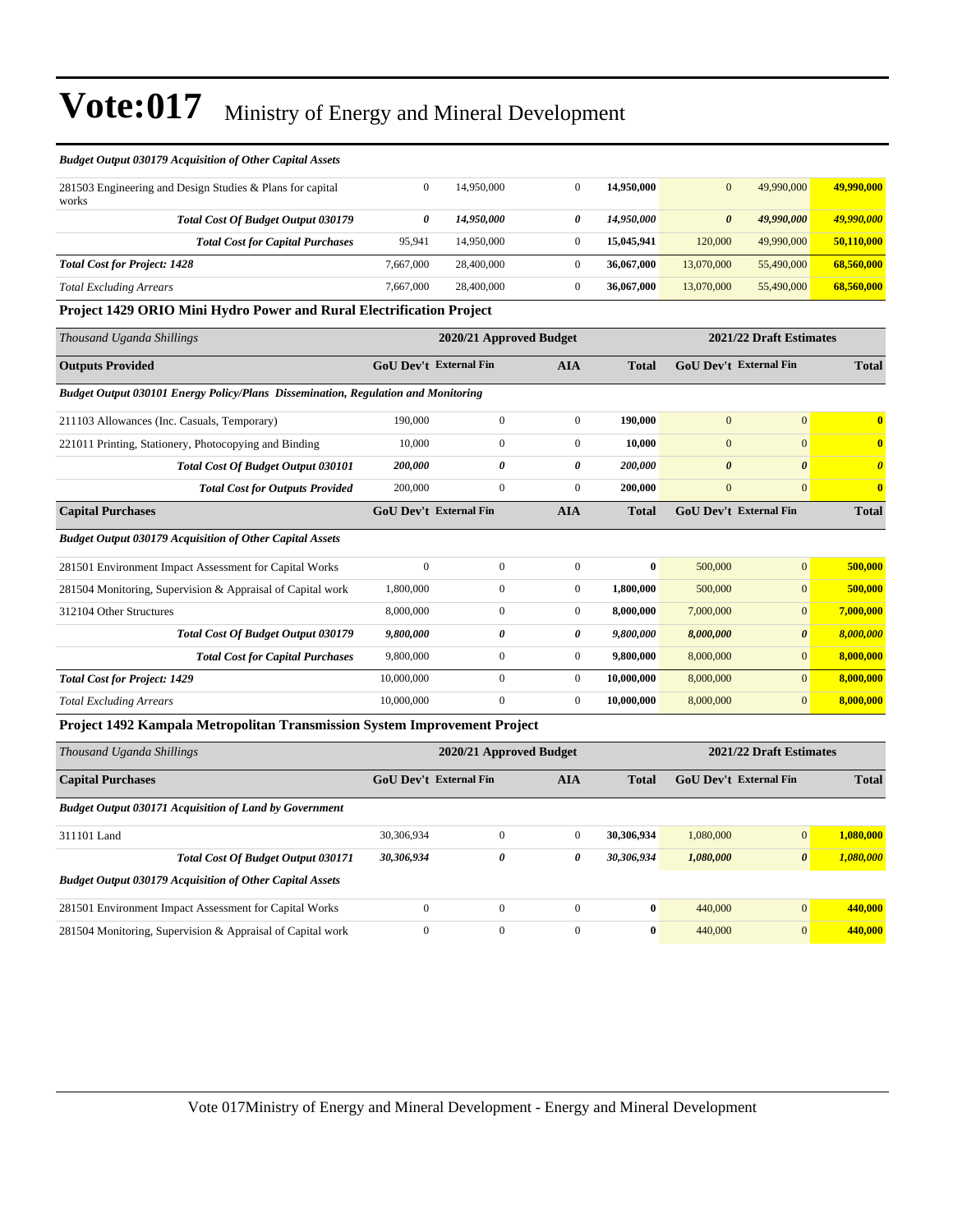| 312104 Other Structures                                                             | $\boldsymbol{0}$       | $\boldsymbol{0}$        | $\mathbf{0}$     | $\bf{0}$     | $\mathbf{0}$ | 84,710,000                    | 84,710,000   |
|-------------------------------------------------------------------------------------|------------------------|-------------------------|------------------|--------------|--------------|-------------------------------|--------------|
| <b>Total Cost Of Budget Output 030179</b>                                           | $\theta$               | 0                       | 0                | 0            | 880,000      | 84,710,000                    | 85,590,000   |
| <b>Total Cost for Capital Purchases</b>                                             | 30,306,934             | $\boldsymbol{0}$        | $\boldsymbol{0}$ | 30,306,934   | 1,960,000    | 84,710,000                    | 86,670,000   |
| <b>Total Cost for Project: 1492</b>                                                 | 30,306,934             | $\boldsymbol{0}$        | $\boldsymbol{0}$ | 30,306,934   | 1,960,000    | 84,710,000                    | 86,670,000   |
| <b>Total Excluding Arrears</b>                                                      | 30,306,934             | $\boldsymbol{0}$        | $\boldsymbol{0}$ | 30,306,934   | 1,960,000    | 84,710,000                    | 86,670,000   |
| Project 1497 Masaka-Mbarara Grid Expansion Line                                     |                        |                         |                  |              |              |                               |              |
| Thousand Uganda Shillings                                                           |                        | 2020/21 Approved Budget |                  |              |              | 2021/22 Draft Estimates       |              |
| <b>Capital Purchases</b>                                                            | GoU Dev't External Fin |                         | <b>AIA</b>       | <b>Total</b> |              | <b>GoU Dev't External Fin</b> | <b>Total</b> |
| <b>Budget Output 030171 Acquisition of Land by Government</b>                       |                        |                         |                  |              |              |                               |              |
| 311101 Land                                                                         | 29,500,000             | $\boldsymbol{0}$        | $\boldsymbol{0}$ | 29,500,000   | 10,830,000   | $\boldsymbol{0}$              | 10,830,000   |
| <b>Total Cost Of Budget Output 030171</b>                                           | 29,500,000             | 0                       | 0                | 29,500,000   | 10,830,000   | $\boldsymbol{\theta}$         | 10,830,000   |
| <b>Budget Output 030179 Acquisition of Other Capital Assets</b>                     |                        |                         |                  |              |              |                               |              |
| 281501 Environment Impact Assessment for Capital Works                              | $\mathbf{0}$           | $\mathbf{0}$            | $\boldsymbol{0}$ | $\bf{0}$     | 1,500,000    | $\mathbf{0}$                  | 1,500,000    |
| 281504 Monitoring, Supervision & Appraisal of Capital work                          | 500,000                | $\mathbf{0}$            | $\boldsymbol{0}$ | 500,000      | 1,000,000    | $\mathbf{0}$                  | 1,000,000    |
| 312104 Other Structures                                                             | $\boldsymbol{0}$       | 142,780,000             | $\boldsymbol{0}$ | 142,780,000  | $\mathbf{0}$ | 15,390,000                    | 15,390,000   |
| Total Cost Of Budget Output 030179                                                  | 500,000                | 142,780,000             | 0                | 143,280,000  | 2,500,000    | 15,390,000                    | 17,890,000   |
| <b>Total Cost for Capital Purchases</b>                                             | 30,000,000             | 142,780,000             | $\boldsymbol{0}$ | 172,780,000  | 13,330,000   | 15,390,000                    | 28,720,000   |
| <b>Total Cost for Project: 1497</b>                                                 | 30,000,000             | 142,780,000             | $\boldsymbol{0}$ | 172,780,000  | 13,330,000   | 15,390,000                    | 28,720,000   |
| <b>Total Excluding Arrears</b>                                                      | 30,000,000             | 142,780,000             | $\boldsymbol{0}$ | 172,780,000  | 13,330,000   | 15,390,000                    | 28,720,000   |
| Project 1654 Power Supply to industrial parks and Power Transmission Line Extension |                        |                         |                  |              |              |                               |              |
| Thousand Uganda Shillings                                                           |                        | 2020/21 Approved Budget |                  |              |              | 2021/22 Draft Estimates       |              |
| <b>Capital Purchases</b>                                                            | GoU Dev't External Fin |                         | <b>AIA</b>       | Total        |              | <b>GoU Dev't External Fin</b> | <b>Total</b> |
| <b>Budget Output 030171 Acquisition of Land by Government</b>                       |                        |                         |                  |              |              |                               |              |
| 311101 Land                                                                         | 15,000,000             | $\boldsymbol{0}$        | $\boldsymbol{0}$ | 15,000,000   | 30,760,000   | $\mathbf{0}$                  | 30,760,000   |
| <b>Total Cost Of Budget Output 030171</b>                                           | 15,000,000             | 0                       | 0                | 15,000,000   | 30,760,000   | $\boldsymbol{\theta}$         | 30,760,000   |
| <b>Budget Output 030179 Acquisition of Other Capital Assets</b>                     |                        |                         |                  |              |              |                               |              |
| 281501 Environment Impact Assessment for Capital Works                              | $\boldsymbol{0}$       | $\boldsymbol{0}$        | $\boldsymbol{0}$ | $\bf{0}$     | 2,500,000    | $\mathbf{0}$                  | 2,500,000    |
| 281504 Monitoring, Supervision & Appraisal of Capital work                          | $\boldsymbol{0}$       | $\boldsymbol{0}$        | $\boldsymbol{0}$ | $\bf{0}$     | 2,150,000    | $\boldsymbol{0}$              | 2,150,000    |
| 312104 Other Structures                                                             | 5,000,000              | 136,850,000             | 0                | 141,850,000  |              | 32,290,000                    | 32,290,000   |
| 312201 Transport Equipment                                                          | $\boldsymbol{0}$       | $\boldsymbol{0}$        | $\boldsymbol{0}$ | $\bf{0}$     | 1,000,000    | $\mathbf{0}$                  | 1,000,000    |
| 312202 Machinery and Equipment                                                      | $\boldsymbol{0}$       | $\boldsymbol{0}$        | $\boldsymbol{0}$ | $\bf{0}$     | 1,100,000    | $\boldsymbol{0}$              | 1,100,000    |
| Total Cost Of Budget Output 030179                                                  | 5,000,000              | 136,850,000             | 0                | 141,850,000  | 6,750,000    | 32,290,000                    | 39,040,000   |
| <b>Total Cost for Capital Purchases</b>                                             | 20,000,000             | 136,850,000             | $\boldsymbol{0}$ | 156,850,000  | 37,510,000   | 32,290,000                    | 69,800,000   |
| <b>Total Cost for Project: 1654</b>                                                 | 20,000,000             | 136,850,000             | $\boldsymbol{0}$ | 156,850,000  | 37,510,000   | 32,290,000                    | 69,800,000   |
| <b>Total Excluding Arrears</b>                                                      | 20,000,000             | 136,850,000             | $\boldsymbol{0}$ | 156,850,000  | 37,510,000   | 32,290,000                    | 69,800,000   |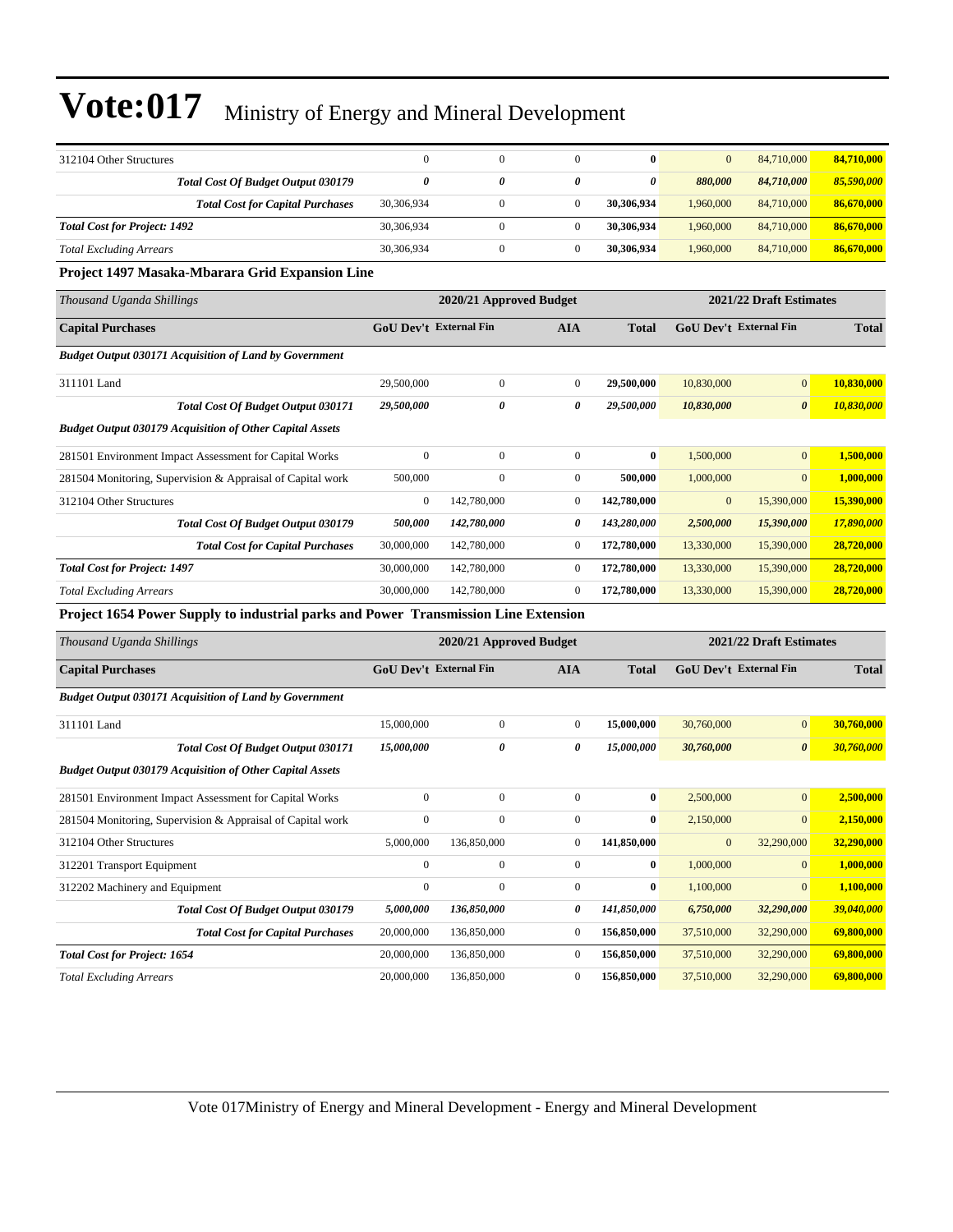#### **Project 1655 Kikagati Nsongezi Transmission Line**

| Thousand Uganda Shillings                                       |                               | 2020/21 Approved Budget |                | 2021/22 Draft Estimates |                               |                       |              |  |
|-----------------------------------------------------------------|-------------------------------|-------------------------|----------------|-------------------------|-------------------------------|-----------------------|--------------|--|
| <b>Capital Purchases</b>                                        | <b>GoU</b> Dev't External Fin |                         | <b>AIA</b>     | <b>Total</b>            | <b>GoU</b> Dev't External Fin |                       | <b>Total</b> |  |
| <b>Budget Output 030171 Acquisition of Land by Government</b>   |                               |                         |                |                         |                               |                       |              |  |
| 311101 Land                                                     | 1,000,000                     | $\mathbf{0}$            | $\mathbf{0}$   | 1,000,000               | 2,900,000                     | $\mathbf{0}$          | 2,900,000    |  |
| <b>Total Cost Of Budget Output 030171</b>                       | 1,000,000                     | 0                       | 0              | 1,000,000               | 2,900,000                     | $\boldsymbol{\theta}$ | 2,900,000    |  |
| <b>Budget Output 030179 Acquisition of Other Capital Assets</b> |                               |                         |                |                         |                               |                       |              |  |
| 281501 Environment Impact Assessment for Capital Works          | $\mathbf{0}$                  | $\mathbf{0}$            | $\mathbf{0}$   | $\bf{0}$                | 875,000                       | $\mathbf{0}$          | 875,000      |  |
| 281504 Monitoring, Supervision & Appraisal of Capital work      | $\mathbf{0}$                  | $\mathbf{0}$            | $\mathbf{0}$   | $\bf{0}$                | 875,000                       | $\mathbf{0}$          | 875,000      |  |
| 312104 Other Structures                                         | $\mathbf{0}$                  | 34,540,000              | $\overline{0}$ | 34,540,000              | $\mathbf{0}$                  | 7,685,118             | 7,685,118    |  |
| <b>Total Cost Of Budget Output 030179</b>                       | 0                             | 34,540,000              | 0              | 34,540,000              | 1,750,000                     | 7,685,118             | 9,435,118    |  |
| <b>Total Cost for Capital Purchases</b>                         | 1,000,000                     | 34,540,000              | $\overline{0}$ | 35,540,000              | 4,650,000                     | 7,685,118             | 12,335,118   |  |
| <b>Total Cost for Project: 1655</b>                             | 1,000,000                     | 34,540,000              | $\overline{0}$ | 35,540,000              | 4,650,000                     | 7,685,118             | 12,335,118   |  |
| <b>Total Excluding Arrears</b>                                  | 1,000,000                     | 34,540,000              | $\mathbf{0}$   | 35,540,000              | 4,650,000                     | 7,685,118             | 12,335,118   |  |
|                                                                 | GoU                           | <b>External Fin</b>     | <b>AIA</b>     | <b>Total</b>            | GoU                           | <b>External Fin</b>   | <b>Total</b> |  |
| <b>Total Cost for Sub-SubProgramme 01</b>                       | 173, 101, 313                 | 479,848,220             | $\bf{0}$       | 652,949,533             | 139,780,000                   | 257, 115, 118         | 396,895,118  |  |
| <b>Total Excluding Arrears</b>                                  | 173, 101, 313                 | 479,848,220             | $\mathbf{0}$   | 652,949,533             | 139,780,000                   | 257, 115, 118         | 396,895,118  |  |
| Sub-SubProgrammme 02 Large Hydro power infrastructure           |                               |                         |                |                         |                               |                       |              |  |

#### *Development Budget Estimates*

#### **Project 1143 Isimba HPP**

| Thousand Uganda Shillings                                                                                |                               | 2020/21 Approved Budget |                |              | 2021/22 Draft Estimates       |                       |                         |  |
|----------------------------------------------------------------------------------------------------------|-------------------------------|-------------------------|----------------|--------------|-------------------------------|-----------------------|-------------------------|--|
| <b>Outputs Funded</b>                                                                                    | <b>GoU</b> Dev't External Fin |                         | <b>AIA</b>     | <b>Total</b> | <b>GoU</b> Dev't External Fin |                       | <b>Total</b>            |  |
| Budget Output 030251 Increased power generation - Largescale Hydro-electric                              |                               |                         |                |              |                               |                       |                         |  |
| 263204 Transfers to other govt. Units (Capital)                                                          | 9,000,000                     | $\mathbf{0}$            | $\overline{0}$ | 9,000,000    | 7,500,000                     | $\overline{0}$        | 7,500,000               |  |
| o/w o/w transfer to UEGCL to for payment of Owner's<br>Engineer, Project staff salaries and owner's camp | 9,000,000                     | $\theta$                | 0              | 9,000,000    | $\theta$                      | $\theta$              | $\overline{\mathbf{0}}$ |  |
| o/w o/w transfer to UEGCL for payment of Owner's Engineer,<br>Project staff salaries and CDAP            | $\theta$                      | $\theta$                | $\theta$       | $\mathbf{0}$ | 7,500,000                     | $\boldsymbol{\theta}$ | 7,500,000               |  |
| Total Cost Of Budget Output 030251                                                                       | 9,000,000                     | $\theta$                | 0              | 9,000,000    | 7,500,000                     | $\boldsymbol{\theta}$ | 7,500,000               |  |
| <b>Total Cost for Outputs Funded</b>                                                                     | 9,000,000                     | $\mathbf{0}$            | $\Omega$       | 9,000,000    | 7,500,000                     | $\overline{0}$        | 7,500,000               |  |
| <b>Capital Purchases</b>                                                                                 | <b>GoU</b> Dev't External Fin |                         | <b>AIA</b>     | <b>Total</b> | <b>GoU</b> Dev't External Fin |                       | <b>Total</b>            |  |
| <b>Budget Output 030271 Acquisition of Land by Government</b>                                            |                               |                         |                |              |                               |                       |                         |  |
| 311101 Land                                                                                              | 3,000,000                     | $\Omega$                | $\Omega$       | 3,000,000    | 5,000,000                     | $\mathbf{0}$          | 5,000,000               |  |
| <b>Total Cost Of Budget Output 030271</b>                                                                | 3,000,000                     | 0                       | 0              | 3,000,000    | 5,000,000                     | $\boldsymbol{\theta}$ | 5,000,000               |  |
| <b>Budget Output 030279 Acquisition of Other Capital Assets</b>                                          |                               |                         |                |              |                               |                       |                         |  |
| 281501 Environment Impact Assessment for Capital Works                                                   | 3,321,000                     | $\boldsymbol{0}$        | $\overline{0}$ | 3,321,000    | 3,000,000                     | $\mathbf{0}$          | 3,000,000               |  |
| 281504 Monitoring, Supervision & Appraisal of Capital work                                               | 1,500,000                     | $\mathbf{0}$            | $\overline{0}$ | 1,500,000    | 2,420,000                     | $\overline{0}$        | 2,420,000               |  |
| 312103 Roads and Bridges.                                                                                | 2,000,000                     | $\mathbf{0}$            | $\Omega$       | 2,000,000    | 560,000                       | $\overline{0}$        | 560,000                 |  |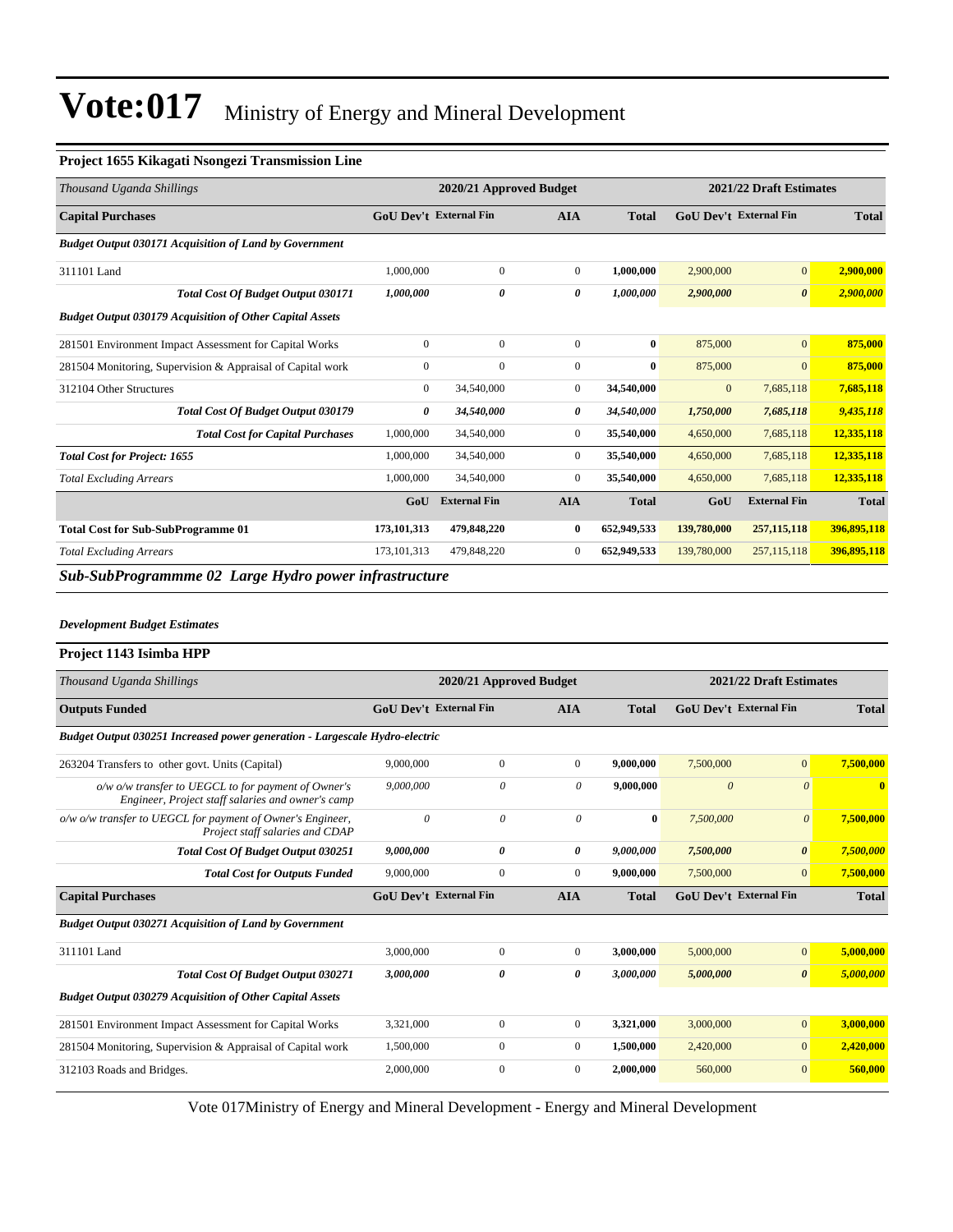| 312203 Furniture & Fixtures                                                 | 20,000           | $\mathbf{0}$              | $\mathbf{0}$     | 20,000       | 10,000                        | $\mathbf{0}$            | 10,000       |
|-----------------------------------------------------------------------------|------------------|---------------------------|------------------|--------------|-------------------------------|-------------------------|--------------|
| 312211 Office Equipment                                                     | 50,000           | $\mathbf{0}$              | $\mathbf{0}$     | 50,000       | 20,000                        | $\mathbf{0}$            | 20,000       |
| 312213 ICT Equipment                                                        | 40,000           | $\mathbf{0}$              | $\mathbf{0}$     | 40,000       | 50,000                        | $\mathbf{0}$            | 50,000       |
| Total Cost Of Budget Output 030279                                          | 6,931,000        | 0                         | 0                | 6,931,000    | 6,060,000                     | $\boldsymbol{\theta}$   | 6,060,000    |
| <b>Budget Output 030280 Large Hydro Power Infrastructure</b>                |                  |                           |                  |              |                               |                         |              |
| 312104 Other Structures                                                     | $\mathbf{0}$     | 165,040,000               | $\mathbf{0}$     | 165,040,000  | $\mathbf{0}$                  | 110,710,000             | 110,710,000  |
| Total Cost Of Budget Output 030280                                          | 0                | 165,040,000               | 0                | 165,040,000  | $\boldsymbol{\theta}$         | 110,710,000             | 110,710,000  |
| <b>Total Cost for Capital Purchases</b>                                     | 9,931,000        | 165,040,000               | $\mathbf{0}$     | 174,971,000  | 11,060,000                    | 110,710,000             | 121,770,000  |
| <b>Total Cost for Project: 1143</b>                                         | 18,931,000       | 165,040,000               | $\mathbf{0}$     | 183,971,000  | 18,560,000                    | 110,710,000             | 129,270,000  |
| <b>Total Excluding Arrears</b>                                              | 18,931,000       | 165,040,000               | $\mathbf{0}$     | 183,971,000  | 18,560,000                    | 110,710,000             | 129,270,000  |
| Project 1183 Karuma Hydoelectricity Power Project                           |                  |                           |                  |              |                               |                         |              |
| Thousand Uganda Shillings                                                   |                  | 2020/21 Approved Budget   |                  |              |                               | 2021/22 Draft Estimates |              |
| <b>Outputs Funded</b>                                                       |                  | GoU Dev't External Fin    | <b>AIA</b>       | <b>Total</b> | GoU Dev't External Fin        |                         | <b>Total</b> |
| Budget Output 030251 Increased power generation - Largescale Hydro-electric |                  |                           |                  |              |                               |                         |              |
| 263204 Transfers to other govt. Units (Capital)                             | 23,000,000       | $\mathbf{0}$              | $\mathbf{0}$     | 23,000,000   | 23,000,000                    | $\boldsymbol{0}$        | 23,000,000   |
| o/w o/w tranfer to UEGCL                                                    | 15,000,000       | $\theta$                  | 0                | 15,000,000   | $\boldsymbol{\theta}$         | $\boldsymbol{\theta}$   | $\bf{0}$     |
| o/w o/w transfer to UETCL                                                   | 8,000,000        | $\boldsymbol{\mathit{0}}$ | 0                | 8,000,000    | $\boldsymbol{\theta}$         | $\theta$                | $\bf{0}$     |
| o/w Transfer to UEGCL and UETCL                                             | $\theta$         | $\boldsymbol{\mathit{0}}$ | 0                | $\bf{0}$     | 23,000,000                    | $\boldsymbol{\theta}$   | 23,000,000   |
| Total Cost Of Budget Output 030251                                          | 23,000,000       | 0                         | 0                | 23,000,000   | 23,000,000                    | $\boldsymbol{\theta}$   | 23,000,000   |
| <b>Total Cost for Outputs Funded</b>                                        | 23,000,000       | $\boldsymbol{0}$          | $\mathbf{0}$     | 23,000,000   | 23,000,000                    | $\mathbf{0}$            | 23,000,000   |
| <b>Capital Purchases</b>                                                    |                  | GoU Dev't External Fin    | <b>AIA</b>       | Total        | <b>GoU Dev't External Fin</b> |                         | <b>Total</b> |
| <b>Budget Output 030271 Acquisition of Land by Government</b>               |                  |                           |                  |              |                               |                         |              |
| 281501 Environment Impact Assessment for Capital Works                      | 1,000,000        | $\boldsymbol{0}$          | $\mathbf{0}$     | 1,000,000    | 1,000,000                     | $\mathbf{0}$            | 1,000,000    |
| 281504 Monitoring, Supervision & Appraisal of Capital work                  | 520,000          | $\boldsymbol{0}$          | $\mathbf{0}$     | 520,000      | 1,420,000                     | $\mathbf{0}$            | 1,420,000    |
| 311101 Land                                                                 | 2,400,000        | $\mathbf{0}$              | $\mathbf{0}$     | 2,400,000    | 3,500,000                     | $\mathbf{0}$            | 3,500,000    |
| <b>Total Cost Of Budget Output 030271</b>                                   | 3,920,000        | 0                         | 0                | 3,920,000    | 5,920,000                     | $\boldsymbol{\theta}$   | 5,920,000    |
| <b>Budget Output 030279 Acquisition of Other Capital Assets</b>             |                  |                           |                  |              |                               |                         |              |
| 281504 Monitoring, Supervision & Appraisal of Capital work                  | 1,000,000        | $\boldsymbol{0}$          | $\mathbf{0}$     | 1,000,000    | 1,000,000                     | $\boldsymbol{0}$        | 1,000,000    |
| 312104 Other Structures                                                     | 800,000          | $\boldsymbol{0}$          | $\mathbf{0}$     | 800,000      | 800,000                       | $\mathbf{0}$            | 800,000      |
| Total Cost Of Budget Output 030279                                          | 1,800,000        | 0                         | 0                | 1,800,000    | 1,800,000                     | 0                       | 1,800,000    |
| Budget Output 030280 Large Hydro Power Infrastructure                       |                  |                           |                  |              |                               |                         |              |
| 281504 Monitoring, Supervision & Appraisal of Capital work                  | 280,000          | $\mathbf{0}$              | $\boldsymbol{0}$ | 280,000      | 280,000                       | $\boldsymbol{0}$        | 280,000      |
| 312104 Other Structures                                                     | $\boldsymbol{0}$ | 654,690,000               | $\boldsymbol{0}$ | 654,690,000  | $\boldsymbol{0}$              | $\boldsymbol{0}$        | $\bf{0}$     |
| Total Cost Of Budget Output 030280                                          | 280,000          | 654,690,000               | 0                | 654,970,000  | 280,000                       | 0                       | 280,000      |
| <b>Total Cost for Capital Purchases</b>                                     | 6,000,000        | 654,690,000               | $\boldsymbol{0}$ | 660,690,000  | 8,000,000                     | $\boldsymbol{0}$        | 8,000,000    |
| <b>Total Cost for Project: 1183</b>                                         | 29,000,000       | 654,690,000               | $\boldsymbol{0}$ | 683,690,000  | 31,000,000                    | $\boldsymbol{0}$        | 31,000,000   |
| <b>Total Excluding Arrears</b>                                              | 29,000,000       | 654,690,000               | $\boldsymbol{0}$ | 683,690,000  | 31,000,000                    | $\mathbf{0}$            | 31,000,000   |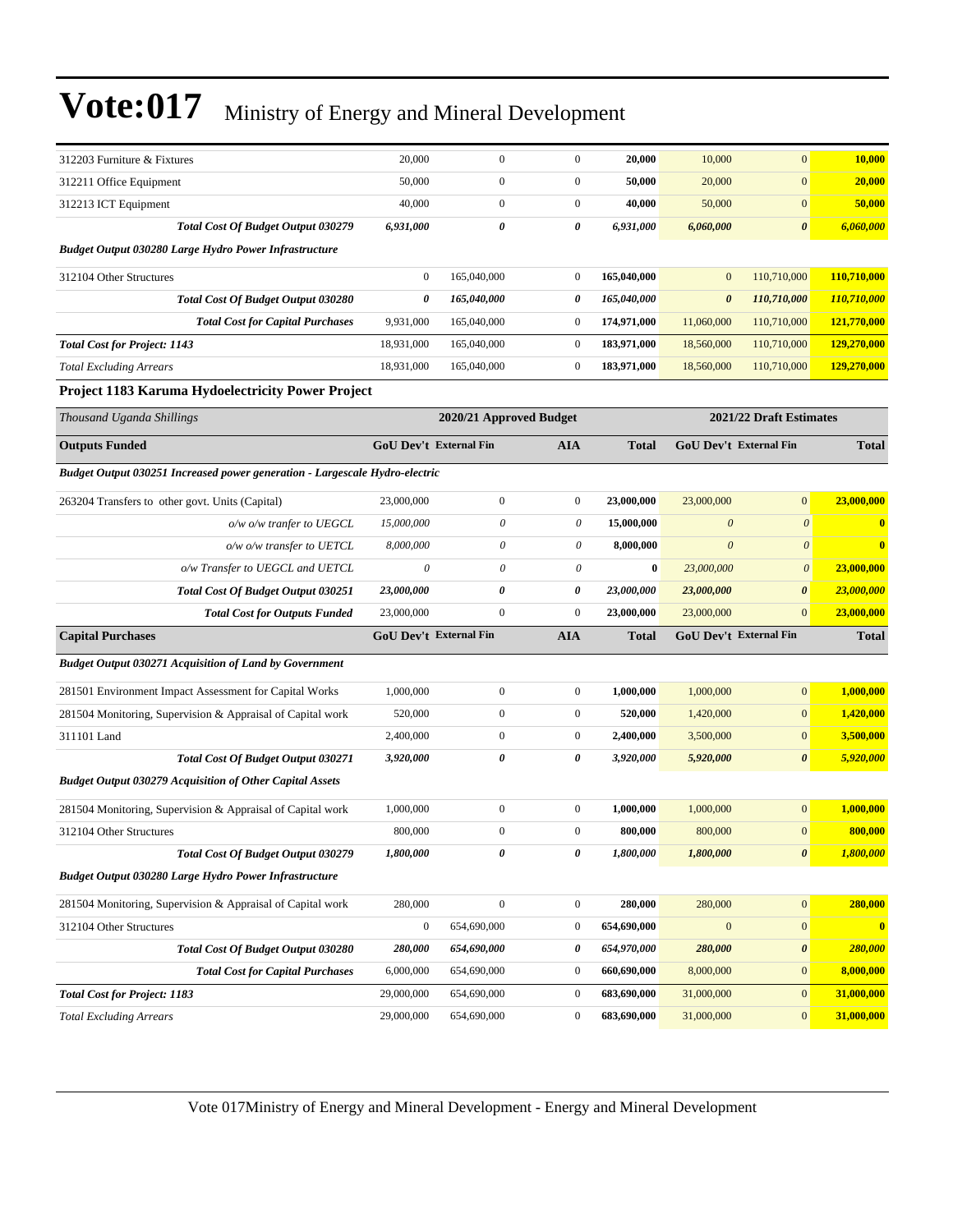#### **Project 1350 Muzizi Hydro Power Project**

| Thousand Uganda Shillings                                                          |                               | 2020/21 Approved Budget   |                       |              |                               | 2021/22 Draft Estimates |              |
|------------------------------------------------------------------------------------|-------------------------------|---------------------------|-----------------------|--------------|-------------------------------|-------------------------|--------------|
| <b>Outputs Funded</b>                                                              | GoU Dev't External Fin        |                           | AIA                   | <b>Total</b> | GoU Dev't External Fin        |                         | <b>Total</b> |
| Budget Output 030251 Increased power generation - Largescale Hydro-electric        |                               |                           |                       |              |                               |                         |              |
| 263204 Transfers to other govt. Units (Capital)                                    | 1,500,000                     | 114,990,000               | $\boldsymbol{0}$      | 116,490,000  | 1,500,000                     | 15,390,000              | 16,890,000   |
| o/w Transfer to UEGCL                                                              | 1,500,000                     | 114,990,000               | $\boldsymbol{\theta}$ | 116,490,000  | $\boldsymbol{\theta}$         | $\boldsymbol{\theta}$   | $\bf{0}$     |
| o/w Project monitoring and supervision by UEGCL                                    | $\theta$                      | 0                         | 0                     | $\bf{0}$     | 1,500,000                     | 15,390,000              | 16,890,000   |
| <b>Total Cost Of Budget Output 030251</b>                                          | 1,500,000                     | 114,990,000               | 0                     | 116,490,000  | 1,500,000                     | 15,390,000              | 16,890,000   |
| <b>Total Cost for Outputs Funded</b>                                               | 1,500,000                     | 114,990,000               | $\boldsymbol{0}$      | 116,490,000  | 1,500,000                     | 15,390,000              | 16,890,000   |
| <b>Capital Purchases</b>                                                           | <b>GoU Dev't External Fin</b> |                           | AIA                   | <b>Total</b> | GoU Dev't External Fin        |                         | <b>Total</b> |
| <b>Budget Output 030279 Acquisition of Other Capital Assets</b>                    |                               |                           |                       |              |                               |                         |              |
| 281504 Monitoring, Supervision & Appraisal of Capital work                         | 1,017,000                     | $\mathbf{0}$              | $\mathbf{0}$          | 1,017,000    | 1,020,000                     | $\boldsymbol{0}$        | 1,020,000    |
| <b>Total Cost Of Budget Output 030279</b>                                          | 1,017,000                     | 0                         | 0                     | 1,017,000    | 1,020,000                     | $\boldsymbol{\theta}$   | 1,020,000    |
| <b>Total Cost for Capital Purchases</b>                                            | 1,017,000                     | $\boldsymbol{0}$          | $\boldsymbol{0}$      | 1,017,000    | 1,020,000                     | $\boldsymbol{0}$        | 1,020,000    |
| <b>Total Cost for Project: 1350</b>                                                | 2,517,000                     | 114,990,000               | $\boldsymbol{0}$      | 117,507,000  | 2,520,000                     | 15,390,000              | 17,910,000   |
| <b>Total Excluding Arrears</b>                                                     | 2,517,000                     | 114,990,000               | $\mathbf{0}$          | 117,507,000  | 2,520,000                     | 15,390,000              | 17,910,000   |
| Project 1351 Nyagak III Hydro Power Project                                        |                               |                           |                       |              |                               |                         |              |
| Thousand Uganda Shillings                                                          |                               | 2020/21 Approved Budget   |                       |              |                               | 2021/22 Draft Estimates |              |
| <b>Outputs Funded</b>                                                              | GoU Dev't External Fin        |                           | AIA                   | <b>Total</b> | GoU Dev't External Fin        |                         | <b>Total</b> |
| <b>Budget Output 030251 Increased power generation - Largescale Hydro-electric</b> |                               |                           |                       |              |                               |                         |              |
| 263204 Transfers to other govt. Units (Capital)                                    | 10,000,000                    | $\mathbf{0}$              | $\mathbf{0}$          | 10,000,000   | 10,000,000                    | $\overline{0}$          | 10,000,000   |
| o/w Government equity contribution into Nyagak III HPP                             | 10,000,000                    | 0                         | 0                     | 10,000,000   | $\boldsymbol{\theta}$         | $\boldsymbol{\theta}$   | $\mathbf{0}$ |
| o/w Project monitoring and supervision by UEGCL and GOU<br>equity                  | $\theta$                      | $\boldsymbol{\mathit{0}}$ | 0                     | $\bf{0}$     | 10,000,000                    | $\boldsymbol{\theta}$   | 10,000,000   |
| Total Cost Of Budget Output 030251                                                 | 10,000,000                    | 0                         | 0                     | 10,000,000   | 10,000,000                    | $\boldsymbol{\theta}$   | 10,000,000   |
| <b>Total Cost for Outputs Funded</b>                                               | 10,000,000                    | $\boldsymbol{0}$          | $\mathbf{0}$          | 10,000,000   | 10,000,000                    | $\mathbf{0}$            | 10,000,000   |
| <b>Capital Purchases</b>                                                           | <b>GoU Dev't External Fin</b> |                           | <b>AIA</b>            | Total        | <b>GoU Dev't External Fin</b> |                         | <b>Total</b> |
| <b>Budget Output 030271 Acquisition of Land by Government</b>                      |                               |                           |                       |              |                               |                         |              |
| 311101 Land                                                                        | 500,000                       | $\mathbf{0}$              | $\boldsymbol{0}$      | 500,000      | 700,000                       | $\mathbf{0}$            | 700,000      |
| Total Cost Of Budget Output 030271                                                 | 500,000                       | 0                         | 0                     | 500,000      | 700,000                       | $\pmb{\theta}$          | 700,000      |
| <b>Budget Output 030279 Acquisition of Other Capital Assets</b>                    |                               |                           |                       |              |                               |                         |              |
| 281504 Monitoring, Supervision & Appraisal of Capital work                         | 1,793,211                     | $\boldsymbol{0}$          | $\boldsymbol{0}$      | 1,793,211    | 1,590,000                     | $\mathbf{0}$            | 1,590,000    |
| Total Cost Of Budget Output 030279                                                 | 1,793,211                     | 0                         | 0                     | 1,793,211    | 1,590,000                     | 0                       | 1,590,000    |
| <b>Total Cost for Capital Purchases</b>                                            | 2,293,211                     | $\boldsymbol{0}$          | $\boldsymbol{0}$      | 2,293,211    | 2,290,000                     | $\boldsymbol{0}$        | 2,290,000    |
| <b>Total Cost for Project: 1351</b>                                                | 12,293,211                    | $\boldsymbol{0}$          | $\boldsymbol{0}$      | 12,293,211   | 12,290,000                    | $\mathbf{0}$            | 12,290,000   |
| <b>Total Excluding Arrears</b>                                                     | 12,293,211                    | $\mathbf{0}$              | $\boldsymbol{0}$      | 12,293,211   | 12,290,000                    | $\mathbf{0}$            | 12,290,000   |
|                                                                                    | GoU                           | <b>External Fin</b>       | AIA                   | <b>Total</b> | GoU                           | <b>External Fin</b>     | <b>Total</b> |
| <b>Total Cost for Sub-SubProgramme 02</b>                                          | 62,741,211                    | 934,720,000               | $\bf{0}$              | 997,461,211  | 64,370,000                    | 126,100,000             | 190,470,000  |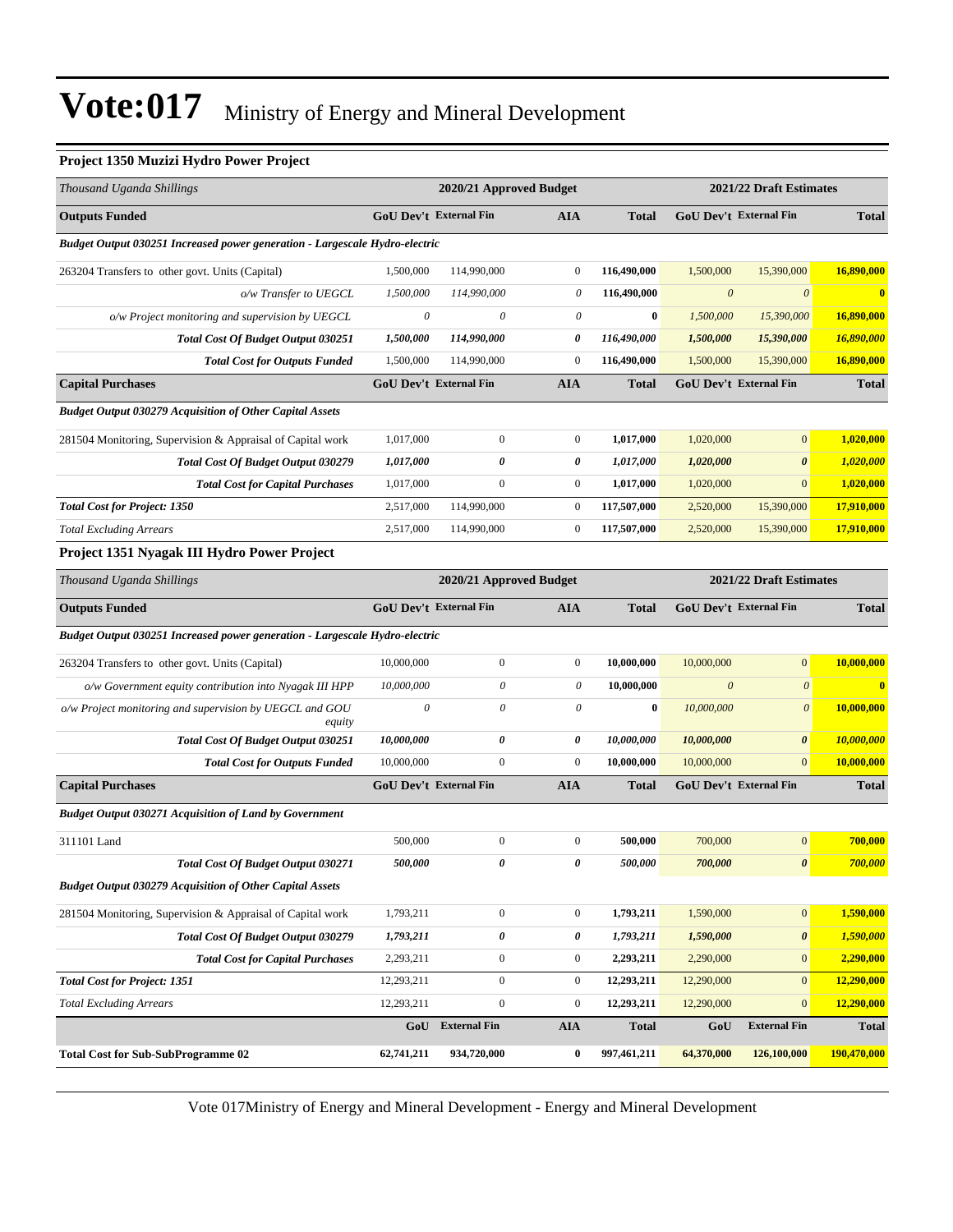|                                                                              |                  |                                                                                   |                                                                                                                             | Sub-SubProgrammme 03 Petroleum Exploration, Development, Production, Value Addition and Distribution and |                  |                         |  |
|------------------------------------------------------------------------------|------------------|-----------------------------------------------------------------------------------|-----------------------------------------------------------------------------------------------------------------------------|----------------------------------------------------------------------------------------------------------|------------------|-------------------------|--|
|                                                                              |                  |                                                                                   |                                                                                                                             |                                                                                                          |                  |                         |  |
|                                                                              |                  |                                                                                   |                                                                                                                             |                                                                                                          |                  |                         |  |
|                                                                              |                  |                                                                                   |                                                                                                                             |                                                                                                          |                  |                         |  |
|                                                                              |                  |                                                                                   |                                                                                                                             |                                                                                                          |                  |                         |  |
| Wage                                                                         | Non Wage         | AIA                                                                               | Total                                                                                                                       | Wage                                                                                                     | Non Wage         | <b>Total</b>            |  |
|                                                                              |                  |                                                                                   |                                                                                                                             |                                                                                                          |                  |                         |  |
| $\mathbf{0}$                                                                 | 20,000           | $\mathbf{0}$                                                                      | 20,000                                                                                                                      | $\mathbf{0}$                                                                                             | $\boldsymbol{0}$ | $\overline{\mathbf{0}}$ |  |
| $\boldsymbol{0}$                                                             | $\mathbf{0}$     | $\boldsymbol{0}$                                                                  | $\bf{0}$                                                                                                                    | $\mathbf{0}$                                                                                             | 20,000           | 20,000                  |  |
| $\boldsymbol{0}$                                                             | 10,000           | 0                                                                                 | 10,000                                                                                                                      | $\mathbf{0}$                                                                                             | 10,000           | <b>10,000</b>           |  |
| $\boldsymbol{0}$                                                             | 10,000           | $\boldsymbol{0}$                                                                  | 10,000                                                                                                                      | $\mathbf{0}$                                                                                             | 10,000           | 10,000                  |  |
| 0                                                                            | 40,000           | 0                                                                                 | 40,000                                                                                                                      | $\boldsymbol{\theta}$                                                                                    | 40,000           | 40,000                  |  |
| Budget Output 030302 Initiate and formulate petroleum policy and legislation |                  |                                                                                   |                                                                                                                             |                                                                                                          |                  |                         |  |
| $\mathbf{0}$                                                                 | 80,000           | $\mathbf{0}$                                                                      | 80,000                                                                                                                      | $\mathbf{0}$                                                                                             | 30,000           | 30,000                  |  |
| $\boldsymbol{0}$                                                             | 10,000           | $\boldsymbol{0}$                                                                  | 10,000                                                                                                                      | $\mathbf{0}$                                                                                             | $\mathbf{0}$     | $\boldsymbol{0}$        |  |
| $\mathbf{0}$                                                                 | 140,000          | $\boldsymbol{0}$                                                                  | 140,000                                                                                                                     | $\mathbf{0}$                                                                                             | $\mathbf{0}$     | $\boldsymbol{0}$        |  |
| $\boldsymbol{0}$                                                             | 10,000           | $\mathbf{0}$                                                                      | 10,000                                                                                                                      | $\mathbf{0}$                                                                                             | $\mathbf{0}$     | $\overline{\mathbf{0}}$ |  |
| $\boldsymbol{0}$                                                             | $\mathbf{0}$     | $\boldsymbol{0}$                                                                  | 0                                                                                                                           | $\mathbf{0}$                                                                                             | 150,000          | 150,000                 |  |
| $\boldsymbol{0}$                                                             | 20,000           | $\mathbf{0}$                                                                      | 20,000                                                                                                                      | $\mathbf{0}$                                                                                             | 50,000           | 50,000                  |  |
| $\boldsymbol{0}$                                                             | 20,000           | $\boldsymbol{0}$                                                                  | 20,000                                                                                                                      | $\mathbf{0}$                                                                                             | 20,000           | 20,000                  |  |
| 0                                                                            | 280,000          | 0                                                                                 | 280,000                                                                                                                     | $\boldsymbol{\theta}$                                                                                    | 250,000          | <b>250,000</b>          |  |
| Budget Output 030303 Capacity Building for the oil & gas sector              |                  |                                                                                   |                                                                                                                             |                                                                                                          |                  |                         |  |
| $\mathbf{0}$                                                                 | 20,000           | $\boldsymbol{0}$                                                                  | 20,000                                                                                                                      | $\mathbf{0}$                                                                                             | 20,000           | 20,000                  |  |
| $\boldsymbol{0}$                                                             | 20,000           | $\boldsymbol{0}$                                                                  | 20,000                                                                                                                      | $\mathbf{0}$                                                                                             | 20,000           | 20,000                  |  |
| $\mathbf{0}$                                                                 | 10,000           | $\mathbf{0}$                                                                      | 10,000                                                                                                                      | $\mathbf{0}$                                                                                             | 10,000           | 10,000                  |  |
| $\boldsymbol{0}$                                                             | 10,000           | $\boldsymbol{0}$                                                                  | 10,000                                                                                                                      | $\mathbf{0}$                                                                                             | 10,000           | 10,000                  |  |
| 0                                                                            | 60,000           | 0                                                                                 | 60,000                                                                                                                      | $\boldsymbol{\theta}$                                                                                    | 60,000           | 60,000                  |  |
| <b>Budget Output 030304 Monitoring Upstream petroleum activities</b>         |                  |                                                                                   |                                                                                                                             |                                                                                                          |                  |                         |  |
| $\overline{0}$                                                               | 20,000           | $\mathbf{0}$                                                                      | 20,000                                                                                                                      | $\mathbf{0}$                                                                                             | 10,000           | 10,000                  |  |
| $\boldsymbol{0}$                                                             | $\boldsymbol{0}$ | $\boldsymbol{0}$                                                                  | $\bf{0}$                                                                                                                    | $\mathbf{0}$                                                                                             | 10,000           | 10,000                  |  |
| $\mathbf{0}$                                                                 | $\mathbf{0}$     | $\boldsymbol{0}$                                                                  | 0                                                                                                                           | $\mathbf{0}$                                                                                             | 10,000           | 10,000                  |  |
| 0                                                                            | 20,000           | 0                                                                                 | 20,000                                                                                                                      | $\boldsymbol{\theta}$                                                                                    | 30,000           | 30,000                  |  |
|                                                                              |                  |                                                                                   |                                                                                                                             |                                                                                                          |                  |                         |  |
| $\boldsymbol{0}$                                                             | $\mathbf{0}$     | $\boldsymbol{0}$                                                                  | $\bf{0}$                                                                                                                    | $\mathbf{0}$                                                                                             | 10,000           | 10,000                  |  |
| $\mathbf{0}$                                                                 | 30,000           | $\boldsymbol{0}$                                                                  | 30,000                                                                                                                      | $\mathbf{0}$                                                                                             | 20,000           | 20,000                  |  |
| $\boldsymbol{0}$                                                             | $\boldsymbol{0}$ | $\boldsymbol{0}$                                                                  | 0                                                                                                                           | $\mathbf{0}$                                                                                             | 10,000           | 10,000                  |  |
| $\boldsymbol{0}$                                                             | 0                | $\boldsymbol{0}$                                                                  | 0                                                                                                                           | $\mathbf{0}$                                                                                             | 20,000           | 20,000                  |  |
| 0                                                                            | 30,000           | 0                                                                                 | 30,000                                                                                                                      | $\boldsymbol{\theta}$                                                                                    | 60,000           | 60,000                  |  |
|                                                                              |                  | Budget Output 030301 Promotion of the country's petroleum potential and licensing | 2020/21 Approved Budget<br>Budget Output 030305 Develop and implement a communication strategy for oil & gas in the country |                                                                                                          |                  | 2021/22 Draft Estimates |  |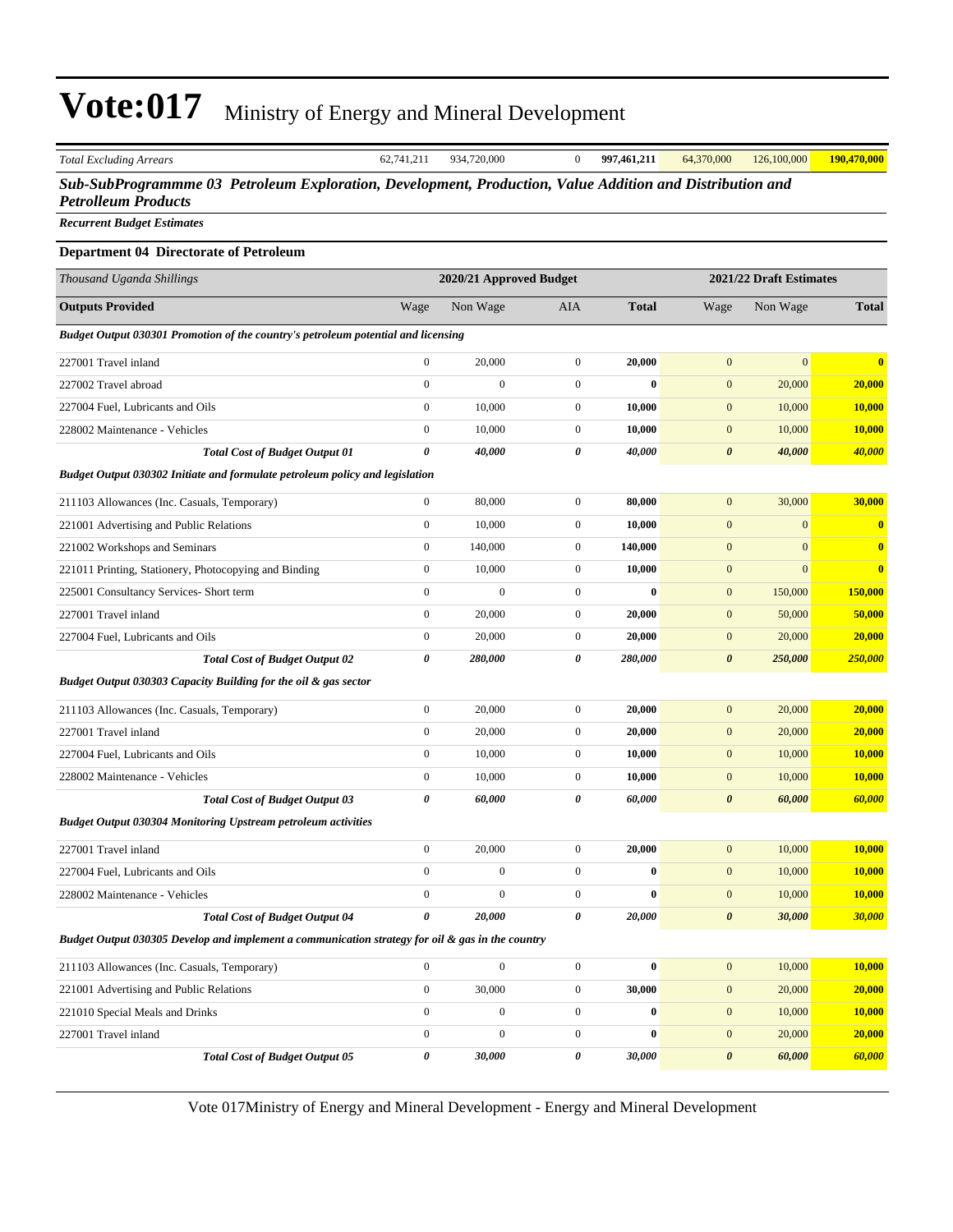| <b>Budget Output 030306 Participate in Regional Initiatives</b>                       |                       |                         |                |              |                       |                         |                         |
|---------------------------------------------------------------------------------------|-----------------------|-------------------------|----------------|--------------|-----------------------|-------------------------|-------------------------|
| 211103 Allowances (Inc. Casuals, Temporary)                                           | $\Omega$              | $\Omega$                | $\overline{0}$ | $\bf{0}$     | $\overline{0}$        | 10,000                  | 10,000                  |
| 227002 Travel abroad                                                                  | $\Omega$              | 40,000                  | $\overline{0}$ | 40,000       | $\overline{0}$        | 20,000                  | 20,000                  |
| <b>Total Cost of Budget Output 06</b>                                                 | $\theta$              | 40,000                  | 0              | 40,000       | $\boldsymbol{\theta}$ | 30,000                  | 30,000                  |
| <b>Total Cost Of Outputs Provided</b>                                                 | $\mathbf{0}$          | 470.000                 | $\bf{0}$       | 470,000      | $\bf{0}$              | 470,000                 | 470,000                 |
| <b>Total Cost for Department 04</b>                                                   | $\mathbf{0}$          | 470,000                 | $\bf{0}$       | 470.000      | $\mathbf{0}$          | 470,000                 | 470,000                 |
| <b>Total Excluding Arrears</b>                                                        | $\mathbf{0}$          | 470,000                 | $\overline{0}$ | 470,000      | $\overline{0}$        | 470,000                 | 470,000                 |
| Department 12 Petroleum Exploration, Development and Production (Upstream) Department |                       |                         |                |              |                       |                         |                         |
| Thousand Uganda Shillings                                                             |                       | 2020/21 Approved Budget |                |              |                       | 2021/22 Draft Estimates |                         |
| <b>Outputs Provided</b>                                                               | Wage                  | Non Wage                | <b>AIA</b>     | <b>Total</b> | Wage                  | Non Wage                | <b>Total</b>            |
| Budget Output 030301 Promotion of the country's petroleum potential and licensing     |                       |                         |                |              |                       |                         |                         |
| 211103 Allowances (Inc. Casuals, Temporary)                                           | $\overline{0}$        | 80,000                  | $\overline{0}$ | 80,000       | $\mathbf{0}$          | 20,000                  | 20,000                  |
| 221011 Printing, Stationery, Photocopying and Binding                                 | $\mathbf{0}$          | $\Omega$                | $\overline{0}$ | 0            | $\overline{0}$        | 20,000                  | 20,000                  |
| 227001 Travel inland                                                                  | $\mathbf{0}$          | 20,000                  | $\overline{0}$ | 20,000       | $\overline{0}$        | 30,000                  | 30,000                  |
| 227004 Fuel, Lubricants and Oils                                                      | $\mathbf{0}$          | 20,000                  | $\overline{0}$ | 20,000       | $\mathbf{0}$          | $\Omega$                | $\overline{\mathbf{0}}$ |
| <b>Total Cost of Budget Output 01</b>                                                 | $\boldsymbol{\theta}$ | 120,000                 | 0              | 120,000      | $\boldsymbol{\theta}$ | 70,000                  | 70,000                  |
| Budget Output 030302 Initiate and formulate petroleum policy and legislation          |                       |                         |                |              |                       |                         |                         |
| 211103 Allowances (Inc. Casuals, Temporary)                                           | $\mathbf{0}$          | 60,000                  | $\overline{0}$ | 60,000       | $\overline{0}$        | 60,000                  | 60,000                  |
| 221002 Workshops and Seminars                                                         | $\Omega$              | 60,000                  | $\overline{0}$ | 60,000       | $\overline{0}$        | 60,000                  | 60,000                  |
| 225001 Consultancy Services- Short term                                               | $\mathbf{0}$          | 130,000                 | $\overline{0}$ | 130,000      | $\overline{0}$        | 100,000                 | 100,000                 |
| 227001 Travel inland                                                                  | $\mathbf{0}$          | 40,000                  | $\overline{0}$ | 40,000       | $\overline{0}$        | 40,000                  | 40,000                  |
| 227004 Fuel, Lubricants and Oils                                                      | $\mathbf{0}$          | 40,000                  | $\mathbf{0}$   | 40,000       | $\overline{0}$        | 40,000                  | 40,000                  |
| 228002 Maintenance - Vehicles                                                         | $\mathbf{0}$          | 20,000                  | $\mathbf{0}$   | 20,000       | $\mathbf{0}$          | 20,000                  | 20,000                  |

*Total Cost of Budget Output 02 0 350,000 0 350,000 0 320,000 320,000*

*Budget Output 030304 Monitoring Upstream petroleum activities* 211103 Allowances (Inc. Casuals, Temporary) 0 80,000 0 **80,000** 0 80,000 **80,000** 227001 Travel inland 0 20,000 0 **20,000** 0 60,000 **60,000** 227004 Fuel, Lubricants and Oils 0 40,000 0 **40,000** 0 40,000 **40,000** 228002 Maintenance - Vehicles 0 20,000 0 **20,000** 0 20,000 **20,000** *Total Cost of Budget Output 04 0 160,000 0 160,000 0 200,000 200,000 Budget Output 030306 Participate in Regional Initiatives* 221010 Special Meals and Drinks 0 20,000 0 **20,000** 0 20,000 **20,000** 227002 Travel abroad 0 20,000 0 **20,000** 0 60,000 **60,000** *Total Cost of Budget Output 06 0 40,000 0 40,000 0 80,000 80,000* **Total Cost Of Outputs Provided 0 670,000 0 670,000 0 670,000 670,000 Total Cost for Department 12 0 670,000 0 670,000 0 670,000 670,000**

*Total Excluding Arrears* 0 670,000 0 **670,000** 0 670,000 **670,000**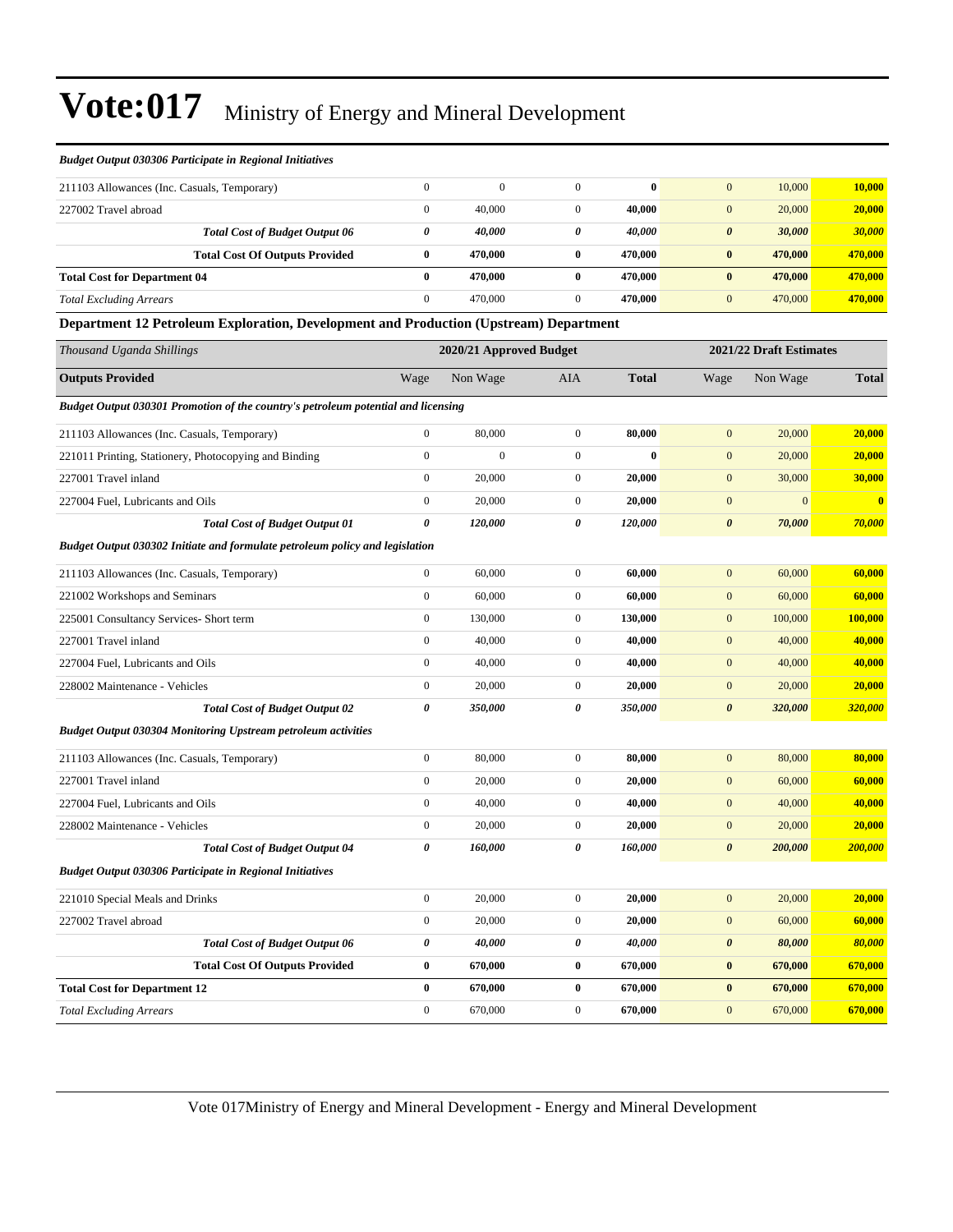#### **Department 13 Midstream Petroleum Department**

| <b>Outputs Provided</b><br>Non Wage<br>Wage<br>AIA<br><b>Total</b><br>Wage<br>Non Wage<br><b>Total</b><br>Budget Output 030301 Promotion of the country's petroleum potential and licensing<br>$\boldsymbol{0}$<br>80,000<br>$\mathbf{0}$<br>$\mathbf{0}$<br>80,000<br>80,000<br>80,000<br>211103 Allowances (Inc. Casuals, Temporary)<br>$\boldsymbol{0}$<br>10,000<br>$\mathbf{0}$<br>$\mathbf{0}$<br>221001 Advertising and Public Relations<br>10,000<br>10,000<br>10,000<br>$\boldsymbol{0}$<br>221002 Workshops and Seminars<br>10,000<br>$\mathbf{0}$<br>10,000<br>$\mathbf{0}$<br>10,000<br>10,000<br>$\boldsymbol{0}$<br>40,000<br>$\boldsymbol{0}$<br>40,000<br>$\boldsymbol{0}$<br>40,000<br>40,000<br>227001 Travel inland<br>$\boldsymbol{0}$<br>10,000<br>$\mathbf{0}$<br>10,000<br>$\boldsymbol{0}$<br>10,000<br>10,000<br>227004 Fuel, Lubricants and Oils |
|----------------------------------------------------------------------------------------------------------------------------------------------------------------------------------------------------------------------------------------------------------------------------------------------------------------------------------------------------------------------------------------------------------------------------------------------------------------------------------------------------------------------------------------------------------------------------------------------------------------------------------------------------------------------------------------------------------------------------------------------------------------------------------------------------------------------------------------------------------------------------|
|                                                                                                                                                                                                                                                                                                                                                                                                                                                                                                                                                                                                                                                                                                                                                                                                                                                                            |
|                                                                                                                                                                                                                                                                                                                                                                                                                                                                                                                                                                                                                                                                                                                                                                                                                                                                            |
|                                                                                                                                                                                                                                                                                                                                                                                                                                                                                                                                                                                                                                                                                                                                                                                                                                                                            |
|                                                                                                                                                                                                                                                                                                                                                                                                                                                                                                                                                                                                                                                                                                                                                                                                                                                                            |
|                                                                                                                                                                                                                                                                                                                                                                                                                                                                                                                                                                                                                                                                                                                                                                                                                                                                            |
|                                                                                                                                                                                                                                                                                                                                                                                                                                                                                                                                                                                                                                                                                                                                                                                                                                                                            |
|                                                                                                                                                                                                                                                                                                                                                                                                                                                                                                                                                                                                                                                                                                                                                                                                                                                                            |
| 0<br>150,000<br>0<br>150,000<br>$\boldsymbol{\theta}$<br><b>Total Cost of Budget Output 01</b><br>150,000<br>150,000                                                                                                                                                                                                                                                                                                                                                                                                                                                                                                                                                                                                                                                                                                                                                       |
| Budget Output 030302 Initiate and formulate petroleum policy and legislation                                                                                                                                                                                                                                                                                                                                                                                                                                                                                                                                                                                                                                                                                                                                                                                               |
| $\boldsymbol{0}$<br>$\overline{0}$<br>$\boldsymbol{0}$<br>$\boldsymbol{0}$<br>30,000<br>211103 Allowances (Inc. Casuals, Temporary)<br>$\bf{0}$<br>30,000                                                                                                                                                                                                                                                                                                                                                                                                                                                                                                                                                                                                                                                                                                                  |
| $\boldsymbol{0}$<br>$\mathbf{0}$<br>221002 Workshops and Seminars<br>100,000<br>100,000<br>$\mathbf{0}$<br>100,000<br>100,000                                                                                                                                                                                                                                                                                                                                                                                                                                                                                                                                                                                                                                                                                                                                              |
| $\boldsymbol{0}$<br>40,000<br>$\mathbf{0}$<br>$\boldsymbol{0}$<br>40,000<br>40,000<br>221011 Printing, Stationery, Photocopying and Binding<br>40,000                                                                                                                                                                                                                                                                                                                                                                                                                                                                                                                                                                                                                                                                                                                      |
| $\boldsymbol{0}$<br>227001 Travel inland<br>$\mathbf{0}$<br>$\mathbf{0}$<br>$\mathbf{0}$<br>$\mathbf{0}$<br>30,000<br>30,000                                                                                                                                                                                                                                                                                                                                                                                                                                                                                                                                                                                                                                                                                                                                               |
| $\boldsymbol{0}$<br>60,000<br>$\mathbf{0}$<br>60,000<br>$\boldsymbol{0}$<br>$\bf{0}$<br>227002 Travel abroad<br>$\mathbf{0}$                                                                                                                                                                                                                                                                                                                                                                                                                                                                                                                                                                                                                                                                                                                                               |
| 0<br>200,000<br>200,000<br>0<br>200,000<br>$\boldsymbol{\theta}$<br>200,000<br><b>Total Cost of Budget Output 02</b>                                                                                                                                                                                                                                                                                                                                                                                                                                                                                                                                                                                                                                                                                                                                                       |
| Budget Output 030303 Capacity Building for the oil & gas sector                                                                                                                                                                                                                                                                                                                                                                                                                                                                                                                                                                                                                                                                                                                                                                                                            |
| 200,000<br>221003 Staff Training<br>$\boldsymbol{0}$<br>200,000<br>$\mathbf{0}$<br>200,000<br>$\mathbf{0}$<br>200,000                                                                                                                                                                                                                                                                                                                                                                                                                                                                                                                                                                                                                                                                                                                                                      |
| $\pmb{\theta}$<br>200,000<br>200,000<br>0<br>200,000<br>$\boldsymbol{\theta}$<br>200,000<br><b>Total Cost of Budget Output 03</b>                                                                                                                                                                                                                                                                                                                                                                                                                                                                                                                                                                                                                                                                                                                                          |
| Budget Output 030305 Develop and implement a communication strategy for oil & gas in the country                                                                                                                                                                                                                                                                                                                                                                                                                                                                                                                                                                                                                                                                                                                                                                           |
| 221001 Advertising and Public Relations<br>$\boldsymbol{0}$<br>10,000<br>$\mathbf{0}$<br>10,000<br>$\mathbf{0}$<br>$\overline{0}$<br>$\bf{0}$                                                                                                                                                                                                                                                                                                                                                                                                                                                                                                                                                                                                                                                                                                                              |
| $\boldsymbol{0}$<br>20,000<br>$\boldsymbol{0}$<br>$\boldsymbol{0}$<br>20,000<br>221005 Hire of Venue (chairs, projector, etc)<br>20,000<br>20,000                                                                                                                                                                                                                                                                                                                                                                                                                                                                                                                                                                                                                                                                                                                          |
| $\boldsymbol{0}$<br>227001 Travel inland<br>80,000<br>$\boldsymbol{0}$<br>80,000<br>$\boldsymbol{0}$<br>80,000<br>80,000                                                                                                                                                                                                                                                                                                                                                                                                                                                                                                                                                                                                                                                                                                                                                   |
| $\mathbf{0}$<br>$\boldsymbol{0}$<br>10,000<br>10,000<br>$\mathbf{0}$<br>20,000<br>20,000<br>227004 Fuel, Lubricants and Oils                                                                                                                                                                                                                                                                                                                                                                                                                                                                                                                                                                                                                                                                                                                                               |
| 0<br>120,000<br>0<br>120,000<br>$\boldsymbol{\theta}$<br>120,000<br>120,000<br><b>Total Cost of Budget Output 05</b>                                                                                                                                                                                                                                                                                                                                                                                                                                                                                                                                                                                                                                                                                                                                                       |
| 670,000<br><b>Total Cost Of Outputs Provided</b><br>$\bf{0}$<br>670,000<br>$\bf{0}$<br>$\bf{0}$<br>670,000<br>670,000                                                                                                                                                                                                                                                                                                                                                                                                                                                                                                                                                                                                                                                                                                                                                      |
| $\bf{0}$<br>$\boldsymbol{0}$<br><b>Total Cost for Department 13</b><br>670,000<br>$\bf{0}$<br>670,000<br>670,000<br>670,000                                                                                                                                                                                                                                                                                                                                                                                                                                                                                                                                                                                                                                                                                                                                                |
| $\boldsymbol{0}$<br>$\boldsymbol{0}$<br><b>Total Excluding Arrears</b><br>670,000<br>$\boldsymbol{0}$<br>670,000<br>670,000<br>670,000                                                                                                                                                                                                                                                                                                                                                                                                                                                                                                                                                                                                                                                                                                                                     |
| Department 14 Petroleum Supply (Downstream) Department                                                                                                                                                                                                                                                                                                                                                                                                                                                                                                                                                                                                                                                                                                                                                                                                                     |
| Thousand Uganda Shillings<br>2020/21 Approved Budget<br>2021/22 Draft Estimates                                                                                                                                                                                                                                                                                                                                                                                                                                                                                                                                                                                                                                                                                                                                                                                            |
| <b>Outputs Provided</b><br>Wage<br>Non Wage<br>AIA<br><b>Total</b><br>Non Wage<br><b>Total</b><br>Wage                                                                                                                                                                                                                                                                                                                                                                                                                                                                                                                                                                                                                                                                                                                                                                     |
| <b>Budget Output 030307 Petroleum Policy Development, Regulation and Monitoring</b>                                                                                                                                                                                                                                                                                                                                                                                                                                                                                                                                                                                                                                                                                                                                                                                        |
| $\boldsymbol{0}$<br>$\boldsymbol{0}$<br>$\bf{0}$<br>48,000<br>48,000<br>211103 Allowances (Inc. Casuals, Temporary)<br>$\boldsymbol{0}$<br>$\mathbf{0}$                                                                                                                                                                                                                                                                                                                                                                                                                                                                                                                                                                                                                                                                                                                    |
| $\boldsymbol{0}$<br>$\boldsymbol{0}$<br>4,000<br>4,000<br>$\boldsymbol{0}$<br>4,000<br>4,000<br>213002 Incapacity, death benefits and funeral expenses                                                                                                                                                                                                                                                                                                                                                                                                                                                                                                                                                                                                                                                                                                                     |
| $\boldsymbol{0}$<br>$\overline{0}$<br>$\boldsymbol{0}$<br>$\bf{0}$<br>221002 Workshops and Seminars<br>$\boldsymbol{0}$<br>128,400<br>128,400                                                                                                                                                                                                                                                                                                                                                                                                                                                                                                                                                                                                                                                                                                                              |
| $\boldsymbol{0}$<br>$\boldsymbol{0}$<br>5,000<br>5,000<br>$\boldsymbol{0}$<br>221007 Books, Periodicals & Newspapers<br>4,000<br>4,000                                                                                                                                                                                                                                                                                                                                                                                                                                                                                                                                                                                                                                                                                                                                     |
| $\boldsymbol{0}$<br>5,000<br>$\boldsymbol{0}$<br>5,000<br>$\boldsymbol{0}$<br>5,600<br>221008 Computer supplies and Information Technology (IT)<br>5,600                                                                                                                                                                                                                                                                                                                                                                                                                                                                                                                                                                                                                                                                                                                   |
|                                                                                                                                                                                                                                                                                                                                                                                                                                                                                                                                                                                                                                                                                                                                                                                                                                                                            |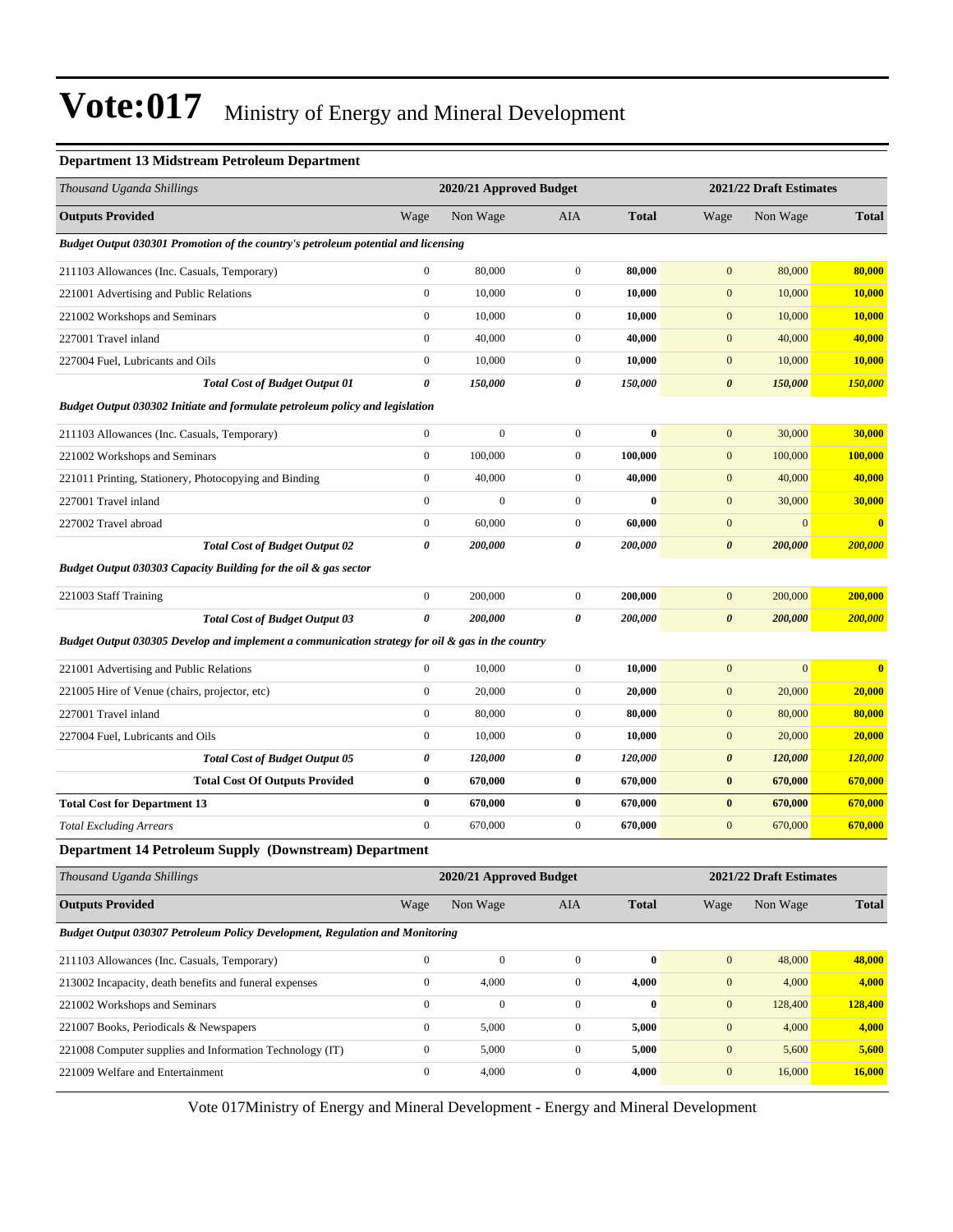| 221011 Printing, Stationery, Photocopying and Binding                              | $\boldsymbol{0}$ | 4,000            | $\boldsymbol{0}$ | 4,000     | $\mathbf{0}$<br>10,000             | 10,000        |
|------------------------------------------------------------------------------------|------------------|------------------|------------------|-----------|------------------------------------|---------------|
| 221012 Small Office Equipment                                                      | $\boldsymbol{0}$ | 1,000            | $\mathbf{0}$     | 1,000     | $\boldsymbol{0}$<br>4,000          | 4,000         |
| 222001 Telecommunications                                                          | $\boldsymbol{0}$ | 5,000            | $\mathbf{0}$     | 5,000     | $\boldsymbol{0}$<br>4,000          | 4,000         |
| 222002 Postage and Courier                                                         | $\boldsymbol{0}$ | 3,000            | $\mathbf{0}$     | 3,000     | $\mathbf{0}$<br>3,000              | 3,000         |
| 227001 Travel inland                                                               | $\boldsymbol{0}$ | 31,000           | $\mathbf{0}$     | 31,000    | $\mathbf{0}$<br>48,000             | 48,000        |
| 227004 Fuel, Lubricants and Oils                                                   | $\boldsymbol{0}$ | 40,000           | $\mathbf{0}$     | 40,000    | $\mathbf{0}$<br>40,000             | 40,000        |
| 228002 Maintenance - Vehicles                                                      | $\boldsymbol{0}$ | 30,000           | $\mathbf{0}$     | 30,000    | $\boldsymbol{0}$<br>30,000         | 30,000        |
| 228003 Maintenance – Machinery, Equipment & Furniture                              | $\boldsymbol{0}$ | 3,102            | $\mathbf{0}$     | 3,102     | $\boldsymbol{0}$<br>1,102          | 1,102         |
| <b>Total Cost of Budget Output 07</b>                                              | 0                | 135,102          | 0                | 135,102   | $\boldsymbol{\theta}$<br>346,102   | 346,102       |
| <b>Budget Output 030308 Management and Monitoring of petroleum supply Industry</b> |                  |                  |                  |           |                                    |               |
| 211103 Allowances (Inc. Casuals, Temporary)                                        | $\boldsymbol{0}$ | 330,000          | $\mathbf{0}$     | 330,000   | $\mathbf{0}$<br>330,000            | 330,000       |
| 221001 Advertising and Public Relations                                            | $\boldsymbol{0}$ | 20,000           | $\mathbf{0}$     | 20,000    | $\boldsymbol{0}$<br>8,000          | 8,000         |
| 221002 Workshops and Seminars                                                      | $\boldsymbol{0}$ | 320,000          | $\mathbf{0}$     | 320,000   | $\boldsymbol{0}$<br>128,000        | 128,000       |
| 221003 Staff Training                                                              | $\boldsymbol{0}$ | 320,000          | $\mathbf{0}$     | 320,000   | $\mathbf{0}$<br>89,600             | 89,600        |
| 221005 Hire of Venue (chairs, projector, etc)                                      | $\boldsymbol{0}$ | 200,000          | $\mathbf{0}$     | 200,000   | $\mathbf{0}$<br>$\overline{0}$     | $\bf{0}$      |
| 221008 Computer supplies and Information Technology (IT)                           | $\boldsymbol{0}$ | 21,000           | $\mathbf{0}$     | 21,000    | $\boldsymbol{0}$<br>10,000         | 10,000        |
| 221009 Welfare and Entertainment                                                   | $\boldsymbol{0}$ | 16,000           | $\boldsymbol{0}$ | 16,000    | $\boldsymbol{0}$<br>16,000         | 16,000        |
| 221011 Printing, Stationery, Photocopying and Binding                              | $\boldsymbol{0}$ | 20,000           | $\mathbf{0}$     | 20,000    | $\boldsymbol{0}$<br>10,000         | 10,000        |
| 221012 Small Office Equipment                                                      | $\boldsymbol{0}$ | 20,000           | $\mathbf{0}$     | 20,000    | $\mathbf{0}$<br>4,000              | 4,000         |
| 222001 Telecommunications                                                          | $\boldsymbol{0}$ | 8,337            | $\boldsymbol{0}$ | 8,337     | $\mathbf{0}$<br>4,337              | 4,337         |
| 222003 Information and communications technology (ICT)                             | $\boldsymbol{0}$ | 80,000           | $\mathbf{0}$     | 80,000    | $\boldsymbol{0}$<br>$\overline{0}$ | $\bf{0}$      |
| 227001 Travel inland                                                               | $\boldsymbol{0}$ | 44,000           | $\mathbf{0}$     | 44,000    | $\boldsymbol{0}$<br>78,000         | 78,000        |
| 227002 Travel abroad                                                               | $\boldsymbol{0}$ | 60,800           | $\mathbf{0}$     | 60,800    | $\boldsymbol{0}$<br>16,000         | 16,000        |
| 227004 Fuel, Lubricants and Oils                                                   | $\boldsymbol{0}$ | 80,000           | $\mathbf{0}$     | 80,000    | $\boldsymbol{0}$<br>80,000         | 80,000        |
| 228002 Maintenance - Vehicles                                                      | $\boldsymbol{0}$ | 40,000           | $\boldsymbol{0}$ | 40,000    | $\mathbf{0}$<br>40,000             | 40,000        |
| 228003 Maintenance – Machinery, Equipment & Furniture                              | $\boldsymbol{0}$ | 30,000           | $\mathbf{0}$     | 30,000    | $\boldsymbol{0}$<br>30,000         | 30,000        |
| 228004 Maintenance - Other                                                         | $\boldsymbol{0}$ | 8,200            | $\mathbf{0}$     | 8,200     | $\boldsymbol{0}$<br>$\overline{0}$ | $\bf{0}$      |
| <b>Total Cost of Budget Output 08</b>                                              | 0                | 1,618,337        | 0                | 1,618,337 | $\boldsymbol{\theta}$<br>843,937   | 843,937       |
| <b>Budget Output 030309 Maintainance of National Petroleum Information System</b>  |                  |                  |                  |           |                                    |               |
| 211103 Allowances (Inc. Casuals, Temporary)                                        | $\boldsymbol{0}$ | 6,000            | $\boldsymbol{0}$ | 6,000     | 19,920<br>$\mathbf{0}$             | 19,920        |
| 221007 Books, Periodicals & Newspapers                                             | $\boldsymbol{0}$ | 1,000            | $\boldsymbol{0}$ | 1,000     | $\mathbf{0}$<br>$\mathbf{0}$       |               |
| 221008 Computer supplies and Information Technology (IT)                           | $\boldsymbol{0}$ | 6,000            | $\boldsymbol{0}$ | 6,000     | $\boldsymbol{0}$<br>15,000         | 15,000        |
| 221009 Welfare and Entertainment                                                   | $\boldsymbol{0}$ | 4,000            | $\boldsymbol{0}$ | 4,000     | $\boldsymbol{0}$<br>16,000         | 16,000        |
| 221011 Printing, Stationery, Photocopying and Binding                              | $\boldsymbol{0}$ | 4,000            | $\boldsymbol{0}$ | 4,000     | $\boldsymbol{0}$<br>6,000          | 6,000         |
| 221012 Small Office Equipment                                                      | $\boldsymbol{0}$ | $\mathbf{0}$     | $\mathbf{0}$     | $\bf{0}$  | $\boldsymbol{0}$<br>4,080          | 4,080         |
| 222001 Telecommunications                                                          | $\boldsymbol{0}$ | 2,000            | $\boldsymbol{0}$ | 2,000     | $\boldsymbol{0}$<br>2,000          | 2,000         |
| 222003 Information and communications technology (ICT)                             | $\boldsymbol{0}$ | $\boldsymbol{0}$ | $\boldsymbol{0}$ | $\bf{0}$  | $\mathbf{0}$<br>146,000            | 146,000       |
| 227001 Travel inland                                                               | $\boldsymbol{0}$ | 6,000            | $\boldsymbol{0}$ | 6,000     | $\boldsymbol{0}$<br>36,000         | 36,000        |
| 227004 Fuel, Lubricants and Oils                                                   | $\boldsymbol{0}$ | 5,000            | $\boldsymbol{0}$ | 5,000     | $\boldsymbol{0}$<br>32,000         | <b>32,000</b> |
| 228002 Maintenance - Vehicles                                                      | $\boldsymbol{0}$ | 5,213            | $\mathbf{0}$     | 5,213     | $\boldsymbol{0}$<br>20,533         | 20,533        |
| <b>Total Cost of Budget Output 09</b>                                              | 0                | 39,213           | 0                | 39,213    | $\pmb{\theta}$<br>297,533          | 297,533       |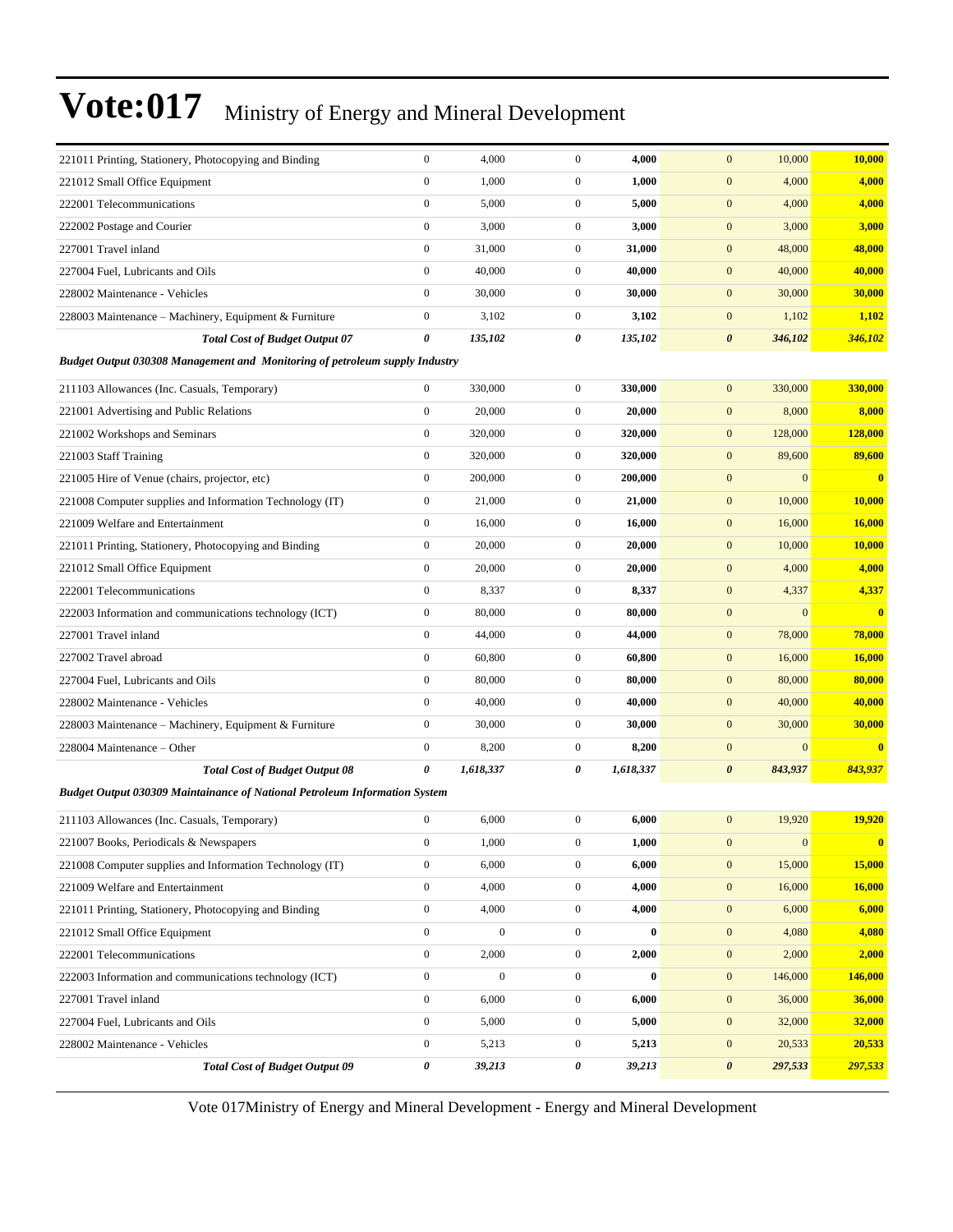#### *Budget Output 030310 Operational Standards and laboratory testing of petroleum products*

| Thousand Uganda Shillings                                  |                  | 2020/21 Approved Budget |                  |                | 2021/22 Draft Estimates |                |                         |
|------------------------------------------------------------|------------------|-------------------------|------------------|----------------|-------------------------|----------------|-------------------------|
| Project 1184 Construction of Oil Refinery                  |                  |                         |                  |                |                         |                |                         |
| <b>Development Budget Estimates</b>                        |                  |                         |                  |                |                         |                |                         |
| <b>Total Excluding Arrears</b>                             | $\boldsymbol{0}$ | 2,506,500               | $\boldsymbol{0}$ | 2,506,500      | $\boldsymbol{0}$        | 2,510,000      | 2,510,000               |
| <b>Total Cost for Department 14</b>                        | $\bf{0}$         | 2,506,500               | 0                | 2,506,500      | $\bf{0}$                | 2,510,000      | 2,510,000               |
| <b>Total Cost Of Outputs Provided</b>                      | $\bf{0}$         | 2,506,500               | 0                | 2,506,500      | $\bf{0}$                | 2,510,000      | 2,510,000               |
| <b>Total Cost of Budget Output 13</b>                      | $\pmb{\theta}$   | 0                       | 0                | $\pmb{\theta}$ | $\boldsymbol{\theta}$   | 349,325        | 349,325                 |
| 228002 Maintenance - Vehicles                              | $\boldsymbol{0}$ | $\boldsymbol{0}$        | $\boldsymbol{0}$ | $\bf{0}$       | $\boldsymbol{0}$        | 34,000         | 34,000                  |
| 227004 Fuel, Lubricants and Oils                           | 0                | 0                       | 0                | $\bf{0}$       | $\mathbf{0}$            | 54,000         | <b>54,000</b>           |
| 227001 Travel inland                                       | $\mathbf{0}$     | $\boldsymbol{0}$        | $\overline{0}$   | $\bf{0}$       | $\mathbf{0}$            | 85,680         | 85,680                  |
| 222001 Telecommunications                                  | $\boldsymbol{0}$ | $\boldsymbol{0}$        | $\boldsymbol{0}$ | $\bf{0}$       | $\mathbf{0}$            | 2,045          | 2,045                   |
| 221012 Small Office Equipment                              | $\boldsymbol{0}$ | $\boldsymbol{0}$        | $\mathbf{0}$     | $\bf{0}$       | $\mathbf{0}$            | 20,000         | 20,000                  |
| 221011 Printing, Stationery, Photocopying and Binding      | $\boldsymbol{0}$ | $\boldsymbol{0}$        | $\boldsymbol{0}$ | $\bf{0}$       | $\mathbf{0}$            | 10,000         | 10,000                  |
| 221009 Welfare and Entertainment                           | $\mathbf{0}$     | $\boldsymbol{0}$        | $\boldsymbol{0}$ | $\bf{0}$       | $\mathbf{0}$            | 16,000         | 16,000                  |
| 221008 Computer supplies and Information Technology (IT)   | $\mathbf{0}$     | $\boldsymbol{0}$        | $\overline{0}$   | $\bf{0}$       | $\mathbf{0}$            | 10,000         | 10,000                  |
| 211103 Allowances (Inc. Casuals, Temporary)                | $\boldsymbol{0}$ | $\boldsymbol{0}$        | $\mathbf{0}$     | $\bf{0}$       | $\mathbf{0}$            | 117,600        | 117,600                 |
| <b>Budget Output 030313 Transportation and Storage</b>     |                  |                         |                  |                |                         |                |                         |
| <b>Total Cost of Budget Output 12</b>                      | 0                | 13,825                  | 0                | 13,825         | $\boldsymbol{\theta}$   | 39,000         | 39,000                  |
| 228002 Maintenance - Vehicles                              | $\boldsymbol{0}$ | $\overline{0}$          | $\boldsymbol{0}$ | $\bf{0}$       | $\boldsymbol{0}$        | 2,200          | 2,200                   |
| 227004 Fuel, Lubricants and Oils                           | $\boldsymbol{0}$ | 6,825                   | $\mathbf{0}$     | 6,825          | $\mathbf{0}$            | 6,000          | 6,000                   |
| 227001 Travel inland                                       | $\mathbf{0}$     | $\overline{0}$          | $\boldsymbol{0}$ | $\bf{0}$       | $\mathbf{0}$            | 11,400         | 11,400                  |
| 222001 Telecommunications                                  | $\boldsymbol{0}$ | 2,000                   | $\boldsymbol{0}$ | 2,000          | $\mathbf{0}$            | 2,000          | 2,000                   |
| 221011 Printing, Stationery, Photocopying and Binding      | $\mathbf{0}$     | $\mathbf{0}$            | $\boldsymbol{0}$ | $\bf{0}$       | $\mathbf{0}$            | 2,000          | 2,000                   |
| 221009 Welfare and Entertainment                           | $\boldsymbol{0}$ | 2,000                   | $\boldsymbol{0}$ | 2,000          | $\boldsymbol{0}$        | 5,400          | 5,400                   |
| 221008 Computer supplies and Information Technology (IT)   | $\boldsymbol{0}$ | $\boldsymbol{0}$        | $\mathbf{0}$     | $\bf{0}$       | $\mathbf{0}$            | 10,000         | 10,000                  |
| 211103 Allowances (Inc. Casuals, Temporary)                | $\boldsymbol{0}$ | 3,000                   | $\boldsymbol{0}$ | 3,000          | $\mathbf{0}$            | $\overline{0}$ | $\overline{\mathbf{0}}$ |
| Budget Output 030312 Kenya - Uganda - Rwanda Oil pipelines |                  |                         |                  |                |                         |                |                         |
| <b>Total Cost of Budget Output 10</b>                      | $\pmb{\theta}$   | 700,023                 | 0                | 700,023        | $\boldsymbol{\theta}$   | 634,103        | 634,103                 |
| 228004 Maintenance – Other                                 | $\boldsymbol{0}$ | 300,000                 | $\mathbf{0}$     | 300,000        | $\mathbf{0}$            | 84,080         | 84,080                  |
| 228002 Maintenance - Vehicles                              | $\boldsymbol{0}$ | 60,000                  | $\boldsymbol{0}$ | 60,000         | $\mathbf{0}$            | 60,000         | 60,000                  |
| 227004 Fuel, Lubricants and Oils                           | $\mathbf{0}$     | 40,000                  | $\boldsymbol{0}$ | 40,000         | $\mathbf{0}$            | 60,000         | 60,000                  |
| 227001 Travel inland                                       | $\mathbf{0}$     | 80,000                  | $\boldsymbol{0}$ | 80,000         | $\mathbf{0}$            | 90,000         | 90,000                  |
| 225001 Consultancy Services- Short term                    | $\boldsymbol{0}$ | $\boldsymbol{0}$        | $\boldsymbol{0}$ | $\bf{0}$       | $\mathbf{0}$            | 150,000        | 150,000                 |
| 222001 Telecommunications                                  | $\boldsymbol{0}$ | 6,023                   | $\mathbf{0}$     | 6,023          | $\mathbf{0}$            | 6,023          | 6,023                   |
| 221011 Printing, Stationery, Photocopying and Binding      | $\boldsymbol{0}$ | 20,000                  | $\boldsymbol{0}$ | 20,000         | $\mathbf{0}$            | 10,000         | 10,000                  |
| 221009 Welfare and Entertainment                           | $\mathbf{0}$     | 16,000                  | $\boldsymbol{0}$ | 16,000         | $\mathbf{0}$            | 20,000         | 20,000                  |
| 221008 Computer supplies and Information Technology (IT)   | $\mathbf{0}$     | 30,000                  | $\boldsymbol{0}$ | 30,000         | $\mathbf{0}$            | 10,000         | 10,000                  |
| 221002 Workshops and Seminars                              | $\boldsymbol{0}$ | 136,000                 | $\overline{0}$   | 136,000        | $\mathbf{0}$            | 90,000         | 90,000                  |
| 211103 Allowances (Inc. Casuals, Temporary)                | $\boldsymbol{0}$ | 12,000                  | $\boldsymbol{0}$ | 12,000         | $\mathbf{0}$            | 54,000         | 54,000                  |
|                                                            |                  |                         |                  |                |                         |                |                         |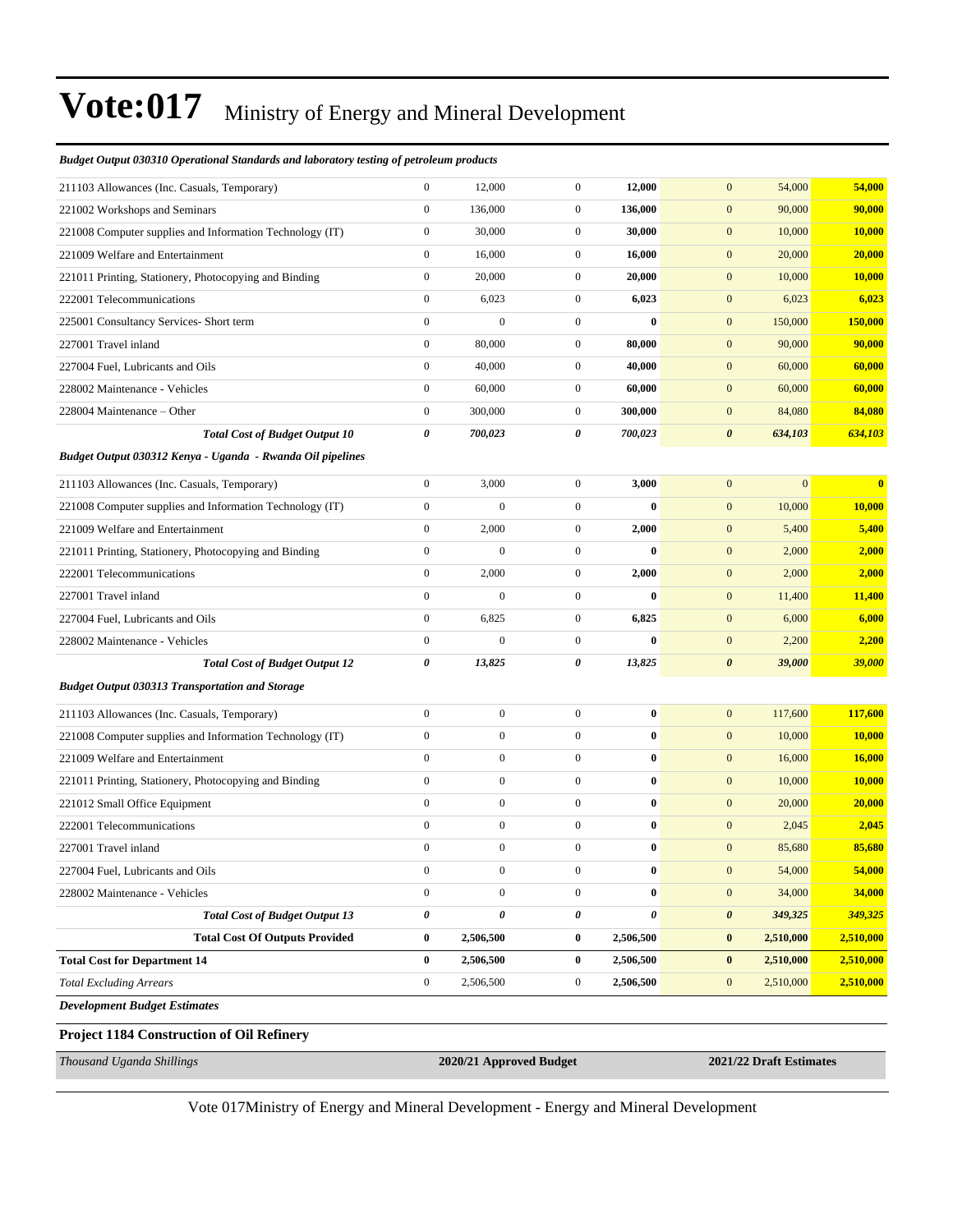| <b>Outputs Provided</b>                                                                          |                | <b>GoU Dev't External Fin</b> | <b>AIA</b>       | <b>Total</b> |                | GoU Dev't External Fin | <b>Total</b>            |  |
|--------------------------------------------------------------------------------------------------|----------------|-------------------------------|------------------|--------------|----------------|------------------------|-------------------------|--|
| Budget Output 030301 Promotion of the country's petroleum potential and licensing                |                |                               |                  |              |                |                        |                         |  |
| 211103 Allowances (Inc. Casuals, Temporary)                                                      | 100,000        | $\boldsymbol{0}$              | $\boldsymbol{0}$ | 100,000      | 80,000         | $\mathbf{0}$           | 80,000                  |  |
| 213002 Incapacity, death benefits and funeral expenses                                           | 20,000         | $\boldsymbol{0}$              | $\boldsymbol{0}$ | 20,000       | $\mathbf{0}$   | $\boldsymbol{0}$       | $\overline{\mathbf{0}}$ |  |
| 221005 Hire of Venue (chairs, projector, etc)                                                    | 20,000         | $\boldsymbol{0}$              | $\boldsymbol{0}$ | 20,000       | 20,000         | $\mathbf{0}$           | 20,000                  |  |
| 221009 Welfare and Entertainment                                                                 | 59,600         | $\mathbf{0}$                  | $\boldsymbol{0}$ | 59,600       | $\mathbf{0}$   | $\mathbf{0}$           | $\overline{\mathbf{0}}$ |  |
| 221011 Printing, Stationery, Photocopying and Binding                                            | 20,000         | $\mathbf{0}$                  | $\boldsymbol{0}$ | 20,000       | 40,000         | $\mathbf{0}$           | 40,000                  |  |
| 221012 Small Office Equipment                                                                    | 16,000         | $\boldsymbol{0}$              | $\boldsymbol{0}$ | 16,000       | 15,000         | $\mathbf{0}$           | 15,000                  |  |
| 223004 Guard and Security services                                                               | 40,000         | $\boldsymbol{0}$              | $\boldsymbol{0}$ | 40,000       | 40,000         | $\mathbf{0}$           | 40,000                  |  |
| 223005 Electricity                                                                               | 40,000         | $\boldsymbol{0}$              | $\boldsymbol{0}$ | 40,000       | 40,000         | $\mathbf{0}$           | 40,000                  |  |
| 223006 Water                                                                                     | 12,000         | $\mathbf{0}$                  | $\boldsymbol{0}$ | 12,000       | 15,000         | $\mathbf{0}$           | 15,000                  |  |
| 223901 Rent – (Produced Assets) to other govt. units                                             | 50,000         | $\mathbf{0}$                  | $\boldsymbol{0}$ | 50,000       | $\mathbf{0}$   | $\mathbf{0}$           | $\overline{\mathbf{0}}$ |  |
| 224005 Uniforms, Beddings and Protective Gear                                                    | 2,400          | $\boldsymbol{0}$              | $\boldsymbol{0}$ | 2,400        | $\mathbf{0}$   | $\mathbf{0}$           | $\overline{\mathbf{0}}$ |  |
| 227001 Travel inland                                                                             | $\mathbf{0}$   | $\boldsymbol{0}$              | $\boldsymbol{0}$ | $\bf{0}$     | 30,000         | $\boldsymbol{0}$       | 30,000                  |  |
| 227002 Travel abroad                                                                             | 80,000         | $\boldsymbol{0}$              | $\boldsymbol{0}$ | 80,000       | $\mathbf{0}$   | $\mathbf{0}$           | $\overline{\mathbf{0}}$ |  |
| 227004 Fuel, Lubricants and Oils                                                                 | 40,000         | $\boldsymbol{0}$              | $\boldsymbol{0}$ | 40,000       | 20,000         | $\mathbf{0}$           | 20,000                  |  |
| Total Cost Of Budget Output 030301                                                               | 500,000        | 0                             | 0                | 500,000      | 300,000        | $\boldsymbol{\theta}$  | 300,000                 |  |
| Budget Output 030302 Initiate and formulate petroleum policy and legislation                     |                |                               |                  |              |                |                        |                         |  |
| 221002 Workshops and Seminars                                                                    | 20,000         | $\boldsymbol{0}$              | $\boldsymbol{0}$ | 20,000       | 20,000         | $\boldsymbol{0}$       | 20,000                  |  |
| 221011 Printing, Stationery, Photocopying and Binding                                            | 20,000         | $\boldsymbol{0}$              | $\boldsymbol{0}$ | 20,000       | 20,000         | $\mathbf{0}$           | 20,000                  |  |
| 227001 Travel inland                                                                             | 100,000        | $\mathbf{0}$                  | $\boldsymbol{0}$ | 100,000      | $\mathbf{0}$   | $\mathbf{0}$           | $\mathbf{0}$            |  |
| 227002 Travel abroad                                                                             | 100,000        | $\mathbf{0}$                  | $\boldsymbol{0}$ | 100,000      | $\mathbf{0}$   | $\mathbf{0}$           | $\overline{\mathbf{0}}$ |  |
| 227004 Fuel, Lubricants and Oils                                                                 | 20,000         | $\boldsymbol{0}$              | $\boldsymbol{0}$ | 20,000       | 30,000         | $\mathbf{0}$           | 30,000                  |  |
| 228002 Maintenance - Vehicles                                                                    | 40,000         | $\boldsymbol{0}$              | $\boldsymbol{0}$ | 40,000       | 30,000         | $\boldsymbol{0}$       | 30,000                  |  |
| <b>Total Cost Of Budget Output 030302</b>                                                        | 300,000        | 0                             | 0                | 300,000      | 100,000        | $\boldsymbol{\theta}$  | 100,000                 |  |
| Budget Output 030303 Capacity Building for the oil & gas sector                                  |                |                               |                  |              |                |                        |                         |  |
| 221003 Staff Training                                                                            | 390,000        | $\boldsymbol{0}$              | $\boldsymbol{0}$ | 390,000      | 500,000        | $\boldsymbol{0}$       | 500,000                 |  |
| 221017 Subscriptions                                                                             | 10,000         | $\boldsymbol{0}$              | $\boldsymbol{0}$ | 10,000       | $\overline{0}$ | $\boldsymbol{0}$       | $\overline{\mathbf{0}}$ |  |
| Total Cost Of Budget Output 030303                                                               | 400,000        | 0                             | 0                | 400,000      | 500,000        | $\boldsymbol{\theta}$  | 500,000                 |  |
| <b>Budget Output 030304 Monitoring Upstream petroleum activities</b>                             |                |                               |                  |              |                |                        |                         |  |
| 221005 Hire of Venue (chairs, projector, etc)                                                    | 120,000        | $\boldsymbol{0}$              | $\boldsymbol{0}$ | 120,000      | 60,000         | $\boldsymbol{0}$       | 60,000                  |  |
| 221011 Printing, Stationery, Photocopying and Binding                                            | 40,000         | $\boldsymbol{0}$              | $\boldsymbol{0}$ | 40,000       | 20,000         | $\boldsymbol{0}$       | 20,000                  |  |
| 227001 Travel inland                                                                             | 400,000        | $\boldsymbol{0}$              | $\boldsymbol{0}$ | 400,000      | 80,000         | $\boldsymbol{0}$       | 80,000                  |  |
| 227002 Travel abroad                                                                             | 600,000        | $\boldsymbol{0}$              | $\boldsymbol{0}$ | 600,000      | 60,000         | $\boldsymbol{0}$       | 60,000                  |  |
| 227004 Fuel, Lubricants and Oils                                                                 | 100,000        | $\boldsymbol{0}$              | $\boldsymbol{0}$ | 100,000      | 20,000         | $\boldsymbol{0}$       | 20,000                  |  |
| 228002 Maintenance - Vehicles                                                                    | 40,000         | $\boldsymbol{0}$              | $\boldsymbol{0}$ | 40,000       | 40,000         | $\boldsymbol{0}$       | 40,000                  |  |
| 281504 Monitoring, Supervision & Appraisal of Capital work                                       | $\overline{0}$ | $\boldsymbol{0}$              | $\boldsymbol{0}$ | 0            | 720,000        | $\bf{0}$               | 720,000                 |  |
| Total Cost Of Budget Output 030304                                                               | 1,300,000      | $\pmb{\theta}$                | 0                | 1,300,000    | 1,000,000      | 0                      | 1,000,000               |  |
| Budget Output 030305 Develop and implement a communication strategy for oil & gas in the country |                |                               |                  |              |                |                        |                         |  |
| 221001 Advertising and Public Relations                                                          | 100,000        | $\boldsymbol{0}$              | $\boldsymbol{0}$ | 100,000      | 40,000         | $\mathbf{0}$           | 40,000                  |  |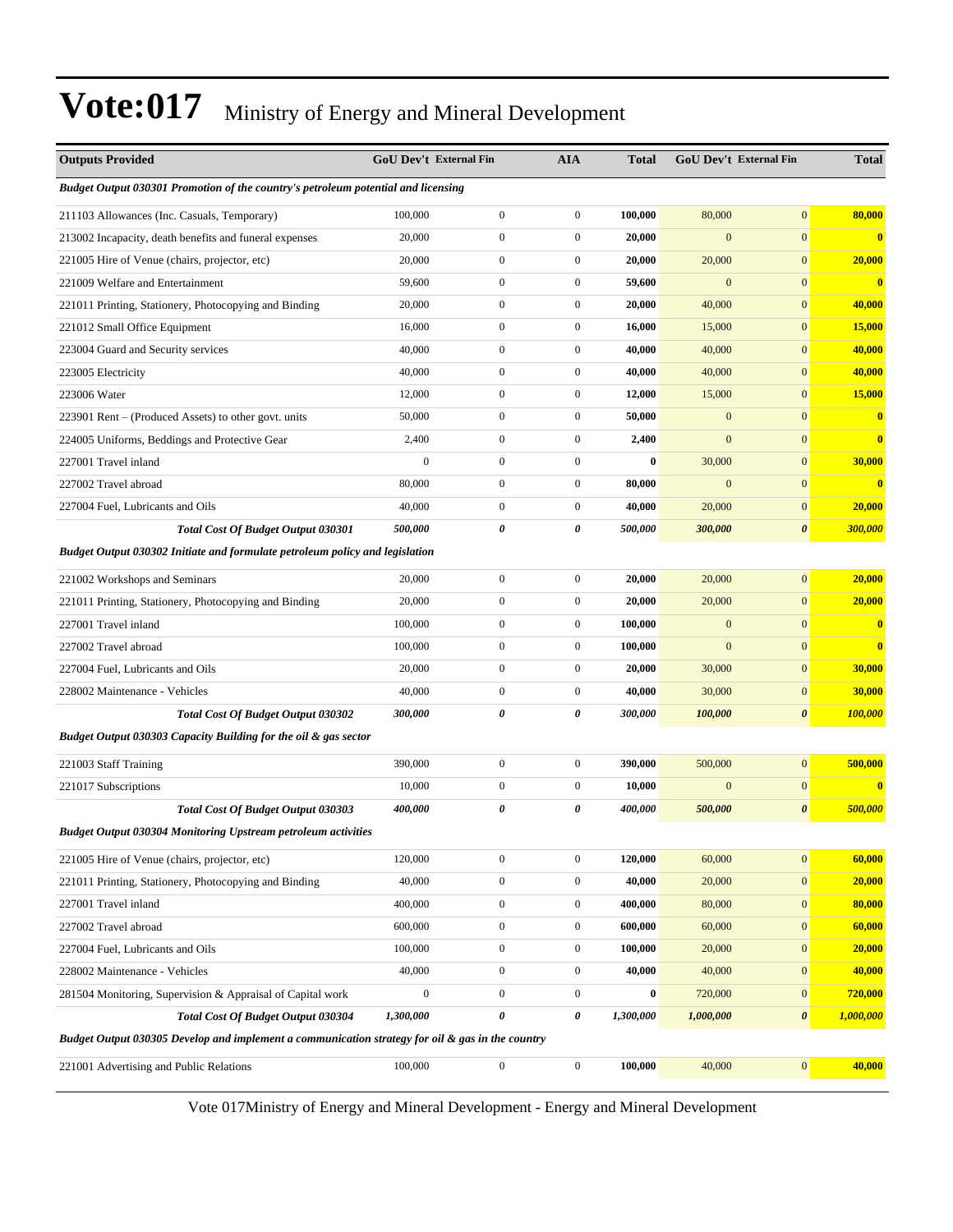| 221002 Workshops and Seminars                                                        | 55,000                        | $\boldsymbol{0}$        | $\boldsymbol{0}$ | 55,000       | 40,000       | $\mathbf{0}$            | 40,000       |  |  |
|--------------------------------------------------------------------------------------|-------------------------------|-------------------------|------------------|--------------|--------------|-------------------------|--------------|--|--|
| 227001 Travel inland                                                                 | 80,000                        | $\boldsymbol{0}$        | $\boldsymbol{0}$ | 80,000       | 20,000       | $\boldsymbol{0}$        | 20,000       |  |  |
| 227004 Fuel, Lubricants and Oils                                                     | 20,000                        | $\boldsymbol{0}$        | $\boldsymbol{0}$ | 20,000       | 20,000       | $\mathbf{0}$            | 20,000       |  |  |
| <b>Total Cost Of Budget Output 030305</b>                                            | 255,000                       | $\theta$                | 0                | 255,000      | 120,000      | $\boldsymbol{\theta}$   | 120,000      |  |  |
| <b>Budget Output 030306 Participate in Regional Initiatives</b>                      |                               |                         |                  |              |              |                         |              |  |  |
| 211103 Allowances (Inc. Casuals, Temporary)                                          | 40,000                        | $\boldsymbol{0}$        | $\boldsymbol{0}$ | 40,000       | 20,000       | $\mathbf{0}$            | 20,000       |  |  |
| 221017 Subscriptions                                                                 | 300,000                       | $\boldsymbol{0}$        | $\boldsymbol{0}$ | 300,000      | $\mathbf{0}$ | $\mathbf{0}$            | $\bf{0}$     |  |  |
| 227001 Travel inland                                                                 | 80,000                        | $\boldsymbol{0}$        | $\boldsymbol{0}$ | 80,000       | $\mathbf{0}$ | $\mathbf{0}$            | $\bf{0}$     |  |  |
| 227002 Travel abroad                                                                 | 160,000                       | $\boldsymbol{0}$        | $\boldsymbol{0}$ | 160,000      | 40,000       | $\mathbf{0}$            | 40,000       |  |  |
| 227004 Fuel, Lubricants and Oils                                                     | 20,000                        | $\boldsymbol{0}$        | $\boldsymbol{0}$ | 20,000       | $\mathbf{0}$ | $\mathbf{0}$            | $\bf{0}$     |  |  |
| Total Cost Of Budget Output 030306                                                   | 600,000                       | 0                       | 0                | 600,000      | 60,000       | $\boldsymbol{\theta}$   | 60,000       |  |  |
| <b>Total Cost for Outputs Provided</b>                                               | 3,355,000                     | $\boldsymbol{0}$        | $\boldsymbol{0}$ | 3,355,000    | 2,080,000    | $\mathbf{0}$            | 2,080,000    |  |  |
| <b>Capital Purchases</b>                                                             | GoU Dev't External Fin        |                         | <b>AIA</b>       | <b>Total</b> |              | GoU Dev't External Fin  | <b>Total</b> |  |  |
| <b>Budget Output 030375 Purchase of Motor Vehicles and Other Transport Equipment</b> |                               |                         |                  |              |              |                         |              |  |  |
| 312201 Transport Equipment                                                           | 500,000                       | $\boldsymbol{0}$        | $\boldsymbol{0}$ | 500,000      | 1,000,000    | $\mathbf{0}$            | 1.000.000    |  |  |
| <b>Total Cost Of Budget Output 030375</b>                                            | 500,000                       | 0                       | 0                | 500,000      | 1,000,000    | $\boldsymbol{\theta}$   | 1,000,000    |  |  |
| Budget Output 030376 Purchase of Office and ICT Equipment, including Software        |                               |                         |                  |              |              |                         |              |  |  |
| 312211 Office Equipment                                                              | 100,000                       | $\boldsymbol{0}$        | $\boldsymbol{0}$ | 100,000      | 100,000      | $\mathbf{0}$            | 100,000      |  |  |
| 312213 ICT Equipment                                                                 | 200,000                       | $\boldsymbol{0}$        | $\boldsymbol{0}$ | 200,000      | 200,000      | $\mathbf{0}$            | 200,000      |  |  |
| Total Cost Of Budget Output 030376                                                   | 300,000                       | 0                       | 0                | 300,000      | 300,000      | $\boldsymbol{\theta}$   | 300,000      |  |  |
| Budget Output 030378 Purchase of Office and Residential Furniture and Fittings       |                               |                         |                  |              |              |                         |              |  |  |
| 312203 Furniture & Fixtures                                                          | 250,000                       | $\boldsymbol{0}$        | $\boldsymbol{0}$ | 250,000      | 250,000      | $\mathbf{0}$            | 250,000      |  |  |
| <b>Total Cost Of Budget Output 030378</b>                                            | 250,000                       | 0                       | 0                | 250,000      | 250,000      | $\boldsymbol{\theta}$   | 250,000      |  |  |
| <b>Budget Output 030380 Oil Refinery Construction</b>                                |                               |                         |                  |              |              |                         |              |  |  |
| 281504 Monitoring, Supervision & Appraisal of Capital work                           | 1,000,000                     | $\boldsymbol{0}$        | $\boldsymbol{0}$ | 1,000,000    | $\mathbf{0}$ | $\mathbf{0}$            | $\bf{0}$     |  |  |
| 311101 Land                                                                          | 4,000,000                     | $\boldsymbol{0}$        | $\boldsymbol{0}$ | 4,000,000    | 2,780,000    | $\mathbf{0}$            | 2,780,000    |  |  |
| 312104 Other Structures                                                              | 3,000,000                     | $\boldsymbol{0}$        | $\boldsymbol{0}$ | 3,000,000    | $\mathbf{0}$ | $\mathbf{0}$            | $\bf{0}$     |  |  |
| Total Cost Of Budget Output 030380                                                   | 8,000,000                     | 0                       | 0                | 8,000,000    | 2,780,000    | $\boldsymbol{\theta}$   | 2,780,000    |  |  |
| <b>Total Cost for Capital Purchases</b>                                              | 9,050,000                     | $\boldsymbol{0}$        | $\boldsymbol{0}$ | 9,050,000    | 4,330,000    | $\mathbf{0}$            | 4,330,000    |  |  |
| <b>Total Cost for Project: 1184</b>                                                  | 12,405,000                    | $\overline{0}$          | $\boldsymbol{0}$ | 12,405,000   | 6,410,000    | $\mathbf{0}$            | 6,410,000    |  |  |
| <b>Total Excluding Arrears</b>                                                       | 12,405,000                    | $\boldsymbol{0}$        | $\boldsymbol{0}$ | 12,405,000   | 6,410,000    | $\mathbf{0}$            | 6,410,000    |  |  |
| Project 1352 Midstream Petroleum Infrastructure Development Project                  |                               |                         |                  |              |              |                         |              |  |  |
| Thousand Uganda Shillings                                                            |                               | 2020/21 Approved Budget |                  |              |              | 2021/22 Draft Estimates |              |  |  |
| <b>Outputs Provided</b>                                                              | <b>GoU Dev't External Fin</b> |                         | <b>AIA</b>       | <b>Total</b> |              | GoU Dev't External Fin  | <b>Total</b> |  |  |
| Budget Output 030301 Promotion of the country's petroleum potential and licensing    |                               |                         |                  |              |              |                         |              |  |  |
| 211103 Allowances (Inc. Casuals, Temporary)                                          | 120,000                       | $\boldsymbol{0}$        | $\boldsymbol{0}$ | 120,000      | $\mathbf{0}$ | $\boldsymbol{0}$        | $\bf{0}$     |  |  |
| 221001 Advertising and Public Relations                                              | 80,000                        | $\boldsymbol{0}$        | $\boldsymbol{0}$ | 80,000       | $\mathbf{0}$ | $\boldsymbol{0}$        | $\bf{0}$     |  |  |
| 221002 Workshops and Seminars                                                        | 100,000                       | $\mathbf{0}$            | $\boldsymbol{0}$ | 100,000      | 12,000       | $\boldsymbol{0}$        | 12,000       |  |  |
| 221003 Staff Training                                                                | $\boldsymbol{0}$              | $\boldsymbol{0}$        | $\boldsymbol{0}$ | $\bf{0}$     | 40,000       | $\boldsymbol{0}$        | 40,000       |  |  |
|                                                                                      |                               |                         |                  |              |              |                         |              |  |  |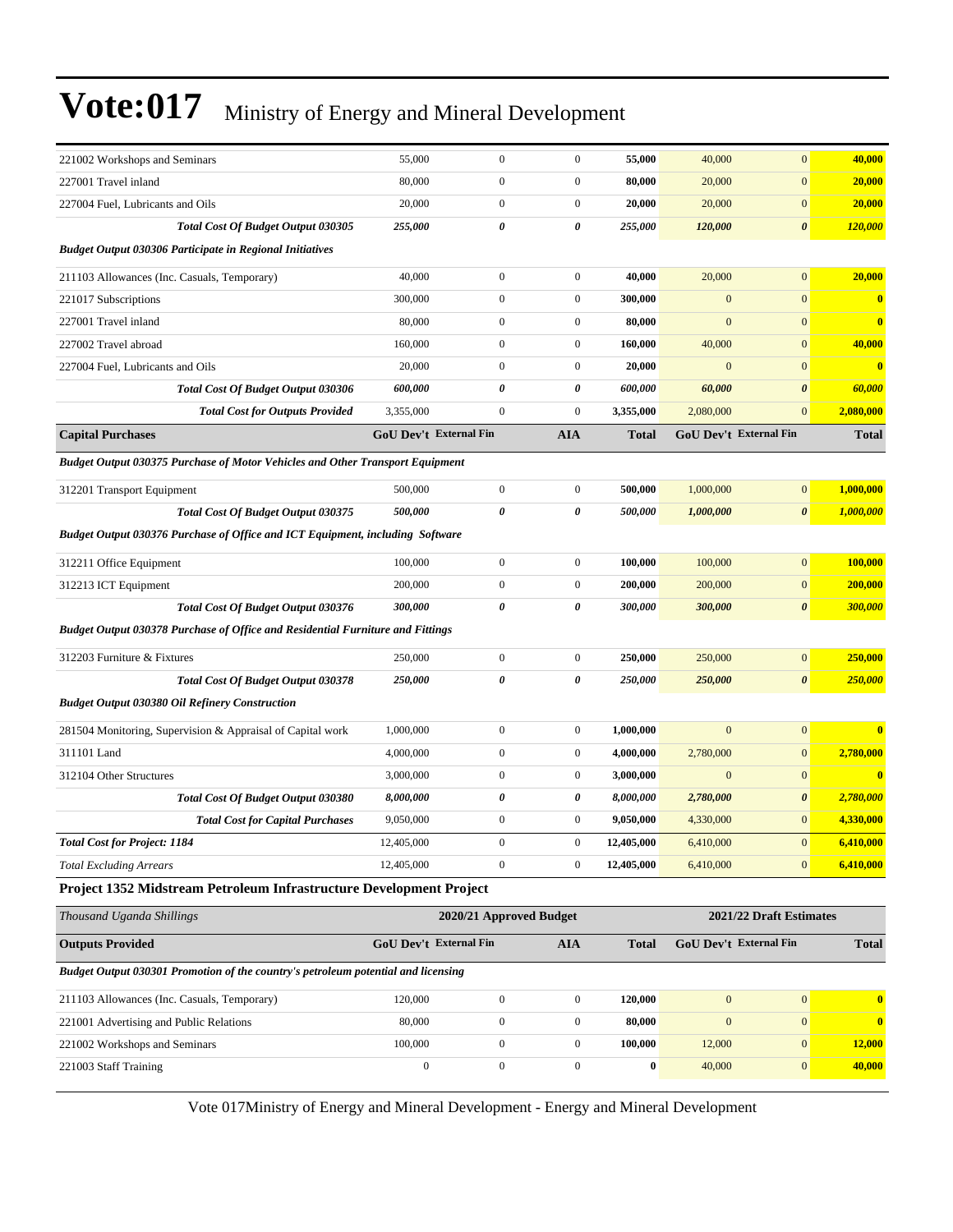| 221005 Hire of Venue (chairs, projector, etc)                                                    | $\mathbf{0}$     | $\boldsymbol{0}$ | $\boldsymbol{0}$ | $\bf{0}$         | 48,000           | $\overline{0}$        | 48,000       |
|--------------------------------------------------------------------------------------------------|------------------|------------------|------------------|------------------|------------------|-----------------------|--------------|
| 221009 Welfare and Entertainment                                                                 | 100,000          | $\mathbf{0}$     | $\boldsymbol{0}$ | 100,000          | $\boldsymbol{0}$ | $\overline{0}$        | $\bf{0}$     |
| 221011 Printing, Stationery, Photocopying and Binding                                            | 40,000           | $\mathbf{0}$     | $\boldsymbol{0}$ | 40,000           | $\boldsymbol{0}$ | $\overline{0}$        | $\mathbf{0}$ |
| 227002 Travel abroad                                                                             | 120,000          | $\overline{0}$   | $\boldsymbol{0}$ | 120,000          | $\mathbf{0}$     | $\overline{0}$        | $\bf{0}$     |
| 227004 Fuel. Lubricants and Oils                                                                 | 60,000           | $\overline{0}$   | $\boldsymbol{0}$ | 60,000           | $\boldsymbol{0}$ | $\overline{0}$        | $\bf{0}$     |
| 228002 Maintenance - Vehicles                                                                    | 80,000           | $\boldsymbol{0}$ | $\boldsymbol{0}$ | 80,000           | $\overline{0}$   | $\mathbf{0}$          | $\bf{0}$     |
| <b>Total Cost Of Budget Output 030301</b>                                                        | 700,000          | 0                | 0                | 700,000          | 100,000          | 0                     | 100,000      |
| Budget Output 030302 Initiate and formulate petroleum policy and legislation                     |                  |                  |                  |                  |                  |                       |              |
| 221001 Advertising and Public Relations                                                          | 20,000           | $\mathbf{0}$     | $\boldsymbol{0}$ | 20,000           | $\boldsymbol{0}$ | $\mathbf{0}$          | $\bf{0}$     |
| 221002 Workshops and Seminars                                                                    | 100,000          | $\overline{0}$   | $\boldsymbol{0}$ | 100,000          | $\mathbf{0}$     | $\mathbf{0}$          | $\bf{0}$     |
| 221005 Hire of Venue (chairs, projector, etc)                                                    | $\mathbf{0}$     | $\overline{0}$   | $\boldsymbol{0}$ | $\bf{0}$         | 40,000           | $\mathbf{0}$          | 40,000       |
| 221011 Printing, Stationery, Photocopying and Binding                                            | 48,000           | $\boldsymbol{0}$ | $\boldsymbol{0}$ | 48,000           | 40,000           | $\mathbf{0}$          | 40,000       |
| 221017 Subscriptions                                                                             | 40,000           | $\overline{0}$   | $\boldsymbol{0}$ | 40,000           | $\overline{0}$   | $\overline{0}$        | $\bf{0}$     |
| 225001 Consultancy Services- Short term                                                          | $\boldsymbol{0}$ | $\mathbf{0}$     | $\boldsymbol{0}$ | $\bf{0}$         | 120,000          | $\overline{0}$        | 120,000      |
| 227001 Travel inland                                                                             | 80,000           | $\overline{0}$   | $\boldsymbol{0}$ | 80,000           | $\boldsymbol{0}$ | $\mathbf{0}$          | $\bf{0}$     |
| 227002 Travel abroad                                                                             | 80,000           | $\overline{0}$   | $\boldsymbol{0}$ | 80,000           | $\mathbf{0}$     | $\mathbf{0}$          | $\bf{0}$     |
| 227004 Fuel, Lubricants and Oils                                                                 | 32,000           | $\boldsymbol{0}$ | $\boldsymbol{0}$ | 32,000           | $\overline{0}$   | $\mathbf{0}$          | $\bf{0}$     |
| <b>Total Cost Of Budget Output 030302</b>                                                        | 400,000          | 0                | 0                | 400,000          | 200,000          | $\boldsymbol{\theta}$ | 200,000      |
| Budget Output 030303 Capacity Building for the oil & gas sector                                  |                  |                  |                  |                  |                  |                       |              |
| 211103 Allowances (Inc. Casuals, Temporary)                                                      | 1,600,000        | $\mathbf{0}$     | $\boldsymbol{0}$ | 1,600,000        | 100,000          | $\overline{0}$        | 100,000      |
| 221003 Staff Training                                                                            | 400,000          | $\overline{0}$   | $\boldsymbol{0}$ | 400,000          | 400,000          | $\mathbf{0}$          | 400,000      |
| Total Cost Of Budget Output 030303                                                               | 2,000,000        | 0                | 0                | 2,000,000        | 500,000          | 0                     | 500,000      |
| <b>Budget Output 030304 Monitoring Upstream petroleum activities</b>                             |                  |                  |                  |                  |                  |                       |              |
| 211103 Allowances (Inc. Casuals, Temporary)                                                      | 100,000          | $\boldsymbol{0}$ | $\boldsymbol{0}$ | 100,000          | $\overline{0}$   | $\overline{0}$        | $\bf{0}$     |
| 221001 Advertising and Public Relations                                                          | $\boldsymbol{0}$ | $\overline{0}$   | $\boldsymbol{0}$ | $\bf{0}$         | 20,000           | $\overline{0}$        | 20,000       |
| 221002 Workshops and Seminars                                                                    | $\mathbf{0}$     | $\mathbf{0}$     | $\boldsymbol{0}$ | $\bf{0}$         | 60,000           | $\overline{0}$        | 60,000       |
| 221005 Hire of Venue (chairs, projector, etc)                                                    | 75,000           | $\overline{0}$   | $\boldsymbol{0}$ | 75,000           | $\mathbf{0}$     | $\mathbf{0}$          | $\bf{0}$     |
| 221008 Computer supplies and Information Technology (IT)                                         | $\mathbf{0}$     | $\overline{0}$   | $\boldsymbol{0}$ | $\bf{0}$         | 80,000           | $\overline{0}$        | 80,000       |
| 221009 Welfare and Entertainment                                                                 | 25,000           | $\boldsymbol{0}$ | $\boldsymbol{0}$ | 25,000           | $\mathbf{0}$     | $\mathbf{0}$          | $\bf{0}$     |
| 221012 Small Office Equipment                                                                    | $\boldsymbol{0}$ | $\overline{0}$   | $\boldsymbol{0}$ | $\bf{0}$         | 40,000           | $\mathbf{0}$          | 40,000       |
| 227001 Travel inland                                                                             | 100,000          | $\boldsymbol{0}$ | $\boldsymbol{0}$ | 100,000          | $\boldsymbol{0}$ | $\mathbf{0}$          | $\bf{0}$     |
| 227002 Travel abroad                                                                             | 50,000           | $\overline{0}$   | $\mathbf{0}$     | 50,000           | $\mathbf{0}$     | $\overline{0}$        | $\bf{0}$     |
| 227004 Fuel, Lubricants and Oils                                                                 | 100,000          | $\boldsymbol{0}$ | $\boldsymbol{0}$ | 100,000          | $\boldsymbol{0}$ | $\overline{0}$        | $\bf{0}$     |
| 228002 Maintenance - Vehicles                                                                    | 50,000           | $\boldsymbol{0}$ | $\boldsymbol{0}$ | 50,000           | $\mathbf{0}$     | $\boldsymbol{0}$      | $\bf{0}$     |
| Total Cost Of Budget Output 030304                                                               | 500,000          | 0                | 0                | 500,000          | 200,000          | $\pmb{\theta}$        | 200,000      |
| Budget Output 030305 Develop and implement a communication strategy for oil & gas in the country |                  |                  |                  |                  |                  |                       |              |
| 211103 Allowances (Inc. Casuals, Temporary)                                                      | 54,000           | $\boldsymbol{0}$ | $\boldsymbol{0}$ | 54,000           | $\boldsymbol{0}$ | $\overline{0}$        | $\bf{0}$     |
| 221001 Advertising and Public Relations                                                          | 30,000           | $\boldsymbol{0}$ | $\boldsymbol{0}$ | 30,000           | $\boldsymbol{0}$ | $\boldsymbol{0}$      | $\bf{0}$     |
| 221002 Workshops and Seminars                                                                    | 60,000           | $\boldsymbol{0}$ | $\boldsymbol{0}$ | 60,000           | $\boldsymbol{0}$ | $\boldsymbol{0}$      | $\bf{0}$     |
| 221003 Staff Training                                                                            | $\boldsymbol{0}$ | $\boldsymbol{0}$ | $\boldsymbol{0}$ | $\boldsymbol{0}$ | 40,000           | $\boldsymbol{0}$      | 40,000       |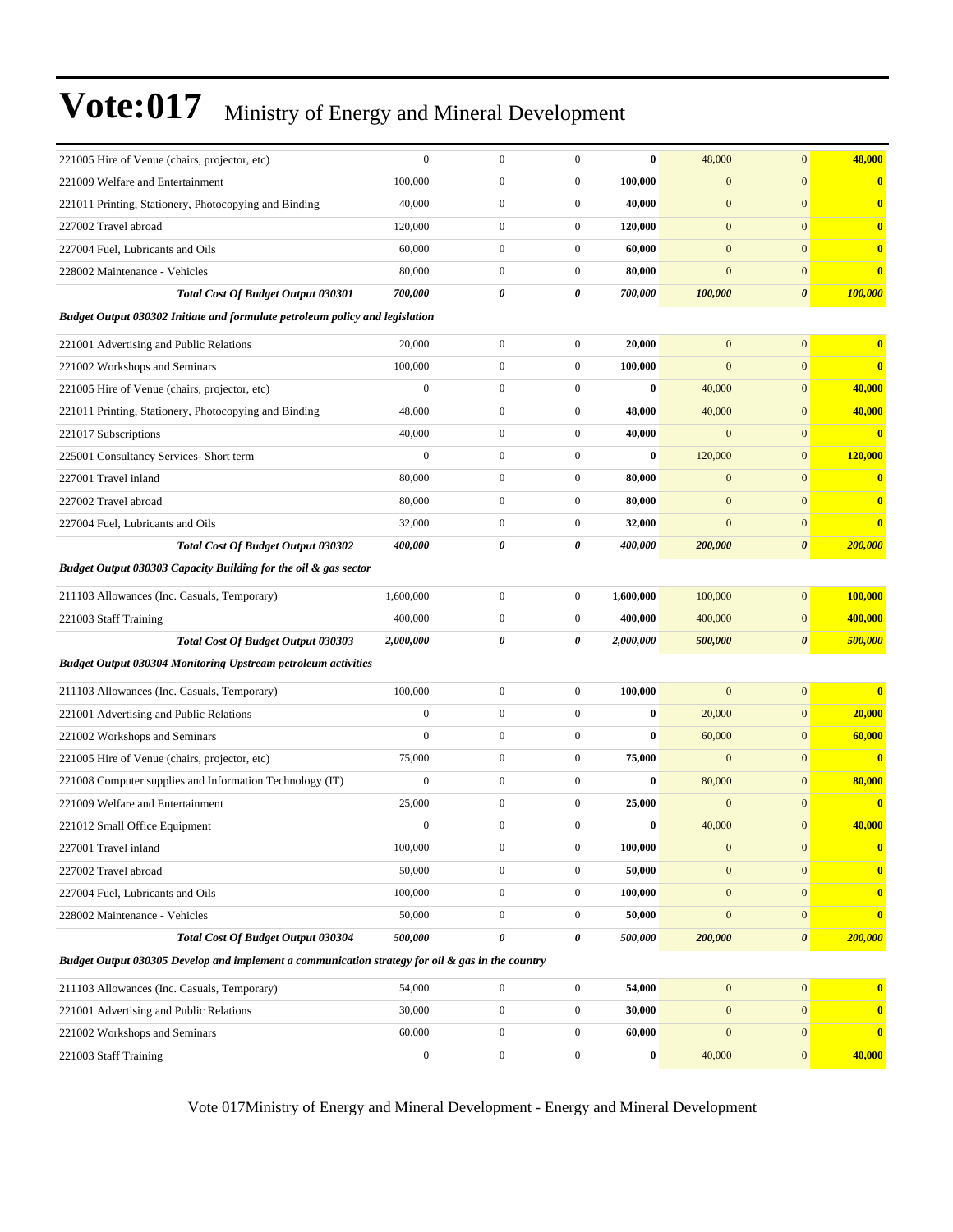| 221008 Computer supplies and Information Technology (IT)                             | $\mathbf{0}$     | $\boldsymbol{0}$              | $\boldsymbol{0}$ | $\bf{0}$     | 60,000                | $\mathbf{0}$           | 60,000                |
|--------------------------------------------------------------------------------------|------------------|-------------------------------|------------------|--------------|-----------------------|------------------------|-----------------------|
| 227001 Travel inland                                                                 | 40,000           | $\mathbf{0}$                  | $\boldsymbol{0}$ | 40,000       | $\mathbf{0}$          | $\boldsymbol{0}$       | $\bf{0}$              |
| 227004 Fuel, Lubricants and Oils                                                     | 16,000           | $\mathbf{0}$                  | $\boldsymbol{0}$ | 16,000       | 50,000                | $\mathbf{0}$           | 50,000                |
| Total Cost Of Budget Output 030305                                                   | 200,000          | 0                             | 0                | 200,000      | 150,000               | $\boldsymbol{\theta}$  | 150,000               |
| <b>Budget Output 030306 Participate in Regional Initiatives</b>                      |                  |                               |                  |              |                       |                        |                       |
| 211103 Allowances (Inc. Casuals, Temporary)                                          | 100,000          | $\boldsymbol{0}$              | $\boldsymbol{0}$ | 100,000      | $\mathbf{0}$          | $\mathbf{0}$           | $\bf{0}$              |
| 221002 Workshops and Seminars                                                        | 100,000          | $\overline{0}$                | $\mathbf{0}$     | 100,000      | 15,000                | $\mathbf{0}$           | 15,000                |
| 221017 Subscriptions                                                                 | 300,000          | $\mathbf{0}$                  | $\boldsymbol{0}$ | 300,000      | $\mathbf{0}$          | $\mathbf{0}$           | $\bf{0}$              |
| 222003 Information and communications technology (ICT)                               | $\mathbf{0}$     | $\mathbf{0}$                  | $\boldsymbol{0}$ | $\bf{0}$     | 35,000                | $\mathbf{0}$           | 35,000                |
| 227002 Travel abroad                                                                 | 200,000          | $\overline{0}$                | $\boldsymbol{0}$ | 200,000      | 50,000                | $\mathbf{0}$           | 50,000                |
| <b>Total Cost Of Budget Output 030306</b>                                            | 700,000          | 0                             | 0                | 700,000      | 100,000               | $\boldsymbol{\theta}$  | 100,000               |
| <b>Total Cost for Outputs Provided</b>                                               | 4,500,000        | $\boldsymbol{0}$              | $\boldsymbol{0}$ | 4,500,000    | 1,250,000             | $\mathbf{0}$           | 1,250,000             |
| <b>Capital Purchases</b>                                                             |                  | <b>GoU Dev't External Fin</b> | <b>AIA</b>       | <b>Total</b> |                       | GoU Dev't External Fin | <b>Total</b>          |
| <b>Budget Output 030371 Acquisition of Land by Government</b>                        |                  |                               |                  |              |                       |                        |                       |
| 281502 Feasibility Studies for Capital Works                                         | $\overline{0}$   | $\overline{0}$                | $\boldsymbol{0}$ | $\bf{0}$     | 660,000               | $\overline{0}$         | 660,000               |
| 281504 Monitoring, Supervision & Appraisal of Capital work                           | 2,400,000        | $\boldsymbol{0}$              | $\boldsymbol{0}$ | 2,400,000    | 160,000               | $\mathbf{0}$           | 160,000               |
| 311101 Land                                                                          | 5,300,000        | $\mathbf{0}$                  | $\boldsymbol{0}$ | 5,300,000    | 1,940,000             | $\mathbf{0}$           | 1,940,000             |
| 312201 Transport Equipment                                                           | $\boldsymbol{0}$ | $\mathbf{0}$                  | $\boldsymbol{0}$ | $\bf{0}$     | 200,000               | $\mathbf{0}$           | 200,000               |
| 312211 Office Equipment                                                              | $\mathbf{0}$     | $\overline{0}$                | $\boldsymbol{0}$ | $\bf{0}$     | 80,000                | $\boldsymbol{0}$       | 80,000                |
| <b>Total Cost Of Budget Output 030371</b>                                            | 7,700,000        | 0                             | 0                | 7,700,000    | 3,040,000             | $\boldsymbol{\theta}$  | 3,040,000             |
| <b>Budget Output 030375 Purchase of Motor Vehicles and Other Transport Equipment</b> |                  |                               |                  |              |                       |                        |                       |
| 312201 Transport Equipment                                                           | 500,000          | $\overline{0}$                | $\boldsymbol{0}$ | 500,000      | 250,000               | $\boldsymbol{0}$       | 250,000               |
| Total Cost Of Budget Output 030375                                                   | 500,000          | $\boldsymbol{\theta}$         | 0                | 500,000      | 250,000               | $\boldsymbol{\theta}$  | 250,000               |
| Budget Output 030376 Purchase of Office and ICT Equipment, including Software        |                  |                               |                  |              |                       |                        |                       |
| 312213 ICT Equipment                                                                 | 100,000          | $\boldsymbol{0}$              | $\boldsymbol{0}$ | 100,000      | $\mathbf{0}$          | $\mathbf{0}$           | $\bf{0}$              |
| Total Cost Of Budget Output 030376                                                   | 100,000          | 0                             | 0                | 100,000      | $\boldsymbol{\theta}$ | $\boldsymbol{\theta}$  | $\boldsymbol{\theta}$ |
| <b>Budget Output 030377 Purchase of Specialised Machinery &amp; Equipment</b>        |                  |                               |                  |              |                       |                        |                       |
| 312202 Machinery and Equipment                                                       | $\boldsymbol{0}$ | $\boldsymbol{0}$              | $\mathbf{0}$     | $\bf{0}$     | 100,000               | $\mathbf{0}$           | 100,000               |
| 314201 Materials and supplies                                                        | 100,000          | $\boldsymbol{0}$              | $\boldsymbol{0}$ | 100,000      | $\bf{0}$              | $\boldsymbol{0}$       | $\bf{0}$              |
| Total Cost Of Budget Output 030377                                                   | 100,000          | 0                             | 0                | 100,000      | 100,000               | $\pmb{\theta}$         | 100,000               |
| Budget Output 030378 Purchase of Office and Residential Furniture and Fittings       |                  |                               |                  |              |                       |                        |                       |
| 312203 Furniture & Fixtures                                                          | 100,000          | $\boldsymbol{0}$              | $\boldsymbol{0}$ | 100,000      | $\mathbf{0}$          | $\boldsymbol{0}$       | $\bf{0}$              |
| <b>Total Cost Of Budget Output 030378</b>                                            | 100,000          | 0                             | 0                | 100,000      | $\boldsymbol{\theta}$ | $\boldsymbol{\theta}$  | $\boldsymbol{\theta}$ |
| <b>Budget Output 030379 Acquisition of Other Capital Assets</b>                      |                  |                               |                  |              |                       |                        |                       |
| 281502 Feasibility Studies for Capital Works                                         | 1,000,000        | $\boldsymbol{0}$              | $\boldsymbol{0}$ | 1,000,000    | 540,000               | $\bf{0}$               | 540,000               |
| 281504 Monitoring, Supervision & Appraisal of Capital work                           | 508,211          | $\boldsymbol{0}$              | $\boldsymbol{0}$ | 508,211      | 220,000               | $\mathbf{0}$           | 220,000               |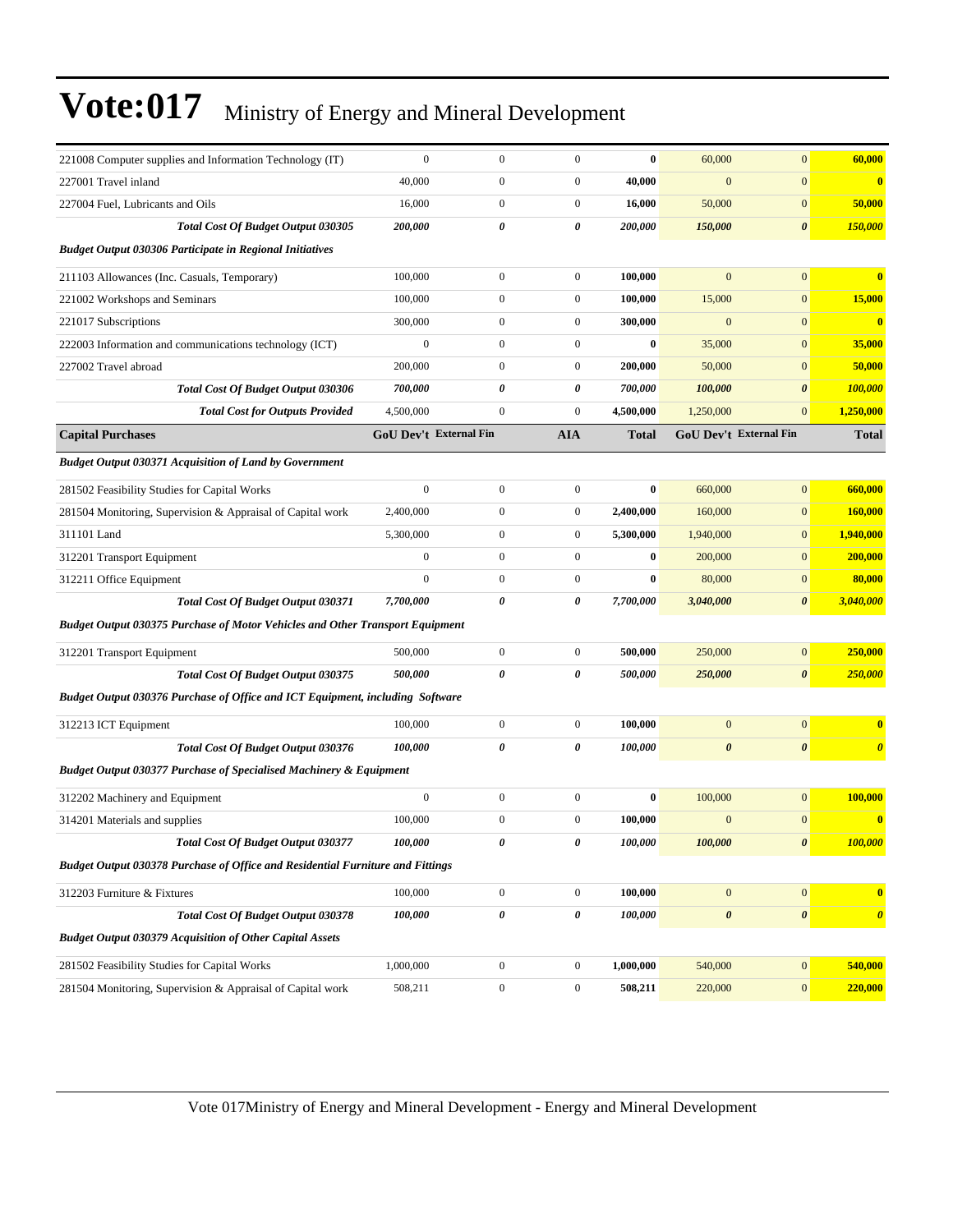| 312213 ICT Equipment                                                                   | $\boldsymbol{0}$                                   | $\boldsymbol{0}$              | $\boldsymbol{0}$ | $\bf{0}$     | 110,000      | $\overline{0}$                | 110,000        |
|----------------------------------------------------------------------------------------|----------------------------------------------------|-------------------------------|------------------|--------------|--------------|-------------------------------|----------------|
| <b>Total Cost Of Budget Output 030379</b>                                              | 1,508,211                                          | 0                             | 0                | 1,508,211    | 870,000      | $\boldsymbol{\theta}$         | 870,000        |
| <b>Total Cost for Capital Purchases</b>                                                | 10,008,211                                         | $\boldsymbol{0}$              | $\boldsymbol{0}$ | 10,008,211   | 4,260,000    | $\overline{0}$                | 4,260,000      |
| <b>Total Cost for Project: 1352</b>                                                    | 14,508,211                                         | $\boldsymbol{0}$              | $\mathbf{0}$     | 14,508,211   | 5,510,000    | $\overline{0}$                | 5,510,000      |
| <b>Total Excluding Arrears</b>                                                         | 14,508,211                                         | $\mathbf{0}$                  | $\mathbf{0}$     | 14,508,211   | 5,510,000    | $\overline{0}$                | 5,510,000      |
| Project 1355 Strengthening the Development and Production Phases of Oil and Gas Sector |                                                    |                               |                  |              |              |                               |                |
| Thousand Uganda Shillings                                                              | 2021/22 Draft Estimates<br>2020/21 Approved Budget |                               |                  |              |              |                               |                |
| <b>Outputs Provided</b>                                                                |                                                    | <b>GoU Dev't External Fin</b> | AIA              | <b>Total</b> |              | <b>GoU Dev't External Fin</b> | <b>Total</b>   |
| Budget Output 030301 Promotion of the country's petroleum potential and licensing      |                                                    |                               |                  |              |              |                               |                |
| 211103 Allowances (Inc. Casuals, Temporary)                                            | 100,000                                            | $\boldsymbol{0}$              | $\boldsymbol{0}$ | 100,000      | 20,000       | $\mathbf{0}$                  | 20,000         |
| 221001 Advertising and Public Relations                                                | $\boldsymbol{0}$                                   | $\boldsymbol{0}$              | $\boldsymbol{0}$ | $\bf{0}$     | 10,000       | $\mathbf{0}$                  | 10,000         |
| 221002 Workshops and Seminars                                                          | 200,000                                            | $\boldsymbol{0}$              | $\boldsymbol{0}$ | 200,000      | $\mathbf{0}$ | $\mathbf{0}$                  | $\bf{0}$       |
| 221010 Special Meals and Drinks                                                        | 20,000                                             | $\boldsymbol{0}$              | $\boldsymbol{0}$ | 20,000       | 40,000       | $\mathbf{0}$                  | 40,000         |
| 221011 Printing, Stationery, Photocopying and Binding                                  | 25,000                                             | $\boldsymbol{0}$              | $\boldsymbol{0}$ | 25,000       | 20,000       | $\mathbf{0}$                  | 20,000         |
| 223005 Electricity                                                                     | 60,000                                             | $\boldsymbol{0}$              | $\boldsymbol{0}$ | 60,000       | $\mathbf{0}$ | $\mathbf{0}$                  | $\bf{0}$       |
| 223006 Water                                                                           | 10,000                                             | $\boldsymbol{0}$              | $\boldsymbol{0}$ | 10,000       | $\mathbf{0}$ | $\mathbf{0}$                  | $\bf{0}$       |
| 225001 Consultancy Services- Short term                                                | 500,000                                            | $\boldsymbol{0}$              | $\boldsymbol{0}$ | 500,000      | $\mathbf{0}$ | $\overline{0}$                | $\bf{0}$       |
| 225002 Consultancy Services-Long-term                                                  | $\mathbf{0}$                                       | $\boldsymbol{0}$              | $\boldsymbol{0}$ | $\bf{0}$     | 400,000      | $\mathbf{0}$                  | 400,000        |
| 227001 Travel inland                                                                   | 200,000                                            | $\boldsymbol{0}$              | $\boldsymbol{0}$ | 200,000      | 100,000      | $\mathbf{0}$                  | 100,000        |
| 227002 Travel abroad                                                                   | $\boldsymbol{0}$                                   | $\boldsymbol{0}$              | $\boldsymbol{0}$ | $\bf{0}$     | 100,000      | $\mathbf{0}$                  | <b>100,000</b> |
| 227004 Fuel, Lubricants and Oils                                                       | 50,000                                             | $\boldsymbol{0}$              | $\boldsymbol{0}$ | 50,000       | 100,000      | $\mathbf{0}$                  | 100,000        |
| 228002 Maintenance - Vehicles                                                          | 20,000                                             | $\boldsymbol{0}$              | $\boldsymbol{0}$ | 20,000       | 100,000      | $\mathbf{0}$                  | 100,000        |
| 228003 Maintenance – Machinery, Equipment & Furniture                                  | 15,000                                             | $\boldsymbol{0}$              | $\boldsymbol{0}$ | 15,000       | 60,000       | $\mathbf{0}$                  | 60,000         |
| <b>Total Cost Of Budget Output 030301</b>                                              | 1,200,000                                          | 0                             | 0                | 1,200,000    | 950,000      | $\boldsymbol{\theta}$         | 950,000        |
| Budget Output 030302 Initiate and formulate petroleum policy and legislation           |                                                    |                               |                  |              |              |                               |                |
| 211103 Allowances (Inc. Casuals, Temporary)                                            | $\mathbf{0}$                                       | $\boldsymbol{0}$              | $\boldsymbol{0}$ | $\bf{0}$     | 200,000      | $\mathbf{0}$                  | 200,000        |
| 221011 Printing, Stationery, Photocopying and Binding                                  | $\mathbf{0}$                                       | $\boldsymbol{0}$              | $\boldsymbol{0}$ | $\mathbf{0}$ | 40,000       | $\overline{0}$                | 40,000         |
| 225001 Consultancy Services- Short term                                                | 500,000                                            | $\boldsymbol{0}$              | $\boldsymbol{0}$ | 500,000      | 200,000      | $\mathbf{0}$                  | 200,000        |
| Total Cost Of Budget Output 030302                                                     | 500,000                                            | 0                             | 0                | 500,000      | 440,000      | 0                             | 440,000        |
| Budget Output 030303 Capacity Building for the oil & gas sector                        |                                                    |                               |                  |              |              |                               |                |
| 211102 Contract Staff Salaries                                                         | 400,000                                            | $\boldsymbol{0}$              | $\boldsymbol{0}$ | 400,000      | 400,000      | $\boldsymbol{0}$              | 400,000        |
| 211103 Allowances (Inc. Casuals, Temporary)                                            | 4,000,000                                          | $\boldsymbol{0}$              | $\boldsymbol{0}$ | 4,000,000    | 2,500,000    | $\boldsymbol{0}$              | 2,500,000      |
| 221003 Staff Training                                                                  | $\boldsymbol{0}$                                   | $\boldsymbol{0}$              | $\boldsymbol{0}$ | $\bf{0}$     | 200,000      | $\boldsymbol{0}$              | 200,000        |
| Total Cost Of Budget Output 030303                                                     | 4,400,000                                          | 0                             | 0                | 4,400,000    | 3,100,000    | $\boldsymbol{\theta}$         | 3,100,000      |
| <b>Budget Output 030304 Monitoring Upstream petroleum activities</b>                   |                                                    |                               |                  |              |              |                               |                |
| 227001 Travel inland                                                                   | 100,000                                            | $\boldsymbol{0}$              | $\boldsymbol{0}$ | 100,000      | $\mathbf{0}$ | $\mathbf{0}$                  | $\mathbf{0}$   |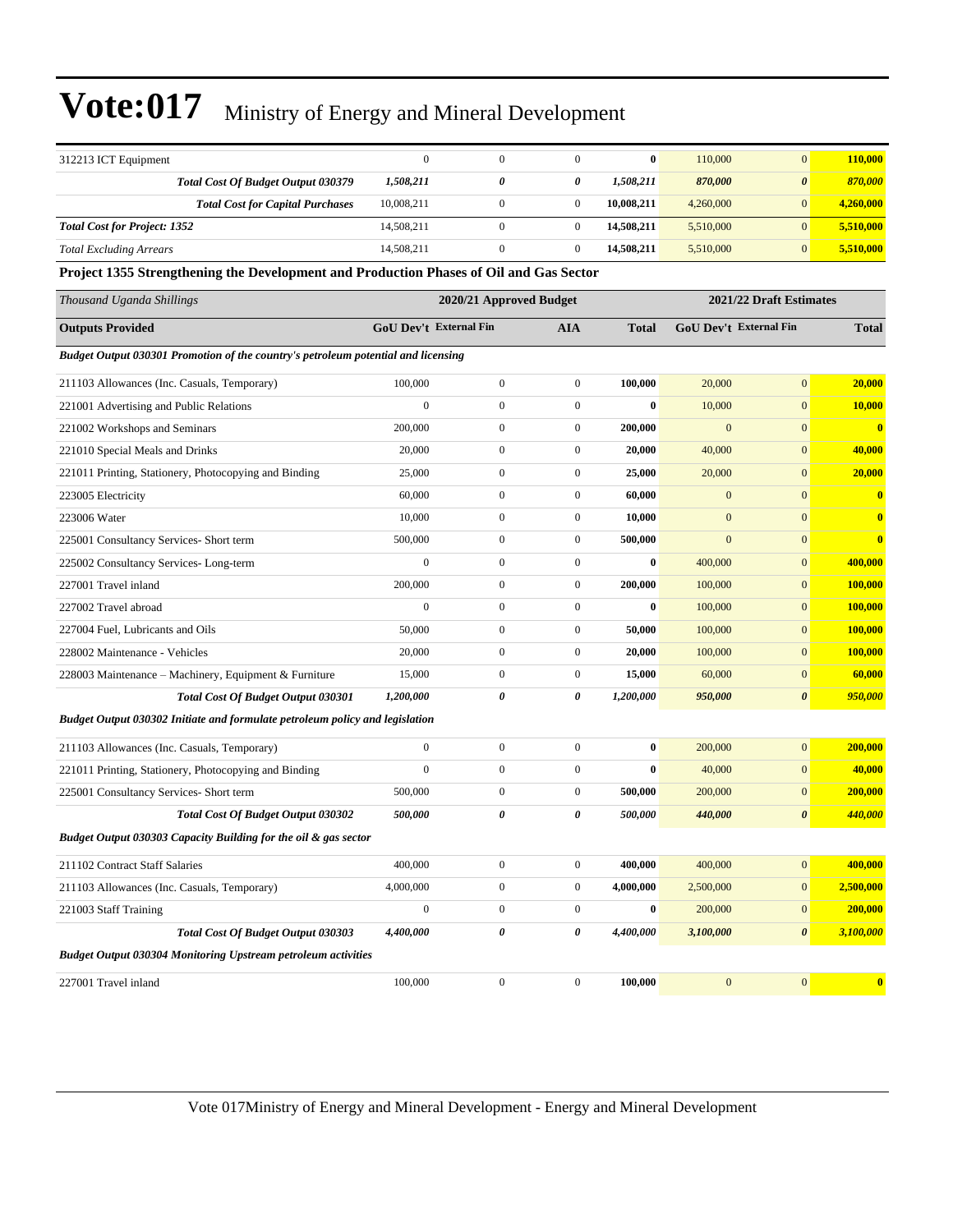| 227004 Fuel, Lubricants and Oils                                                     | 60,000                 | $\boldsymbol{0}$      | $\boldsymbol{0}$ | 60,000       | $\mathbf{0}$          | $\mathbf{0}$           | $\bf{0}$                |
|--------------------------------------------------------------------------------------|------------------------|-----------------------|------------------|--------------|-----------------------|------------------------|-------------------------|
| 228002 Maintenance - Vehicles                                                        | 40,000                 | $\boldsymbol{0}$      | $\boldsymbol{0}$ | 40,000       | $\mathbf{0}$          | $\boldsymbol{0}$       | $\bf{0}$                |
| <b>Total Cost Of Budget Output 030304</b>                                            | 200,000                | 0                     | 0                | 200,000      | $\boldsymbol{\theta}$ | $\boldsymbol{\theta}$  | $\boldsymbol{\theta}$   |
| <b>Budget Output 030306 Participate in Regional Initiatives</b>                      |                        |                       |                  |              |                       |                        |                         |
| 211103 Allowances (Inc. Casuals, Temporary)                                          | 200,000                | $\mathbf{0}$          | $\boldsymbol{0}$ | 200,000      | 100,000               | $\mathbf{0}$           | 100,000                 |
| 221001 Advertising and Public Relations                                              | 30,000                 | $\mathbf{0}$          | $\boldsymbol{0}$ | 30,000       | $\mathbf{0}$          | $\mathbf{0}$           | $\bf{0}$                |
| 221007 Books, Periodicals & Newspapers                                               | 20,000                 | $\boldsymbol{0}$      | $\boldsymbol{0}$ | 20,000       | $\overline{0}$        | $\mathbf{0}$           | $\bf{0}$                |
| 221008 Computer supplies and Information Technology (IT)                             | 40,000                 | $\boldsymbol{0}$      | $\boldsymbol{0}$ | 40,000       | $\mathbf{0}$          | $\mathbf{0}$           | $\bf{0}$                |
| 221009 Welfare and Entertainment                                                     | 40,000                 | $\boldsymbol{0}$      | $\boldsymbol{0}$ | 40,000       | 40,000                | $\mathbf{0}$           | 40,000                  |
| 221010 Special Meals and Drinks                                                      | 40,000                 | $\boldsymbol{0}$      | $\boldsymbol{0}$ | 40,000       | 40,000                | $\mathbf{0}$           | 40,000                  |
| 221011 Printing, Stationery, Photocopying and Binding                                | 60,000                 | $\mathbf{0}$          | $\boldsymbol{0}$ | 60,000       | 60,000                | $\mathbf{0}$           | 60,000                  |
| 221017 Subscriptions                                                                 | 100,000                | $\boldsymbol{0}$      | $\boldsymbol{0}$ | 100,000      | $\mathbf{0}$          | $\mathbf{0}$           | $\bf{0}$                |
| 222001 Telecommunications                                                            | 10,000                 | $\mathbf{0}$          | $\boldsymbol{0}$ | 10,000       | 10,000                | $\mathbf{0}$           | 10,000                  |
| 222002 Postage and Courier                                                           | 10,000                 | $\boldsymbol{0}$      | $\boldsymbol{0}$ | 10,000       | $\mathbf{0}$          | $\mathbf{0}$           | $\bf{0}$                |
| 223005 Electricity                                                                   | 10,000                 | $\boldsymbol{0}$      | $\overline{0}$   | 10,000       | $\boldsymbol{0}$      | $\mathbf{0}$           | $\bf{0}$                |
| 223006 Water                                                                         | 10,000                 | $\boldsymbol{0}$      | $\boldsymbol{0}$ | 10,000       | $\mathbf{0}$          | $\mathbf{0}$           | $\bf{0}$                |
| 225001 Consultancy Services- Short term                                              | 400,000                | $\boldsymbol{0}$      | $\boldsymbol{0}$ | 400,000      | $\mathbf{0}$          | $\mathbf{0}$           | $\bf{0}$                |
| 227001 Travel inland                                                                 | 200,000                | $\mathbf{0}$          | $\overline{0}$   | 200,000      | $\mathbf{0}$          | $\mathbf{0}$           | $\bf{0}$                |
| 227002 Travel abroad                                                                 | 200,000                | $\boldsymbol{0}$      | $\boldsymbol{0}$ | 200,000      | 100,000               | $\mathbf{0}$           | 100,000                 |
| 227004 Fuel, Lubricants and Oils                                                     | 80,000                 | $\boldsymbol{0}$      | $\boldsymbol{0}$ | 80,000       | $\boldsymbol{0}$      | $\mathbf{0}$           | $\bf{0}$                |
| 228002 Maintenance - Vehicles                                                        | 50,000                 | $\boldsymbol{0}$      | $\boldsymbol{0}$ | 50,000       | $\boldsymbol{0}$      | $\mathbf{0}$           | $\overline{\mathbf{0}}$ |
| <b>Total Cost Of Budget Output 030306</b>                                            | 1,500,000              | $\boldsymbol{\theta}$ | 0                | 1,500,000    | 350,000               | $\boldsymbol{\theta}$  | 350,000                 |
| <b>Total Cost for Outputs Provided</b>                                               | 7,800,000              | $\boldsymbol{0}$      | $\boldsymbol{0}$ | 7,800,000    | 4,840,000             | $\mathbf{0}$           | 4,840,000               |
| <b>Capital Purchases</b>                                                             | GoU Dev't External Fin |                       | <b>AIA</b>       | <b>Total</b> |                       | GoU Dev't External Fin | <b>Total</b>            |
| <b>Budget Output 030372 Government Buildings and Administrative Infrastructure</b>   |                        |                       |                  |              |                       |                        |                         |
| 312101 Non-Residential Buildings                                                     | 579,540                | $\boldsymbol{0}$      | $\boldsymbol{0}$ | 579,540      | 8,000,000             | $\mathbf{0}$           | 8,000,000               |
| 312104 Other Structures                                                              | $\boldsymbol{0}$       | $\mathbf{0}$          | $\boldsymbol{0}$ | $\bf{0}$     | 300,000               | $\mathbf{0}$           | 300,000                 |
| Total Cost Of Budget Output 030372                                                   | 579,540                | 0                     | 0                | 579,540      | 8,300,000             | $\boldsymbol{\theta}$  | 8,300,000               |
| <b>Budget Output 030375 Purchase of Motor Vehicles and Other Transport Equipment</b> |                        |                       |                  |              |                       |                        |                         |
| 312201 Transport Equipment                                                           | 750,000                | $\boldsymbol{0}$      | $\boldsymbol{0}$ | 750,000      | $\mathbf{0}$          | $\mathbf{0}$           | $\bf{0}$                |
| Total Cost Of Budget Output 030375                                                   | 750,000                | 0                     | 0                | 750,000      | $\pmb{\theta}$        | $\pmb{\theta}$         | $\boldsymbol{\theta}$   |
| Budget Output 030376 Purchase of Office and ICT Equipment, including Software        |                        |                       |                  |              |                       |                        |                         |
| 312213 ICT Equipment                                                                 | $\boldsymbol{0}$       | $\boldsymbol{0}$      | $\boldsymbol{0}$ | 0            | 230,000               | $\boldsymbol{0}$       | 230,000                 |
| Total Cost Of Budget Output 030376                                                   | 0                      | $\pmb{\theta}$        | 0                | 0            | 230,000               | $\boldsymbol{\theta}$  | 230,000                 |
| Budget Output 030377 Purchase of Specialised Machinery & Equipment                   |                        |                       |                  |              |                       |                        |                         |
| 312202 Machinery and Equipment                                                       | 1,300,000              | $\boldsymbol{0}$      | $\boldsymbol{0}$ | 1,300,000    | $\mathbf{0}$          | $\boldsymbol{0}$       | $\bf{0}$                |
| Total Cost Of Budget Output 030377                                                   | 1,300,000              | $\pmb{\theta}$        | 0                | 1,300,000    | $\pmb{\theta}$        | $\pmb{\theta}$         | $\boldsymbol{\theta}$   |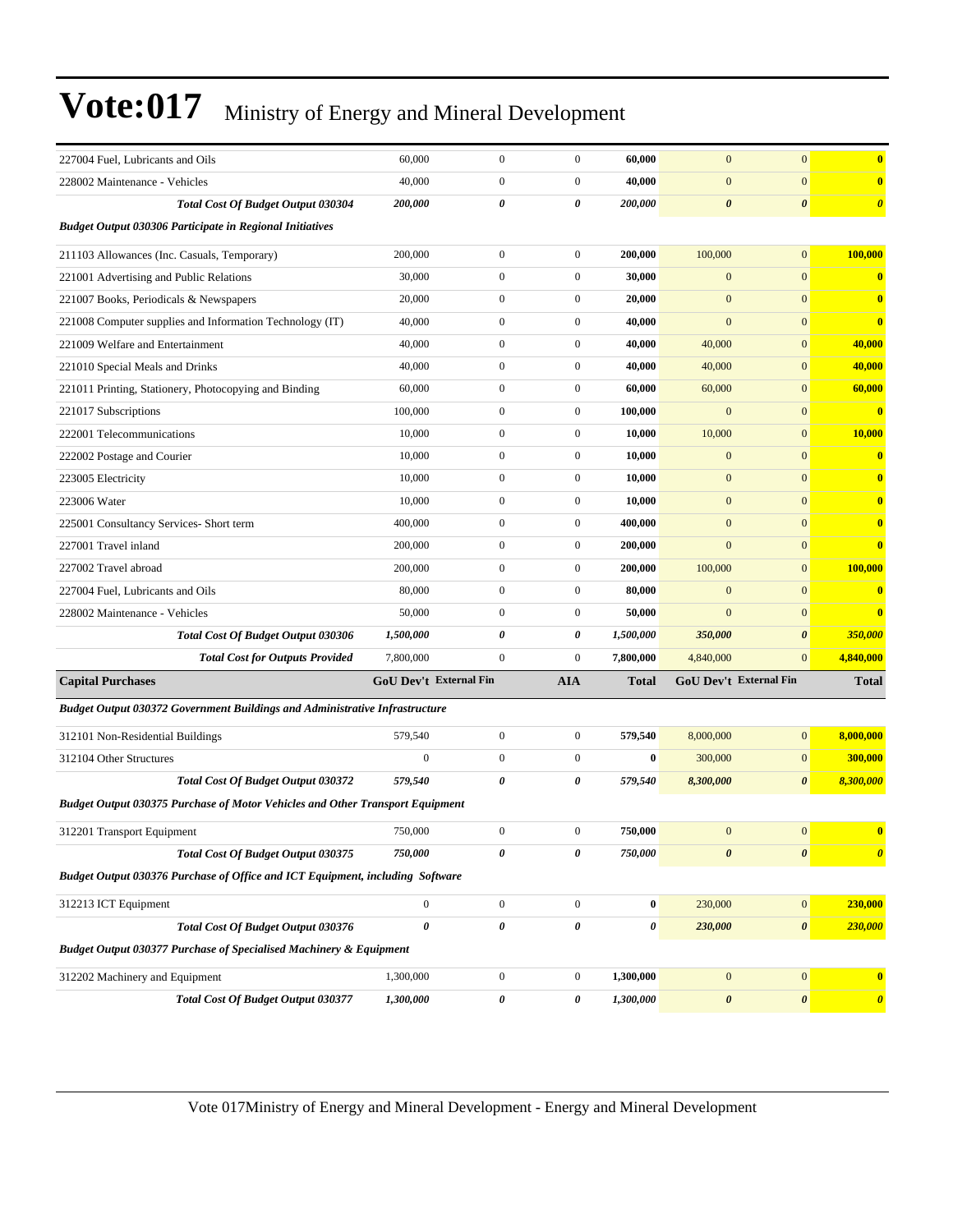| риидет отригозозто 1 ителизе од однее или незистни 1 итните или 1 итндз |                               |                         |                  |                         |                               |                       |              |  |
|-------------------------------------------------------------------------|-------------------------------|-------------------------|------------------|-------------------------|-------------------------------|-----------------------|--------------|--|
| 312203 Furniture & Fixtures                                             | 100,000                       | $\mathbf{0}$            | $\mathbf{0}$     | 100,000                 | 160,000                       | $\mathbf{0}$          | 160,000      |  |
| <b>Total Cost Of Budget Output 030378</b>                               | 100,000                       | $\boldsymbol{\theta}$   | 0                | 100,000                 | 160,000                       | $\boldsymbol{\theta}$ | 160,000      |  |
| <b>Total Cost for Capital Purchases</b>                                 | 2,729,540                     | $\boldsymbol{0}$        | $\boldsymbol{0}$ | 2,729,540               | 8,690,000                     | $\overline{0}$        | 8,690,000    |  |
| <b>Total Cost for Project: 1355</b>                                     | 10,529,540                    | $\mathbf{0}$            | $\overline{0}$   | 10,529,540              | 13,530,000                    | $\overline{0}$        | 13,530,000   |  |
| <b>Total Excluding Arrears</b>                                          | 10,529,540                    | $\boldsymbol{0}$        | $\mathbf{0}$     | 10,529,540              | 13,530,000                    | $\mathbf{0}$          | 13,530,000   |  |
| Project 1410 Skills for Oil and Gas Africa (SOGA)                       |                               |                         |                  |                         |                               |                       |              |  |
| Thousand Uganda Shillings                                               |                               | 2020/21 Approved Budget |                  | 2021/22 Draft Estimates |                               |                       |              |  |
| <b>Outputs Provided</b>                                                 | <b>GoU Dev't External Fin</b> |                         | <b>AIA</b>       | <b>Total</b>            | <b>GoU Dev't External Fin</b> |                       | <b>Total</b> |  |
| Budget Output 030303 Capacity Building for the oil & gas sector         |                               |                         |                  |                         |                               |                       |              |  |
|                                                                         |                               |                         |                  |                         |                               |                       |              |  |
| 211103 Allowances (Inc. Casuals, Temporary)                             | 150,000                       | $\mathbf{0}$            | $\mathbf{0}$     | 150,000                 | 150,000                       | $\overline{0}$        | 150,000      |  |
| 221001 Advertising and Public Relations                                 | 50,000                        | $\mathbf{0}$            | $\mathbf{0}$     | 50,000                  | $\overline{0}$                | $\overline{0}$        | $\mathbf{0}$ |  |
| 221002 Workshops and Seminars                                           | 550,000                       | $\mathbf{0}$            | $\mathbf{0}$     | 550,000                 | 600,000                       | $\overline{0}$        | 600,000      |  |

221008 Computer supplies and Information Technology (IT) 100,000 0 0 **100,000** 200,000 0 **200,000** 221010 Special Meals and Drinks 60,000 0 0 **60,000** 60,000 0 **60,000** 221011 Printing, Stationery, Photocopying and Binding 400,000 0 0 **400,000** 640,000 0 **640,000** 221012 Small Office Equipment 20,000 0 0 **20,000** 0 0 **0** 225001 Consultancy Services- Short term 200,000 0 0 **200,000** 400,000 0 **400,000** 225002 Consultancy Services- Long-term 0 4,500,000 0 **4,500,000** 0 0 **0** 227001 Travel inland 850,000 0 0 **850,000** 720,000 0 **720,000** 227002 Travel abroad 500,000 0 0 **500,000** 0 0 **0** 227004 Fuel, Lubricants and Oils 200,000 0 0 **200,000** 200,000 0 **200,000**

#### *Budget Output 030378 Purchase of Office and Residential Furniture and Fittings*

#### **Project 1610 Liquefied Petroleum Gas (LPG) Supply and Infrastructure Intervention**

| Thousand Uganda Shillings                                                         |                        | 2020/21 Approved Budget |          | 2021/22 Draft Estimates |                        |                |         |
|-----------------------------------------------------------------------------------|------------------------|-------------------------|----------|-------------------------|------------------------|----------------|---------|
| <b>Outputs Provided</b>                                                           | GoU Dev't External Fin |                         | AIA      | Total                   | GoU Dev't External Fin | <b>Total</b>   |         |
| Budget Output 030301 Promotion of the country's petroleum potential and licensing |                        |                         |          |                         |                        |                |         |
| 211102 Contract Staff Salaries                                                    |                        | $\mathbf{0}$            | $\Omega$ | $\mathbf{0}$            | 40,000                 | $\overline{0}$ | 40,000  |
| 211103 Allowances (Inc. Casuals, Temporary)                                       | $\Omega$               | $\mathbf{0}$            | $\Omega$ | $\mathbf{0}$            | 100,000                | $\overline{0}$ | 100,000 |
| 221001 Advertising and Public Relations                                           | $\Omega$               | $\mathbf{0}$            | $\Omega$ | $\bf{0}$                | 40,000                 | $\overline{0}$ | 40,000  |
| 221011 Printing, Stationery, Photocopying and Binding                             |                        | $\mathbf{0}$            | $\Omega$ | $\bf{0}$                | 40,000                 | $\mathbf{0}$   | 40,000  |

*Total Cost for Project: 1410* **3.580,000 3,080,000 4,500,000 0**  $\frac{1}{3}$ **,070,000 0**  $\frac{1}{3}$ **,070,000 0**  $\frac{3}{3}$ **,070,000 0**  $\frac{3}{3}$ *Total Excluding Arrears* 3,580,000 4,500,000 0 **8,080,000** 3,070,000 0 **3,070,000**

*Total Cost Of Budget Output 030303 3,580,000 4,500,000 0 8,080,000 3,070,000 0 3,070,000 Total Cost for Outputs Provided* 3,580,000 4,500,000 0 **8,080,000** 3,070,000 0 **3,070,000**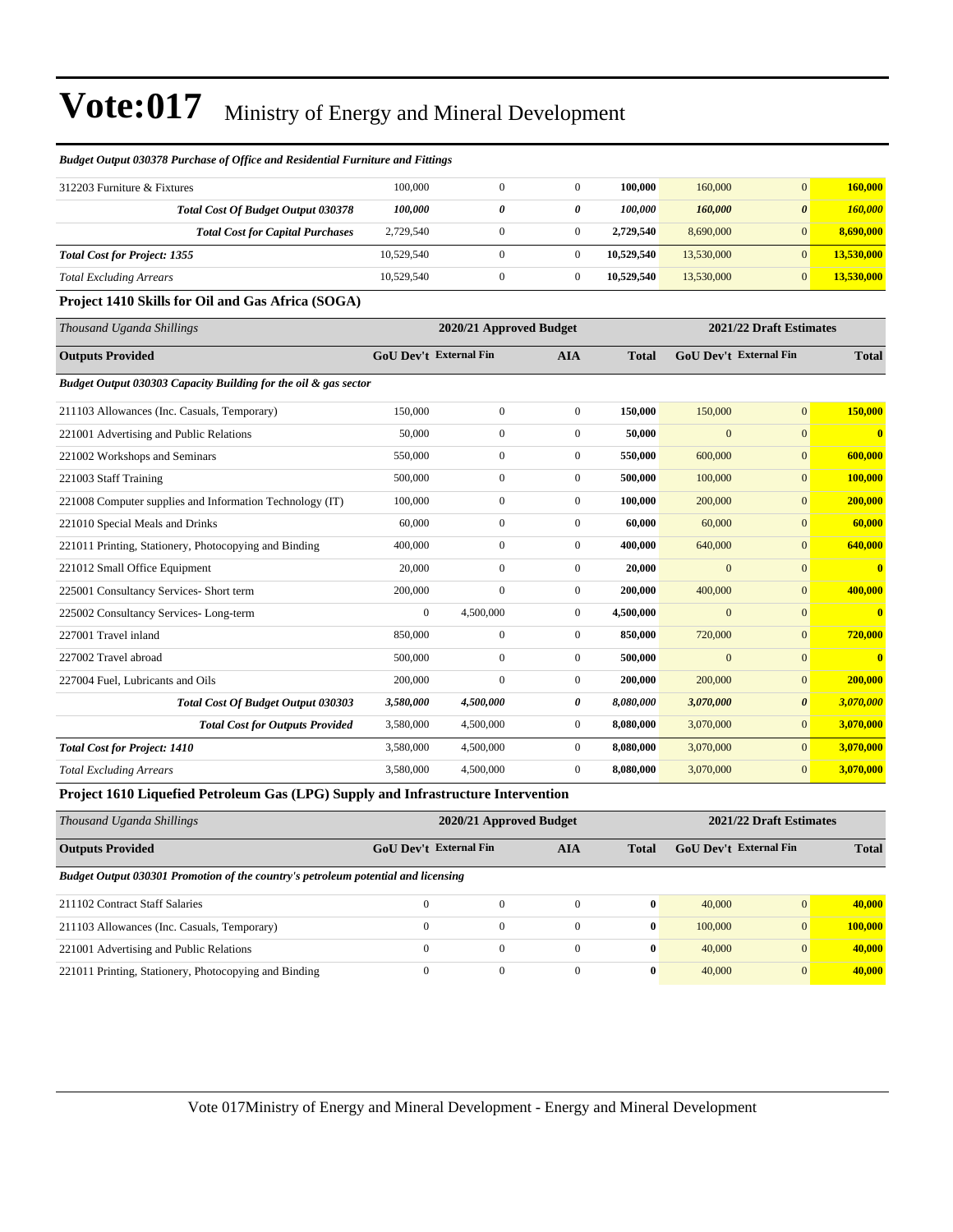| 227001 Travel inland                                                                             | $\mathbf{0}$                  | $\boldsymbol{0}$        | $\boldsymbol{0}$      | $\bf{0}$              | 100,000                 | $\mathbf{0}$           | 100,000               |
|--------------------------------------------------------------------------------------------------|-------------------------------|-------------------------|-----------------------|-----------------------|-------------------------|------------------------|-----------------------|
| 227004 Fuel, Lubricants and Oils                                                                 | $\overline{0}$                | $\boldsymbol{0}$        | $\mathbf{0}$          | $\bf{0}$              | 100,000                 | $\mathbf{0}$           | 100,000               |
| <b>Total Cost Of Budget Output 030301</b>                                                        | 0                             | $\theta$                | 0                     | $\boldsymbol{\theta}$ | 420,000                 | $\boldsymbol{\theta}$  | 420,000               |
| Budget Output 030305 Develop and implement a communication strategy for oil & gas in the country |                               |                         |                       |                       |                         |                        |                       |
| 211102 Contract Staff Salaries                                                                   | 20,000                        | $\boldsymbol{0}$        | $\boldsymbol{0}$      | 20,000                | $\mathbf{0}$            | $\mathbf{0}$           | $\bf{0}$              |
| 225001 Consultancy Services- Short term                                                          | 980,000                       | $\boldsymbol{0}$        | $\boldsymbol{0}$      | 980,000               | $\mathbf{0}$            | $\mathbf{0}$           | $\bf{0}$              |
| <b>Total Cost Of Budget Output 030305</b>                                                        | 1,000,000                     | 0                       | 0                     | 1,000,000             | $\boldsymbol{\theta}$   | $\boldsymbol{\theta}$  | $\boldsymbol{\theta}$ |
| <b>Total Cost for Outputs Provided</b>                                                           | 1.000.000                     | $\boldsymbol{0}$        | $\mathbf{0}$          | 1,000,000             | 420,000                 | $\mathbf{0}$           | 420,000               |
| <b>Capital Purchases</b>                                                                         | <b>GoU Dev't External Fin</b> |                         | <b>AIA</b>            | <b>Total</b>          |                         | GoU Dev't External Fin | <b>Total</b>          |
| <b>Budget Output 030375 Purchase of Motor Vehicles and Other Transport Equipment</b>             |                               |                         |                       |                       |                         |                        |                       |
| 312201 Transport Equipment                                                                       | $\mathbf{0}$                  | $\boldsymbol{0}$        | $\boldsymbol{0}$      | $\bf{0}$              | 600,000                 | $\boldsymbol{0}$       | 600,000               |
| <b>Total Cost Of Budget Output 030375</b>                                                        | $\boldsymbol{\theta}$         | $\pmb{\theta}$          | $\boldsymbol{\theta}$ | $\pmb{\theta}$        | 600,000                 | $\boldsymbol{\theta}$  | 600,000               |
| Budget Output 030376 Purchase of Office and ICT Equipment, including Software                    |                               |                         |                       |                       |                         |                        |                       |
| 312213 ICT Equipment                                                                             | $\boldsymbol{0}$              | $\boldsymbol{0}$        | $\boldsymbol{0}$      | $\bf{0}$              | 320,000                 | $\boldsymbol{0}$       | 320,000               |
| <b>Total Cost Of Budget Output 030376</b>                                                        | $\boldsymbol{\theta}$         | 0                       | 0                     | $\pmb{\theta}$        | 320,000                 | $\boldsymbol{\theta}$  | 320,000               |
| <b>Budget Output 030379 Acquisition of Other Capital Assets</b>                                  |                               |                         |                       |                       |                         |                        |                       |
| 281504 Monitoring, Supervision & Appraisal of Capital work                                       | 400,000                       | $\boldsymbol{0}$        | $\boldsymbol{0}$      | 400,000               | 591.900                 | $\mathbf{0}$           | 591,900               |
| 311101 Land                                                                                      | 1,000,000                     | $\boldsymbol{0}$        | $\boldsymbol{0}$      | 1,000,000             | $\mathbf{0}$            | $\mathbf{0}$           | $\bf{0}$              |
| 312104 Other Structures                                                                          | 600,000                       | $\boldsymbol{0}$        | $\boldsymbol{0}$      | 600,000               | 13,568,100              | $\mathbf{0}$           | 13,568,100            |
| <b>Total Cost Of Budget Output 030379</b>                                                        | 2,000,000                     | 0                       | 0                     | 2,000,000             | 14,160,000              | $\boldsymbol{\theta}$  | 14,160,000            |
| <b>Total Cost for Capital Purchases</b>                                                          | 2,000,000                     | $\boldsymbol{0}$        | $\boldsymbol{0}$      | 2,000,000             | 15,080,000              | $\mathbf{0}$           | 15,080,000            |
| <b>Total Cost for Project: 1610</b>                                                              | 3,000,000                     | $\boldsymbol{0}$        | $\boldsymbol{0}$      | 3,000,000             | 15,500,000              | $\mathbf{0}$           | 15,500,000            |
| <b>Total Excluding Arrears</b>                                                                   | 3,000,000                     | $\boldsymbol{0}$        | $\boldsymbol{0}$      | 3,000,000             | 15,500,000              | $\boldsymbol{0}$       | 15,500,000            |
| Project 1611 Petroleum Exploration and Promotion Frontier Basins                                 |                               |                         |                       |                       |                         |                        |                       |
| Thousand Uganda Shillings                                                                        |                               | 2020/21 Approved Budget |                       |                       | 2021/22 Draft Estimates |                        |                       |
| <b>Outputs Provided</b>                                                                          | <b>GoU Dev't External Fin</b> |                         | <b>AIA</b>            | <b>Total</b>          |                         | GoU Dev't External Fin | <b>Total</b>          |
| Budget Output 030301 Promotion of the country's petroleum potential and licensing                |                               |                         |                       |                       |                         |                        |                       |
| 211103 Allowances (Inc. Casuals, Temporary)                                                      | 500,000                       | $\boldsymbol{0}$        | $\boldsymbol{0}$      | 500,000               | 400,000                 | $\mathbf{0}$           | 400,000               |
| 221001 Advertising and Public Relations                                                          | 160,000                       | $\boldsymbol{0}$        | $\boldsymbol{0}$      | 160,000               | 20,000                  | $\boldsymbol{0}$       | 20,000                |
| 221002 Workshops and Seminars                                                                    | 150,000                       | $\boldsymbol{0}$        | $\boldsymbol{0}$      | 150,000               | 40,000                  | $\mathbf{0}$           | 40,000                |
| 221009 Welfare and Entertainment                                                                 | 100,000                       | $\boldsymbol{0}$        | $\boldsymbol{0}$      | 100,000               | $\boldsymbol{0}$        | $\boldsymbol{0}$       | $\mathbf{0}$          |
| 221010 Special Meals and Drinks                                                                  | $\boldsymbol{0}$              | $\boldsymbol{0}$        | $\boldsymbol{0}$      | $\bf{0}$              | 40,000                  | $\boldsymbol{0}$       | 40,000                |
| 221011 Printing, Stationery, Photocopying and Binding                                            | 100,000                       | $\boldsymbol{0}$        | $\boldsymbol{0}$      | 100,000               | 20,000                  | $\boldsymbol{0}$       | 20,000                |
| 221012 Small Office Equipment                                                                    | 40,000                        | $\boldsymbol{0}$        | $\boldsymbol{0}$      | 40,000                | $\mathbf{0}$            | $\boldsymbol{0}$       | $\mathbf{0}$          |
| 222002 Postage and Courier                                                                       | $\boldsymbol{0}$              | $\boldsymbol{0}$        | $\boldsymbol{0}$      | $\bf{0}$              | 10,000                  | $\boldsymbol{0}$       | <b>10,000</b>         |
| 222003 Information and communications technology (ICT)                                           | 75,000                        | $\boldsymbol{0}$        | $\boldsymbol{0}$      | 75,000                | $\mathbf{0}$            | $\boldsymbol{0}$       | $\bf{0}$              |
| 223005 Electricity                                                                               | $\boldsymbol{0}$              | $\boldsymbol{0}$        | $\boldsymbol{0}$      | $\bf{0}$              | 40,000                  | $\mathbf{0}$           | 40,000                |
| 223006 Water                                                                                     | $\boldsymbol{0}$              | $\boldsymbol{0}$        | $\boldsymbol{0}$      | $\bf{0}$              | 10,000                  | $\mathbf{0}$           | 10,000                |
| 224005 Uniforms, Beddings and Protective Gear                                                    | 200,000                       | $\boldsymbol{0}$        | $\boldsymbol{0}$      | 200,000               | $\boldsymbol{0}$        | $\mathbf{0}$           | $\bf{0}$              |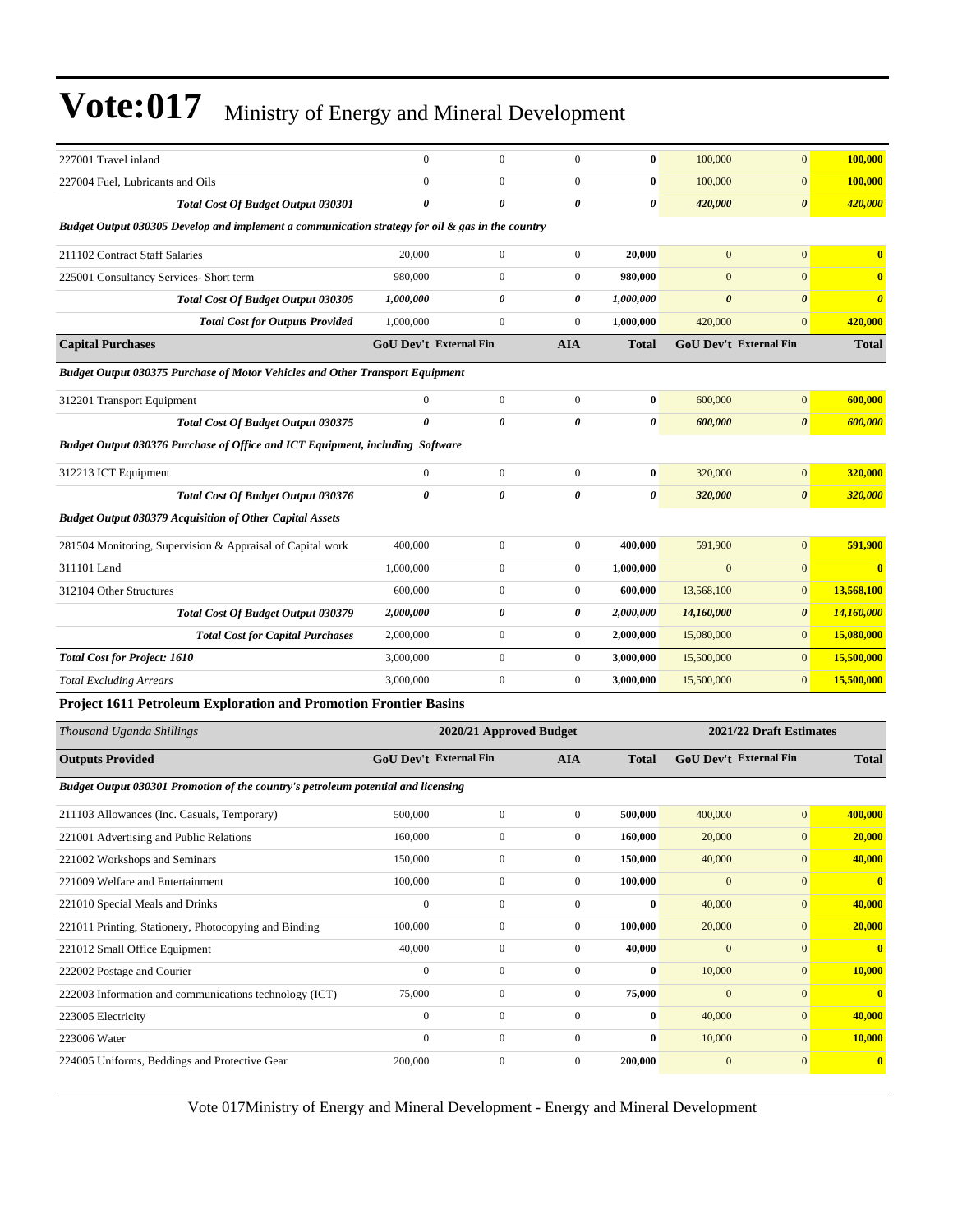| 225001 Consultancy Services- Short term                                                          | $\mathbf{0}$                  | $\mathbf{0}$          | $\mathbf{0}$     | $\bf{0}$              | 400,000    | $\overline{0}$                | 400,000      |
|--------------------------------------------------------------------------------------------------|-------------------------------|-----------------------|------------------|-----------------------|------------|-------------------------------|--------------|
| 227001 Travel inland                                                                             | $\overline{0}$                | $\mathbf{0}$          | $\boldsymbol{0}$ | $\bf{0}$              | 400,000    | $\overline{0}$                | 400,000      |
| 227002 Travel abroad                                                                             | 500,000                       | 0                     | $\boldsymbol{0}$ | 500,000               | 200,000    | $\mathbf{0}$                  | 200,000      |
| 227004 Fuel, Lubricants and Oils                                                                 | 200,000                       | $\mathbf{0}$          | $\mathbf{0}$     | 200,000               | 300,000    | $\overline{0}$                | 300,000      |
| 228002 Maintenance - Vehicles                                                                    | 300,000                       | $\boldsymbol{0}$      | $\boldsymbol{0}$ | 300,000               | 300,000    | $\mathbf{0}$                  | 300,000      |
| 228003 Maintenance - Machinery, Equipment & Furniture                                            | 75,000                        | $\overline{0}$        | $\overline{0}$   | 75,000                | 80,000     | $\overline{0}$                | 80,000       |
| <b>Total Cost Of Budget Output 030301</b>                                                        | 2,400,000                     | $\pmb{\theta}$        | 0                | 2,400,000             | 2,260,000  | $\boldsymbol{\theta}$         | 2,260,000    |
| Budget Output 030303 Capacity Building for the oil & gas sector                                  |                               |                       |                  |                       |            |                               |              |
| 211102 Contract Staff Salaries                                                                   | $\mathbf{0}$                  | $\mathbf{0}$          | $\mathbf{0}$     | $\bf{0}$              | 100,000    | $\overline{0}$                | 100,000      |
| 221003 Staff Training                                                                            | 920,000                       | $\boldsymbol{0}$      | $\boldsymbol{0}$ | 920,000               | 140,000    | $\overline{0}$                | 140,000      |
| 227002 Travel abroad                                                                             | $\mathbf{0}$                  | $\mathbf{0}$          | $\boldsymbol{0}$ | $\bf{0}$              | 200,000    | $\overline{0}$                | 200,000      |
| <b>Total Cost Of Budget Output 030303</b>                                                        | 920,000                       | $\pmb{\theta}$        | 0                | 920,000               | 440,000    | $\boldsymbol{\theta}$         | 440,000      |
| <b>Total Cost for Outputs Provided</b>                                                           | 3,320,000                     | $\mathbf{0}$          | $\mathbf{0}$     | 3,320,000             | 2,700,000  | $\overline{0}$                | 2,700,000    |
| <b>Capital Purchases</b>                                                                         | <b>GoU Dev't External Fin</b> |                       | <b>AIA</b>       | <b>Total</b>          |            | <b>GoU Dev't External Fin</b> | <b>Total</b> |
| Budget Output 030376 Purchase of Office and ICT Equipment, including Software                    |                               |                       |                  |                       |            |                               |              |
| 312213 ICT Equipment                                                                             | 1,680,000                     | $\boldsymbol{0}$      | $\mathbf{0}$     | 1,680,000             | 2,000,000  | $\overline{0}$                | 2,000,000    |
| Total Cost Of Budget Output 030376                                                               | 1,680,000                     | 0                     | 0                | 1,680,000             | 2,000,000  | $\boldsymbol{\theta}$         | 2,000,000    |
| <b>Budget Output 030377 Purchase of Specialised Machinery &amp; Equipment</b>                    |                               |                       |                  |                       |            |                               |              |
| 312202 Machinery and Equipment                                                                   | $\mathbf{0}$                  | $\mathbf{0}$          | $\boldsymbol{0}$ | $\bf{0}$              | 300,000    | $\overline{0}$                | 300,000      |
| <b>Total Cost Of Budget Output 030377</b>                                                        | $\boldsymbol{\theta}$         | $\boldsymbol{\theta}$ | 0                | $\boldsymbol{\theta}$ | 300,000    | $\boldsymbol{\theta}$         | 300,000      |
| <b>Total Cost for Capital Purchases</b>                                                          | 1,680,000                     | $\boldsymbol{0}$      | $\boldsymbol{0}$ | 1,680,000             | 2,300,000  | $\overline{0}$                | 2,300,000    |
| <b>Total Cost for Project: 1611</b>                                                              | 5,000,000                     | $\boldsymbol{0}$      | $\boldsymbol{0}$ | 5,000,000             | 5,000,000  | $\overline{0}$                | 5,000,000    |
| <b>Total Excluding Arrears</b>                                                                   | 5,000,000                     | $\boldsymbol{0}$      | $\mathbf{0}$     | 5,000,000             | 5,000,000  | $\overline{0}$                | 5,000,000    |
|                                                                                                  | GoU                           | <b>External Fin</b>   | <b>AIA</b>       | <b>Total</b>          | GoU        | <b>External Fin</b>           | <b>Total</b> |
| <b>Total Cost for Sub-SubProgramme 03</b>                                                        | 53,339,251                    | 4,500,000             | $\bf{0}$         | 57,839,251            | 53,340,000 | $\bf{0}$                      | 53,340,000   |
| <b>Total Excluding Arrears</b>                                                                   | 53,339,251                    | 4,500,000             | $\boldsymbol{0}$ | 57,839,251            | 53,340,000 | $\overline{0}$                | 53,340,000   |
| $C_{\alpha}L_{\alpha}C_{\alpha}L_{\alpha}D_{\alpha}$<br>$\Delta F$ $\Delta T$ .<br>$I$ $E$ , $I$ |                               | 0.17.1 4.1122         |                  |                       |            |                               |              |

*Sub-SubProgrammme 05 Mineral Exploration, Development & Value Addition*

*Recurrent Budget Estimates*

#### **Department 05 Directorate of Geological Survey and Mines**

| Thousand Uganda Shillings                                 |              | 2020/21 Approved Budget |                | 2021/22 Draft Estimates |                  |          |              |
|-----------------------------------------------------------|--------------|-------------------------|----------------|-------------------------|------------------|----------|--------------|
| <b>Outputs Provided</b>                                   | Wage         | Non Wage                | <b>AIA</b>     | <b>Total</b>            | Wage             | Non Wage | <b>Total</b> |
| <b>Budget Output 030501 Policy Formulation Regulation</b> |              |                         |                |                         |                  |          |              |
| 211103 Allowances (Inc. Casuals, Temporary)               | $\mathbf{0}$ | 36,000                  | $\Omega$       | 36,000                  | $\mathbf{0}$     | 72,500   | 72,500       |
| 221002 Workshops and Seminars                             | $\mathbf{0}$ | 13,600                  | $\overline{0}$ | 13,600                  | $\boldsymbol{0}$ | 25,000   | 25,000       |
| 221011 Printing, Stationery, Photocopying and Binding     | $\mathbf{0}$ | 2,050                   | $\mathbf{0}$   | 2,050                   | $\mathbf{0}$     | 4,000    | 4,000        |
| 224004 Cleaning and Sanitation                            | $\mathbf{0}$ | 1,250                   | $\mathbf{0}$   | 1,250                   | $\boldsymbol{0}$ | 2,500    | 2,500        |
| 227001 Travel inland                                      | $\mathbf{0}$ | 21,600                  | $\mathbf{0}$   | 21,600                  | $\mathbf{0}$     | 45,000   | 45,000       |
| 227004 Fuel. Lubricants and Oils                          | $\mathbf{0}$ | 13,000                  | $\overline{0}$ | 13,000                  | $\mathbf{0}$     | 26,000   | 26,000       |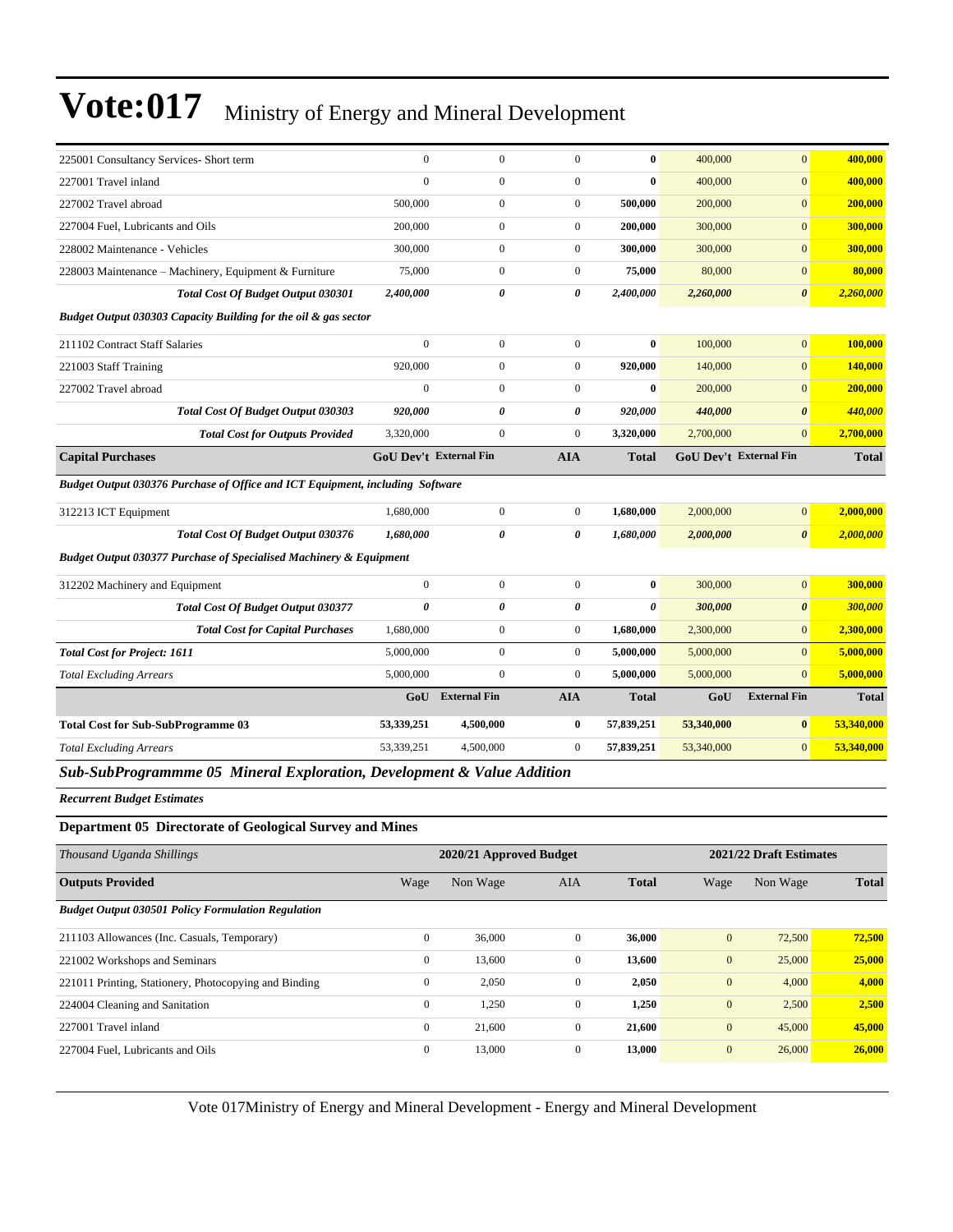| 228002 Maintenance - Vehicles                                                                 | $\boldsymbol{0}$      | 2,500            | $\mathbf{0}$     | 2,500    | $\boldsymbol{0}$<br>5,000        | 5,000        |
|-----------------------------------------------------------------------------------------------|-----------------------|------------------|------------------|----------|----------------------------------|--------------|
| <b>Total Cost of Budget Output 01</b>                                                         | 0                     | 90,000           | 0                | 90,000   | 180,000<br>$\boldsymbol{\theta}$ | 180,000      |
| Budget Output 030502 Institutional capacity for the mineral sector                            |                       |                  |                  |          |                                  |              |
| 211103 Allowances (Inc. Casuals, Temporary)                                                   | $\boldsymbol{0}$      | 20,000           | $\mathbf{0}$     | 20,000   | 40,000<br>$\mathbf{0}$           | 40,000       |
| 221002 Workshops and Seminars                                                                 | $\boldsymbol{0}$      | 12,000           | $\boldsymbol{0}$ | 12,000   | $\mathbf{0}$<br>24,000           | 24,000       |
| 221003 Staff Training                                                                         | $\boldsymbol{0}$      | 4,000            | $\mathbf{0}$     | 4,000    | $\mathbf{0}$<br>8,000            | 8,000        |
| 221011 Printing, Stationery, Photocopying and Binding                                         | $\boldsymbol{0}$      | 1,000            | $\boldsymbol{0}$ | 1,000    | $\mathbf{0}$<br>2,000            | 2,000        |
| 222001 Telecommunications                                                                     | $\boldsymbol{0}$      | $\boldsymbol{0}$ | $\boldsymbol{0}$ | $\bf{0}$ | $\mathbf{0}$<br>400              | 400          |
| 224004 Cleaning and Sanitation                                                                | $\boldsymbol{0}$      | 3,200            | $\mathbf{0}$     | 3,200    | $\boldsymbol{0}$<br>6,400        | 6,400        |
| 227001 Travel inland                                                                          | $\boldsymbol{0}$      | 9,600            | $\mathbf{0}$     | 9,600    | $\mathbf{0}$<br>19,200           | 19,200       |
| 227004 Fuel, Lubricants and Oils                                                              | $\boldsymbol{0}$      | 10,000           | $\mathbf{0}$     | 10,000   | $\mathbf{0}$<br>20,000           | 20,000       |
| <b>Total Cost of Budget Output 02</b>                                                         | $\boldsymbol{\theta}$ | 59,800           | 0                | 59,800   | $\boldsymbol{\theta}$<br>120,000 | 120,000      |
| Budget Output 030503 Mineral Exploration, development, production and value-addition promoted |                       |                  |                  |          |                                  |              |
| 211103 Allowances (Inc. Casuals, Temporary)                                                   | $\boldsymbol{0}$      | 36,480           | $\mathbf{0}$     | 36,480   | 70,000<br>$\mathbf{0}$           | 70,000       |
| 221002 Workshops and Seminars                                                                 | $\boldsymbol{0}$      | 10,000           | $\boldsymbol{0}$ | 10,000   | $\mathbf{0}$<br>20,000           | 20,000       |
| 221011 Printing, Stationery, Photocopying and Binding                                         | $\boldsymbol{0}$      | 2,500            | $\mathbf{0}$     | 2,500    | $\mathbf{0}$<br>5,000            | 5,000        |
| 222001 Telecommunications                                                                     | $\boldsymbol{0}$      | $\mathbf{0}$     | $\mathbf{0}$     | 0        | $\mathbf{0}$<br>5,000            | 5,000        |
| 223005 Electricity                                                                            | $\boldsymbol{0}$      | 2,000            | $\boldsymbol{0}$ | 2,000    | $\boldsymbol{0}$<br>4,000        | 4,000        |
| 223006 Water                                                                                  | $\boldsymbol{0}$      | 1,500            | $\boldsymbol{0}$ | 1,500    | $\mathbf{0}$<br>3,000            | 3,000        |
| 224004 Cleaning and Sanitation                                                                | $\boldsymbol{0}$      | 4,000            | $\boldsymbol{0}$ | 4,000    | $\boldsymbol{0}$<br>8,000        | 8,000        |
| 227001 Travel inland                                                                          | $\boldsymbol{0}$      | 23,520           | $\mathbf{0}$     | 23,520   | $\mathbf{0}$<br>25,000           | 25,000       |
| 227004 Fuel, Lubricants and Oils                                                              | $\boldsymbol{0}$      | 20,000           | $\mathbf{0}$     | 20,000   | $\boldsymbol{0}$<br>40,000       | 40,000       |
| <b>Total Cost of Budget Output 03</b>                                                         | 0                     | 100,000          | 0                | 100,000  | $\boldsymbol{\theta}$<br>180,000 | 180,000      |
| <b>Budget Output 030504 Health safety and Social Awareness for Miners</b>                     |                       |                  |                  |          |                                  |              |
| 211103 Allowances (Inc. Casuals, Temporary)                                                   | $\boldsymbol{0}$      | 14,400           | $\boldsymbol{0}$ | 14,400   | 28,000<br>$\mathbf{0}$           | 28,000       |
| 221002 Workshops and Seminars                                                                 | $\boldsymbol{0}$      | 3,400            | $\boldsymbol{0}$ | 3,400    | $\boldsymbol{0}$<br>6,800        | 6,800        |
| 221011 Printing, Stationery, Photocopying and Binding                                         | $\boldsymbol{0}$      | 2,000            | $\mathbf{0}$     | 2,000    | $\mathbf{0}$<br>4,000            | 4,000        |
| 223005 Electricity                                                                            | $\boldsymbol{0}$      | 500              | $\mathbf{0}$     | 500      | $\mathbf{0}$<br>1,000            | 1,000        |
| 223006 Water                                                                                  | $\boldsymbol{0}$      | 500              | $\boldsymbol{0}$ | 500      | $\boldsymbol{0}$<br>1,000        | 1,000        |
| 224004 Cleaning and Sanitation                                                                | $\boldsymbol{0}$      | 2,000            | $\mathbf{0}$     | 2,000    | $\boldsymbol{0}$<br>$\mathbf{0}$ | $\bf{0}$     |
| 227001 Travel inland                                                                          | $\boldsymbol{0}$      | 19,200           | $\boldsymbol{0}$ | 19,200   | $\mathbf{0}$<br>59,200           | 59,200       |
| 227004 Fuel, Lubricants and Oils                                                              | $\boldsymbol{0}$      | 8,000            | $\mathbf{0}$     | 8,000    | $\mathbf{0}$<br>$\mathbf{0}$     | $\bf{0}$     |
| <b>Total Cost of Budget Output 04</b>                                                         | 0                     | 50,000           | 0                | 50,000   | 100,000<br>$\boldsymbol{\theta}$ | 100,000      |
| <b>Budget Output 030505 Licencing and inspection</b>                                          |                       |                  |                  |          |                                  |              |
| 211103 Allowances (Inc. Casuals, Temporary)                                                   | $\boldsymbol{0}$      | 18,400           | $\boldsymbol{0}$ | 18,400   | $\mathbf{0}$<br>60,000           | 60,000       |
| 221002 Workshops and Seminars                                                                 | $\boldsymbol{0}$      | 4,000            | $\boldsymbol{0}$ | 4,000    | $\mathbf{0}$<br>$\mathbf{0}$     | $\bf{0}$     |
| 221011 Printing, Stationery, Photocopying and Binding                                         | $\boldsymbol{0}$      | 1,500            | $\boldsymbol{0}$ | 1,500    | $\mathbf{0}$<br>$\mathbf{0}$     | $\mathbf{0}$ |
| 223005 Electricity                                                                            | $\mathbf{0}$          | 500              | $\boldsymbol{0}$ | 500      | $\mathbf{0}$<br>$\mathbf{0}$     | $\mathbf{0}$ |
| 223006 Water                                                                                  | $\boldsymbol{0}$      | 500              | $\boldsymbol{0}$ | 500      | $\boldsymbol{0}$<br>$\mathbf{0}$ | $\mathbf{0}$ |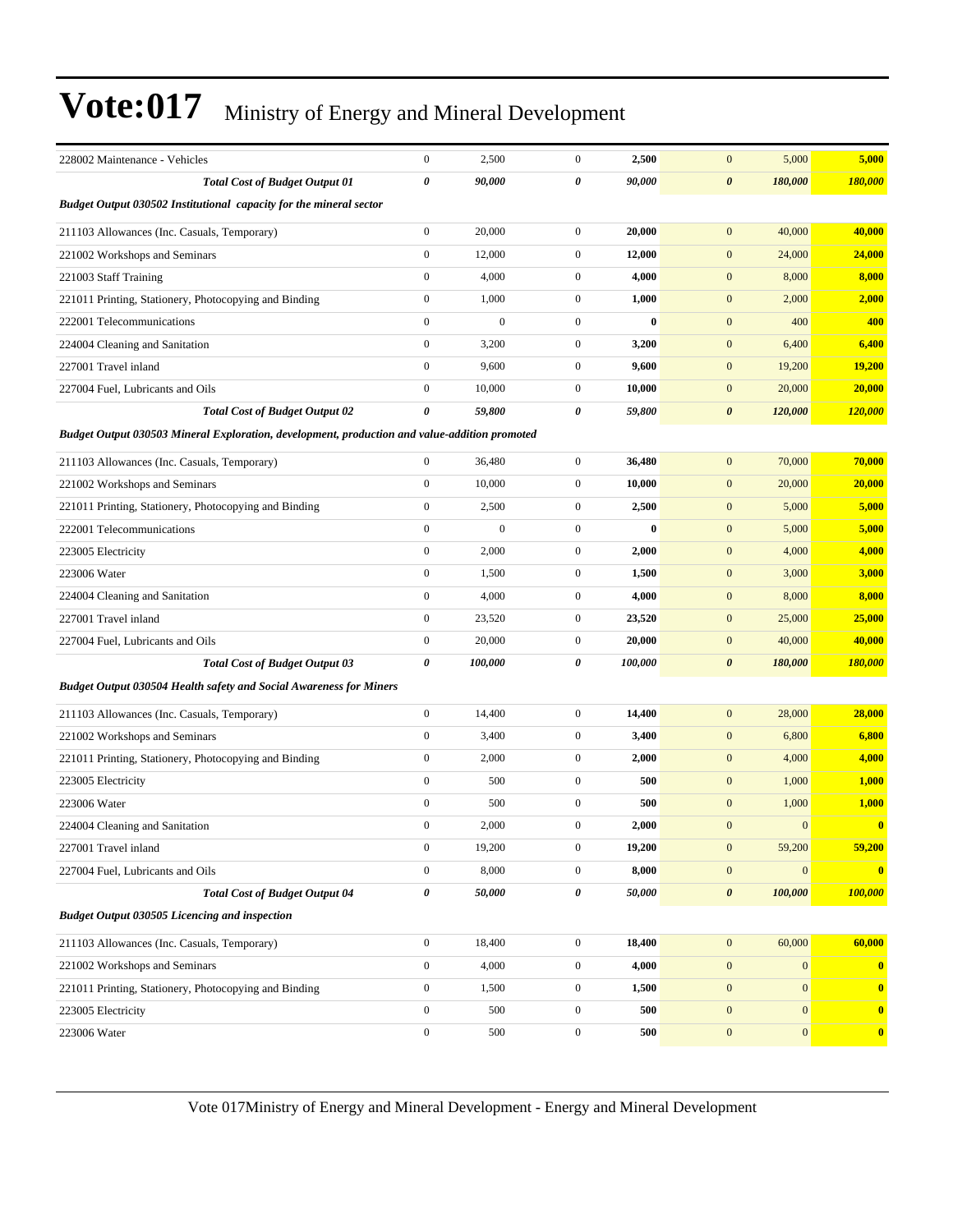|                                                                                           | $\boldsymbol{0}$      | 2,800                   | $\mathbf{0}$     | 2,800        | $\mathbf{0}$          | $\mathbf{0}$            | $\bf{0}$     |
|-------------------------------------------------------------------------------------------|-----------------------|-------------------------|------------------|--------------|-----------------------|-------------------------|--------------|
| 224004 Cleaning and Sanitation<br>227001 Travel inland                                    | $\boldsymbol{0}$      | 24,000                  | $\mathbf{0}$     | 24,000       | $\boldsymbol{0}$      | 50,000                  | 50,000       |
| 227004 Fuel, Lubricants and Oils                                                          | $\boldsymbol{0}$      | 25,800                  | $\mathbf{0}$     | 25,800       | $\mathbf{0}$          | 50,000                  | 50,000       |
| 228002 Maintenance - Vehicles                                                             | $\boldsymbol{0}$      | 2,500                   | $\boldsymbol{0}$ | 2,500        | $\boldsymbol{0}$      | $\mathbf{0}$            | $\bf{0}$     |
| <b>Total Cost of Budget Output 05</b>                                                     | $\pmb{\theta}$        | 80,000                  | 0                | 80,000       | $\boldsymbol{\theta}$ | 160,000                 | 160,000      |
| <b>Budget Output 030506 Enforcement and Compliance</b>                                    |                       |                         |                  |              |                       |                         |              |
|                                                                                           | $\boldsymbol{0}$      | $\mathbf{0}$            | $\boldsymbol{0}$ | $\bf{0}$     | $\mathbf{0}$          | 20,000                  | 20,000       |
| 221011 Printing, Stationery, Photocopying and Binding<br>227001 Travel inland             | $\mathbf{0}$          | 20,000                  | $\mathbf{0}$     | 20,000       | $\mathbf{0}$          | 40,000                  | 40,000       |
| 227004 Fuel, Lubricants and Oils                                                          | $\boldsymbol{0}$      | 20,000                  | $\mathbf{0}$     | 20,000       | $\mathbf{0}$          | $\mathbf{0}$            | $\bf{0}$     |
| 228002 Maintenance - Vehicles                                                             | $\boldsymbol{0}$      | $\boldsymbol{0}$        | $\mathbf{0}$     | $\bf{0}$     | $\mathbf{0}$          | 20,000                  | 20,000       |
| <b>Total Cost of Budget Output 06</b>                                                     | $\pmb{\theta}$        | 40,000                  | 0                | 40,000       | $\boldsymbol{\theta}$ | 80,000                  | 80,000       |
| <b>Total Cost Of Outputs Provided</b>                                                     | $\bf{0}$              | 419,800                 | $\bf{0}$         | 419,800      | $\bf{0}$              | 820,000                 | 820,000      |
| <b>Outputs Funded</b>                                                                     | Wage                  | Non Wage                | AIA              | <b>Total</b> | Wage                  | Non Wage                | <b>Total</b> |
|                                                                                           |                       |                         |                  |              |                       |                         |              |
| <b>Budget Output 030551 Contribution to international organisation(SEAMIC)</b>            |                       |                         |                  |              |                       |                         |              |
| 262101 Contributions to International Organisations (Current)                             | $\boldsymbol{0}$      | 40,000                  | $\mathbf{0}$     | 40,000       | $\mathbf{0}$          | 40,000                  | 40,000       |
| o/w Collaborative research and payment of annual<br>subscriptions to CTBTO, AMGC and OAGS | $\boldsymbol{\theta}$ | 0                       | 0                | $\bf{0}$     | $\boldsymbol{\theta}$ | 40,000                  | 40,000       |
| o/w Contribution to International Organizations (Subscription<br>fees)                    | $\theta$              | 40,000                  | $\theta$         | 40,000       | $\boldsymbol{\theta}$ | $\boldsymbol{\theta}$   | $\bf{0}$     |
| <b>Total Cost of Budget Output 51</b>                                                     | 0                     | 40,000                  | 0                | 40.000       | $\boldsymbol{\theta}$ | 40,000                  | 40,000       |
| <b>Total Cost Of Outputs Funded</b>                                                       | $\bf{0}$              | 40,000                  | $\bf{0}$         | 40,000       | $\bf{0}$              | 40,000                  | 40,000       |
| <b>Total Cost for Department 05</b>                                                       | $\bf{0}$              | 459,800                 | $\bf{0}$         | 459,800      | $\bf{0}$              | 860,000                 | 860,000      |
| <b>Total Excluding Arrears</b>                                                            | $\boldsymbol{0}$      | 459,800                 | $\mathbf{0}$     | 459,800      | $\boldsymbol{0}$      | 860,000                 | 860,000      |
| <b>Department 15 Geological Survey Department</b>                                         |                       |                         |                  |              |                       |                         |              |
| Thousand Uganda Shillings                                                                 |                       | 2020/21 Approved Budget |                  |              |                       | 2021/22 Draft Estimates |              |
| <b>Outputs Provided</b>                                                                   | Wage                  | Non Wage                | AIA              | <b>Total</b> | Wage                  | Non Wage                | <b>Total</b> |
| <b>Budget Output 030501 Policy Formulation Regulation</b>                                 |                       |                         |                  |              |                       |                         |              |
| 211103 Allowances (Inc. Casuals, Temporary)                                               | $\boldsymbol{0}$      | 4,000                   | $\mathbf{0}$     | 4,000        | $\mathbf{0}$          | 8,000                   | 8,000        |
| 221002 Workshops and Seminars                                                             | $\boldsymbol{0}$      | 3,600                   | $\mathbf{0}$     | 3,600        | $\mathbf{0}$          | 3,000                   | 3,000        |
| 221005 Hire of Venue (chairs, projector, etc)                                             | $\boldsymbol{0}$      | 2,000                   | $\mathbf{0}$     | 2,000        | $\boldsymbol{0}$      | 2,000                   | 2,000        |
| 221007 Books, Periodicals & Newspapers                                                    | 0                     | 1,200                   | $\boldsymbol{0}$ | 1,200        | $\mathbf{0}$          | 1,200                   | <b>1,200</b> |
| 221010 Special Meals and Drinks                                                           | $\boldsymbol{0}$      | $\boldsymbol{0}$        | $\boldsymbol{0}$ | $\bf{0}$     | $\mathbf{0}$          | 2,000                   | 2,000        |
| 221011 Printing, Stationery, Photocopying and Binding                                     | $\boldsymbol{0}$      | 2,300                   | $\boldsymbol{0}$ | 2,300        | $\boldsymbol{0}$      | 2,300                   | 2,300        |
| 221012 Small Office Equipment                                                             | $\boldsymbol{0}$      | $\mathbf{0}$            | $\boldsymbol{0}$ | $\bf{0}$     | $\mathbf{0}$          | 2,000                   | 2,000        |
| 222002 Postage and Courier                                                                | $\boldsymbol{0}$      | 1,500                   | $\boldsymbol{0}$ | 1,500        | $\boldsymbol{0}$      | 1,500                   | 1,500        |
| 223004 Guard and Security services                                                        | $\boldsymbol{0}$      | $\boldsymbol{0}$        | $\boldsymbol{0}$ | $\bf{0}$     | $\mathbf{0}$          | 5,000                   | 5,000        |
| 223005 Electricity                                                                        | $\boldsymbol{0}$      | 500                     | $\boldsymbol{0}$ | 500          | $\boldsymbol{0}$      | 1,000                   | 1,000        |
| 223006 Water                                                                              | $\boldsymbol{0}$      | 500                     | $\boldsymbol{0}$ | 500          | $\boldsymbol{0}$      | 1,000                   | 1,000        |
| 227001 Travel inland                                                                      | $\boldsymbol{0}$      | 9,000                   | $\mathbf{0}$     | 9,000        | $\mathbf{0}$          | 17,000                  | 17,000       |
| 227004 Fuel, Lubricants and Oils                                                          | $\boldsymbol{0}$      | 5,400                   | $\boldsymbol{0}$ | 5,400        | $\mathbf{0}$          | 14,000                  | 14,000       |
| <b>Total Cost of Budget Output 01</b>                                                     | 0                     | 30,000                  | 0                | 30,000       | $\pmb{\theta}$        | 60,000                  | 60,000       |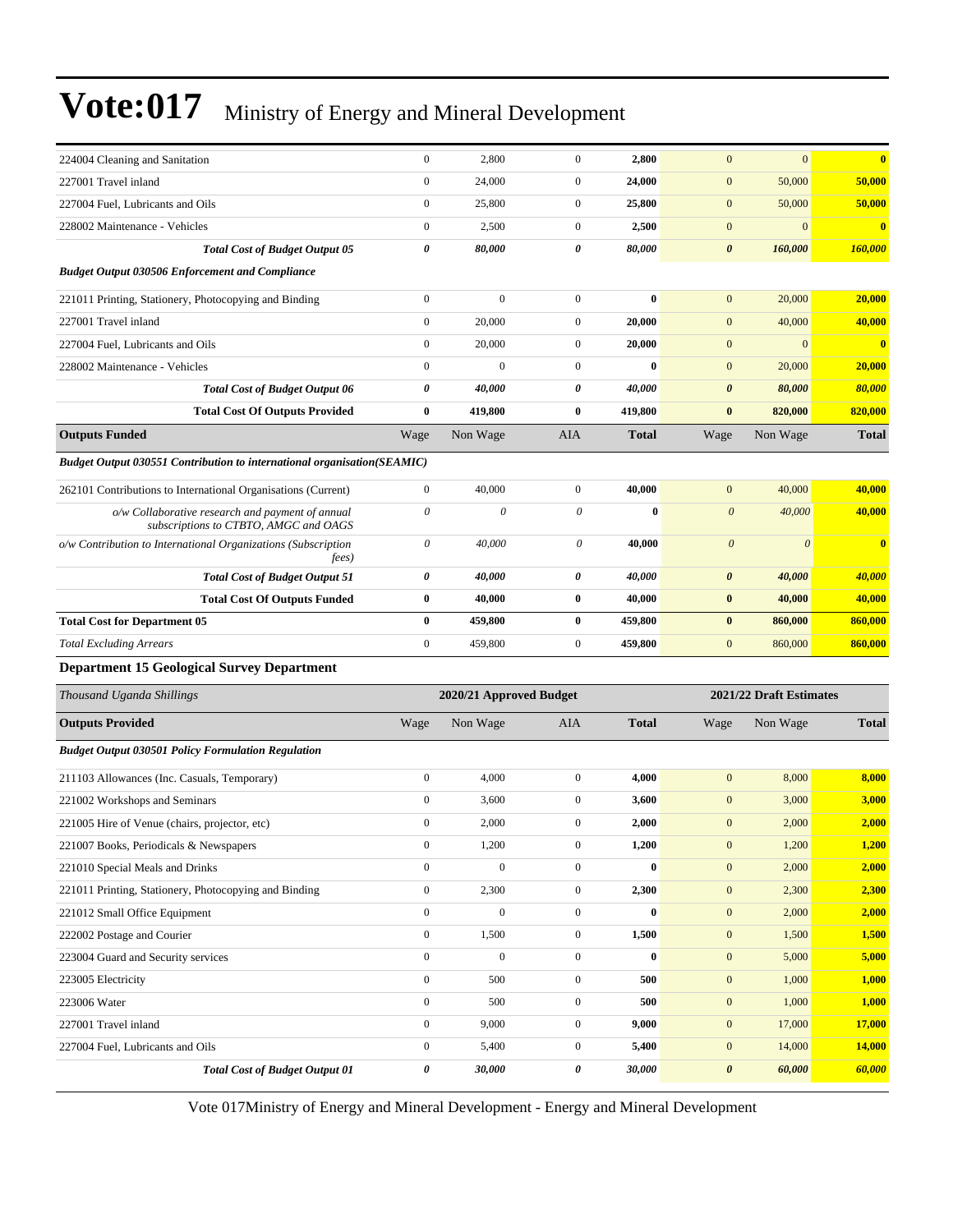#### *Budget Output 030502 Institutional capacity for the mineral sector*

| 211103 Allowances (Inc. Casuals, Temporary)                                                   | $\boldsymbol{0}$      | 4,500            | $\boldsymbol{0}$ | 4,500            | 10,000<br>$\boldsymbol{0}$           | 10,000                  |
|-----------------------------------------------------------------------------------------------|-----------------------|------------------|------------------|------------------|--------------------------------------|-------------------------|
| 221002 Workshops and Seminars                                                                 | $\mathbf{0}$          | $\boldsymbol{0}$ | $\boldsymbol{0}$ | $\bf{0}$         | $\mathbf{0}$<br>10,000               | 10,000                  |
| 221003 Staff Training                                                                         | $\boldsymbol{0}$      | 10,000           | $\boldsymbol{0}$ | 10,000           | $\boldsymbol{0}$<br>$\boldsymbol{0}$ | $\bf{0}$                |
| 221007 Books, Periodicals & Newspapers                                                        | $\mathbf{0}$          | $\boldsymbol{0}$ | $\boldsymbol{0}$ | $\bf{0}$         | $\mathbf{0}$<br>1,000                | 1,000                   |
| 221010 Special Meals and Drinks                                                               | $\boldsymbol{0}$      | $\mathbf{0}$     | $\boldsymbol{0}$ | $\bf{0}$         | $\mathbf{0}$<br>3,000                | 3,000                   |
| 221011 Printing, Stationery, Photocopying and Binding                                         | $\boldsymbol{0}$      | 8,000            | $\boldsymbol{0}$ | 8,000            | $\mathbf{0}$<br>8,000                | 8,000                   |
| 221012 Small Office Equipment                                                                 | $\mathbf{0}$          | $\mathbf{0}$     | $\boldsymbol{0}$ | $\bf{0}$         | $\mathbf{0}$<br>3,000                | 3,000                   |
| 222003 Information and communications technology (ICT)                                        | $\boldsymbol{0}$      | $\boldsymbol{0}$ | $\boldsymbol{0}$ | $\bf{0}$         | $\boldsymbol{0}$<br>2,000            | 2,000                   |
| 223004 Guard and Security services                                                            | $\mathbf{0}$          | $\boldsymbol{0}$ | $\boldsymbol{0}$ | $\bf{0}$         | $\mathbf{0}$<br>5,000                | 5,000                   |
| 223005 Electricity                                                                            | $\mathbf{0}$          | $\boldsymbol{0}$ | $\boldsymbol{0}$ | $\bf{0}$         | $\mathbf{0}$<br>1,000                | 1,000                   |
| 223006 Water                                                                                  | $\mathbf{0}$          | $\boldsymbol{0}$ | $\boldsymbol{0}$ | $\bf{0}$         | $\mathbf{0}$<br>1,000                | 1,000                   |
| 227001 Travel inland                                                                          | $\boldsymbol{0}$      | 16,000           | $\boldsymbol{0}$ | 16,000           | $\boldsymbol{0}$<br>30,000           | 30,000                  |
| 227002 Travel abroad                                                                          | $\boldsymbol{0}$      | 7,500            | $\boldsymbol{0}$ | 7,500            | $\boldsymbol{0}$<br>$\overline{0}$   | $\bf{0}$                |
| 227004 Fuel, Lubricants and Oils                                                              | $\mathbf{0}$          | 10,000           | $\boldsymbol{0}$ | 10,000           | $\mathbf{0}$<br>20,000               | 20,000                  |
| 228002 Maintenance - Vehicles                                                                 | $\boldsymbol{0}$      | 4,000            | $\boldsymbol{0}$ | 4,000            | $\mathbf{0}$<br>6,000                | 6,000                   |
| <b>Total Cost of Budget Output 02</b>                                                         | $\boldsymbol{\theta}$ | 60,000           | 0                | 60,000           | $\boldsymbol{\theta}$<br>100,000     | 100,000                 |
| Budget Output 030503 Mineral Exploration, development, production and value-addition promoted |                       |                  |                  |                  |                                      |                         |
| 211103 Allowances (Inc. Casuals, Temporary)                                                   | $\mathbf{0}$          | 20,400           | $\boldsymbol{0}$ | 20,400           | $\mathbf{0}$<br>40,000               | 40,000                  |
| 221002 Workshops and Seminars                                                                 | $\boldsymbol{0}$      | 9,000            | $\boldsymbol{0}$ | 9,000            | $\boldsymbol{0}$<br>$\Omega$         | $\bf{0}$                |
| 221003 Staff Training                                                                         | $\mathbf{0}$          | 8,100            | $\boldsymbol{0}$ | 8,100            | $\mathbf{0}$<br>8,000                | 8,000                   |
| 221007 Books, Periodicals & Newspapers                                                        | $\boldsymbol{0}$      | 2,500            | $\boldsymbol{0}$ | 2,500            | $\boldsymbol{0}$<br>4,000            | 4,000                   |
| 221008 Computer supplies and Information Technology (IT)                                      | $\boldsymbol{0}$      | 10,000           | $\boldsymbol{0}$ | 10,000           | $\boldsymbol{0}$<br>10,000           | 10,000                  |
| 221009 Welfare and Entertainment                                                              | $\mathbf{0}$          | $\mathbf{0}$     | $\boldsymbol{0}$ | $\bf{0}$         | $\mathbf{0}$<br>3,000                | 3,000                   |
| 221010 Special Meals and Drinks                                                               | $\boldsymbol{0}$      | $\mathbf{0}$     | $\boldsymbol{0}$ | $\mathbf{0}$     | $\boldsymbol{0}$<br>3,000            | 3,000                   |
| 221011 Printing, Stationery, Photocopying and Binding                                         | $\boldsymbol{0}$      | 5,000            | $\boldsymbol{0}$ | 5,000            | $\mathbf{0}$<br>7,000                | 7,000                   |
| 221012 Small Office Equipment                                                                 | $\boldsymbol{0}$      | $\boldsymbol{0}$ | $\boldsymbol{0}$ | $\bf{0}$         | $\mathbf{0}$<br>6,000                | 6,000                   |
| 222002 Postage and Courier                                                                    | $\boldsymbol{0}$      | $\boldsymbol{0}$ | $\boldsymbol{0}$ | $\bf{0}$         | $\boldsymbol{0}$<br>3,000            | 3,000                   |
| 223004 Guard and Security services                                                            | $\mathbf{0}$          | $\mathbf{0}$     | $\boldsymbol{0}$ | $\bf{0}$         | $\mathbf{0}$<br>10,000               | 10,000                  |
| 223005 Electricity                                                                            | $\boldsymbol{0}$      | 500              | $\boldsymbol{0}$ | 500              | $\boldsymbol{0}$<br>4,000            | 4,000                   |
| 223006 Water                                                                                  | $\mathbf{0}$          | 500              | $\boldsymbol{0}$ | 500              | $\boldsymbol{0}$<br>2,000            | 2,000                   |
| 227001 Travel inland                                                                          | $\mathbf{0}$          | 100,000          | $\mathbf{0}$     | 100,000          | $\mathbf{0}$<br>150,000              | 150,000                 |
| 227002 Travel abroad                                                                          | $\boldsymbol{0}$      | 14,000           | $\boldsymbol{0}$ | 14,000           | $\boldsymbol{0}$<br>$\mathbf{0}$     | $\overline{\mathbf{0}}$ |
| 227004 Fuel, Lubricants and Oils                                                              | $\boldsymbol{0}$      | 60,000           | $\boldsymbol{0}$ | 60,000           | 90,000<br>$\boldsymbol{0}$           | 90,000                  |
| 228002 Maintenance - Vehicles                                                                 | $\boldsymbol{0}$      | 10,000           | $\boldsymbol{0}$ | 10,000           | $\boldsymbol{0}$<br>20,000           | 20,000                  |
| <b>Total Cost of Budget Output 03</b>                                                         | $\boldsymbol{\theta}$ | 240,000          | 0                | 240,000          | $\boldsymbol{\theta}$<br>360,000     | 360,000                 |
| <b>Budget Output 030504 Health safety and Social Awareness for Miners</b>                     |                       |                  |                  |                  |                                      |                         |
| 211103 Allowances (Inc. Casuals, Temporary)                                                   | $\boldsymbol{0}$      | $\boldsymbol{0}$ | $\boldsymbol{0}$ | $\boldsymbol{0}$ | $\mathbf{0}$<br>15,000               | 15,000                  |
| 221002 Workshops and Seminars                                                                 | $\boldsymbol{0}$      | $\boldsymbol{0}$ | $\boldsymbol{0}$ | $\boldsymbol{0}$ | $\boldsymbol{0}$<br>10,000           | 10,000                  |
| 223005 Electricity                                                                            | $\boldsymbol{0}$      | $\boldsymbol{0}$ | $\boldsymbol{0}$ | $\bf{0}$         | $\boldsymbol{0}$<br>2,000            | 2,000                   |
| 223006 Water                                                                                  | $\boldsymbol{0}$      | $\boldsymbol{0}$ | $\boldsymbol{0}$ | $\bf{0}$         | $\boldsymbol{0}$<br>1,000            | 1,000                   |
|                                                                                               |                       |                  |                  |                  |                                      |                         |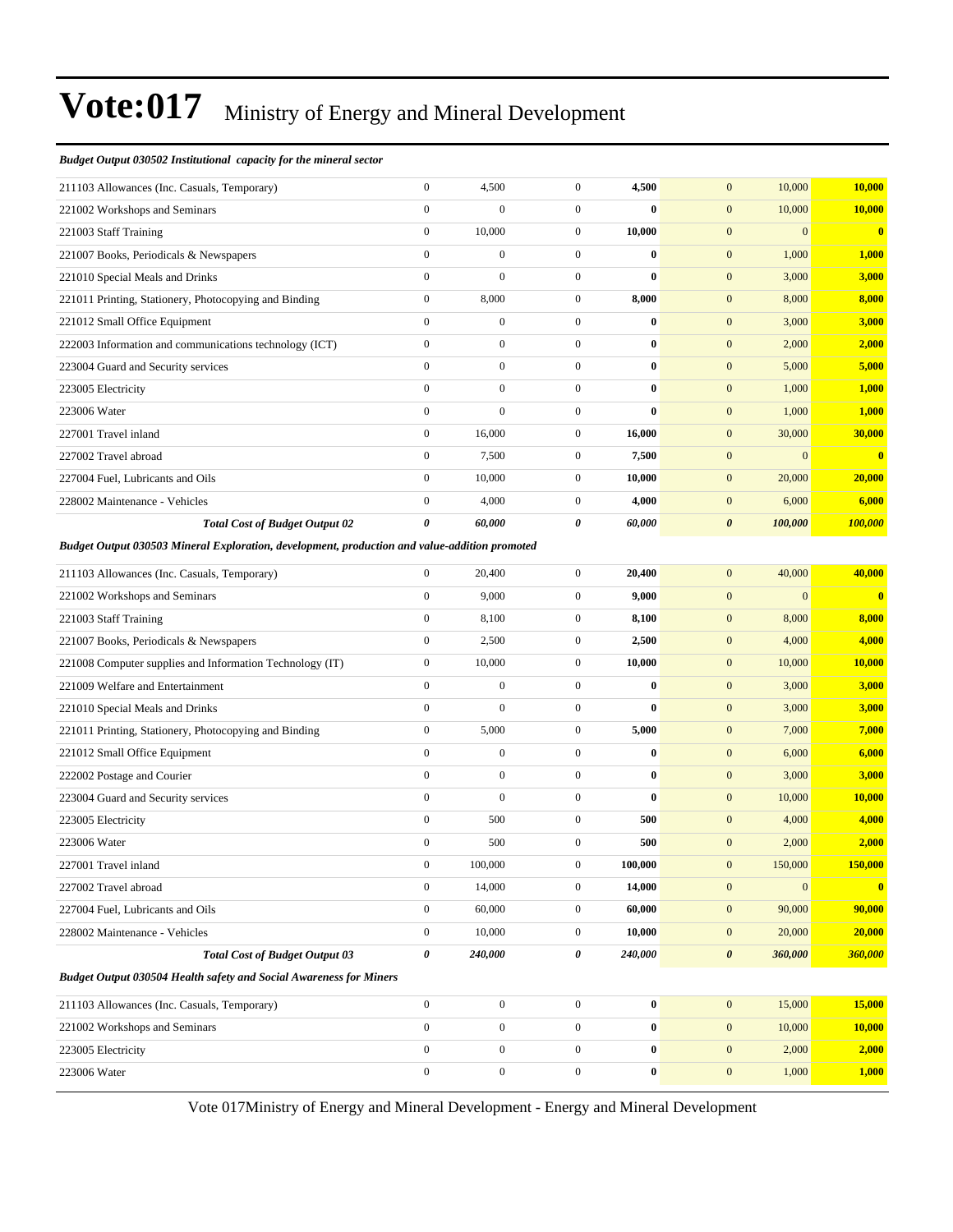| 227001 Travel inland                                                           | $\overline{0}$        | 54,750           | $\mathbf{0}$          | 54,750       | $\overline{0}$            | 30,000<br>30,000         |                         |
|--------------------------------------------------------------------------------|-----------------------|------------------|-----------------------|--------------|---------------------------|--------------------------|-------------------------|
| 227004 Fuel, Lubricants and Oils                                               | $\boldsymbol{0}$      | $\mathbf{0}$     | $\mathbf{0}$          | $\bf{0}$     | $\mathbf{0}$              | 16,000<br>16,000         |                         |
| 228002 Maintenance - Vehicles                                                  | $\boldsymbol{0}$      | $\mathbf{0}$     | $\mathbf{0}$          | $\bf{0}$     | $\mathbf{0}$              | 6,000<br>6,000           |                         |
| <b>Total Cost of Budget Output 04</b>                                          | $\pmb{\theta}$        | 54,750           | $\boldsymbol{\theta}$ | 54,750       | $\boldsymbol{\theta}$     | 80,000<br>80,000         |                         |
| <b>Budget Output 030505 Licencing and inspection</b>                           |                       |                  |                       |              |                           |                          |                         |
| 211103 Allowances (Inc. Casuals, Temporary)                                    | $\boldsymbol{0}$      | 40,000           | $\mathbf{0}$          | 40,000       | $\mathbf{0}$              | 50,000<br>50,000         |                         |
| 221002 Workshops and Seminars                                                  | $\boldsymbol{0}$      | 18,000           | $\mathbf{0}$          | 18,000       | $\boldsymbol{0}$          | 18,000<br>18,000         |                         |
| 221003 Staff Training                                                          | $\boldsymbol{0}$      | 5,000            | $\mathbf{0}$          | 5,000        | $\mathbf{0}$              | 5,000<br>5,000           |                         |
| 221005 Hire of Venue (chairs, projector, etc)                                  | $\boldsymbol{0}$      | 6,000            | $\mathbf{0}$          | 6,000        | $\mathbf{0}$              | 5,000<br>5,000           |                         |
| 221009 Welfare and Entertainment                                               | $\boldsymbol{0}$      | $\boldsymbol{0}$ | $\mathbf{0}$          | $\bf{0}$     | $\boldsymbol{0}$          | 4,000<br>4,000           |                         |
| 221011 Printing, Stationery, Photocopying and Binding                          | $\boldsymbol{0}$      | 4,000            | $\mathbf{0}$          | 4,000        | $\mathbf{0}$              | $\mathbf{0}$             | $\overline{\mathbf{0}}$ |
| 221012 Small Office Equipment                                                  | $\boldsymbol{0}$      | $\boldsymbol{0}$ | $\mathbf{0}$          | $\bf{0}$     | $\mathbf{0}$              | 3,000<br>3,000           |                         |
| 222002 Postage and Courier                                                     | $\boldsymbol{0}$      | $\boldsymbol{0}$ | $\mathbf{0}$          | $\bf{0}$     | $\boldsymbol{0}$          | 3,000<br>3,000           |                         |
| 223005 Electricity                                                             | $\boldsymbol{0}$      | 500              | $\mathbf{0}$          | 500          | $\mathbf{0}$              | 1,000<br>1,000           |                         |
| 223006 Water                                                                   | $\boldsymbol{0}$      | 500              | $\mathbf{0}$          | 500          | $\mathbf{0}$              | 1,000<br>1,000           |                         |
| 227001 Travel inland                                                           | $\boldsymbol{0}$      | 40,000           | $\mathbf{0}$          | 40,000       | $\boldsymbol{0}$          | 60,000<br>60,000         |                         |
| 227004 Fuel, Lubricants and Oils                                               | $\boldsymbol{0}$      | 26,000           | $\mathbf{0}$          | 26,000       | $\boldsymbol{0}$          | 40,000<br>40,000         |                         |
| 228002 Maintenance - Vehicles                                                  | $\boldsymbol{0}$      | 10,000           | $\mathbf{0}$          | 10,000       | $\mathbf{0}$              | 10,000<br>10,000         |                         |
| <b>Total Cost of Budget Output 05</b>                                          | $\boldsymbol{\theta}$ | 150,000          | $\boldsymbol{\theta}$ | 150,000      | $\boldsymbol{\theta}$     | 200,000<br>200,000       |                         |
| <b>Budget Output 030506 Enforcement and Compliance</b>                         |                       |                  |                       |              |                           |                          |                         |
| 211103 Allowances (Inc. Casuals, Temporary)                                    | $\boldsymbol{0}$      | 10,000           | $\boldsymbol{0}$      | 10,000       | $\boldsymbol{0}$          | 10,000<br>10,000         |                         |
| 227001 Travel inland                                                           | $\boldsymbol{0}$      | 20,000           | $\mathbf{0}$          | 20,000       | $\mathbf{0}$              | 30,000<br>30,000         |                         |
| 227004 Fuel, Lubricants and Oils                                               | $\boldsymbol{0}$      | 20,000           | $\overline{0}$        | 20,000       | $\mathbf{0}$              | 30,000<br>30,000         |                         |
| 228002 Maintenance - Vehicles                                                  | $\boldsymbol{0}$      | 10,000           | $\mathbf{0}$          | 10,000       | $\boldsymbol{0}$          | 10,000<br>10,000         |                         |
| <b>Total Cost of Budget Output 06</b>                                          | $\pmb{\theta}$        | 60,000           | $\boldsymbol{\theta}$ | 60,000       | $\boldsymbol{\theta}$     | 80,000<br>80,000         |                         |
| <b>Total Cost Of Outputs Provided</b>                                          | $\bf{0}$              | 594,750          | $\bf{0}$              | 594,750      | $\bf{0}$                  | 880,000<br>880,000       |                         |
| <b>Outputs Funded</b>                                                          | Wage                  | Non Wage         | AIA                   | <b>Total</b> | Wage                      | Non Wage<br><b>Total</b> |                         |
| <b>Budget Output 030551 Contribution to international organisation(SEAMIC)</b> |                       |                  |                       |              |                           |                          |                         |
| 262101 Contributions to International Organisations (Current)                  | $\boldsymbol{0}$      | 60,000           | $\mathbf{0}$          | 60,000       | $\mathbf{0}$              | 70,000<br>70,000         |                         |
| o/w Contributions to CTBTO and SEAMIC                                          | $\theta$              | $\theta$         | $\boldsymbol{\theta}$ | $\bf{0}$     | $\boldsymbol{0}$          | 70,000<br>70,000         |                         |
| o/w Contributions to international organization                                | $\boldsymbol{\theta}$ | 60,000           | 0                     | 60,000       | $\boldsymbol{\mathit{0}}$ | $\overline{\mathbf{0}}$  | $\bf{0}$                |
| <b>Total Cost of Budget Output 51</b>                                          | $\pmb{\theta}$        | 60,000           | $\pmb{\theta}$        | 60,000       | $\boldsymbol{\theta}$     | 70,000<br>70,000         |                         |
| <b>Total Cost Of Outputs Funded</b>                                            | $\bf{0}$              | 60,000           | $\bf{0}$              | 60,000       | $\bf{0}$                  | 70,000<br>70,000         |                         |
| <b>Total Cost for Department 15</b>                                            | $\bf{0}$              | 654,750          | $\bf{0}$              | 654,750      | $\bf{0}$                  | 950,000<br>950,000       |                         |
| <b>Total Excluding Arrears</b>                                                 | $\boldsymbol{0}$      | 654,750          | $\mathbf{0}$          | 654,750      | $\boldsymbol{0}$          | 950,000<br>950,000       |                         |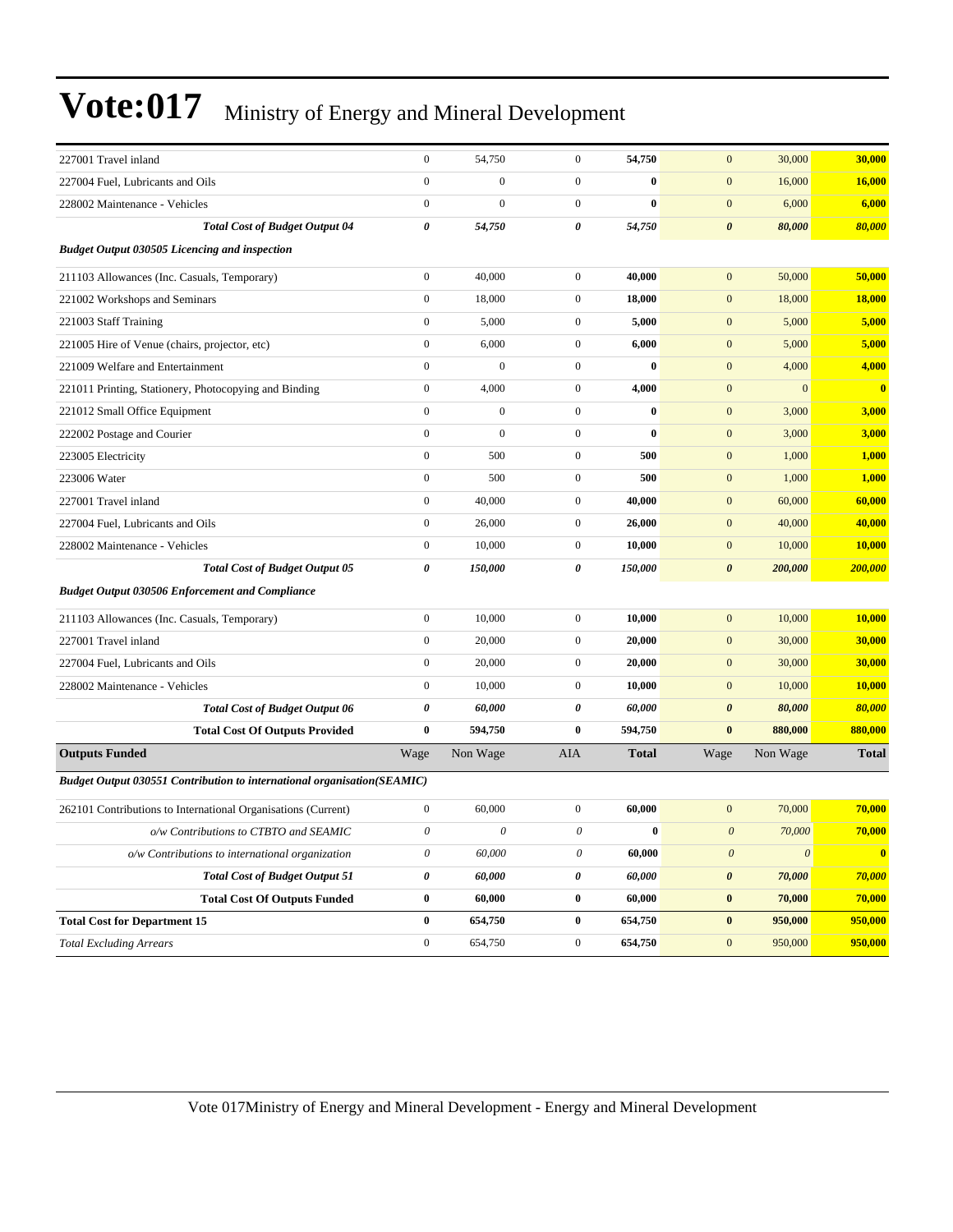#### **Department 16 Geothermal Survey Resources Department**

| Thousand Uganda Shillings                                                                     |                  | 2020/21 Approved Budget |                  |              | 2021/22 Draft Estimates |                  |                         |
|-----------------------------------------------------------------------------------------------|------------------|-------------------------|------------------|--------------|-------------------------|------------------|-------------------------|
| <b>Outputs Provided</b>                                                                       | Wage             | Non Wage                | AIA              | <b>Total</b> | Wage                    | Non Wage         | <b>Total</b>            |
| <b>Budget Output 030501 Policy Formulation Regulation</b>                                     |                  |                         |                  |              |                         |                  |                         |
| 211103 Allowances (Inc. Casuals, Temporary)                                                   | $\boldsymbol{0}$ | 44,000                  | $\overline{0}$   | 44,000       | $\mathbf{0}$            | 60,000           | 60,000                  |
| 221002 Workshops and Seminars                                                                 | $\boldsymbol{0}$ | 150,000                 | $\mathbf{0}$     | 150,000      | $\mathbf{0}$            | 34,000           | 34,000                  |
| 221003 Staff Training                                                                         | $\boldsymbol{0}$ | 20,000                  | $\mathbf{0}$     | 20,000       | $\mathbf{0}$            | $\mathbf{0}$     | $\bf{0}$                |
| 221005 Hire of Venue (chairs, projector, etc)                                                 | $\boldsymbol{0}$ | $\mathbf{0}$            | $\mathbf{0}$     | $\bf{0}$     | $\boldsymbol{0}$        | 30,000           | 30,000                  |
| 221009 Welfare and Entertainment                                                              | $\boldsymbol{0}$ | 15,000                  | $\mathbf{0}$     | 15,000       | $\boldsymbol{0}$        | 10,000           | 10,000                  |
| 221010 Special Meals and Drinks                                                               | $\boldsymbol{0}$ | $\boldsymbol{0}$        | $\overline{0}$   | $\bf{0}$     | $\mathbf{0}$            | 10,000           | <b>10,000</b>           |
| 221011 Printing, Stationery, Photocopying and Binding                                         | $\boldsymbol{0}$ | 20,000                  | $\mathbf{0}$     | 20,000       | $\mathbf{0}$            | 16,000           | 16,000                  |
| 222001 Telecommunications                                                                     | $\boldsymbol{0}$ | 1,000                   | $\mathbf{0}$     | 1,000        | $\mathbf{0}$            | 6,000            | 6,000                   |
| 222003 Information and communications technology (ICT)                                        | $\boldsymbol{0}$ | $\mathbf{0}$            | $\mathbf{0}$     | $\bf{0}$     | $\boldsymbol{0}$        | 4,000            | 4,000                   |
| 227001 Travel inland                                                                          | $\boldsymbol{0}$ | 60,000                  | $\mathbf{0}$     | 60,000       | $\boldsymbol{0}$        | 90,000           | 90,000                  |
| 227002 Travel abroad                                                                          | $\boldsymbol{0}$ | 50,000                  | $\mathbf{0}$     | 50,000       | $\boldsymbol{0}$        | $\mathbf{0}$     | $\mathbf{0}$            |
| 227004 Fuel, Lubricants and Oils                                                              | $\boldsymbol{0}$ | 30,000                  | $\mathbf{0}$     | 30,000       | $\mathbf{0}$            | 40,000           | 40,000                  |
| 228002 Maintenance - Vehicles                                                                 | $\boldsymbol{0}$ | 10,000                  | $\mathbf{0}$     | 10,000       | $\boldsymbol{0}$        | $\boldsymbol{0}$ | $\bf{0}$                |
| <b>Total Cost of Budget Output 01</b>                                                         | 0                | 400,000                 | 0                | 400,000      | $\boldsymbol{\theta}$   | 300,000          | 300,000                 |
| Budget Output 030502 Institutional capacity for the mineral sector                            |                  |                         |                  |              |                         |                  |                         |
| 211103 Allowances (Inc. Casuals, Temporary)                                                   | $\overline{0}$   | 20,000                  | $\overline{0}$   | 20,000       | $\mathbf{0}$            | 20,000           | 20,000                  |
| 221002 Workshops and Seminars                                                                 | $\boldsymbol{0}$ | 20,000                  | $\mathbf{0}$     | 20,000       | $\boldsymbol{0}$        | 14,000           | <b>14,000</b>           |
| 221003 Staff Training                                                                         | $\boldsymbol{0}$ | 100,000                 | $\boldsymbol{0}$ | 100,000      | $\mathbf{0}$            | 30,000           | 30,000                  |
| 221007 Books, Periodicals & Newspapers                                                        | $\boldsymbol{0}$ | 4,000                   | $\mathbf{0}$     | 4,000        | $\mathbf{0}$            | 4,000            | 4,000                   |
| 221010 Special Meals and Drinks                                                               | $\boldsymbol{0}$ | $\overline{0}$          | $\mathbf{0}$     | $\mathbf{0}$ | $\boldsymbol{0}$        | 6,000            | 6,000                   |
| 221011 Printing, Stationery, Photocopying and Binding                                         | $\boldsymbol{0}$ | 3,000                   | $\mathbf{0}$     | 3,000        | $\boldsymbol{0}$        | 3,000            | 3,000                   |
| 222001 Telecommunications                                                                     | $\boldsymbol{0}$ | 1,000                   | $\mathbf{0}$     | 1,000        | $\mathbf{0}$            | 1,000            | 1,000                   |
| 223005 Electricity                                                                            | $\boldsymbol{0}$ | 1,000                   | $\mathbf{0}$     | 1,000        | $\mathbf{0}$            | 1,000            | 1,000                   |
| 223006 Water                                                                                  | $\boldsymbol{0}$ | 1,000                   | $\mathbf{0}$     | 1,000        | $\mathbf{0}$            | 1,000            | 1,000                   |
| 227001 Travel inland                                                                          | $\boldsymbol{0}$ | 40,000                  | $\mathbf{0}$     | 40,000       | $\boldsymbol{0}$        | 50,000           | 50,000                  |
| 227002 Travel abroad                                                                          | $\boldsymbol{0}$ | 40,000                  | $\mathbf{0}$     | 40,000       | $\boldsymbol{0}$        | 60,000           | 60,000                  |
| 227004 Fuel, Lubricants and Oils                                                              | $\overline{0}$   | 10,000                  | $\overline{0}$   | 10,000       | $\mathbf{0}$            | 50,000           | 50,000                  |
| <b>Total Cost of Budget Output 02</b>                                                         | 0                | 240,000                 | 0                | 240,000      | $\boldsymbol{\theta}$   | 240,000          | 240,000                 |
| Budget Output 030503 Mineral Exploration, development, production and value-addition promoted |                  |                         |                  |              |                         |                  |                         |
| 211103 Allowances (Inc. Casuals, Temporary)                                                   | $\overline{0}$   | 300,000                 | $\boldsymbol{0}$ | 300,000      | $\boldsymbol{0}$        | 80,000           | 80,000                  |
| 221001 Advertising and Public Relations                                                       | $\boldsymbol{0}$ | 10,000                  | $\boldsymbol{0}$ | 10,000       | $\mathbf{0}$            | $\mathbf{0}$     | $\overline{\mathbf{0}}$ |
| 221002 Workshops and Seminars                                                                 | $\overline{0}$   | 120,000                 | $\boldsymbol{0}$ | 120,000      | $\boldsymbol{0}$        | 20,000           | 20,000                  |
| 221003 Staff Training                                                                         | $\boldsymbol{0}$ | 20,000                  | $\boldsymbol{0}$ | 20,000       | $\mathbf{0}$            | 10,000           | <b>10,000</b>           |
| 221007 Books, Periodicals & Newspapers                                                        | $\boldsymbol{0}$ | 6,000                   | $\boldsymbol{0}$ | 6,000        | $\mathbf{0}$            | 3,000            | 3,000                   |
| 221008 Computer supplies and Information Technology (IT)                                      | $\boldsymbol{0}$ | 84,000                  | $\boldsymbol{0}$ | 84,000       | $\mathbf{0}$            | 40,000           | 40,000                  |
| 221010 Special Meals and Drinks                                                               | $\boldsymbol{0}$ | 10,000                  | $\boldsymbol{0}$ | 10,000       | $\boldsymbol{0}$        | 0                | $\mathbf{0}$            |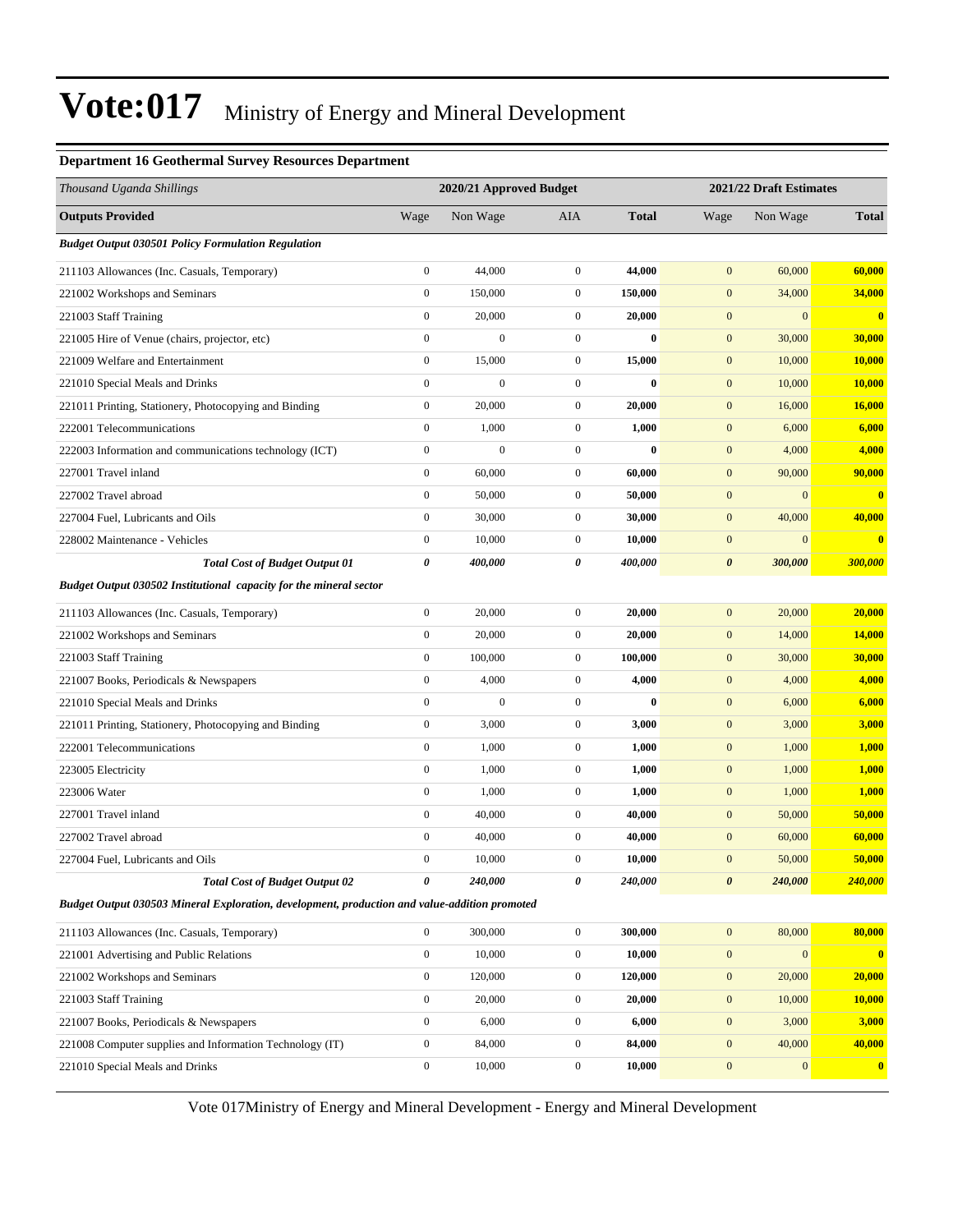| 221011 Printing, Stationery, Photocopying and Binding                          | $\boldsymbol{0}$ | 20,000       | $\boldsymbol{0}$ | 20,000       | $\mathbf{0}$<br>20,000             | 20,000                       |
|--------------------------------------------------------------------------------|------------------|--------------|------------------|--------------|------------------------------------|------------------------------|
| 223004 Guard and Security services                                             | $\boldsymbol{0}$ | 10,000       | $\boldsymbol{0}$ | 10,000       | $\boldsymbol{0}$<br>7,000          | 7,000                        |
| 225001 Consultancy Services- Short term                                        | $\boldsymbol{0}$ | 415,000      | $\overline{0}$   | 415,000      | $\boldsymbol{0}$<br>360,000        | 360,000                      |
| 225002 Consultancy Services-Long-term                                          | $\boldsymbol{0}$ | 1,825,000    | $\boldsymbol{0}$ | 1,825,000    | $\boldsymbol{0}$<br>1,400,000      | 1,400,000                    |
| 227001 Travel inland                                                           | $\boldsymbol{0}$ | 200,000      | $\boldsymbol{0}$ | 200,000      | $\boldsymbol{0}$<br>300,000        | 300,000                      |
| 227002 Travel abroad                                                           | $\boldsymbol{0}$ | 100,000      | $\boldsymbol{0}$ | 100,000      | $\boldsymbol{0}$<br>40,000         | 40,000                       |
| 227004 Fuel, Lubricants and Oils                                               | $\boldsymbol{0}$ | 200,000      | $\boldsymbol{0}$ | 200,000      | $\boldsymbol{0}$<br>150,000        | 150,000                      |
| 228002 Maintenance - Vehicles                                                  | $\boldsymbol{0}$ | 20,000       | $\overline{0}$   | 20,000       | $\boldsymbol{0}$<br>20,000         | 20,000                       |
| 281503 Engineering and Design Studies & Plans for capital<br>works             | $\boldsymbol{0}$ | $\mathbf{0}$ | $\boldsymbol{0}$ | $\bf{0}$     | $\boldsymbol{0}$<br>10,000         | 10,000                       |
| <b>Total Cost of Budget Output 03</b>                                          | 0                | 3,340,000    | 0                | 3,340,000    | $\boldsymbol{\theta}$<br>2,460,000 | 2,460,000                    |
| <b>Budget Output 030504 Health safety and Social Awareness for Miners</b>      |                  |              |                  |              |                                    |                              |
| 211103 Allowances (Inc. Casuals, Temporary)                                    | $\boldsymbol{0}$ | 40,000       | $\boldsymbol{0}$ | 40,000       | $\boldsymbol{0}$<br>40,000         | 40,000                       |
| 221001 Advertising and Public Relations                                        | $\boldsymbol{0}$ | 1,000        | $\mathbf{0}$     | 1,000        | $\boldsymbol{0}$<br>3,000          | 3,000                        |
| 221003 Staff Training                                                          | $\boldsymbol{0}$ | 2,000        | $\mathbf{0}$     | 2,000        | $\boldsymbol{0}$                   | $\mathbf{0}$<br>$\mathbf{0}$ |
| 221009 Welfare and Entertainment                                               | $\boldsymbol{0}$ | 10,000       | $\boldsymbol{0}$ | 10,000       | $\boldsymbol{0}$<br>10,000         | 10,000                       |
| 224005 Uniforms, Beddings and Protective Gear                                  | $\boldsymbol{0}$ | 50,000       | $\overline{0}$   | 50,000       | $\boldsymbol{0}$<br>50,000         | 50,000                       |
| 227001 Travel inland                                                           | $\boldsymbol{0}$ | 30,000       | $\overline{0}$   | 30,000       | $\boldsymbol{0}$<br>37,000         | 37,000                       |
| 227004 Fuel, Lubricants and Oils                                               | $\boldsymbol{0}$ | 17,000       | $\mathbf{0}$     | 17,000       | $\boldsymbol{0}$<br>10,000         | 10,000                       |
| <b>Total Cost of Budget Output 04</b>                                          | 0                | 150,000      | 0                | 150,000      | $\boldsymbol{\theta}$<br>150,000   | 150,000                      |
| <b>Budget Output 030505 Licencing and inspection</b>                           |                  |              |                  |              |                                    |                              |
| 211103 Allowances (Inc. Casuals, Temporary)                                    | $\boldsymbol{0}$ | 80,000       | $\boldsymbol{0}$ | 80,000       | 80,000<br>$\boldsymbol{0}$         | 80,000                       |
| 221003 Staff Training                                                          | $\boldsymbol{0}$ | 10,000       | $\boldsymbol{0}$ | 10,000       | $\boldsymbol{0}$<br>10,000         | 10,000                       |
| 221010 Special Meals and Drinks                                                | $\boldsymbol{0}$ | 6,000        | $\overline{0}$   | 6,000        | $\boldsymbol{0}$<br>6,000          | 6,000                        |
| 221011 Printing, Stationery, Photocopying and Binding                          | $\boldsymbol{0}$ | 12,000       | $\mathbf{0}$     | 12,000       | $\boldsymbol{0}$<br>12,000         | 12,000                       |
| 222002 Postage and Courier                                                     | $\boldsymbol{0}$ | 3,000        | $\mathbf{0}$     | 3,000        | $\boldsymbol{0}$<br>3,000          | 3,000                        |
| 223005 Electricity                                                             | $\boldsymbol{0}$ | 8,000        | $\boldsymbol{0}$ | 8,000        | $\boldsymbol{0}$<br>8,000          | 8,000                        |
| 223006 Water                                                                   | $\boldsymbol{0}$ | 8,000        | $\boldsymbol{0}$ | 8,000        | $\boldsymbol{0}$<br>8,000          | 8,000                        |
| 227001 Travel inland                                                           | $\boldsymbol{0}$ | 108,000      | $\overline{0}$   | 108,000      | $\boldsymbol{0}$<br>80,000         | 80,000                       |
| 227004 Fuel, Lubricants and Oils                                               | $\boldsymbol{0}$ | 45,000       | $\boldsymbol{0}$ | 45,000       | $\boldsymbol{0}$<br>73,000         | 73,000                       |
| 228002 Maintenance - Vehicles                                                  | $\boldsymbol{0}$ | 20,000       | $\boldsymbol{0}$ | 20,000       | $\mathbf{0}$<br>20,000             | 20,000                       |
| <b>Total Cost of Budget Output 05</b>                                          | $\pmb{\theta}$   | 300,000      | 0                | 300,000      | $\pmb{\theta}$<br>300,000          | 300,000                      |
| <b>Total Cost Of Outputs Provided</b>                                          | $\bf{0}$         | 4,430,000    | $\bf{0}$         | 4,430,000    | 3,450,000<br>$\bf{0}$              | 3,450,000                    |
| <b>Outputs Funded</b>                                                          | Wage             | Non Wage     | <b>AIA</b>       | <b>Total</b> | Wage<br>Non Wage                   | <b>Total</b>                 |
| <b>Budget Output 030551 Contribution to international organisation(SEAMIC)</b> |                  |              |                  |              |                                    |                              |
| 262101 Contributions to International Organisations (Current)                  | $\boldsymbol{0}$ | 15,650       | $\mathbf{0}$     | 15,650       | $\boldsymbol{0}$                   | $\vert 0 \vert$<br>$\bullet$ |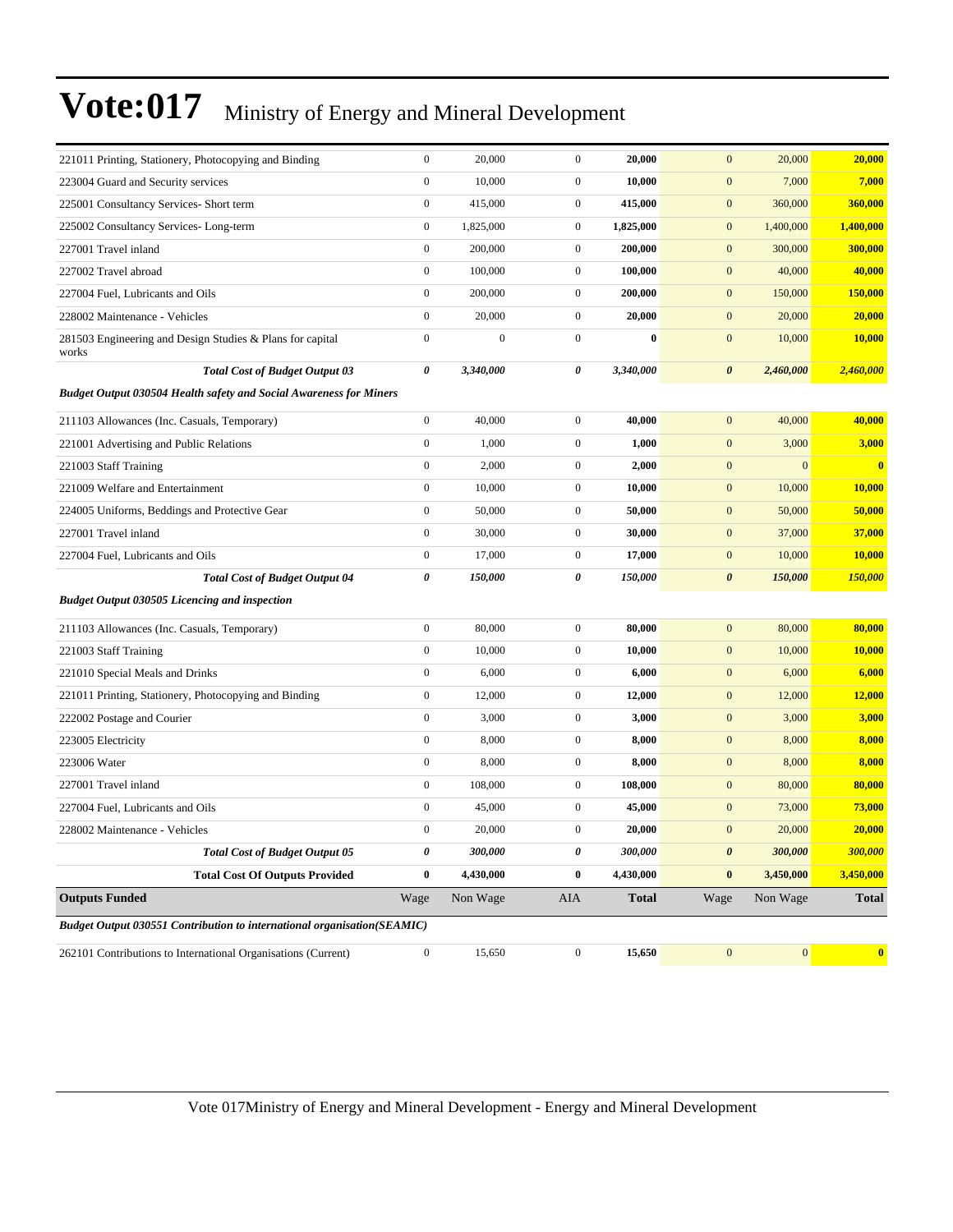| o/w contribution to African Minerals and Geosciences Centre<br>(AMGC)                         | $\theta$         | 15,650                  | $\theta$              | 15,650       | $\theta$              | $\theta$                | $\overline{\mathbf{0}}$ |
|-----------------------------------------------------------------------------------------------|------------------|-------------------------|-----------------------|--------------|-----------------------|-------------------------|-------------------------|
| <b>Total Cost of Budget Output 51</b>                                                         | 0                | 15,650                  | 0                     | 15,650       | $\boldsymbol{\theta}$ | $\boldsymbol{\theta}$   | $\boldsymbol{\theta}$   |
| <b>Total Cost Of Outputs Funded</b>                                                           | $\bf{0}$         | 15,650                  | $\bf{0}$              | 15,650       | $\boldsymbol{0}$      | $\bf{0}$                | $\bf{0}$                |
| <b>Total Cost for Department 16</b>                                                           | $\bf{0}$         | 4,445,650               | $\bf{0}$              | 4,445,650    | $\bf{0}$              | 3,450,000               | 3,450,000               |
| <b>Total Excluding Arrears</b>                                                                | $\boldsymbol{0}$ | 4,445,650               | $\boldsymbol{0}$      | 4,445,650    | $\mathbf{0}$          | 3,450,000               | 3,450,000               |
| <b>Department 17 Mines Department</b>                                                         |                  |                         |                       |              |                       |                         |                         |
| Thousand Uganda Shillings                                                                     |                  | 2020/21 Approved Budget |                       |              |                       | 2021/22 Draft Estimates |                         |
| <b>Outputs Provided</b>                                                                       | Wage             | Non Wage                | AIA                   | <b>Total</b> | Wage                  | Non Wage                | <b>Total</b>            |
| <b>Budget Output 030501 Policy Formulation Regulation</b>                                     |                  |                         |                       |              |                       |                         |                         |
| 211103 Allowances (Inc. Casuals, Temporary)                                                   | $\boldsymbol{0}$ | 7,000                   | $\boldsymbol{0}$      | 7,000        | $\mathbf{0}$          | 11,000                  | 11,000                  |
| 221001 Advertising and Public Relations                                                       | $\boldsymbol{0}$ | 5,200                   | $\mathbf{0}$          | 5,200        | $\mathbf{0}$          | 8,000                   | 8,000                   |
| 221002 Workshops and Seminars                                                                 | $\boldsymbol{0}$ | 43,000                  | $\boldsymbol{0}$      | 43,000       | $\mathbf{0}$          | 20,000                  | 20,000                  |
| 221011 Printing, Stationery, Photocopying and Binding                                         | $\boldsymbol{0}$ | 4,000                   | $\boldsymbol{0}$      | 4,000        | $\mathbf{0}$          | 6,000                   | 6,000                   |
| 222001 Telecommunications                                                                     | $\boldsymbol{0}$ | 100                     | $\mathbf{0}$          | 100          | $\mathbf{0}$          | 150                     | <b>150</b>              |
| 222002 Postage and Courier                                                                    | $\boldsymbol{0}$ | 100                     | $\mathbf{0}$          | 100          | $\mathbf{0}$          | 150                     | <b>150</b>              |
| 227001 Travel inland                                                                          | $\overline{0}$   | 14,000                  | $\boldsymbol{0}$      | 14,000       | $\mathbf{0}$          | 10,000                  | <b>10,000</b>           |
| 227004 Fuel, Lubricants and Oils                                                              | $\overline{0}$   | 5,200                   | $\mathbf{0}$          | 5,200        | $\mathbf{0}$          | 5,000                   | 5,000                   |
| 228002 Maintenance - Vehicles                                                                 | $\boldsymbol{0}$ | 2,400                   | $\mathbf{0}$          | 2,400        | $\mathbf{0}$          | 2,000                   | 2,000                   |
| <b>Total Cost of Budget Output 01</b>                                                         | 0                | 81,000                  | 0                     | 81,000       | $\boldsymbol{\theta}$ | 62,300                  | 62,300                  |
| Budget Output 030502 Institutional capacity for the mineral sector                            |                  |                         |                       |              |                       |                         |                         |
| 221002 Workshops and Seminars                                                                 | $\boldsymbol{0}$ | 34,000                  | $\boldsymbol{0}$      | 34,000       | $\mathbf{0}$          | 30,000                  | 30,000                  |
| 221003 Staff Training                                                                         | $\mathbf{0}$     | 50,000                  | $\mathbf{0}$          | 50,000       | $\mathbf{0}$          | 20,000                  | 20,000                  |
| 221007 Books, Periodicals & Newspapers                                                        | $\boldsymbol{0}$ | 10,000                  | $\boldsymbol{0}$      | 10,000       | $\mathbf{0}$          | 14,000                  | 14,000                  |
| 221011 Printing, Stationery, Photocopying and Binding                                         | $\boldsymbol{0}$ | 4,000                   | $\mathbf{0}$          | 4,000        | $\mathbf{0}$          | 6,000                   | 6,000                   |
| 221012 Small Office Equipment                                                                 | $\boldsymbol{0}$ | $\mathbf{0}$            | $\mathbf{0}$          | $\bf{0}$     | $\mathbf{0}$          | 20,000                  | 20,000                  |
| <b>Total Cost of Budget Output 02</b>                                                         | 0                | 98,000                  | $\boldsymbol{\theta}$ | 98,000       | $\boldsymbol{\theta}$ | 90,000                  | 90,000                  |
| Budget Output 030503 Mineral Exploration, development, production and value-addition promoted |                  |                         |                       |              |                       |                         |                         |
| 211103 Allowances (Inc. Casuals, Temporary)                                                   | $\overline{0}$   | 13,000                  | $\mathbf{0}$          | 13,000       | $\mathbf{0}$          | 19,000                  | <b>19,000</b>           |
| 221002 Workshops and Seminars                                                                 | $\boldsymbol{0}$ | 20,000                  | $\mathbf{0}$          | 20,000       | $\mathbf{0}$          | 29,000                  | 29,000                  |
| 221011 Printing, Stationery, Photocopying and Binding                                         | $\overline{0}$   | 4,000                   | $\mathbf{0}$          | 4,000        | $\mathbf{0}$          | 5,000                   | 5,000                   |
| 227001 Travel inland                                                                          | $\overline{0}$   | 17,000                  | $\mathbf{0}$          | 17,000       | $\mathbf{0}$          | 34,000                  | 34,000                  |
| 227004 Fuel, Lubricants and Oils                                                              | $\boldsymbol{0}$ | 4,000                   | $\mathbf{0}$          | 4,000        | $\mathbf{0}$          | 6,000                   | 6,000                   |
| 228002 Maintenance - Vehicles                                                                 | $\boldsymbol{0}$ | 3,000                   | $\boldsymbol{0}$      | 3,000        | $\mathbf{0}$          | 5,000                   | 5,000                   |
| <b>Total Cost of Budget Output 03</b>                                                         | 0                | 61,000                  | $\boldsymbol{\theta}$ | 61,000       | $\boldsymbol{\theta}$ | 98,000                  | 98,000                  |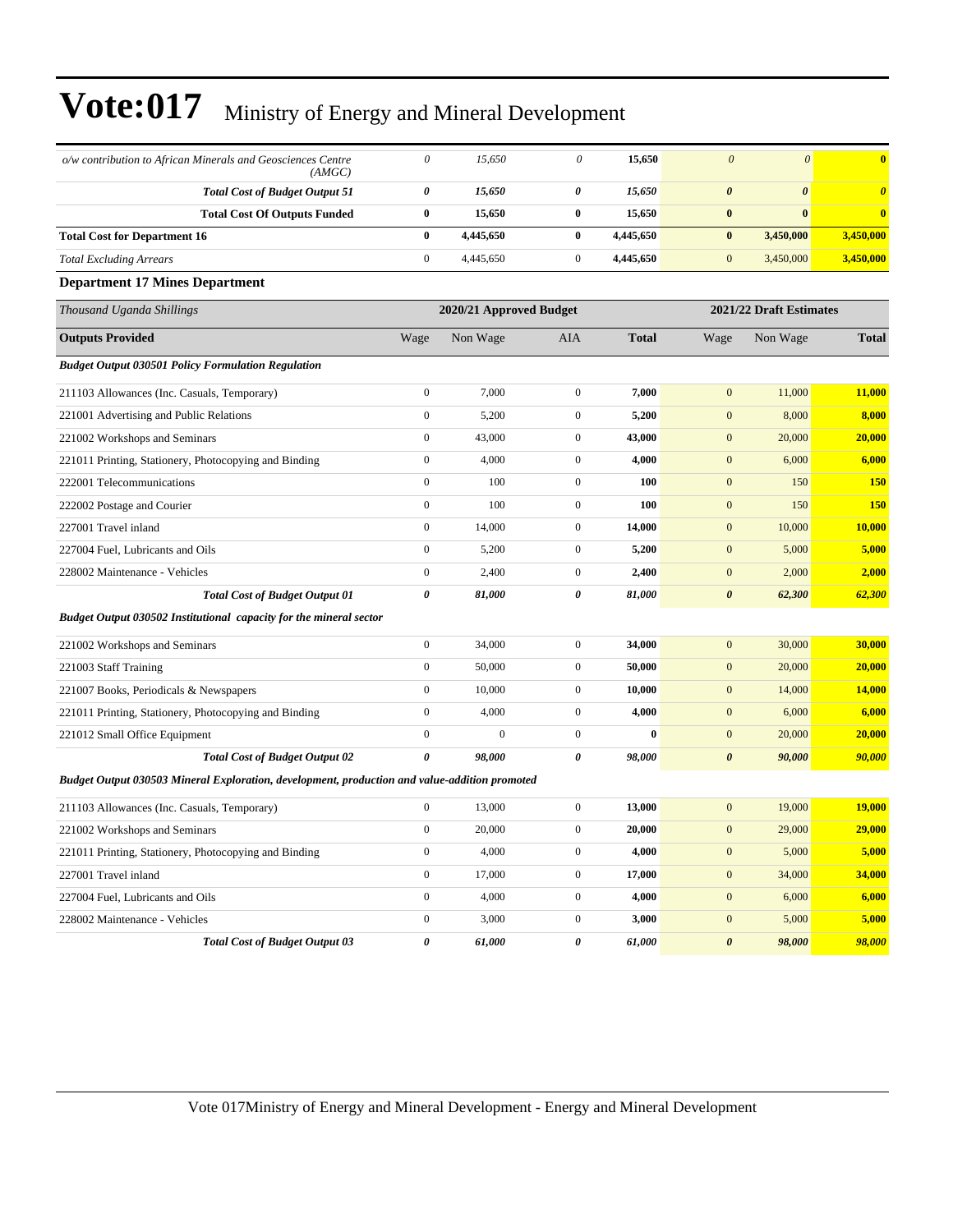#### *Budget Output 030504 Health safety and Social Awareness for Miners*

| 211103 Allowances (Inc. Casuals, Temporary)                                    | $\boldsymbol{0}$      | 15,600           | $\boldsymbol{0}$ | 15,600       | $\mathbf{0}$          | 52,000   | 52,000       |
|--------------------------------------------------------------------------------|-----------------------|------------------|------------------|--------------|-----------------------|----------|--------------|
| 221001 Advertising and Public Relations                                        | $\mathbf{0}$          | 20,000           | $\boldsymbol{0}$ | 20,000       | $\mathbf{0}$          | 28,000   | 28,000       |
| 221002 Workshops and Seminars                                                  | $\boldsymbol{0}$      | 70,000           | $\boldsymbol{0}$ | 70,000       | $\mathbf{0}$          | 44,000   | 44,000       |
| 221011 Printing, Stationery, Photocopying and Binding                          | $\boldsymbol{0}$      | 4,000            | $\mathbf{0}$     | 4,000        | $\mathbf{0}$          | 5,000    | 5,000        |
| 221012 Small Office Equipment                                                  | $\mathbf{0}$          | $\overline{0}$   | $\boldsymbol{0}$ | $\bf{0}$     | $\mathbf{0}$          | 20,000   | 20,000       |
| 227001 Travel inland                                                           | $\boldsymbol{0}$      | 49,000           | $\boldsymbol{0}$ | 49,000       | $\boldsymbol{0}$      | 86,000   | 86,000       |
| 227004 Fuel, Lubricants and Oils                                               | $\boldsymbol{0}$      | 21,000           | $\mathbf{0}$     | 21,000       | $\mathbf{0}$          | 24,000   | 24,000       |
| 228002 Maintenance - Vehicles                                                  | $\boldsymbol{0}$      | 10,400           | $\mathbf{0}$     | 10,400       | $\mathbf{0}$          | 15,000   | 15,000       |
| <b>Total Cost of Budget Output 04</b>                                          | $\boldsymbol{\theta}$ | 190,000          | 0                | 190,000      | $\boldsymbol{\theta}$ | 274,000  | 274,000      |
| <b>Budget Output 030505 Licencing and inspection</b>                           |                       |                  |                  |              |                       |          |              |
| 211103 Allowances (Inc. Casuals, Temporary)                                    | $\boldsymbol{0}$      | 55,000           | $\boldsymbol{0}$ | 55,000       | $\mathbf{0}$          | 69,000   | 69,000       |
| 221001 Advertising and Public Relations                                        | $\boldsymbol{0}$      | 15,000           | $\boldsymbol{0}$ | 15,000       | $\mathbf{0}$          | 21,000   | 21,000       |
| 221002 Workshops and Seminars                                                  | $\boldsymbol{0}$      | 10,000           | $\boldsymbol{0}$ | 10,000       | $\mathbf{0}$          | 14,000   | 14,000       |
| 221011 Printing, Stationery, Photocopying and Binding                          | $\boldsymbol{0}$      | $\boldsymbol{0}$ | $\boldsymbol{0}$ | $\bf{0}$     | $\mathbf{0}$          | 7,000    | 7,000        |
| 222001 Telecommunications                                                      | $\boldsymbol{0}$      | 150              | $\boldsymbol{0}$ | 150          | $\mathbf{0}$          | 200      | <b>200</b>   |
| 222002 Postage and Courier                                                     | $\boldsymbol{0}$      | 250              | $\boldsymbol{0}$ | 250          | $\boldsymbol{0}$      | 300      | 300          |
| 227001 Travel inland                                                           | $\boldsymbol{0}$      | 45,000           | $\boldsymbol{0}$ | 45,000       | $\boldsymbol{0}$      | 120,000  | 120,000      |
| 227004 Fuel, Lubricants and Oils                                               | $\boldsymbol{0}$      | 10,000           | $\boldsymbol{0}$ | 10,000       | $\boldsymbol{0}$      | 24,200   | 24,200       |
| 228002 Maintenance - Vehicles                                                  | $\boldsymbol{0}$      | 9,000            | $\boldsymbol{0}$ | 9,000        | $\boldsymbol{0}$      | 15,000   | 15,000       |
| <b>Total Cost of Budget Output 05</b>                                          | $\boldsymbol{\theta}$ | 144,400          | 0                | 144,400      | $\boldsymbol{\theta}$ | 270,700  | 270,700      |
| <b>Budget Output 030506 Enforcement and Compliance</b>                         |                       |                  |                  |              |                       |          |              |
| 211103 Allowances (Inc. Casuals, Temporary)                                    | $\boldsymbol{0}$      | 10,000           | $\boldsymbol{0}$ | 10,000       | $\boldsymbol{0}$      | 14,000   | 14,000       |
| 221001 Advertising and Public Relations                                        | $\boldsymbol{0}$      | 10,000           | $\boldsymbol{0}$ | 10,000       | $\boldsymbol{0}$      | 14,000   | 14,000       |
| 221002 Workshops and Seminars                                                  | $\boldsymbol{0}$      | 20,000           | $\boldsymbol{0}$ | 20,000       | $\boldsymbol{0}$      | 28,000   | 28,000       |
| 221011 Printing, Stationery, Photocopying and Binding                          | $\boldsymbol{0}$      | 4,000            | $\boldsymbol{0}$ | 4,000        | $\boldsymbol{0}$      | 6,000    | 6,000        |
| 222001 Telecommunications                                                      | $\boldsymbol{0}$      | 150              | $\boldsymbol{0}$ | 150          | $\mathbf{0}$          | 200      | 200          |
| 222002 Postage and Courier                                                     | $\boldsymbol{0}$      | 250              | $\boldsymbol{0}$ | 250          | $\mathbf{0}$          | 200      | 200          |
| 227001 Travel inland                                                           | $\boldsymbol{0}$      | 20,000           | $\boldsymbol{0}$ | 20,000       | $\mathbf{0}$          | 68,000   | 68,000       |
| 227004 Fuel, Lubricants and Oils                                               | $\mathbf{0}$          | 6,000            | $\boldsymbol{0}$ | 6,000        | $\boldsymbol{0}$      | 12,000   | 12,000       |
| 228002 Maintenance - Vehicles                                                  | $\boldsymbol{0}$      | 3,000            | $\boldsymbol{0}$ | 3,000        | $\mathbf{0}$          | 7,600    | 7,600        |
| <b>Total Cost of Budget Output 06</b>                                          | 0                     | 73,400           | 0                | 73,400       | $\boldsymbol{\theta}$ | 150,000  | 150,000      |
| <b>Total Cost Of Outputs Provided</b>                                          | $\bf{0}$              | 647,800          | $\bf{0}$         | 647,800      | $\bf{0}$              | 945,000  | 945,000      |
| <b>Outputs Funded</b>                                                          | Wage                  | Non Wage         | <b>AIA</b>       | <b>Total</b> | Wage                  | Non Wage | <b>Total</b> |
| <b>Budget Output 030551 Contribution to international organisation(SEAMIC)</b> |                       |                  |                  |              |                       |          |              |
| 262201 Contributions to International Organisations (Capital)                  | $\boldsymbol{0}$      | 15,000           | $\mathbf{0}$     | 15,000       | $\mathbf{0}$          | 15,000   | 15,000       |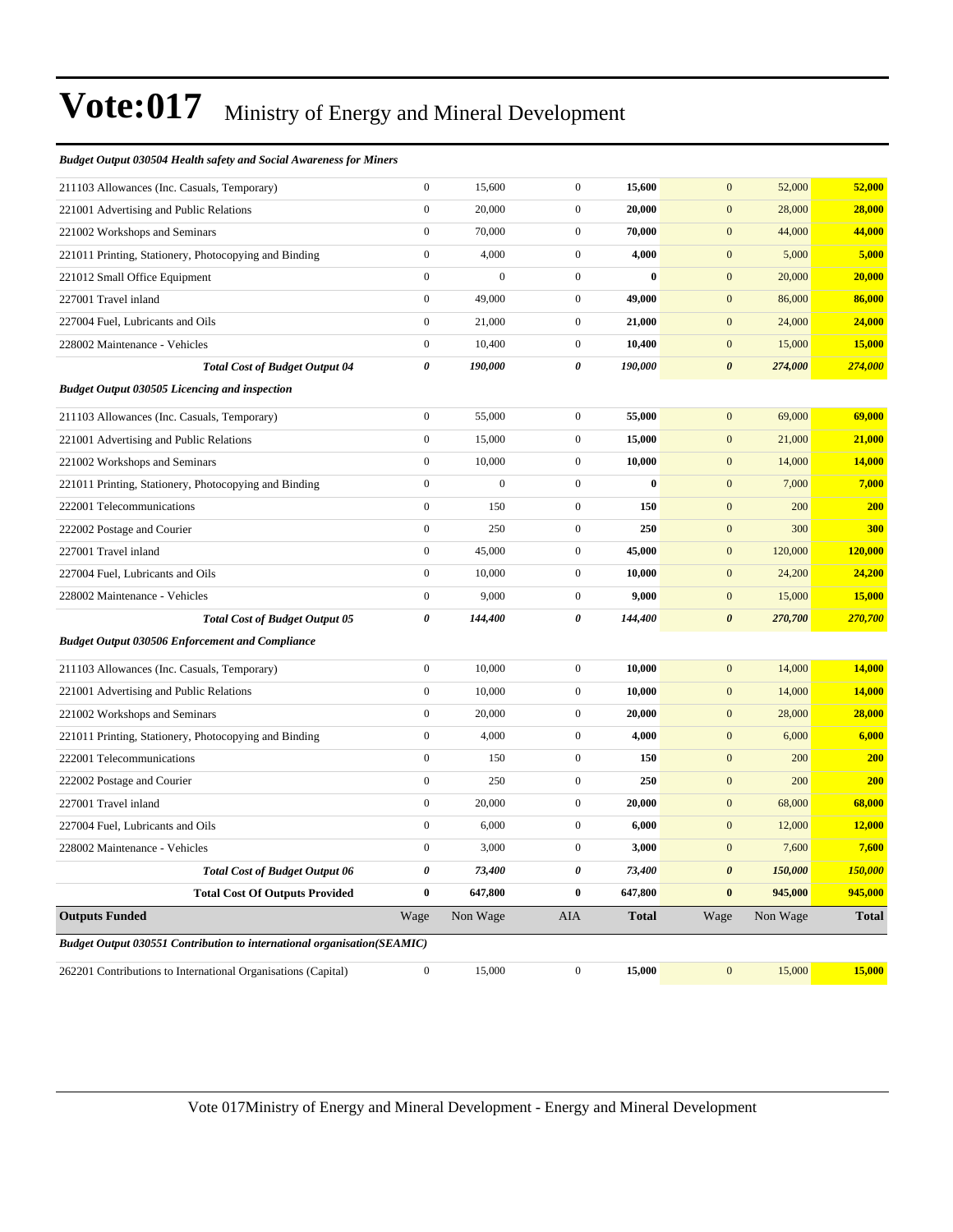| o/w African Minerals and Geosciences Centre AND<br>London Metal Exchange | 0            | 0       | $\theta$ | $\mathbf{0}$ | $\theta$              | 15,000   | 15,000                  |
|--------------------------------------------------------------------------|--------------|---------|----------|--------------|-----------------------|----------|-------------------------|
| o/w Subscription                                                         | 0            | 15,000  | 0        | 15,000       | $\theta$              | $\theta$ | $\overline{\mathbf{0}}$ |
| <b>Total Cost of Budget Output 51</b>                                    | 0            | 15,000  | 0        | 15,000       | $\boldsymbol{\theta}$ | 15,000   | 15,000                  |
| <b>Total Cost Of Outputs Funded</b>                                      | $\bf{0}$     | 15,000  | $\bf{0}$ | 15,000       | $\bf{0}$              | 15,000   | 15,000                  |
| <b>Total Cost for Department 17</b>                                      | $\mathbf{0}$ | 662,800 | 0        | 662,800      | $\bf{0}$              | 960,000  | 960,000                 |
| <b>Total Excluding Arrears</b>                                           | $\mathbf{0}$ | 662,800 |          | 662,800      | $\mathbf{0}$          | 960,000  | 960,000                 |

*Development Budget Estimates*

#### **Project 1353 Mineral Wealth and Mining Infrastructure Development**

| Thousand Uganda Shillings                                          |                  | 2020/21 Approved Budget       |                  |              |                | 2021/22 Draft Estimates       |                         |  |
|--------------------------------------------------------------------|------------------|-------------------------------|------------------|--------------|----------------|-------------------------------|-------------------------|--|
| <b>Outputs Provided</b>                                            |                  | <b>GoU Dev't External Fin</b> | <b>AIA</b>       | <b>Total</b> |                | <b>GoU Dev't External Fin</b> | <b>Total</b>            |  |
| <b>Budget Output 030501 Policy Formulation Regulation</b>          |                  |                               |                  |              |                |                               |                         |  |
| 211103 Allowances (Inc. Casuals, Temporary)                        | 50,000           | $\mathbf{0}$                  | $\boldsymbol{0}$ | 50,000       | 150,000        | $\mathbf{0}$                  | 150,000                 |  |
| 221002 Workshops and Seminars                                      | $\mathbf{0}$     | $\mathbf{0}$                  | $\overline{0}$   | $\bf{0}$     | 40,000         | $\overline{0}$                | 40,000                  |  |
| 221011 Printing, Stationery, Photocopying and Binding              | 20,000           | $\boldsymbol{0}$              | $\overline{0}$   | 20,000       | 20,000         | $\overline{0}$                | 20,000                  |  |
| 222002 Postage and Courier                                         | 5,000            | $\boldsymbol{0}$              | $\overline{0}$   | 5,000        | $\mathbf{0}$   | $\mathbf{0}$                  | $\bf{0}$                |  |
| 224004 Cleaning and Sanitation                                     | $\boldsymbol{0}$ | $\boldsymbol{0}$              | $\boldsymbol{0}$ | $\bf{0}$     | 10,000         | $\mathbf{0}$                  | 10,000                  |  |
| 227001 Travel inland                                               | 50,000           | $\boldsymbol{0}$              | $\overline{0}$   | 50,000       | 120,000        | $\mathbf{0}$                  | 120,000                 |  |
| 227002 Travel abroad                                               | 50,000           | $\overline{0}$                | $\overline{0}$   | 50,000       | $\mathbf{0}$   | $\mathbf{0}$                  | $\overline{0}$          |  |
| 227004 Fuel, Lubricants and Oils                                   | 25,000           | $\boldsymbol{0}$              | $\overline{0}$   | 25,000       | 60,000         | $\mathbf{0}$                  | 60,000                  |  |
| Total Cost Of Budget Output 030501                                 | 200,000          | $\boldsymbol{\theta}$         | 0                | 200,000      | 400,000        | $\boldsymbol{\theta}$         | 400,000                 |  |
| Budget Output 030502 Institutional capacity for the mineral sector |                  |                               |                  |              |                |                               |                         |  |
| 211102 Contract Staff Salaries                                     | 388,000          | $\mathbf{0}$                  | $\boldsymbol{0}$ | 388,000      | 420,000        | $\mathbf{0}$                  | 420,000                 |  |
| 211103 Allowances (Inc. Casuals, Temporary)                        | 40,000           | $\boldsymbol{0}$              | $\overline{0}$   | 40,000       | 20,000         | $\mathbf{0}$                  | 20,000                  |  |
| 212101 Social Security Contributions                               | 28,000           | $\boldsymbol{0}$              | $\overline{0}$   | 28,000       | $\mathbf{0}$   | $\mathbf{0}$                  | $\bf{0}$                |  |
| 221001 Advertising and Public Relations                            | 40,000           | $\boldsymbol{0}$              | $\boldsymbol{0}$ | 40,000       | $\mathbf{0}$   | $\mathbf{0}$                  | $\overline{\mathbf{0}}$ |  |
| 221002 Workshops and Seminars                                      | 40,000           | $\boldsymbol{0}$              | $\boldsymbol{0}$ | 40,000       | $\overline{0}$ | $\overline{0}$                | $\bf{0}$                |  |
| 221003 Staff Training                                              | $\mathbf{0}$     | $\boldsymbol{0}$              | $\boldsymbol{0}$ | $\bf{0}$     | 450,000        | $\mathbf{0}$                  | 450,000                 |  |
| 221007 Books, Periodicals & Newspapers                             | 20,000           | $\mathbf{0}$                  | $\overline{0}$   | 20,000       | $\mathbf{0}$   | $\mathbf{0}$                  | $\bf{0}$                |  |
| 221008 Computer supplies and Information Technology (IT)           | $\mathbf{0}$     | $\mathbf{0}$                  | $\boldsymbol{0}$ | $\bf{0}$     | 40,000         | $\mathbf{0}$                  | 40,000                  |  |
| 221009 Welfare and Entertainment                                   | 30,000           | $\mathbf{0}$                  | $\overline{0}$   | 30,000       | $\overline{0}$ | $\mathbf{0}$                  | $\mathbf{0}$            |  |
| 221011 Printing, Stationery, Photocopying and Binding              | $\mathbf{0}$     | $\mathbf{0}$                  | $\overline{0}$   | $\bf{0}$     | 20,000         | $\mathbf{0}$                  | 20,000                  |  |
| 223004 Guard and Security services                                 | 30,000           | $\boldsymbol{0}$              | $\boldsymbol{0}$ | 30,000       | 20,000         | $\mathbf{0}$                  | 20,000                  |  |
| 224004 Cleaning and Sanitation                                     | 30,000           | $\boldsymbol{0}$              | $\boldsymbol{0}$ | 30,000       | $\mathbf{0}$   | $\mathbf{0}$                  | $\bf{0}$                |  |
| 225001 Consultancy Services- Short term                            | 490,000          | $\mathbf{0}$                  | $\mathbf{0}$     | 490,000      | 100,000        | $\mathbf{0}$                  | 100,000                 |  |
| 227001 Travel inland                                               | $\boldsymbol{0}$ | $\boldsymbol{0}$              | $\boldsymbol{0}$ | $\bf{0}$     | 40,000         | $\mathbf{0}$                  | 40,000                  |  |
| 227004 Fuel, Lubricants and Oils                                   | $\mathbf{0}$     | $\mathbf{0}$                  | $\overline{0}$   | $\bf{0}$     | 40,000         | $\mathbf{0}$                  | 40,000                  |  |
| 228002 Maintenance - Vehicles                                      | $\mathbf{0}$     | $\boldsymbol{0}$              | $\boldsymbol{0}$ | 0            | 50,000         | $\mathbf{0}$                  | 50,000                  |  |
| <b>Total Cost Of Budget Output 030502</b>                          | 1,136,000        | $\boldsymbol{\theta}$         | 0                | 1,136,000    | 1,200,000      | $\boldsymbol{\theta}$         | 1,200,000               |  |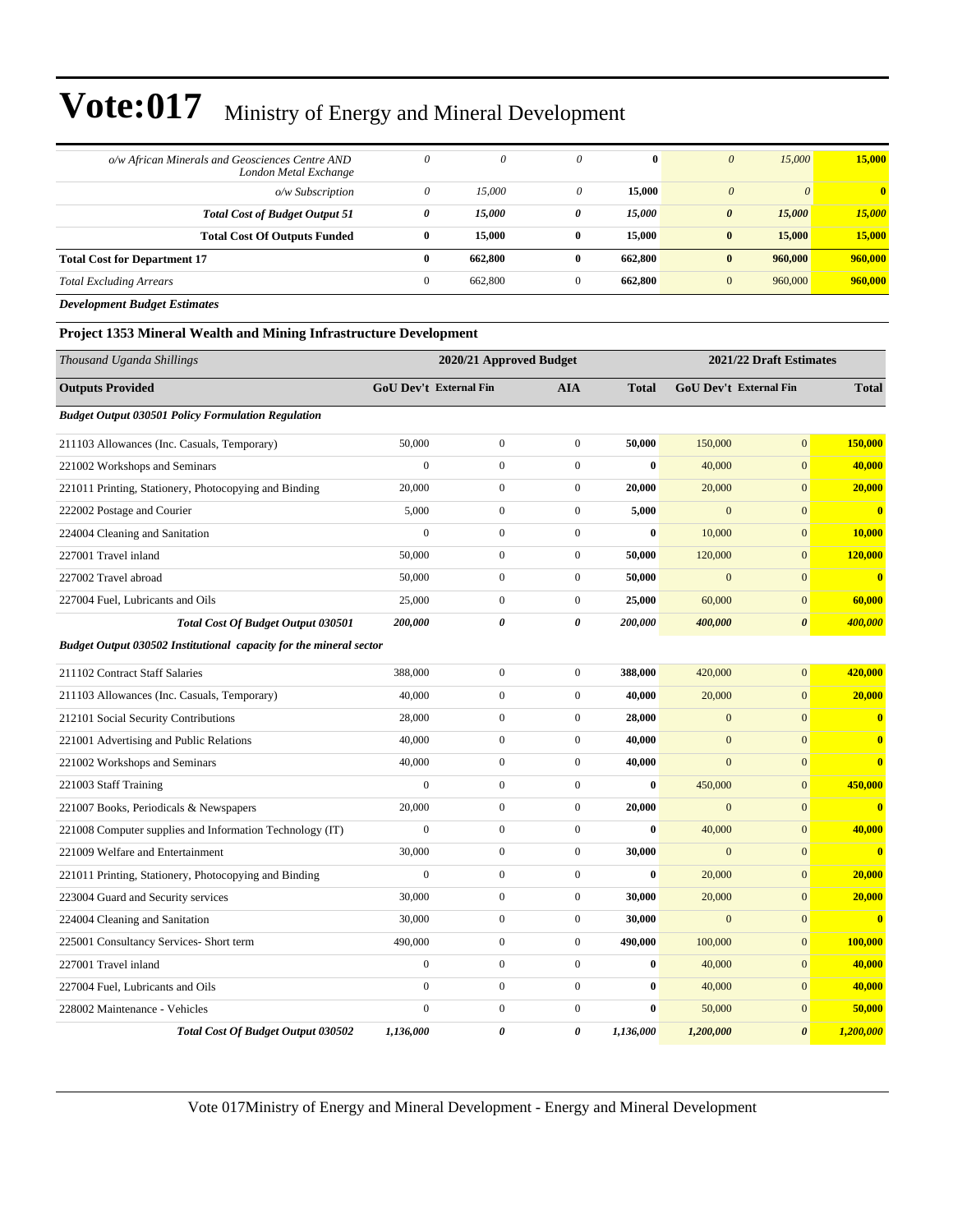| 262101 Contributions to International Organisations (Current)                         | 100,000                     | $\boldsymbol{0}$                     | $\boldsymbol{0}$                     | 100,000             | 100,000                 | $\mathbf{0}$                       | 100,000             |
|---------------------------------------------------------------------------------------|-----------------------------|--------------------------------------|--------------------------------------|---------------------|-------------------------|------------------------------------|---------------------|
| <b>Budget Output 030551 Contribution to international organisation(SEAMIC)</b>        |                             |                                      |                                      |                     |                         |                                    |                     |
| <b>Outputs Funded</b>                                                                 |                             | GoU Dev't External Fin               | <b>AIA</b>                           | <b>Total</b>        |                         | <b>GoU Dev't External Fin</b>      | <b>Total</b>        |
| <b>Total Cost for Outputs Provided</b>                                                | 4,886,000                   | $\boldsymbol{0}$                     | $\boldsymbol{0}$                     | 4,886,000           | 4,300,000               | $\mathbf{0}$                       | 4,300,000           |
| 227004 Fuel, Lubricants and Oils<br><b>Total Cost Of Budget Output 030506</b>         | 200,000                     | $\boldsymbol{0}$<br>0                | 0                                    | $\bf{0}$<br>200,000 | 56,000<br>200,000       | $\boldsymbol{0}$<br>$\pmb{\theta}$ | 200,000             |
| 227001 Travel inland                                                                  | 200,000<br>$\boldsymbol{0}$ | $\boldsymbol{0}$                     | $\boldsymbol{0}$<br>$\boldsymbol{0}$ | 200,000             | 120,000                 | $\mathbf{0}$                       | 120,000<br>56,000   |
| 211103 Allowances (Inc. Casuals, Temporary)                                           | $\boldsymbol{0}$            | $\boldsymbol{0}$                     | $\boldsymbol{0}$                     | $\bf{0}$            | 24,000                  | $\boldsymbol{0}$                   | 24,000              |
|                                                                                       |                             |                                      |                                      |                     |                         |                                    |                     |
| <b>Budget Output 030506 Enforcement and Compliance</b>                                |                             |                                      |                                      |                     |                         |                                    |                     |
| Total Cost Of Budget Output 030505                                                    | 2,100,000                   | 0                                    | 0                                    | 2,100,000           | 1,000,000               | $\boldsymbol{\theta}$              | 1,000,000           |
| 228002 Maintenance - Vehicles                                                         | 100,000                     | $\boldsymbol{0}$                     | $\boldsymbol{0}$                     | 100,000             | 100,000                 | $\mathbf{0}$                       | 100,000             |
| 227004 Fuel, Lubricants and Oils                                                      | 150,000                     | $\boldsymbol{0}$                     | $\boldsymbol{0}$                     | 150,000             | 120,000                 | $\mathbf{0}$                       | 120,000             |
| 227001 Travel inland                                                                  | 400,000                     | $\boldsymbol{0}$                     | $\boldsymbol{0}$                     | 400,000             | 400,000                 | $\mathbf{0}$                       | 400,000             |
| 225001 Consultancy Services- Short term                                               | 1,350,000                   | $\boldsymbol{0}$                     | $\boldsymbol{0}$                     | 1,350,000           | 215,000                 | $\mathbf{0}$                       | 215,000             |
| 223005 Electricity<br>223006 Water                                                    | $\boldsymbol{0}$            | $\boldsymbol{0}$                     | $\boldsymbol{0}$                     | $\bf{0}$            | 5,000                   | $\mathbf{0}$                       | 5,000               |
|                                                                                       | $\boldsymbol{0}$            | $\boldsymbol{0}$                     | $\boldsymbol{0}$                     | $\bf{0}$            | 10,000                  | $\mathbf{0}$                       | 10,000              |
| 221011 Printing, Stationery, Photocopying and Binding<br>222002 Postage and Courier   | 10,000                      | $\boldsymbol{0}$                     | $\boldsymbol{0}$                     | 10,000              | $\mathbf{0}$            | $\mathbf{0}$                       | $\bf{0}$            |
| 221001 Advertising and Public Relations                                               | 50,000                      | $\boldsymbol{0}$                     | $\boldsymbol{0}$                     | 50,000              | 50,000                  | $\mathbf{0}$                       | 50,000              |
| 211103 Allowances (Inc. Casuals, Temporary)                                           | $\boldsymbol{0}$<br>40,000  | $\boldsymbol{0}$<br>$\boldsymbol{0}$ | $\boldsymbol{0}$<br>$\boldsymbol{0}$ | $\bf{0}$<br>40,000  | 100,000<br>$\mathbf{0}$ | $\boldsymbol{0}$<br>$\mathbf{0}$   | 100,000<br>$\bf{0}$ |
| <b>Budget Output 030505 Licencing and inspection</b>                                  |                             |                                      |                                      |                     |                         |                                    |                     |
| <b>Total Cost Of Budget Output 030504</b>                                             | 450,000                     | 0                                    | 0                                    | 450,000             | 500,000                 | $\boldsymbol{\theta}$              | 500,000             |
| 228002 Maintenance - Vehicles                                                         | $\boldsymbol{0}$            | $\boldsymbol{0}$                     | $\boldsymbol{0}$                     | $\bf{0}$            | 40,000                  | $\mathbf{0}$                       | 40,000              |
| 227004 Fuel, Lubricants and Oils                                                      | 20,000                      | $\boldsymbol{0}$                     | $\boldsymbol{0}$                     | 20,000              | 80,000                  | $\mathbf{0}$                       | 80,000              |
| 227001 Travel inland                                                                  | 210,000                     | $\boldsymbol{0}$                     | $\boldsymbol{0}$                     | 210,000             | 300,000                 | $\mathbf{0}$                       | 300,000             |
| 225001 Consultancy Services- Short term                                               | 170,000                     | $\boldsymbol{0}$                     | $\boldsymbol{0}$                     | 170,000             | $\mathbf{0}$            | $\mathbf{0}$                       | $\bf{0}$            |
| 224004 Cleaning and Sanitation                                                        | $\boldsymbol{0}$            | $\boldsymbol{0}$                     | $\boldsymbol{0}$                     | $\bf{0}$            | 20,000                  | $\mathbf{0}$                       | 20,000              |
| 221003 Staff Training                                                                 | 50,000                      | $\boldsymbol{0}$                     | $\boldsymbol{0}$                     | 50,000              | $\mathbf{0}$            | $\mathbf{0}$                       | $\bf{0}$            |
| 211103 Allowances (Inc. Casuals, Temporary)                                           | $\boldsymbol{0}$            | $\boldsymbol{0}$                     | $\boldsymbol{0}$                     | $\bf{0}$            | 60,000                  | $\boldsymbol{0}$                   | 60,000              |
| <b>Budget Output 030504 Health safety and Social Awareness for Miners</b>             |                             |                                      |                                      |                     |                         |                                    |                     |
| <b>Total Cost Of Budget Output 030503</b>                                             | 800,000                     | 0                                    | 0                                    | 800,000             | 1,000,000               | $\boldsymbol{\theta}$              | 1,000,000           |
| 228002 Maintenance - Vehicles                                                         | 30,000                      | $\boldsymbol{0}$                     | $\boldsymbol{0}$                     | 30,000              | 100,000                 | $\boldsymbol{0}$                   | 100,000             |
| 227004 Fuel, Lubricants and Oils                                                      | 120,000                     | $\boldsymbol{0}$                     | $\boldsymbol{0}$                     | 120,000             | 250,000                 | $\mathbf{0}$                       | 250,000             |
| 227001 Travel inland                                                                  | 600,000                     | $\boldsymbol{0}$                     | $\boldsymbol{0}$                     | 600,000             | 450,000                 | $\mathbf{0}$                       | 450,000             |
| 221003 Staff Training                                                                 | 50,000                      | $\boldsymbol{0}$                     | $\boldsymbol{0}$                     | 50,000              | $\mathbf{0}$            | $\mathbf{0}$                       | $\bf{0}$            |
| 211102 Contract Staff Salaries                                                        | $\mathbf{0}$                | $\boldsymbol{0}$                     | $\boldsymbol{0}$                     | $\bf{0}$            | 200,000                 | $\mathbf{0}$                       | 200,000             |
| риизсі өшриі 050505 тітегін елріогиноп, истеюртені, ргонисноп ини тише-шинноп рготоки |                             |                                      |                                      |                     |                         |                                    |                     |

*Budget Output 030503 Mineral Exploration, development, production and value-addition promoted*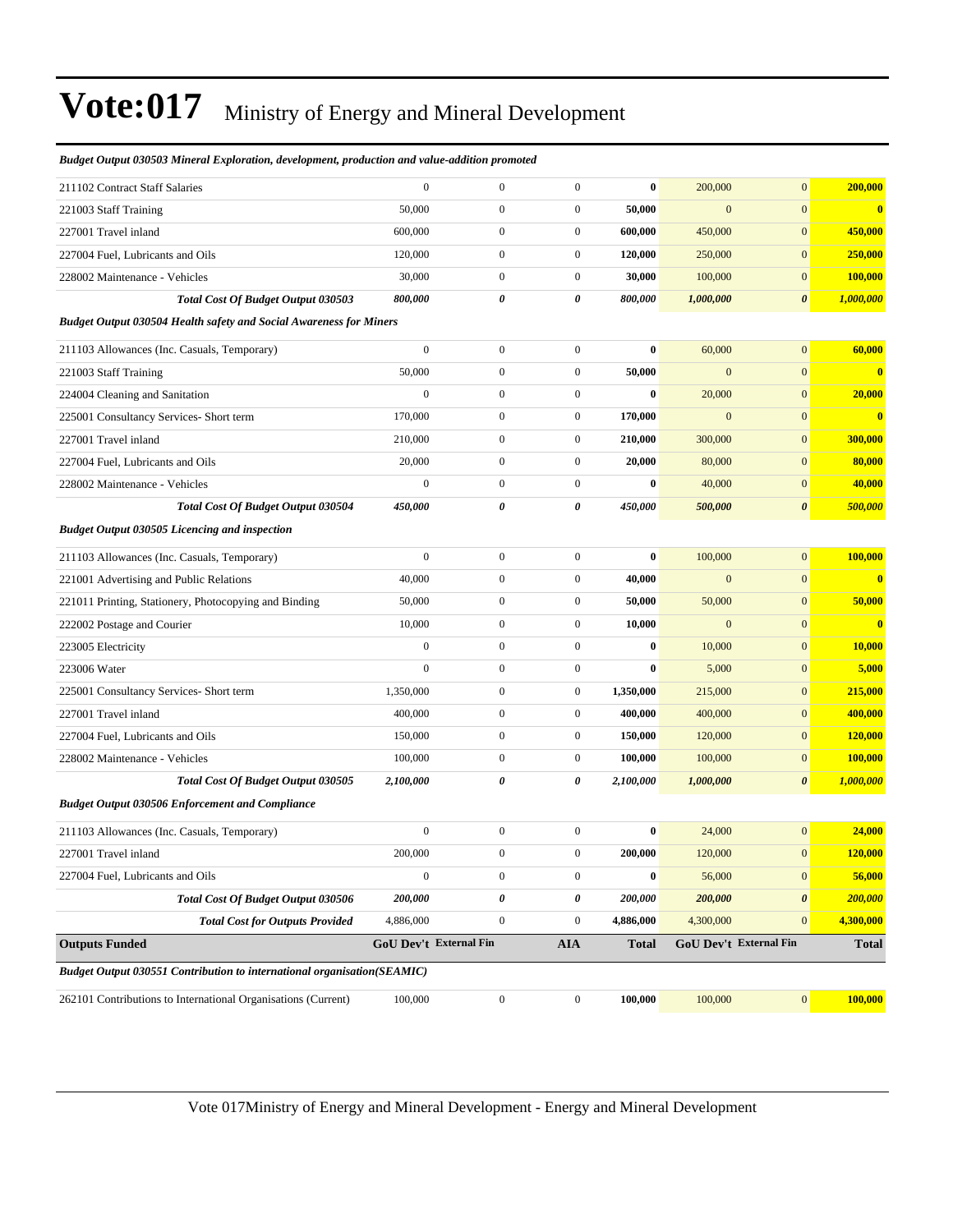| o/w Contributions to International Organisations - AMGC                                          | 100,000          | $\theta$                      | 0                       | 100,000               | $\mathcal{O}$         | $\theta$                      |                       |
|--------------------------------------------------------------------------------------------------|------------------|-------------------------------|-------------------------|-----------------------|-----------------------|-------------------------------|-----------------------|
| o/w o/w contribution to CTBTO, AMGC and OAGS                                                     | $\theta$         | $\theta$                      | 0                       | $\bf{0}$              | 100,000               | $\theta$                      | 100,000               |
| Total Cost Of Budget Output 030551                                                               | 100,000          | 0                             | 0                       | 100,000               | 100,000               | $\boldsymbol{\theta}$         | 100,000               |
| <b>Total Cost for Outputs Funded</b>                                                             | 100,000          | $\boldsymbol{0}$              | $\boldsymbol{0}$        | 100,000               | 100,000               | $\boldsymbol{0}$              | 100,000               |
| <b>Capital Purchases</b>                                                                         |                  | <b>GoU Dev't External Fin</b> | <b>AIA</b>              | <b>Total</b>          |                       | <b>GoU Dev't External Fin</b> | <b>Total</b>          |
| Budget Output 030572 Government Buildings and Administrative Infrastructure                      |                  |                               |                         |                       |                       |                               |                       |
| 281503 Engineering and Design Studies & Plans for capital<br>works                               | $\boldsymbol{0}$ | $\boldsymbol{0}$              | $\boldsymbol{0}$        | $\bf{0}$              | 250,000               | $\boldsymbol{0}$              | 250,000               |
| 281504 Monitoring, Supervision & Appraisal of Capital work                                       | 500,000          | $\mathbf{0}$                  | $\boldsymbol{0}$        | 500,000               | 200,000               | $\boldsymbol{0}$              | 200,000               |
| 312101 Non-Residential Buildings                                                                 | 6,000,000        | $\boldsymbol{0}$              | $\boldsymbol{0}$        | 6,000,000             | 4,600,000             | $\mathbf{0}$                  | 4,600,000             |
| Total Cost Of Budget Output 030572                                                               | 6,500,000        | 0                             | 0                       | 6,500,000             | 5,050,000             | $\boldsymbol{\theta}$         | 5,050,000             |
| <b>Budget Output 030575 Purchase of Motor Vehicles and Other Transport Equipment</b>             |                  |                               |                         |                       |                       |                               |                       |
| 312201 Transport Equipment                                                                       | $\mathbf{0}$     | $\mathbf{0}$                  | $\boldsymbol{0}$        | $\bf{0}$              | 300,000               | $\boldsymbol{0}$              | 300,000               |
| Total Cost Of Budget Output 030575                                                               | $\theta$         | 0                             | 0                       | $\boldsymbol{\theta}$ | 300,000               | $\boldsymbol{\theta}$         | 300,000               |
| <b>Budget Output 030577 Purchase of Specialised Machinery &amp; Equipment</b>                    |                  |                               |                         |                       |                       |                               |                       |
| 281504 Monitoring, Supervision & Appraisal of Capital work                                       | 214,000          | $\boldsymbol{0}$              | $\boldsymbol{0}$        | 214,000               | $\mathbf{0}$          | $\boldsymbol{0}$              | $\mathbf{0}$          |
| 312202 Machinery and Equipment                                                                   | 1,304,378        | $\boldsymbol{0}$              | $\boldsymbol{0}$        | 1,304,378             | 3,600,000             | $\mathbf{0}$                  | 3,600,000             |
| 312213 ICT Equipment                                                                             | 350,000          | $\mathbf{0}$                  | $\boldsymbol{0}$        | 350,000               | $\mathbf{0}$          | $\boldsymbol{0}$              | $\bf{0}$              |
| Total Cost Of Budget Output 030577                                                               | 1,868,378        | 0                             | 0                       | 1,868,378             | 3,600,000             | $\pmb{\theta}$                | 3,600,000             |
| <b>Total Cost for Capital Purchases</b>                                                          | 8,368,378        | $\boldsymbol{0}$              | $\boldsymbol{0}$        | 8,368,378             | 8,950,000             | $\mathbf{0}$                  | 8,950,000             |
| <b>Total Cost for Project: 1353</b>                                                              | 13,354,378       | $\boldsymbol{0}$              | $\boldsymbol{0}$        | 13,354,378            | 13,350,000            | $\boldsymbol{0}$              | 13,350,000            |
| <b>Total Excluding Arrears</b>                                                                   | 13,354,378       | $\boldsymbol{0}$              | $\boldsymbol{0}$        | 13,354,378            | 13,350,000            | $\mathbf{0}$                  | 13,350,000            |
| Project 1392 Design, Construction and Installation of Uganda National Infrasound Network (DCIIN) |                  |                               |                         |                       |                       |                               |                       |
| Thousand Uganda Shillings                                                                        |                  |                               | 2020/21 Approved Budget |                       |                       | 2021/22 Draft Estimates       |                       |
| <b>Capital Purchases</b>                                                                         |                  | <b>GoU Dev't External Fin</b> | AIA                     | <b>Total</b>          |                       | GoU Dev't External Fin        | <b>Total</b>          |
| <b>Budget Output 030577 Purchase of Specialised Machinery &amp; Equipment</b>                    |                  |                               |                         |                       |                       |                               |                       |
| 312202 Machinery and Equipment                                                                   | 4,129,000        | $\boldsymbol{0}$              | $\boldsymbol{0}$        | 4,129,000             | $\mathbf{0}$          | $\mathbf{0}$                  | $\bf{0}$              |
| Total Cost Of Budget Output 030577                                                               | 4,129,000        | 0                             | 0                       | 4,129,000             | $\boldsymbol{\theta}$ | $\boldsymbol{\theta}$         | $\boldsymbol{\theta}$ |
| <b>Total Cost for Capital Purchases</b>                                                          | 4,129,000        | $\boldsymbol{0}$              | $\boldsymbol{0}$        | 4,129,000             | $\mathbf{0}$          | $\mathbf{0}$                  | $\bf{0}$              |
| <b>Total Cost for Project: 1392</b>                                                              | 4,129,000        | $\mathbf{0}$                  | $\boldsymbol{0}$        | 4,129,000             | $\mathbf{0}$          | $\overline{0}$                | $\bf{0}$              |
| <b>Total Excluding Arrears</b>                                                                   | 4,129,000        | $\boldsymbol{0}$              | $\boldsymbol{0}$        | 4,129,000             | $\boldsymbol{0}$      | $\boldsymbol{0}$              | $\bf{0}$              |
| Project 1505 Minerals Laboratories Equipping & Systems Development                               |                  |                               |                         |                       |                       |                               |                       |
| Thousand Uganda Shillings                                                                        |                  |                               | 2020/21 Approved Budget |                       |                       | 2021/22 Draft Estimates       |                       |
| <b>Outputs Provided</b>                                                                          |                  | <b>GoU Dev't External Fin</b> | <b>AIA</b>              | <b>Total</b>          |                       | <b>GoU Dev't External Fin</b> | <b>Total</b>          |
| <b>Budget Output 030501 Policy Formulation Regulation</b>                                        |                  |                               |                         |                       |                       |                               |                       |
| 211103 Allowances (Inc. Casuals, Temporary)                                                      | 30,000           | $\boldsymbol{0}$              | $\boldsymbol{0}$        | 30,000                | $\boldsymbol{0}$      | $\boldsymbol{0}$              | $\bf{0}$              |
| 221002 Workshops and Seminars                                                                    | 35,000           | $\boldsymbol{0}$              | $\boldsymbol{0}$        | 35,000                | $\boldsymbol{0}$      | $\boldsymbol{0}$              | $\mathbf{0}$          |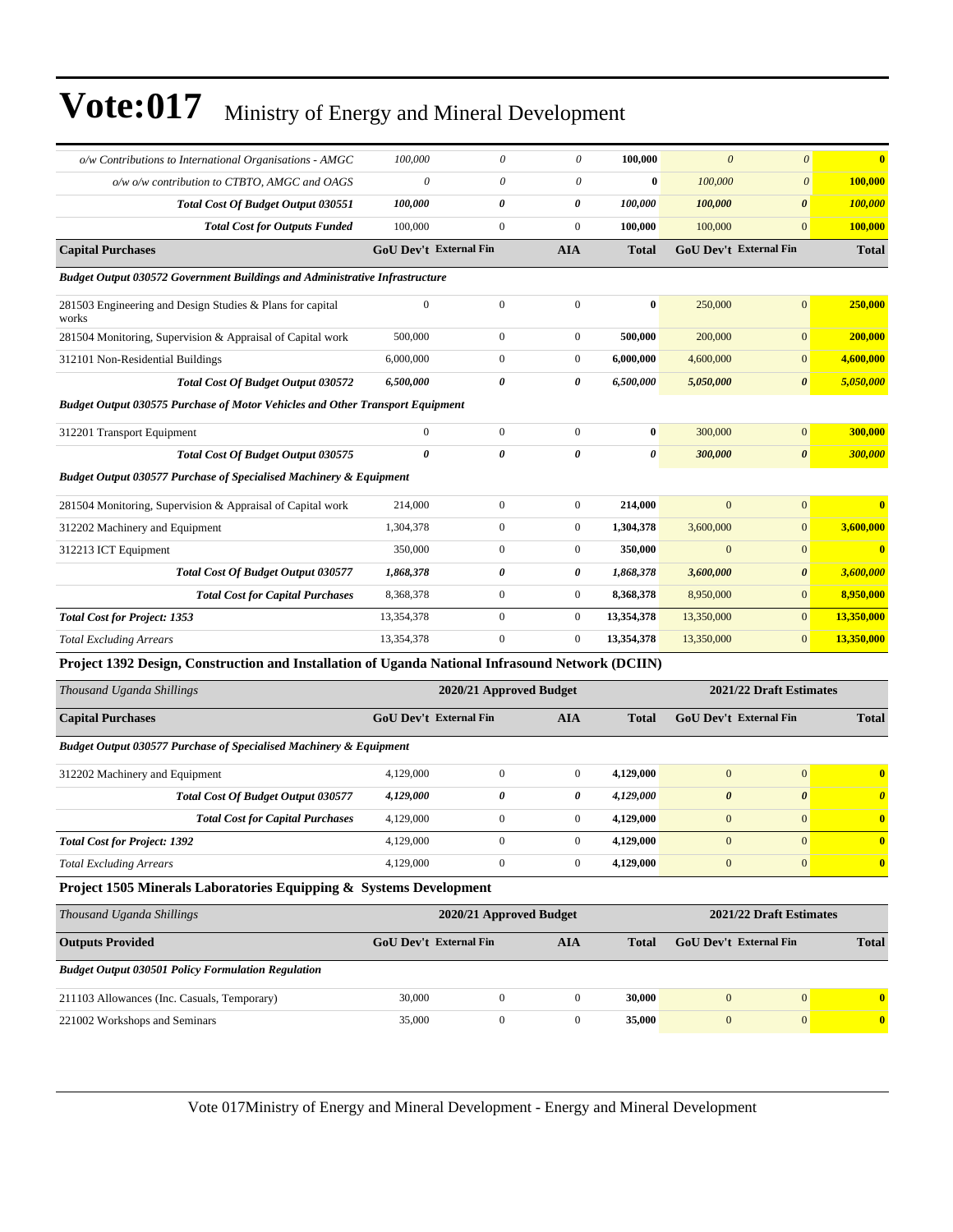| 221010 Special Meals and Drinks                                                               | 5,000     | $\boldsymbol{0}$ | $\boldsymbol{0}$ | 5,000     | $\mathbf{0}$          | $\mathbf{0}$          | $\bf{0}$              |  |  |  |
|-----------------------------------------------------------------------------------------------|-----------|------------------|------------------|-----------|-----------------------|-----------------------|-----------------------|--|--|--|
| 221011 Printing, Stationery, Photocopying and Binding                                         | 10,000    | $\boldsymbol{0}$ | $\boldsymbol{0}$ | 10,000    | $\boldsymbol{0}$      | $\mathbf{0}$          | $\bf{0}$              |  |  |  |
| 227001 Travel inland                                                                          | 20,000    | $\mathbf{0}$     | $\boldsymbol{0}$ | 20,000    | $\mathbf{0}$          | $\mathbf{0}$          | $\bf{0}$              |  |  |  |
| <b>Total Cost Of Budget Output 030501</b>                                                     | 100,000   | $\pmb{\theta}$   | 0                | 100,000   | $\boldsymbol{\theta}$ | $\boldsymbol{\theta}$ | $\boldsymbol{\theta}$ |  |  |  |
| Budget Output 030502 Institutional capacity for the mineral sector                            |           |                  |                  |           |                       |                       |                       |  |  |  |
| 211102 Contract Staff Salaries                                                                | 45,000    | $\boldsymbol{0}$ | $\boldsymbol{0}$ | 45,000    | $\mathbf{0}$          | $\mathbf{0}$          | $\bf{0}$              |  |  |  |
| 213004 Gratuity Expenses                                                                      | 15,000    | $\mathbf{0}$     | $\boldsymbol{0}$ | 15,000    | $\mathbf{0}$          | $\mathbf{0}$          | $\mathbf{0}$          |  |  |  |
| 221001 Advertising and Public Relations                                                       | 10,000    | $\boldsymbol{0}$ | $\boldsymbol{0}$ | 10,000    | $\mathbf{0}$          | $\mathbf{0}$          | $\bf{0}$              |  |  |  |
| 221003 Staff Training                                                                         | 315,000   | $\mathbf{0}$     | $\boldsymbol{0}$ | 315,000   | $\mathbf{0}$          | $\mathbf{0}$          | $\bf{0}$              |  |  |  |
| 223005 Electricity                                                                            | 10,000    | $\mathbf{0}$     | $\boldsymbol{0}$ | 10,000    | $\mathbf{0}$          | $\mathbf{0}$          | $\bf{0}$              |  |  |  |
| 223006 Water                                                                                  | 10,000    | $\boldsymbol{0}$ | $\boldsymbol{0}$ | 10,000    | $\boldsymbol{0}$      | $\mathbf{0}$          | $\bf{0}$              |  |  |  |
| 227002 Travel abroad                                                                          | 283,000   | $\mathbf{0}$     | $\boldsymbol{0}$ | 283,000   | $\mathbf{0}$          | $\mathbf{0}$          | $\bf{0}$              |  |  |  |
| 227004 Fuel, Lubricants and Oils                                                              | 20,000    | $\boldsymbol{0}$ | $\boldsymbol{0}$ | 20,000    | $\mathbf{0}$          | $\mathbf{0}$          | $\bf{0}$              |  |  |  |
| 228002 Maintenance - Vehicles                                                                 | 30,000    | $\mathbf{0}$     | $\boldsymbol{0}$ | 30,000    | $\mathbf{0}$          | $\mathbf{0}$          | $\bf{0}$              |  |  |  |
| 228003 Maintenance - Machinery, Equipment & Furniture                                         | 180,000   | $\mathbf{0}$     | $\boldsymbol{0}$ | 180,000   | $\mathbf{0}$          | $\mathbf{0}$          | $\bf{0}$              |  |  |  |
| <b>Total Cost Of Budget Output 030502</b>                                                     | 918,000   | 0                | 0                | 918,000   | $\boldsymbol{\theta}$ | $\boldsymbol{\theta}$ | $\boldsymbol{\theta}$ |  |  |  |
| Budget Output 030503 Mineral Exploration, development, production and value-addition promoted |           |                  |                  |           |                       |                       |                       |  |  |  |
| 211103 Allowances (Inc. Casuals, Temporary)                                                   | 17,000    | $\mathbf{0}$     | $\boldsymbol{0}$ | 17,000    | $\mathbf{0}$          | $\mathbf{0}$          | $\bf{0}$              |  |  |  |
| 221011 Printing, Stationery, Photocopying and Binding                                         | 10,000    | $\boldsymbol{0}$ | $\boldsymbol{0}$ | 10,000    | $\boldsymbol{0}$      | $\mathbf{0}$          | $\bf{0}$              |  |  |  |
| 221012 Small Office Equipment                                                                 | 10,000    | $\boldsymbol{0}$ | $\boldsymbol{0}$ | 10,000    | $\mathbf{0}$          | $\mathbf{0}$          | $\bf{0}$              |  |  |  |
| 221017 Subscriptions                                                                          | 5,000     | $\mathbf{0}$     | $\boldsymbol{0}$ | 5,000     | $\mathbf{0}$          | $\mathbf{0}$          | $\bf{0}$              |  |  |  |
| 222002 Postage and Courier                                                                    | 10,000    | $\boldsymbol{0}$ | $\boldsymbol{0}$ | 10,000    | $\mathbf{0}$          | $\mathbf{0}$          | $\bf{0}$              |  |  |  |
| 225001 Consultancy Services- Short term                                                       | 40,000    | $\mathbf{0}$     | $\boldsymbol{0}$ | 40,000    | $\mathbf{0}$          | $\mathbf{0}$          | $\bf{0}$              |  |  |  |
| 225002 Consultancy Services-Long-term                                                         | 80,000    | $\boldsymbol{0}$ | $\boldsymbol{0}$ | 80,000    | $\boldsymbol{0}$      | $\mathbf{0}$          | $\bf{0}$              |  |  |  |
| 227001 Travel inland                                                                          | 30,000    | $\boldsymbol{0}$ | $\boldsymbol{0}$ | 30,000    | $\mathbf{0}$          | $\mathbf{0}$          | $\bf{0}$              |  |  |  |
| 227002 Travel abroad                                                                          | 30,000    | $\boldsymbol{0}$ | $\boldsymbol{0}$ | 30,000    | $\mathbf{0}$          | $\mathbf{0}$          | $\bf{0}$              |  |  |  |
| 227004 Fuel, Lubricants and Oils                                                              | 40,000    | $\boldsymbol{0}$ | $\boldsymbol{0}$ | 40,000    | $\mathbf{0}$          | $\mathbf{0}$          | $\bf{0}$              |  |  |  |
| Total Cost Of Budget Output 030503                                                            | 272,000   | 0                | 0                | 272,000   | $\boldsymbol{\theta}$ | $\boldsymbol{\theta}$ | $\boldsymbol{\theta}$ |  |  |  |
| <b>Budget Output 030504 Health safety and Social Awareness for Miners</b>                     |           |                  |                  |           |                       |                       |                       |  |  |  |
| 221002 Workshops and Seminars                                                                 | 35,000    | $\mathbf{0}$     | $\boldsymbol{0}$ | 35,000    | $\mathbf{0}$          | $\mathbf{0}$          | $\bf{0}$              |  |  |  |
| 221003 Staff Training                                                                         | 35,000    | $\boldsymbol{0}$ | $\boldsymbol{0}$ | 35,000    | $\boldsymbol{0}$      | $\boldsymbol{0}$      | $\bf{0}$              |  |  |  |
| 221009 Welfare and Entertainment                                                              | 15,000    | $\boldsymbol{0}$ | $\boldsymbol{0}$ | 15,000    | $\mathbf{0}$          | $\mathbf{0}$          | $\bf{0}$              |  |  |  |
| 221010 Special Meals and Drinks                                                               | 20,000    | $\boldsymbol{0}$ | $\boldsymbol{0}$ | 20,000    | $\boldsymbol{0}$      | $\mathbf{0}$          | $\mathbf{0}$          |  |  |  |
| 225001 Consultancy Services- Short term                                                       | 20,000    | $\boldsymbol{0}$ | $\boldsymbol{0}$ | 20,000    | $\boldsymbol{0}$      | $\mathbf{0}$          | $\bf{0}$              |  |  |  |
| 227001 Travel inland                                                                          | 30,000    | $\boldsymbol{0}$ | $\boldsymbol{0}$ | 30,000    | $\boldsymbol{0}$      | $\mathbf{0}$          | $\mathbf{0}$          |  |  |  |
| 227004 Fuel, Lubricants and Oils                                                              | 20,000    | $\boldsymbol{0}$ | $\boldsymbol{0}$ | 20,000    | $\boldsymbol{0}$      | $\mathbf{0}$          | $\bf{0}$              |  |  |  |
| Total Cost Of Budget Output 030504                                                            | 175,000   | $\pmb{\theta}$   | 0                | 175,000   | $\boldsymbol{\theta}$ | $\boldsymbol{\theta}$ | $\boldsymbol{\theta}$ |  |  |  |
| <b>Total Cost for Outputs Provided</b>                                                        | 1,465,000 | $\boldsymbol{0}$ | $\boldsymbol{0}$ | 1,465,000 | $\boldsymbol{0}$      | $\mathbf{0}$          | $\mathbf{0}$          |  |  |  |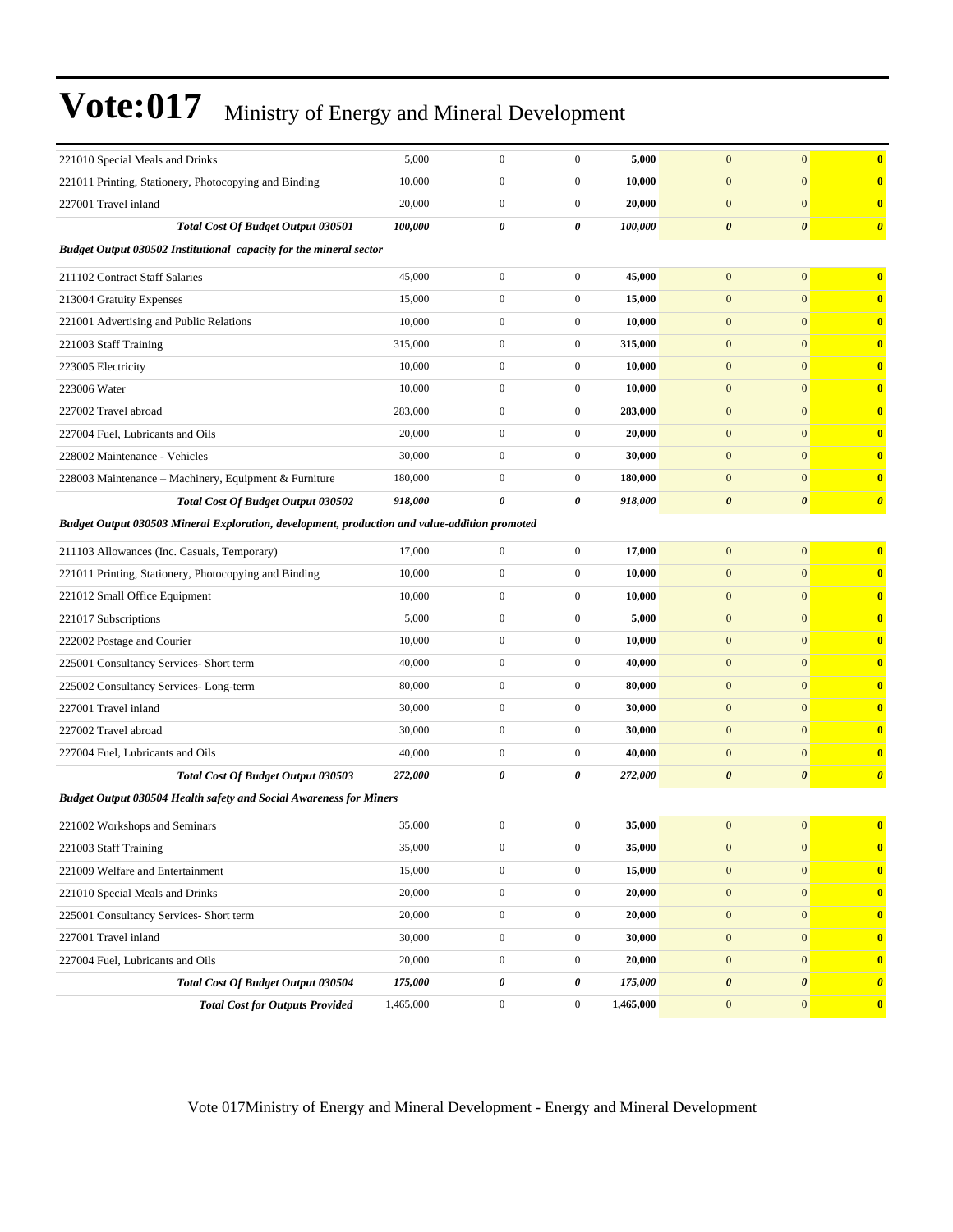| <b>Outputs Funded</b>                                                                                                         | <b>GoU Dev't External Fin</b> |                         | <b>AIA</b>       | Total            | <b>GoU Dev't External Fin</b> |                         | <b>Total</b>            |
|-------------------------------------------------------------------------------------------------------------------------------|-------------------------------|-------------------------|------------------|------------------|-------------------------------|-------------------------|-------------------------|
| <b>Budget Output 030551 Contribution to international organisation(SEAMIC)</b>                                                |                               |                         |                  |                  |                               |                         |                         |
| 262101 Contributions to International Organisations (Current)                                                                 | 30,000                        | $\boldsymbol{0}$        | $\boldsymbol{0}$ | 30,000           | $\mathbf{0}$                  | $\mathbf{0}$            | $\bf{0}$                |
| $o/w$ Subscription to international organizations (e.g. ASTM<br>International and African Mineral Geoscience Centre<br>(AMGC) | 30,000                        | 0                       | 0                | 30,000           | $\boldsymbol{\theta}$         | $\overline{\mathbf{0}}$ | $\bf{0}$                |
| Total Cost Of Budget Output 030551                                                                                            | 30,000                        | 0                       | 0                | 30,000           | $\boldsymbol{\theta}$         | $\boldsymbol{\theta}$   | $\boldsymbol{\theta}$   |
| <b>Total Cost for Outputs Funded</b>                                                                                          | 30,000                        | $\mathbf{0}$            | $\overline{0}$   | 30,000           | $\mathbf{0}$                  | $\mathbf{0}$            | $\bf{0}$                |
| <b>Capital Purchases</b>                                                                                                      | GoU Dev't External Fin        |                         | <b>AIA</b>       | Total            | GoU Dev't External Fin        |                         | <b>Total</b>            |
| Budget Output 030572 Government Buildings and Administrative Infrastructure                                                   |                               |                         |                  |                  |                               |                         |                         |
| 281503 Engineering and Design Studies & Plans for capital<br>works                                                            | 300,000                       | $\boldsymbol{0}$        | $\boldsymbol{0}$ | 300,000          | $\mathbf{0}$                  | $\boldsymbol{0}$        | $\bf{0}$                |
| 312101 Non-Residential Buildings                                                                                              | 250,000                       | $\boldsymbol{0}$        | $\boldsymbol{0}$ | 250,000          | $\mathbf{0}$                  | $\mathbf{0}$            | $\bf{0}$                |
| <b>Total Cost Of Budget Output 030572</b>                                                                                     | 550,000                       | 0                       | 0                | 550,000          | $\boldsymbol{\theta}$         | $\boldsymbol{\theta}$   | $\boldsymbol{\theta}$   |
| <b>Budget Output 030575 Purchase of Motor Vehicles and Other Transport Equipment</b>                                          |                               |                         |                  |                  |                               |                         |                         |
| 312201 Transport Equipment                                                                                                    | 730,000                       | $\boldsymbol{0}$        | $\boldsymbol{0}$ | 730,000          | $\mathbf{0}$                  | $\boldsymbol{0}$        | $\overline{\mathbf{0}}$ |
| <b>Total Cost Of Budget Output 030575</b>                                                                                     | 730,000                       | 0                       | 0                | 730,000          | $\boldsymbol{\theta}$         | $\boldsymbol{\theta}$   | $\boldsymbol{\theta}$   |
| Budget Output 030576 Purchase of Office and ICT Equipment, including Software                                                 |                               |                         |                  |                  |                               |                         |                         |
| 312202 Machinery and Equipment                                                                                                | 30,000                        | $\mathbf{0}$            | $\boldsymbol{0}$ | 30,000           | $\mathbf{0}$                  | $\mathbf{0}$            | $\overline{\mathbf{0}}$ |
| 312213 ICT Equipment                                                                                                          | 50,000                        | $\mathbf{0}$            | $\boldsymbol{0}$ | 50,000           | $\mathbf{0}$                  | $\mathbf{0}$            | $\bf{0}$                |
| Total Cost Of Budget Output 030576                                                                                            | 80,000                        | 0                       | 0                | 80,000           | $\boldsymbol{\theta}$         | $\boldsymbol{\theta}$   | $\boldsymbol{\theta}$   |
| <b>Budget Output 030577 Purchase of Specialised Machinery &amp; Equipment</b>                                                 |                               |                         |                  |                  |                               |                         |                         |
| 312214 Laboratory Equipments                                                                                                  | 4,400,000                     | $\boldsymbol{0}$        | $\boldsymbol{0}$ | 4,400,000        | $\mathbf{0}$                  | $\mathbf{0}$            | $\overline{\mathbf{0}}$ |
| 314201 Materials and supplies                                                                                                 | 100,000                       | $\mathbf{0}$            | $\boldsymbol{0}$ | 100,000          | $\mathbf{0}$                  | $\mathbf{0}$            | $\mathbf{0}$            |
| <b>Total Cost Of Budget Output 030577</b>                                                                                     | 4,500,000                     | 0                       | 0                | 4,500,000        | $\boldsymbol{\theta}$         | $\boldsymbol{\theta}$   | $\boldsymbol{\theta}$   |
| <b>Budget Output 030578 Purchase of Office and Residential Furniture and Fittings</b>                                         |                               |                         |                  |                  |                               |                         |                         |
| 312203 Furniture & Fixtures                                                                                                   | 45,000                        | $\boldsymbol{0}$        | $\boldsymbol{0}$ | 45,000           | $\mathbf{0}$                  | $\mathbf{0}$            | $\bf{0}$                |
| Total Cost Of Budget Output 030578                                                                                            | 45,000                        | 0                       | 0                | 45,000           | $\boldsymbol{\theta}$         | $\boldsymbol{\theta}$   | $\boldsymbol{\theta}$   |
| <b>Total Cost for Capital Purchases</b>                                                                                       | 5,905,000                     | $\boldsymbol{0}$        | $\boldsymbol{0}$ | 5,905,000        | $\mathbf{0}$                  | $\mathbf{0}$            | $\bf{0}$                |
| <b>Total Cost for Project: 1505</b>                                                                                           | 7,400,000                     | $\boldsymbol{0}$        | $\boldsymbol{0}$ | 7,400,000        | $\mathbf{0}$                  | $\mathbf{0}$            | $\bf{0}$                |
| <b>Total Excluding Arrears</b>                                                                                                | 7,400,000                     | $\mathbf{0}$            |                  | 7,400,000        | $\mathbf{0}$                  |                         | $\bf{0}$                |
| Project 1542 Airborne Geophysical Survey and Geological Mapping of Karamoja                                                   |                               |                         |                  |                  |                               |                         |                         |
| Thousand Uganda Shillings                                                                                                     |                               | 2020/21 Approved Budget |                  |                  |                               | 2021/22 Draft Estimates |                         |
| <b>Outputs Provided</b>                                                                                                       | <b>GoU Dev't External Fin</b> |                         | AIA              | <b>Total</b>     | GoU Dev't External Fin        |                         | <b>Total</b>            |
| Budget Output 030502 Institutional capacity for the mineral sector                                                            |                               |                         |                  |                  |                               |                         |                         |
| 227001 Travel inland                                                                                                          | $\boldsymbol{0}$              | $\boldsymbol{0}$        | $\boldsymbol{0}$ | $\pmb{0}$        | 1,040,000                     | $\mathbf{0}$            | 1,040,000               |
| 227004 Fuel, Lubricants and Oils                                                                                              | $\boldsymbol{0}$              | $\boldsymbol{0}$        | $\overline{0}$   | $\boldsymbol{0}$ | 260,000                       | $\boldsymbol{0}$        | 260,000                 |
| Total Cost Of Budget Output 030502                                                                                            | 0                             | $\pmb{\theta}$          | 0                | 0                | 1,300,000                     | $\boldsymbol{\theta}$   | 1,300,000               |
| Budget Output 030503 Mineral Exploration, development, production and value-addition promoted                                 |                               |                         |                  |                  |                               |                         |                         |
| 211102 Contract Staff Salaries                                                                                                | $\boldsymbol{0}$              | 90,000                  | $\boldsymbol{0}$ | 90,000           | $\boldsymbol{0}$              | $\boldsymbol{0}$        | $\mathbf{0}$            |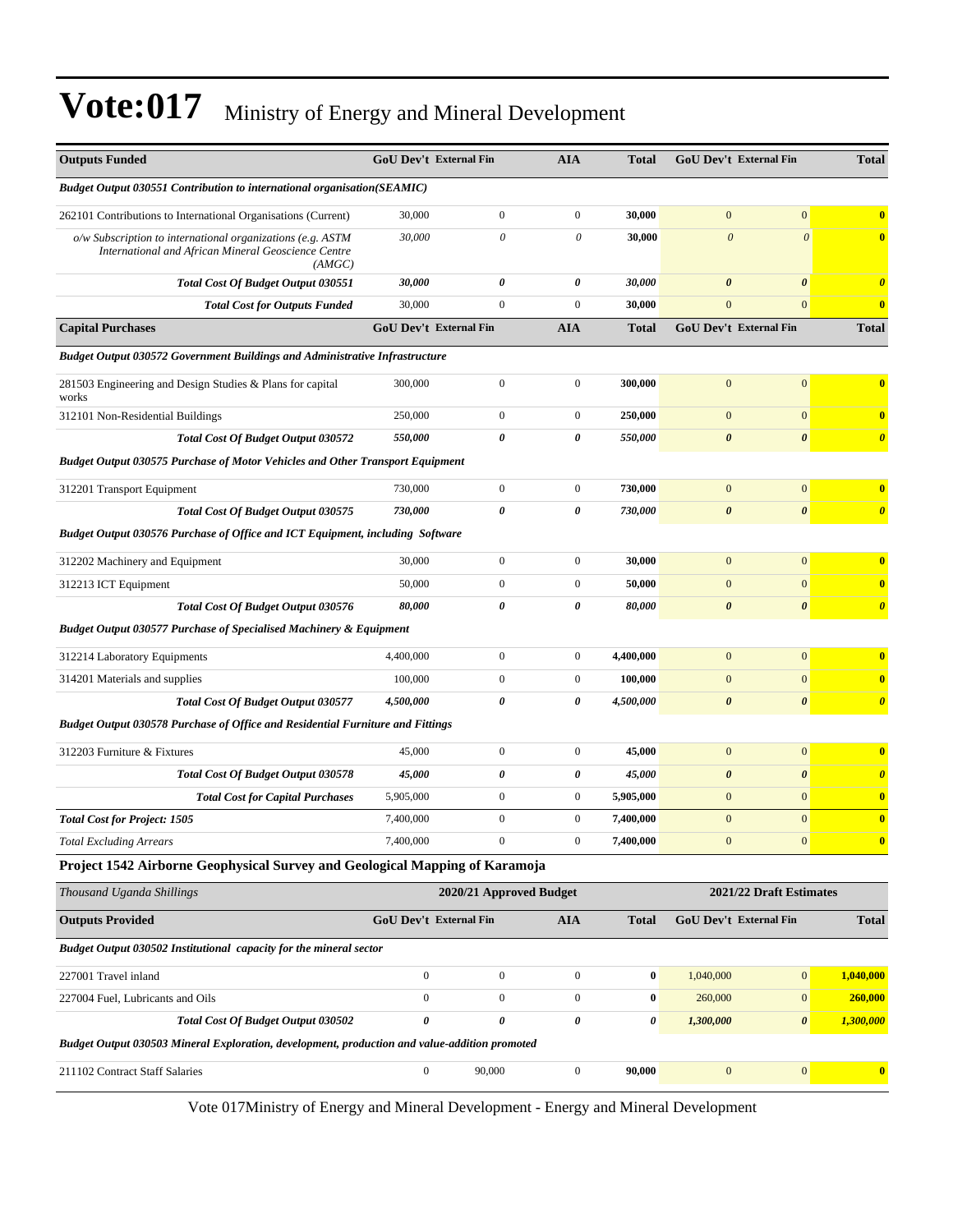| 221002 Workshops and Seminars                                                        | 500,000                       | 500,000                 | $\mathbf{0}$     | 1,000,000             | $\mathbf{0}$     | $\mathbf{0}$            | $\bf{0}$     |
|--------------------------------------------------------------------------------------|-------------------------------|-------------------------|------------------|-----------------------|------------------|-------------------------|--------------|
| 221003 Staff Training                                                                | 500,000                       | 1,000,000               | $\boldsymbol{0}$ | 1,500,000             | $\mathbf{0}$     | $\overline{0}$          | $\bf{0}$     |
| 221010 Special Meals and Drinks                                                      | $\mathbf{0}$                  | 480,000                 | $\boldsymbol{0}$ | 480,000               | $\mathbf{0}$     | $\overline{0}$          | $\bf{0}$     |
| 221011 Printing, Stationery, Photocopying and Binding                                | 40,000                        | $\boldsymbol{0}$        | $\overline{0}$   | 40,000                | $\mathbf{0}$     | $\overline{0}$          | $\bf{0}$     |
| 223004 Guard and Security services                                                   | 73,000                        | $\overline{0}$          | $\boldsymbol{0}$ | 73,000                | $\mathbf{0}$     | $\overline{0}$          | $\bf{0}$     |
| 225001 Consultancy Services- Short term                                              | 1,387,000                     | $\boldsymbol{0}$        | $\boldsymbol{0}$ | 1,387,000             | 4,000,000        | $\mathbf{0}$            | 4,000,000    |
| 225002 Consultancy Services-Long-term                                                | 3,694,919                     | 14,779,678              | $\boldsymbol{0}$ | 18,474,597            | 2,000,000        | 20,310,000              | 22,310,000   |
| 227001 Travel inland                                                                 | 2,100,000                     | 8,400,000               | $\boldsymbol{0}$ | 10,500,000            | $\mathbf{0}$     | $\mathbf{0}$            | $\bf{0}$     |
| 227002 Travel abroad                                                                 | 805,081                       | $\boldsymbol{0}$        | $\boldsymbol{0}$ | 805,081               | $\boldsymbol{0}$ | $\overline{0}$          | $\bf{0}$     |
| 227004 Fuel, Lubricants and Oils                                                     | $\mathbf{0}$                  | 500,000                 | $\boldsymbol{0}$ | 500,000               | $\mathbf{0}$     | $\overline{0}$          | $\bf{0}$     |
| 228002 Maintenance - Vehicles                                                        | $\mathbf{0}$                  | 4,000,000               | $\boldsymbol{0}$ | 4,000,000             | $\mathbf{0}$     | $\overline{0}$          | $\bf{0}$     |
| 228003 Maintenance - Machinery, Equipment & Furniture                                | $\boldsymbol{0}$              | 8,630,322               | $\boldsymbol{0}$ | 8,630,322             | $\mathbf{0}$     | $\overline{0}$          | $\bf{0}$     |
| <b>Total Cost Of Budget Output 030503</b>                                            | 9,100,000                     | 38,380,000              | 0                | 47,480,000            | 6,000,000        | 20,310,000              | 26,310,000   |
| <b>Total Cost for Outputs Provided</b>                                               | 9,100,000                     | 38,380,000              | $\overline{0}$   | 47,480,000            | 7,300,000        | 20,310,000              | 27,610,000   |
| <b>Capital Purchases</b>                                                             | <b>GoU Dev't External Fin</b> |                         | <b>AIA</b>       | <b>Total</b>          |                  | GoU Dev't External Fin  | <b>Total</b> |
| <b>Budget Output 030575 Purchase of Motor Vehicles and Other Transport Equipment</b> |                               |                         |                  |                       |                  |                         |              |
| 312201 Transport Equipment                                                           | $\mathbf{0}$                  | $\boldsymbol{0}$        | $\boldsymbol{0}$ | $\bf{0}$              | 600,000          | $\overline{0}$          | 600,000      |
| Total Cost Of Budget Output 030575                                                   | $\boldsymbol{\theta}$         | 0                       | 0                | $\boldsymbol{\theta}$ | 600,000          | 0                       | 600,000      |
| Budget Output 030576 Purchase of Office and ICT Equipment, including Software        |                               |                         |                  |                       |                  |                         |              |
| 312202 Machinery and Equipment                                                       | $\boldsymbol{0}$              | $\boldsymbol{0}$        | $\boldsymbol{0}$ | $\bf{0}$              | 1,000,000        | $\overline{0}$          | 1,000,000    |
| 312213 ICT Equipment                                                                 | $\mathbf{0}$                  | $\overline{0}$          | $\boldsymbol{0}$ | $\bf{0}$              | 200,000          | $\overline{0}$          | 200,000      |
| Total Cost Of Budget Output 030576                                                   | 0                             | 0                       | 0                | 0                     | 1,200,000        | $\boldsymbol{\theta}$   | 1,200,000    |
| <b>Total Cost for Capital Purchases</b>                                              | $\mathbf{0}$                  | $\boldsymbol{0}$        | $\boldsymbol{0}$ | $\bf{0}$              | 1,800,000        | $\overline{0}$          | 1,800,000    |
| <b>Total Cost for Project: 1542</b>                                                  | 9,100,000                     | 38,380,000              | $\boldsymbol{0}$ | 47,480,000            | 9,100,000        | 20,310,000              | 29,410,000   |
| <b>Total Excluding Arrears</b>                                                       | 9,100,000                     | 38,380,000              | $\overline{0}$   | 47,480,000            | 9,100,000        | 20,310,000              | 29,410,000   |
|                                                                                      | GoU                           | <b>External Fin</b>     | <b>AIA</b>       | <b>Total</b>          | GoU              | <b>External Fin</b>     | <b>Total</b> |
| <b>Total Cost for Sub-SubProgramme 05</b>                                            | 40,206,378                    | 38,380,000              | 0                | 78,586,378            | 28,670,000       | 20,310,000              | 48,980,000   |
| <b>Total Excluding Arrears</b>                                                       | 40,206,378                    | 38,380,000              | $\boldsymbol{0}$ | 78,586,378            | 28,670,000       | 20,310,000              | 48,980,000   |
| Sub-SubProgrammme 49 Policy, Planning and Support Services                           |                               |                         |                  |                       |                  |                         |              |
| <b>Recurrent Budget Estimates</b>                                                    |                               |                         |                  |                       |                  |                         |              |
| <b>Department 08 Internal Audit Department</b>                                       |                               |                         |                  |                       |                  |                         |              |
| Thousand Uganda Shillings                                                            |                               | 2020/21 Approved Budget |                  |                       |                  | 2021/22 Draft Estimates |              |
| <b>Outputs Provided</b>                                                              | Wage                          | Non Wage                | AIA              | <b>Total</b>          | Wage             | Non Wage                | <b>Total</b> |
| Budget Output 034901 Planning, Budgeting and monitoring                              |                               |                         |                  |                       |                  |                         |              |
| 211103 Allowances (Inc. Casuals, Temporary)                                          | $\boldsymbol{0}$              | 76,000                  | $\boldsymbol{0}$ | 76,000                | $\boldsymbol{0}$ | 76,000                  | 76,000       |
| 221003 Staff Training                                                                | $\boldsymbol{0}$              | 20,000                  | $\boldsymbol{0}$ | 20,000                | $\mathbf{0}$     | 20,000                  | 20,000       |
| 221007 Books, Periodicals & Newspapers                                               | $\boldsymbol{0}$              | 2,000                   | $\boldsymbol{0}$ | 2,000                 | $\boldsymbol{0}$ | 2,000                   | 2,000        |
| 221008 Computer supplies and Information Technology (IT)                             | $\boldsymbol{0}$              | 4,000                   | $\boldsymbol{0}$ | 4,000                 | $\boldsymbol{0}$ | 4,000                   | 4,000        |
| 221011 Printing, Stationery, Photocopying and Binding                                | $\boldsymbol{0}$              | 20,000                  | $\boldsymbol{0}$ | 20,000                | $\boldsymbol{0}$ | 30,000                  | 30,000       |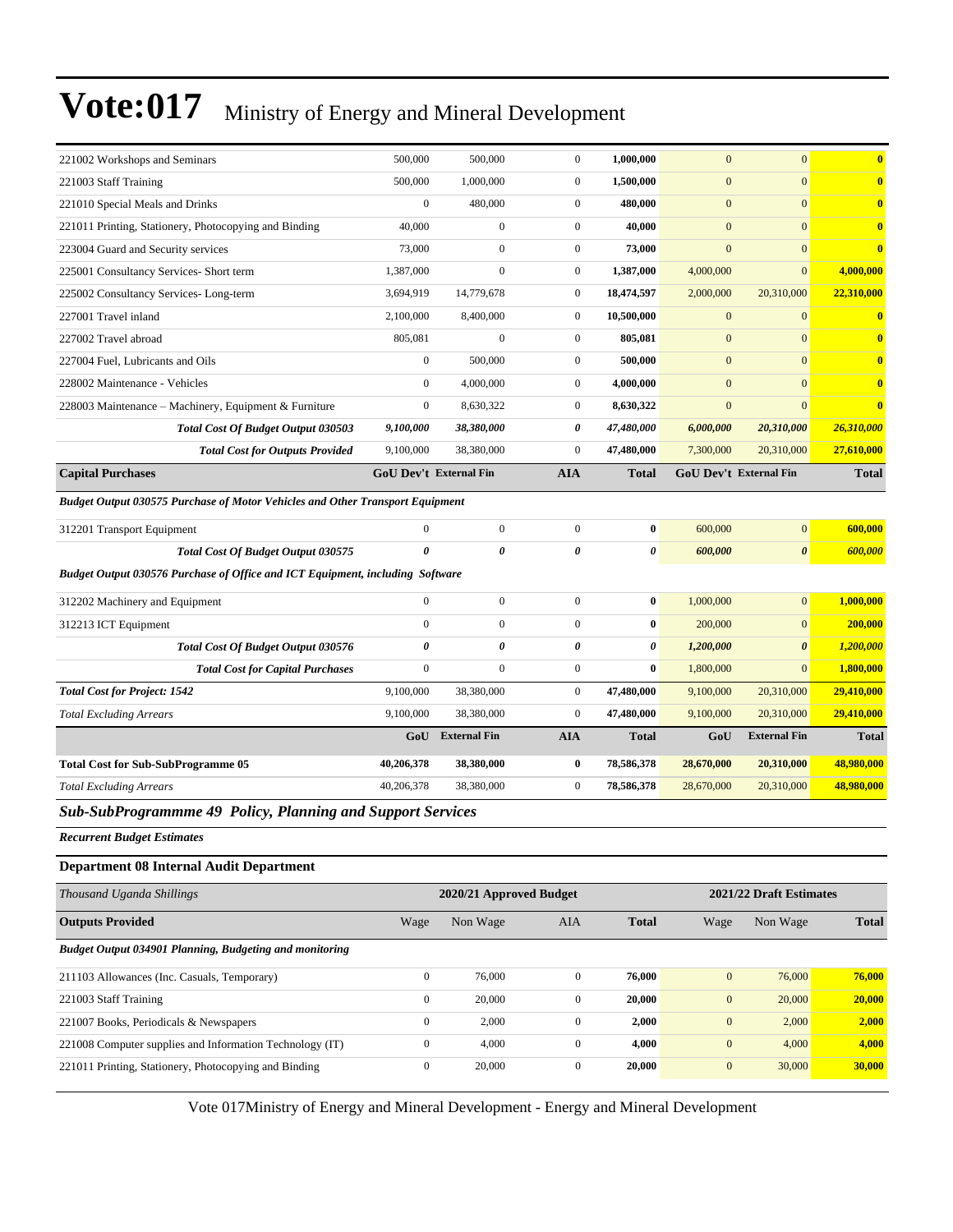| 221012 Small Office Equipment                                        | $\boldsymbol{0}$ | 6,000            | $\boldsymbol{0}$ | 6,000     | $\mathbf{0}$<br>6,000                                   | 6,000               |
|----------------------------------------------------------------------|------------------|------------------|------------------|-----------|---------------------------------------------------------|---------------------|
|                                                                      | $\boldsymbol{0}$ |                  | $\mathbf{0}$     |           |                                                         |                     |
| 227001 Travel inland                                                 | $\boldsymbol{0}$ | 80,000           | $\mathbf{0}$     | 80,000    | $\mathbf{0}$<br>100,000<br>$\mathbf{0}$<br>$\mathbf{0}$ | 100,000<br>$\bf{0}$ |
| 227002 Travel abroad                                                 | $\boldsymbol{0}$ | 32,000           | $\boldsymbol{0}$ | 32,000    | $\mathbf{0}$                                            |                     |
| 227004 Fuel, Lubricants and Oils                                     |                  | 50,000           |                  | 50,000    | 52,000                                                  | 52,000              |
| 228002 Maintenance - Vehicles                                        | $\boldsymbol{0}$ | 10,000           | $\mathbf{0}$     | 10,000    | $\mathbf{0}$<br>10,000                                  | 10,000              |
| <b>Total Cost of Budget Output 01</b>                                | 0                | 300,000          | 0                | 300,000   | $\boldsymbol{\theta}$<br>300,000                        | 300,000             |
| <b>Budget Output 034902 Finance Management and Procurement</b>       |                  |                  |                  |           |                                                         |                     |
| 211103 Allowances (Inc. Casuals, Temporary)                          | $\boldsymbol{0}$ | 100,000          | $\mathbf{0}$     | 100,000   | $\mathbf{0}$<br>100,000                                 | 100.000             |
| 221003 Staff Training                                                | $\boldsymbol{0}$ | 25,000           | $\mathbf{0}$     | 25,000    | $\mathbf{0}$<br>25,000                                  | 25,000              |
| 221010 Special Meals and Drinks                                      | $\boldsymbol{0}$ | 10,000           | $\mathbf{0}$     | 10,000    | $\mathbf{0}$<br>10,000                                  | 10,000              |
| 221011 Printing, Stationery, Photocopying and Binding                | $\boldsymbol{0}$ | 50,000           | $\mathbf{0}$     | 50,000    | $\boldsymbol{0}$<br>50,000                              | 50,000              |
| 227001 Travel inland                                                 | $\boldsymbol{0}$ | 100,000          | $\mathbf{0}$     | 100,000   | $\mathbf{0}$<br>100,000                                 | 100,000             |
| 227002 Travel abroad                                                 | $\overline{0}$   | 60,000           | $\mathbf{0}$     | 60,000    | $\mathbf{0}$<br>40,000                                  | 40,000              |
| 227004 Fuel, Lubricants and Oils                                     | $\boldsymbol{0}$ | 50,000           | $\mathbf{0}$     | 50,000    | $\mathbf{0}$<br>72,000                                  | 72,000              |
| 228002 Maintenance - Vehicles                                        | $\boldsymbol{0}$ | 10,000           | $\mathbf{0}$     | 10,000    | $\mathbf{0}$<br>8,000                                   | 8,000               |
| <b>Total Cost of Budget Output 02</b>                                | 0                | 405,000          | 0                | 405,000   | 405,000<br>$\boldsymbol{\theta}$                        | 405,000             |
| Budget Output 034903 Procurement & maintainance of assets and stores |                  |                  |                  |           |                                                         |                     |
| 211103 Allowances (Inc. Casuals, Temporary)                          | $\boldsymbol{0}$ | 50,000           | $\mathbf{0}$     | 50,000    | $\mathbf{0}$<br>60,000                                  | 60,000              |
| 221008 Computer supplies and Information Technology (IT)             | $\boldsymbol{0}$ | $\boldsymbol{0}$ | $\mathbf{0}$     | $\bf{0}$  | $\boldsymbol{0}$<br>12,000                              | 12,000              |
| 221011 Printing, Stationery, Photocopying and Binding                | $\boldsymbol{0}$ | 40,000           | $\mathbf{0}$     | 40,000    | $\boldsymbol{0}$<br>40,000                              | 40,000              |
| 221012 Small Office Equipment                                        | $\boldsymbol{0}$ | 4,000            | $\mathbf{0}$     | 4,000     | $\mathbf{0}$<br>4,000                                   | 4,000               |
| 222003 Information and communications technology (ICT)               | $\boldsymbol{0}$ | 12,000           | $\mathbf{0}$     | 12,000    | $\mathbf{0}$<br>$\overline{0}$                          | $\bf{0}$            |
| 227001 Travel inland                                                 | $\boldsymbol{0}$ | 100,000          | $\mathbf{0}$     | 100,000   | $\mathbf{0}$<br>100,000                                 | 100,000             |
| 227002 Travel abroad                                                 | $\boldsymbol{0}$ | 50,000           | $\mathbf{0}$     | 50,000    | $\boldsymbol{0}$<br>40,000                              | 40,000              |
| 227004 Fuel, Lubricants and Oils                                     | $\boldsymbol{0}$ | 50,000           | $\mathbf{0}$     | 50,000    | $\boldsymbol{0}$<br>55,000                              | 55,000              |
| 228002 Maintenance - Vehicles                                        | $\boldsymbol{0}$ | 14,000           | $\mathbf{0}$     | 14,000    | $\mathbf{0}$<br>10,347                                  | 10,347              |
| <b>Total Cost of Budget Output 03</b>                                | 0                | 320,000          | 0                | 320,000   | $\boldsymbol{\theta}$<br>321,347                        | 321,347             |
| <b>Budget Output 034905 Management of Human Resource</b>             |                  |                  |                  |           |                                                         |                     |
| 211103 Allowances (Inc. Casuals, Temporary)                          | $\boldsymbol{0}$ | 20,000           | $\boldsymbol{0}$ | 20,000    | 20,000<br>$\mathbf{0}$                                  | 20,000              |
| 221003 Staff Training                                                | $\boldsymbol{0}$ | 20,000           | $\mathbf{0}$     | 20,000    | $\mathbf{0}$<br>20,000                                  | 20,000              |
| 221011 Printing, Stationery, Photocopying and Binding                | $\boldsymbol{0}$ | 10,000           | $\boldsymbol{0}$ | 10,000    | $\boldsymbol{0}$<br>10,000                              | 10,000              |
| 222001 Telecommunications                                            | $\boldsymbol{0}$ | 1,653            | $\boldsymbol{0}$ | 1,653     | $\boldsymbol{0}$<br>1,653                               | 1,653               |
| 227001 Travel inland                                                 | $\boldsymbol{0}$ | 8,000            | $\boldsymbol{0}$ | 8,000     | $\boldsymbol{0}$<br>8,000                               | 8,000               |
| 227004 Fuel, Lubricants and Oils                                     | $\boldsymbol{0}$ | 4,000            | $\boldsymbol{0}$ | 4,000     | 4,000<br>$\boldsymbol{0}$                               | 4,000               |
| <b>Total Cost of Budget Output 05</b>                                | 0                | 63,653           | 0                | 63,653    | $\boldsymbol{\theta}$<br>63,653                         | 63,653              |
| <b>Total Cost Of Outputs Provided</b>                                | 0                | 1,088,653        | $\bf{0}$         | 1,088,653 | 1,090,000<br>$\bf{0}$                                   | 1,090,000           |
| <b>Total Cost for Department 08</b>                                  | $\bf{0}$         | 1,088,653        | $\bf{0}$         | 1,088,653 | $\bf{0}$<br>1,090,000                                   | 1,090,000           |
| <b>Total Excluding Arrears</b>                                       | $\boldsymbol{0}$ | 1,088,653        | $\boldsymbol{0}$ | 1,088,653 | 1,090,000<br>$\boldsymbol{0}$                           | 1,090,000           |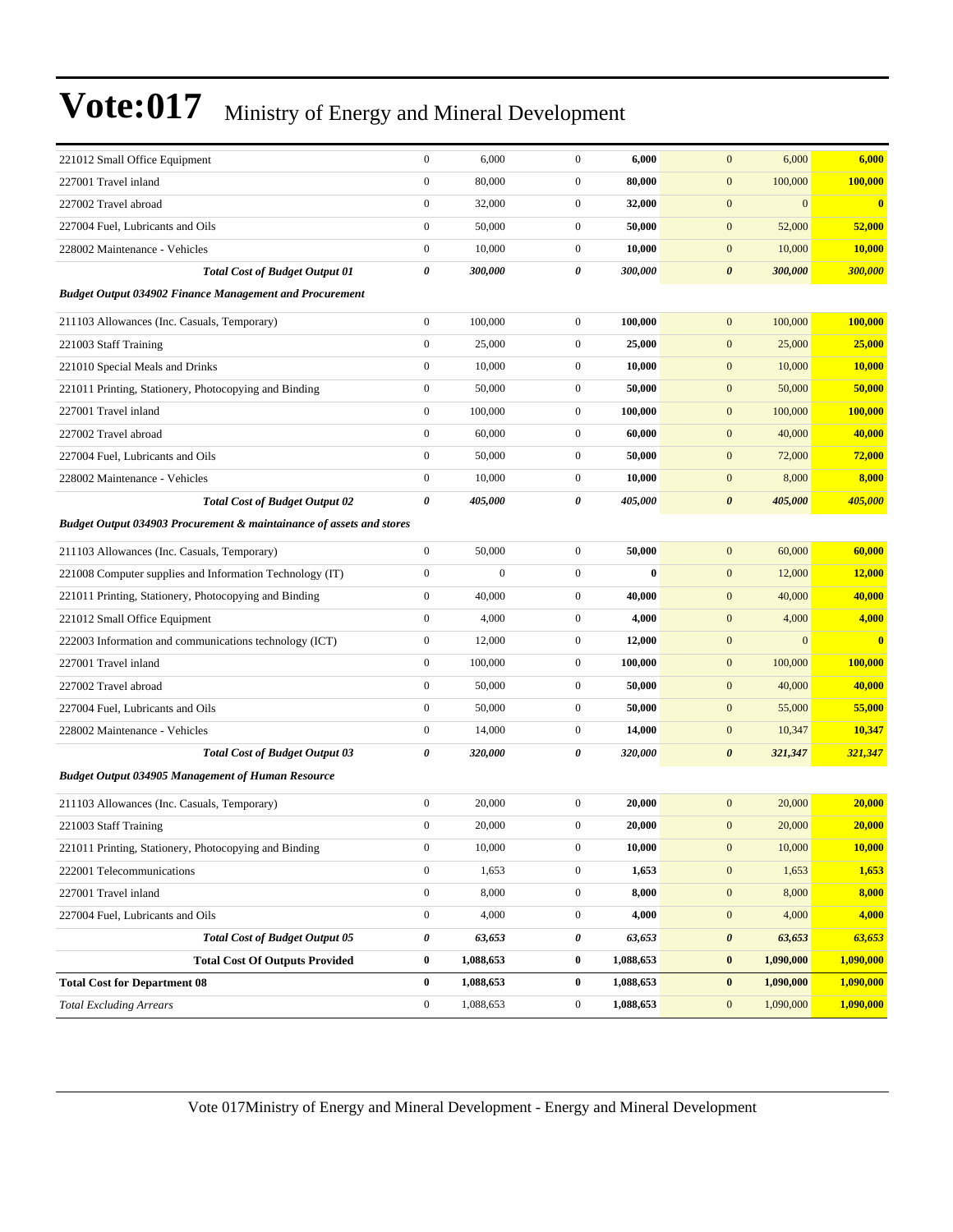#### **Department 18 Finance and Administration**

| Thousand Uganda Shillings                                                                                |                       | 2020/21 Approved Budget |                  |              |                       | 2021/22 Draft Estimates |               |  |
|----------------------------------------------------------------------------------------------------------|-----------------------|-------------------------|------------------|--------------|-----------------------|-------------------------|---------------|--|
| <b>Outputs Provided</b>                                                                                  | Wage                  | Non Wage                | AIA              | <b>Total</b> | Wage                  | Non Wage                | <b>Total</b>  |  |
| Budget Output 034901 Planning, Budgeting and monitoring                                                  |                       |                         |                  |              |                       |                         |               |  |
| 221011 Printing, Stationery, Photocopying and Binding                                                    | $\boldsymbol{0}$      | 12,000                  | $\mathbf{0}$     | 12,000       | $\mathbf{0}$          | 12,000                  | 12,000        |  |
| 227001 Travel inland                                                                                     | $\boldsymbol{0}$      | 140,000                 | $\boldsymbol{0}$ | 140,000      | $\mathbf{0}$          | 130,000                 | 130,000       |  |
| 227004 Fuel, Lubricants and Oils                                                                         | $\boldsymbol{0}$      | 40,000                  | $\boldsymbol{0}$ | 40,000       | $\mathbf{0}$          | 40,000                  | 40,000        |  |
| 228002 Maintenance - Vehicles                                                                            | $\mathbf{0}$          | 16,000                  | $\mathbf{0}$     | 16,000       | $\mathbf{0}$          | 16,000                  | 16,000        |  |
| <b>Total Cost of Budget Output 01</b>                                                                    | $\boldsymbol{\theta}$ | 208,000                 | 0                | 208,000      | $\boldsymbol{\theta}$ | 198,000                 | 198,000       |  |
| <b>Budget Output 034902 Finance Management and Procurement</b>                                           |                       |                         |                  |              |                       |                         |               |  |
| 221003 Staff Training                                                                                    | $\boldsymbol{0}$      | 30,000                  | $\boldsymbol{0}$ | 30,000       | $\mathbf{0}$          | 30,000                  | 30,000        |  |
| 221008 Computer supplies and Information Technology (IT)                                                 | $\boldsymbol{0}$      | 40,000                  | $\boldsymbol{0}$ | 40,000       | $\mathbf{0}$          | 40,000                  | 40,000        |  |
| 221009 Welfare and Entertainment                                                                         | $\boldsymbol{0}$      | 4,000                   | $\boldsymbol{0}$ | 4,000        | $\mathbf{0}$          | 4,000                   | 4,000         |  |
| 221010 Special Meals and Drinks                                                                          | $\boldsymbol{0}$      | 50,000                  | $\boldsymbol{0}$ | 50,000       | $\mathbf{0}$          | 50,000                  | 50,000        |  |
| 221011 Printing, Stationery, Photocopying and Binding                                                    | $\boldsymbol{0}$      | 65,600                  | $\boldsymbol{0}$ | 65,600       | $\mathbf{0}$          | 65,600                  | 65,600        |  |
| 221016 IFMS Recurrent costs                                                                              | $\boldsymbol{0}$      | 12,400                  | $\boldsymbol{0}$ | 12,400       | $\boldsymbol{0}$      | 12,400                  | 12,400        |  |
| 227001 Travel inland                                                                                     | $\boldsymbol{0}$      | 60,000                  | $\boldsymbol{0}$ | 60,000       | $\mathbf{0}$          | 60,000                  | 60,000        |  |
| 227002 Travel abroad                                                                                     | $\boldsymbol{0}$      | 18,000                  | $\boldsymbol{0}$ | 18,000       | $\mathbf{0}$          | 18,000                  | <b>18,000</b> |  |
| 227004 Fuel, Lubricants and Oils                                                                         | $\boldsymbol{0}$      | 10,000                  | $\boldsymbol{0}$ | 10,000       | $\mathbf{0}$          | 10,000                  | 10,000        |  |
| <b>Total Cost of Budget Output 02</b>                                                                    | 0                     | 290,000                 | 0                | 290,000      | $\boldsymbol{\theta}$ | 290,000                 | 290,000       |  |
| <b>Budget Output 034903 Procurement &amp; maintainance of assets and stores</b>                          |                       |                         |                  |              |                       |                         |               |  |
| 211103 Allowances (Inc. Casuals, Temporary)                                                              | $\boldsymbol{0}$      | 47,200                  | $\boldsymbol{0}$ | 47,200       | $\mathbf{0}$          | 47,200                  | 47,200        |  |
| 221001 Advertising and Public Relations                                                                  | $\boldsymbol{0}$      | 84,000                  | $\boldsymbol{0}$ | 84,000       | $\mathbf{0}$          | 84,000                  | 84,000        |  |
| 221009 Welfare and Entertainment                                                                         | $\boldsymbol{0}$      | 134,800                 | $\boldsymbol{0}$ | 134,800      | $\mathbf{0}$          | 74,800                  | 74,800        |  |
| 221011 Printing, Stationery, Photocopying and Binding                                                    | $\mathbf{0}$          | 64,000                  | $\mathbf{0}$     | 64,000       | $\mathbf{0}$          | 64,000                  | 64,000        |  |
| 227001 Travel inland                                                                                     | $\boldsymbol{0}$      | 12,000                  | $\boldsymbol{0}$ | 12,000       | $\mathbf{0}$          | 12,000                  | 12,000        |  |
| 227002 Travel abroad                                                                                     | $\boldsymbol{0}$      | 23,801                  | $\boldsymbol{0}$ | 23,801       | $\mathbf{0}$          | 23,801                  | 23,801        |  |
| 227004 Fuel, Lubricants and Oils                                                                         | $\boldsymbol{0}$      | $\mathbf{0}$            | $\boldsymbol{0}$ | $\bf{0}$     | $\mathbf{0}$          | 20,000                  | 20,000        |  |
| 228003 Maintenance – Machinery, Equipment & Furniture                                                    | $\boldsymbol{0}$      | 48,000                  | $\boldsymbol{0}$ | 48,000       | $\mathbf{0}$          | 48,000                  | 48,000        |  |
| 282161 Disposal of Assets (Loss/Gain)                                                                    | $\mathbf{0}$          | 20,000                  | $\boldsymbol{0}$ | 20,000       | $\mathbf{0}$          | $\mathbf{0}$            | $\bf{0}$      |  |
| <b>Total Cost of Budget Output 03</b>                                                                    | 0                     | 433,801                 | 0                | 433,801      | $\boldsymbol{\theta}$ | 373,801                 | 373,801       |  |
| Budget Output 034906 Management of Policy Issues, Public Relation, ICT and Electricity disputes resolved |                       |                         |                  |              |                       |                         |               |  |
| 221001 Advertising and Public Relations                                                                  | $\boldsymbol{0}$      | 74,400                  | $\boldsymbol{0}$ | 74,400       | $\mathbf{0}$          | 74,400                  | 74,400        |  |
| 221003 Staff Training                                                                                    | $\boldsymbol{0}$      | 150,000                 | $\boldsymbol{0}$ | 150,000      | $\mathbf{0}$          | 150,000                 | 150,000       |  |
| 221007 Books, Periodicals & Newspapers                                                                   | $\boldsymbol{0}$      | 57,600                  | 0                | 57,600       | $\boldsymbol{0}$      | 57,600                  | 57,600        |  |
| 221009 Welfare and Entertainment                                                                         | $\boldsymbol{0}$      | 24,664                  | $\boldsymbol{0}$ | 24,664       | $\boldsymbol{0}$      | 24,664                  | 24,664        |  |
| 221011 Printing, Stationery, Photocopying and Binding                                                    | $\boldsymbol{0}$      | 168,136                 | $\boldsymbol{0}$ | 168,136      | $\boldsymbol{0}$      | 168,205                 | 168,205       |  |
| 221017 Subscriptions                                                                                     | $\boldsymbol{0}$      | 25,200                  | $\boldsymbol{0}$ | 25,200       | $\boldsymbol{0}$      | 25,200                  | 25,200        |  |
| 222001 Telecommunications                                                                                | $\boldsymbol{0}$      | 100,000                 | $\boldsymbol{0}$ | 100,000      | $\mathbf{0}$          | 100,000                 | 100,000       |  |
| 222003 Information and communications technology (ICT)                                                   | $\boldsymbol{0}$      | 50,000                  | $\boldsymbol{0}$ | 50,000       | $\boldsymbol{0}$      | 50,000                  | 50,000        |  |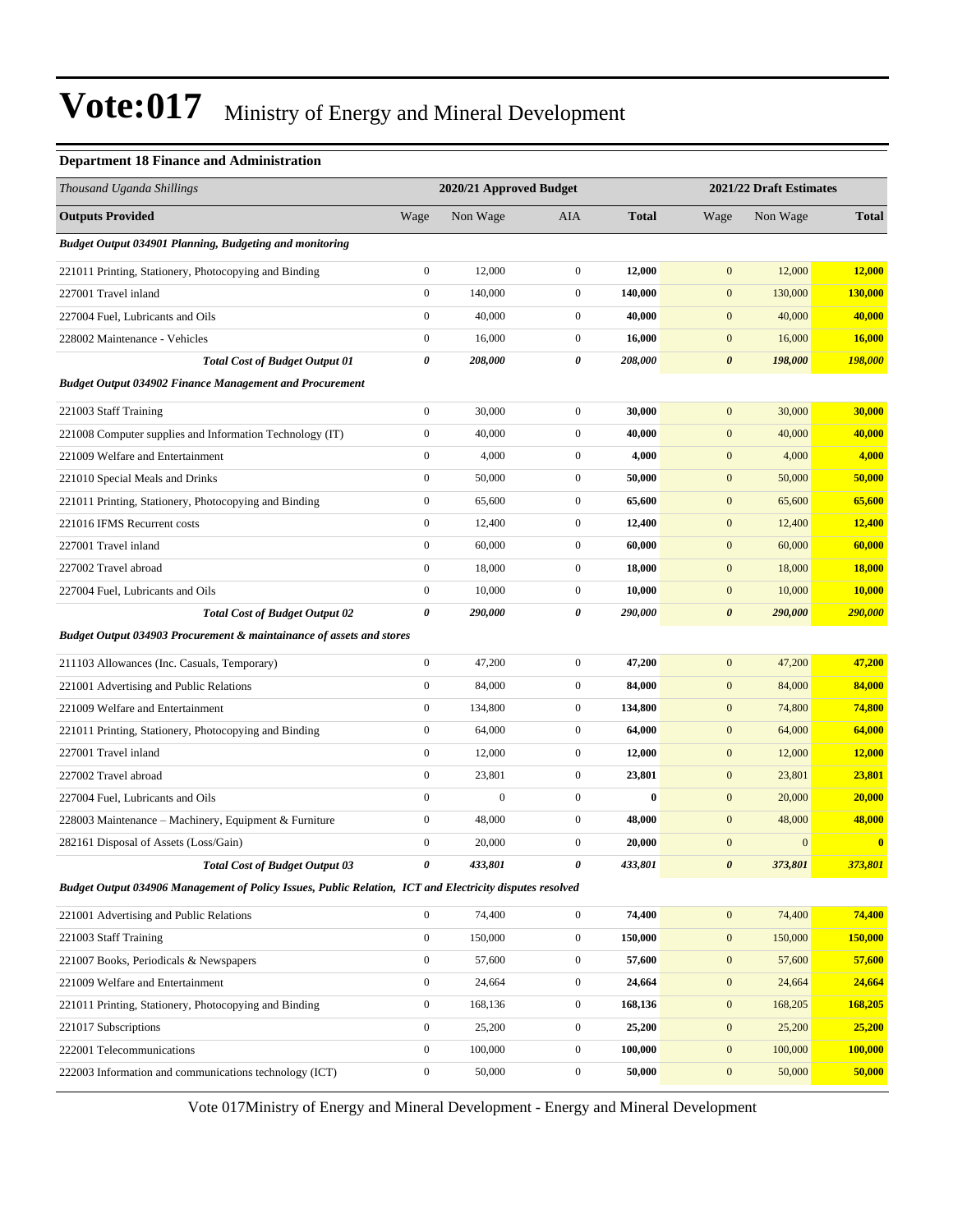| 227001 Travel inland                                           | $\boldsymbol{0}$          | 77,950       | $\boldsymbol{0}$      | 77,950       | $\mathbf{0}$          | 80,000                | 80,000        |
|----------------------------------------------------------------|---------------------------|--------------|-----------------------|--------------|-----------------------|-----------------------|---------------|
| 227004 Fuel, Lubricants and Oils                               | $\boldsymbol{0}$          | 320,000      | $\mathbf{0}$          | 320,000      | $\mathbf{0}$          | 320,000               | 320,000       |
| 228001 Maintenance - Civil                                     | $\boldsymbol{0}$          | 280,000      | $\mathbf{0}$          | 280,000      | $\mathbf{0}$          | 283,500               | 283,500       |
| 228002 Maintenance - Vehicles                                  | $\boldsymbol{0}$          | 200,000      | $\mathbf{0}$          | 200,000      | $\boldsymbol{0}$      | 200,000               | 200,000       |
| <b>Total Cost of Budget Output 06</b>                          | 0                         | 1,527,950    | $\boldsymbol{\theta}$ | 1,527,950    | $\boldsymbol{\theta}$ | 1,533,569             | 1,533,569     |
| <b>Budget Output 034919 Human Resource Management Services</b> |                           |              |                       |              |                       |                       |               |
| 211101 General Staff Salaries                                  | 6,224,571                 | $\mathbf{0}$ | $\mathbf{0}$          | 6,224,571    | 6,224,571             | $\overline{0}$        | 6,224,571     |
| 211103 Allowances (Inc. Casuals, Temporary)                    | $\boldsymbol{0}$          | 28,000       | $\mathbf{0}$          | 28,000       | $\boldsymbol{0}$      | 30,000                | 30,000        |
| 212102 Pension for General Civil Service                       | $\boldsymbol{0}$          | 1,442,763    | $\mathbf{0}$          | 1,442,763    | $\mathbf{0}$          | 1,132,000             | 1,132,000     |
| 213002 Incapacity, death benefits and funeral expenses         | $\boldsymbol{0}$          | 30,000       | $\mathbf{0}$          | 30,000       | $\boldsymbol{0}$      | 50,000                | 50,000        |
| 213004 Gratuity Expenses                                       | $\boldsymbol{0}$          | 1,076,701    | $\mathbf{0}$          | 1,076,701    | $\boldsymbol{0}$      | 80,000                | 80,000        |
| 221002 Workshops and Seminars                                  | $\boldsymbol{0}$          | 70,000       | $\mathbf{0}$          | 70,000       | $\boldsymbol{0}$      | 70,000                | 70,000        |
| 221003 Staff Training                                          | $\boldsymbol{0}$          | 22,805       | $\mathbf{0}$          | 22,805       | $\boldsymbol{0}$      | 30,000                | 30,000        |
| 221004 Recruitment Expenses                                    | $\boldsymbol{0}$          | 50,000       | $\mathbf{0}$          | 50,000       | $\mathbf{0}$          | 50,000                | 50,000        |
| 221009 Welfare and Entertainment                               | $\boldsymbol{0}$          | 142,000      | $\mathbf{0}$          | 142,000      | $\boldsymbol{0}$      | 90,000                | 90,000        |
| 221011 Printing, Stationery, Photocopying and Binding          | $\boldsymbol{0}$          | 27,200       | $\mathbf{0}$          | 27,200       | $\boldsymbol{0}$      | 47,200                | 47,200        |
| 221020 IPPS Recurrent Costs                                    | $\boldsymbol{0}$          | 20,000       | $\mathbf{0}$          | 20,000       | $\boldsymbol{0}$      | 50,000                | 50,000        |
| 227001 Travel inland                                           | $\mathbf{0}$              | $\mathbf{0}$ | $\mathbf{0}$          | $\bf{0}$     | $\mathbf{0}$          | 40,000                | 40,000        |
| 227004 Fuel, Lubricants and Oils                               | $\mathbf{0}$              | 10,000       | $\mathbf{0}$          | 10,000       | $\mathbf{0}$          | 20,000                | 20,000        |
| 228002 Maintenance - Vehicles                                  | $\boldsymbol{0}$          | $\mathbf{0}$ | $\mathbf{0}$          | $\bf{0}$     | $\boldsymbol{0}$      | 10,000                | <b>10,000</b> |
| <b>Total Cost of Budget Output 19</b>                          | 6,224,571                 | 2,919,469    | 0                     | 9,144,040    | 6,224,571             | 1,699,200             | 7,923,771     |
| <b>Budget Output 034920 Records Management Services</b>        |                           |              |                       |              |                       |                       |               |
| 211103 Allowances (Inc. Casuals, Temporary)                    | $\boldsymbol{0}$          | 20,000       | $\mathbf{0}$          | 20,000       | $\mathbf{0}$          | 20,000                | 20,000        |
| 221002 Workshops and Seminars                                  | $\boldsymbol{0}$          | 60,000       | $\mathbf{0}$          | 60,000       | $\boldsymbol{0}$      | 60,000                | 60,000        |
| 221008 Computer supplies and Information Technology (IT)       | $\boldsymbol{0}$          | 50,287       | $\mathbf{0}$          | 50,287       | $\mathbf{0}$          | 50,287                | 50,287        |
| 221011 Printing, Stationery, Photocopying and Binding          | $\boldsymbol{0}$          | 40,000       | $\mathbf{0}$          | 40,000       | $\boldsymbol{0}$      | 40,000                | 40,000        |
| 222002 Postage and Courier                                     | $\boldsymbol{0}$          | 15,000       | $\mathbf{0}$          | 15,000       | $\mathbf{0}$          | 15,000                | 15,000        |
| 227004 Fuel, Lubricants and Oils                               | $\mathbf{0}$              | 10,000       | $\mathbf{0}$          | 10,000       | $\mathbf{0}$          | 10,000                | 10,000        |
| 228003 Maintenance - Machinery, Equipment & Furniture          | $\boldsymbol{0}$          | 5,000        | $\mathbf{0}$          | 5,000        | $\mathbf{0}$          | 5,000                 | 5,000         |
| <b>Total Cost of Budget Output 20</b>                          | 0                         | 200,287      | 0                     | 200,287      | $\boldsymbol{\theta}$ | 200,287               | 200,287       |
| <b>Total Cost Of Outputs Provided</b>                          | 6,224,571                 | 5,579,507    | $\bf{0}$              | 11,804,077   | 6,224,571             | 4,294,857             | 10,519,427    |
| <b>Outputs Funded</b>                                          | Wage                      | Non Wage     | AIA                   | <b>Total</b> | Wage                  | Non Wage              | <b>Total</b>  |
| <b>Budget Output 034951 Atomic Energy Council</b>              |                           |              |                       |              |                       |                       |               |
| 263104 Transfers to other govt. Units (Current)                | $\boldsymbol{0}$          | 8,000,000    | $\mathbf{0}$          | 8,000,000    | $\boldsymbol{0}$      | 8,000,000             | 8,000,000     |
| o/w Transfers                                                  | $\boldsymbol{\theta}$     | $\mathcal O$ | 0                     | $\bf{0}$     | $\boldsymbol{\theta}$ | 8,000,000             | 8,000,000     |
| o/w Transfers to other govt. Units (Current)                   | $\boldsymbol{\mathit{0}}$ | 8,000,000    | 0                     | 8,000,000    | $\boldsymbol{\theta}$ | $\boldsymbol{\theta}$ | $\mathbf{0}$  |
| <b>Total Cost of Budget Output 51</b>                          | 0                         | 8,000,000    | 0                     | 8,000,000    | $\boldsymbol{\theta}$ | 8,000,000             | 8,000,000     |
| <b>Total Cost Of Outputs Funded</b>                            | $\boldsymbol{0}$          | 8,000,000    | $\bf{0}$              | 8,000,000    | $\bf{0}$              | 8,000,000             | 8,000,000     |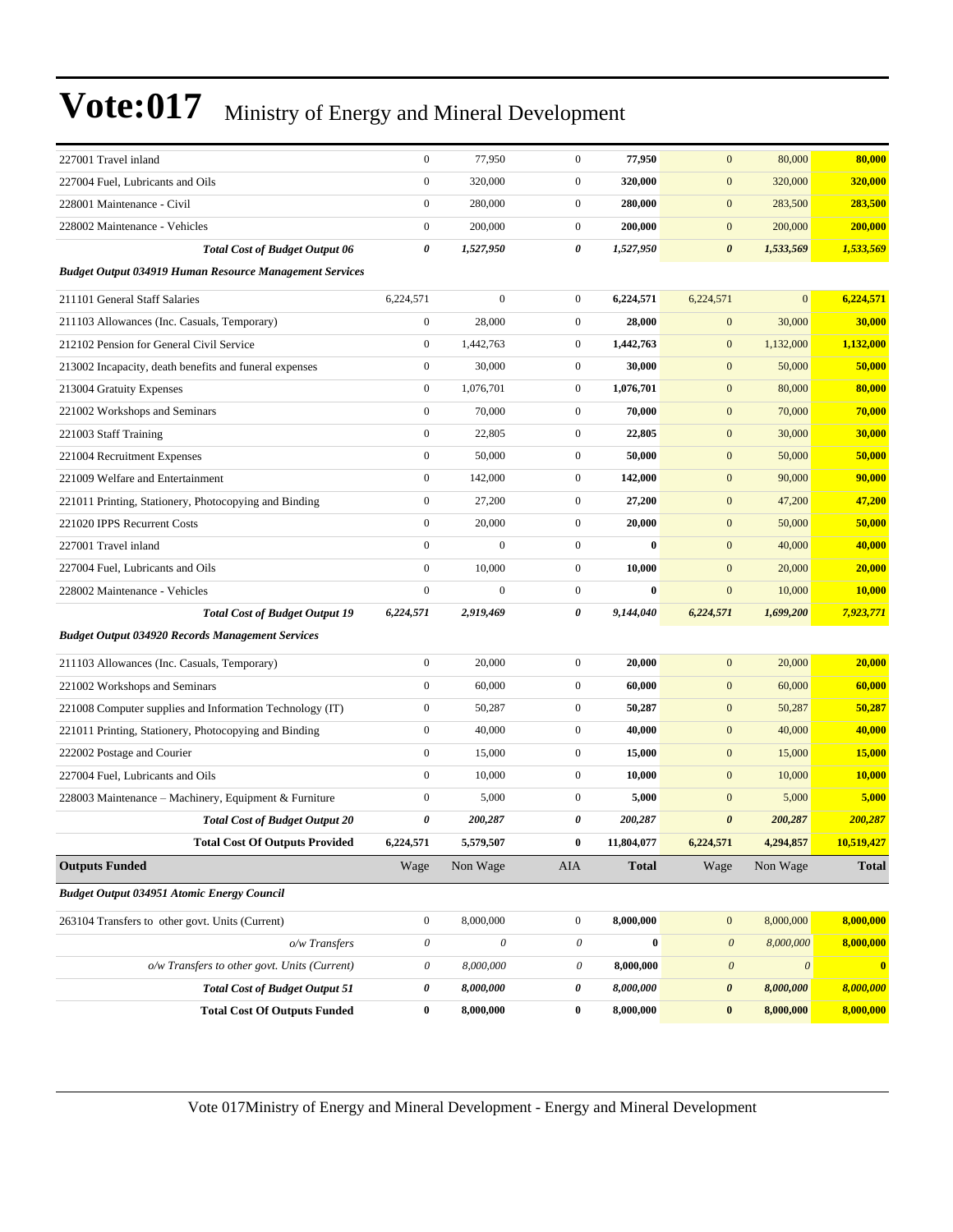| <b>Arrears</b>                                                      | Wage                  | Non Wage                | AIA              | <b>Total</b> | Wage                  | Non Wage                | <b>Total</b>            |  |  |
|---------------------------------------------------------------------|-----------------------|-------------------------|------------------|--------------|-----------------------|-------------------------|-------------------------|--|--|
| <b>Budget Output 034999 Arrears</b>                                 |                       |                         |                  |              |                       |                         |                         |  |  |
| 321605 Domestic arrears (Budgeting)                                 | $\mathbf{0}$          | 72,045                  | $\mathbf{0}$     | 72,045       | $\mathbf{0}$          | 1,937,867               | 1,937,867               |  |  |
| <b>Total Cost of Budget Output 99</b>                               | 0                     | 72,045                  | 0                | 72,045       | $\boldsymbol{\theta}$ | 1,937,867               | 1,937,867               |  |  |
| <b>Total Cost Of Arrears</b>                                        | $\bf{0}$              | 72,045                  | $\bf{0}$         | 72,045       | $\bf{0}$              | 1,937,867               | 1,937,867               |  |  |
| <b>Total Cost for Department 18</b>                                 | 6,224,571             | 13,651,552              | $\bf{0}$         | 19,876,122   | 6,224,571             | 14,232,723              | 20,457,294              |  |  |
| <b>Total Excluding Arrears</b>                                      | 6,224,571             | 13,579,507              | $\mathbf{0}$     | 19,804,077   | 6,224,571             | 12,294,857              | 18,519,427              |  |  |
| <b>Department 19 Sectoral Planning and Policy Analysis</b>          |                       |                         |                  |              |                       |                         |                         |  |  |
| Thousand Uganda Shillings                                           |                       | 2020/21 Approved Budget |                  |              |                       | 2021/22 Draft Estimates |                         |  |  |
| <b>Outputs Provided</b>                                             | Wage                  | Non Wage                | AIA              | <b>Total</b> | Wage                  | Non Wage                | <b>Total</b>            |  |  |
| <b>Budget Output 034901 Planning, Budgeting and monitoring</b>      |                       |                         |                  |              |                       |                         |                         |  |  |
| 211103 Allowances (Inc. Casuals, Temporary)                         | $\boldsymbol{0}$      | 100,000                 | $\mathbf{0}$     | 100,000      | $\mathbf{0}$          | 100,000                 | 100,000                 |  |  |
| 221002 Workshops and Seminars                                       | $\boldsymbol{0}$      | 50,000                  | $\mathbf{0}$     | 50,000       | $\mathbf{0}$          | 30,000                  | 30,000                  |  |  |
| 221003 Staff Training                                               | $\boldsymbol{0}$      | 10,000                  | $\mathbf{0}$     | 10,000       | $\mathbf{0}$          | 20,000                  | 20,000                  |  |  |
| 221007 Books, Periodicals & Newspapers                              | $\mathbf{0}$          | 3,000                   | $\mathbf{0}$     | 3,000        | $\mathbf{0}$          | $\mathbf{0}$            | $\bf{0}$                |  |  |
| 221008 Computer supplies and Information Technology (IT)            | $\boldsymbol{0}$      | 36,000                  | $\mathbf{0}$     | 36,000       | $\mathbf{0}$          | 83,000                  | 83,000                  |  |  |
| 221009 Welfare and Entertainment                                    | $\boldsymbol{0}$      | 28,000                  | $\overline{0}$   | 28,000       | $\mathbf{0}$          | 28,000                  | 28,000                  |  |  |
| 221011 Printing, Stationery, Photocopying and Binding               | $\boldsymbol{0}$      | 60,000                  | $\mathbf{0}$     | 60,000       | $\mathbf{0}$          | 80,000                  | 80,000                  |  |  |
| 221012 Small Office Equipment                                       | $\boldsymbol{0}$      | 40,000                  | $\mathbf{0}$     | 40,000       | $\mathbf{0}$          | 20,000                  | 20,000                  |  |  |
| 222001 Telecommunications                                           | $\mathbf{0}$          | 8,000                   | $\mathbf{0}$     | 8,000        | $\mathbf{0}$          | 4,000                   | 4,000                   |  |  |
| 222003 Information and communications technology (ICT)              | $\boldsymbol{0}$      | 11,000                  | $\mathbf{0}$     | 11,000       | $\mathbf{0}$          | $\mathbf{0}$            | $\overline{\mathbf{0}}$ |  |  |
| 227001 Travel inland                                                | $\mathbf{0}$          | 100,000                 | $\mathbf{0}$     | 100,000      | $\mathbf{0}$          | 132,000                 | 132,000                 |  |  |
| 227004 Fuel, Lubricants and Oils                                    | $\boldsymbol{0}$      | 80,000                  | $\mathbf{0}$     | 80,000       | $\mathbf{0}$          | 80,000                  | 80,000                  |  |  |
| 228002 Maintenance - Vehicles                                       | $\boldsymbol{0}$      | 40,000                  | $\mathbf{0}$     | 40,000       | $\mathbf{0}$          | 20,000                  | 20,000                  |  |  |
| 228003 Maintenance - Machinery, Equipment & Furniture               | $\boldsymbol{0}$      | 34,000                  | $\mathbf{0}$     | 34,000       | $\mathbf{0}$          | 10,000                  | 10,000                  |  |  |
| 281504 Monitoring, Supervision & Appraisal of Capital work          | $\boldsymbol{0}$      | $\mathbf{0}$            | $\mathbf{0}$     | $\bf{0}$     | $\mathbf{0}$          | 93,000                  | 93,000                  |  |  |
| <b>Total Cost of Budget Output 01</b>                               | $\boldsymbol{\theta}$ | 600,000                 | 0                | 600,000      | $\boldsymbol{\theta}$ | 700,000                 | 700,000                 |  |  |
| <b>Budget Output 034904 Statistical Coordination and Management</b> |                       |                         |                  |              |                       |                         |                         |  |  |
| 211103 Allowances (Inc. Casuals, Temporary)                         | $\boldsymbol{0}$      | 50,000                  | $\mathbf{0}$     | 50,000       | $\mathbf{0}$          | 77,000                  | 77,000                  |  |  |
| 221002 Workshops and Seminars                                       | $\boldsymbol{0}$      | 30,000                  | $\boldsymbol{0}$ | 30,000       | $\mathbf{0}$          | 30,000                  | 30,000                  |  |  |
| 221003 Staff Training                                               | $\boldsymbol{0}$      | 30,000                  | $\boldsymbol{0}$ | 30,000       | $\mathbf{0}$          | 20,000                  | 20,000                  |  |  |
| 221008 Computer supplies and Information Technology (IT)            | $\boldsymbol{0}$      | $\boldsymbol{0}$        | $\mathbf{0}$     | $\bf{0}$     | $\mathbf{0}$          | 51,000                  | 51,000                  |  |  |
| 221011 Printing, Stationery, Photocopying and Binding               | $\boldsymbol{0}$      | 20,000                  | $\boldsymbol{0}$ | 20,000       | $\boldsymbol{0}$      | 50,000                  | 50,000                  |  |  |
| 221012 Small Office Equipment                                       | $\boldsymbol{0}$      | $\boldsymbol{0}$        | $\boldsymbol{0}$ | $\bf{0}$     | $\boldsymbol{0}$      | 10,000                  | 10,000                  |  |  |
| 222003 Information and communications technology (ICT)              | $\boldsymbol{0}$      | 30,000                  | $\boldsymbol{0}$ | 30,000       | $\boldsymbol{0}$      | $\boldsymbol{0}$        | $\overline{\mathbf{0}}$ |  |  |
| 225002 Consultancy Services-Long-term                               | $\boldsymbol{0}$      | $\boldsymbol{0}$        | $\boldsymbol{0}$ | $\bf{0}$     | $\boldsymbol{0}$      | 30,000                  | 30,000                  |  |  |
| 227001 Travel inland                                                | $\boldsymbol{0}$      | 50,000                  | $\mathbf{0}$     | 50,000       | $\mathbf{0}$          | 74,000                  | 74,000                  |  |  |
| 227002 Travel abroad                                                | $\boldsymbol{0}$      | 40,000                  | $\boldsymbol{0}$ | 40,000       | $\mathbf{0}$          | $\mathbf{0}$            | $\bf{0}$                |  |  |
| 227004 Fuel, Lubricants and Oils                                    | $\boldsymbol{0}$      | 50,000                  | $\boldsymbol{0}$ | 50,000       | $\boldsymbol{0}$      | 58,000                  | 58,000                  |  |  |
| <b>Total Cost of Budget Output 04</b>                               | $\pmb{\theta}$        | 300,000                 | 0                | 300,000      | $\boldsymbol{\theta}$ | 400,000                 | 400,000                 |  |  |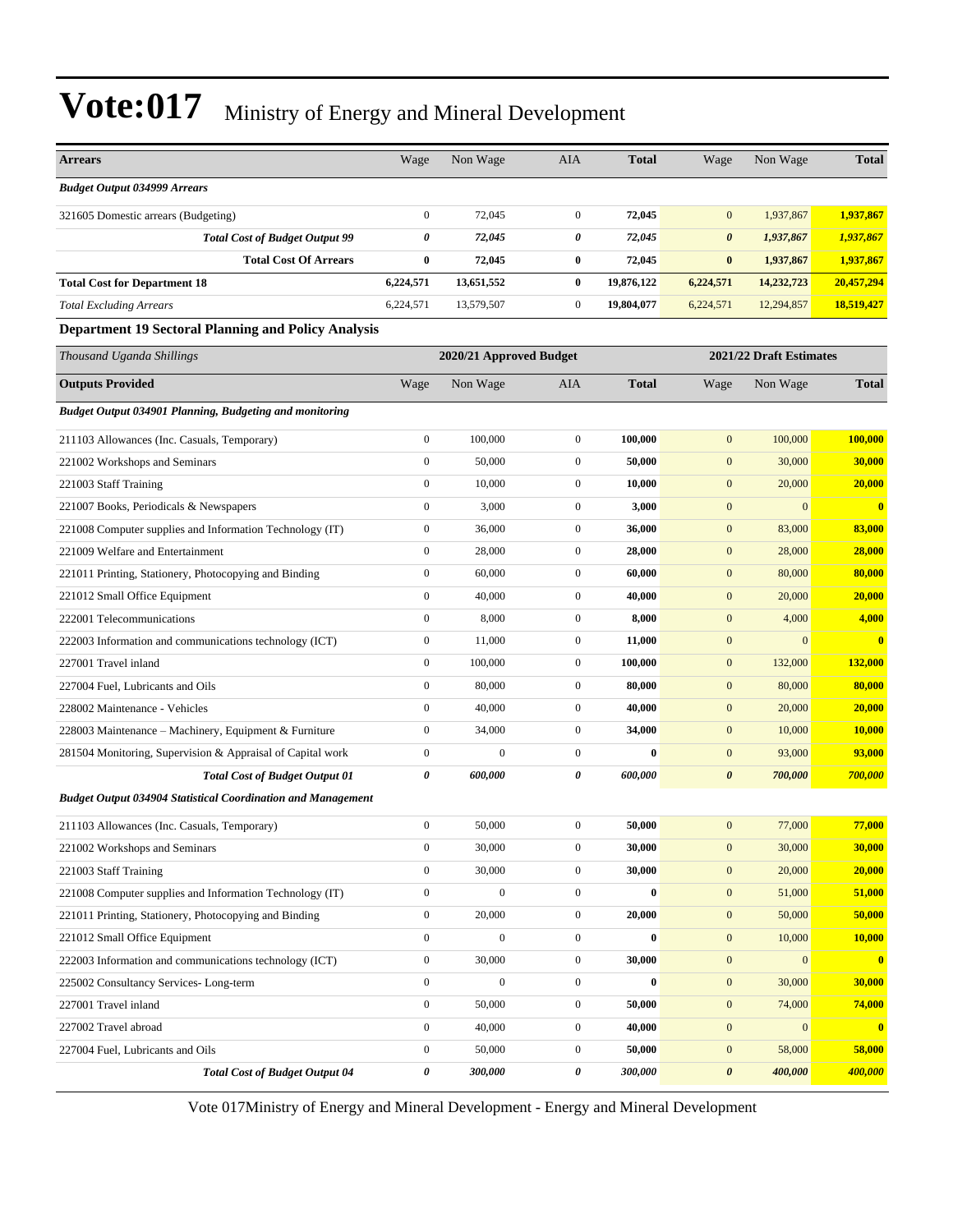#### *Budget Output 034906 Management of Policy Issues, Public Relation, ICT and Electricity disputes resolved*

| 211103 Allowances (Inc. Casuals, Temporary)                | $\mathbf{0}$   | 60,000       | $\mathbf{0}$   | 60,000       | $\mathbf{0}$<br>60,500           | 60,500    |
|------------------------------------------------------------|----------------|--------------|----------------|--------------|----------------------------------|-----------|
| 221007 Books, Periodicals & Newspapers                     | $\mathbf{0}$   | $\mathbf{0}$ | $\Omega$       | $\mathbf{0}$ | $\mathbf{0}$<br>5,000            | 5,000     |
| 221008 Computer supplies and Information Technology (IT)   | $\overline{0}$ | 30,000       | $\mathbf{0}$   | 30,000       | $\mathbf{0}$<br>50,000           | 50,000    |
| 221011 Printing, Stationery, Photocopying and Binding      | $\mathbf{0}$   | 50,000       | $\overline{0}$ | 50,000       | 50,000<br>$\mathbf{0}$           | 50,000    |
| 221012 Small Office Equipment                              | $\mathbf{0}$   | 30,000       | $\mathbf{0}$   | 30,000       | $\mathbf{0}$<br>50,500           | 50,500    |
| 222001 Telecommunications                                  | $\mathbf{0}$   | 8,000        | $\mathbf{0}$   | 8,000        | $\mathbf{0}$<br>4,000            | 4,000     |
| 227001 Travel inland                                       | $\mathbf{0}$   | 50,000       | $\mathbf{0}$   | 50,000       | $\mathbf{0}$<br>50,000           | 50,000    |
| 227004 Fuel, Lubricants and Oils                           | $\mathbf{0}$   | 42,000       | $\mathbf{0}$   | 42,000       | 40,000<br>$\mathbf{0}$           | 40,000    |
| 228002 Maintenance - Vehicles                              | $\theta$       | 20,000       | $\mathbf{0}$   | 20,000       | $\mathbf{0}$<br>20,000           | 20,000    |
| 281504 Monitoring, Supervision & Appraisal of Capital work | $\mathbf{0}$   | $\mathbf{0}$ | $\Omega$       | $\mathbf{0}$ | $\overline{0}$<br>60,000         | 60,000    |
| <b>Total Cost of Budget Output 06</b>                      | 0              | 290,000      | 0              | 290,000      | $\boldsymbol{\theta}$<br>390,000 | 390,000   |
| <b>Total Cost Of Outputs Provided</b>                      | $\bf{0}$       | 1,190,000    | $\bf{0}$       | 1,190,000    | 1,490,000<br>$\bf{0}$            | 1,490,000 |
| <b>Total Cost for Department 19</b>                        | $\bf{0}$       | 1,190,000    | $\bf{0}$       | 1,190,000    | 1,490,000<br>$\bf{0}$            | 1,490,000 |
| <b>Total Excluding Arrears</b>                             | $\overline{0}$ | 1,190,000    | $\mathbf{0}$   | 1,190,000    | 1,490,000<br>$\mathbf{0}$        | 1,490,000 |
|                                                            |                |              |                |              |                                  |           |

*Development Budget Estimates*

**Project 1594 Retooling of Ministry of Energy and Mineral Development (PhaseII)**

| Thousand Uganda Shillings                                           | 2020/21 Approved Budget |                  |                  |              | 2021/22 Draft Estimates |                               |              |
|---------------------------------------------------------------------|-------------------------|------------------|------------------|--------------|-------------------------|-------------------------------|--------------|
| <b>Outputs Provided</b>                                             | GoU Dev't External Fin  |                  | <b>AIA</b>       | <b>Total</b> |                         | <b>GoU</b> Dev't External Fin | <b>Total</b> |
| Budget Output 034901 Planning, Budgeting and monitoring             |                         |                  |                  |              |                         |                               |              |
| 211103 Allowances (Inc. Casuals, Temporary)                         | 20,000                  | $\boldsymbol{0}$ | $\overline{0}$   | 20,000       | 160,000                 | $\mathbf{0}$                  | 160,000      |
| 221002 Workshops and Seminars                                       | 200,000                 | $\boldsymbol{0}$ | $\overline{0}$   | 200,000      | 200,000                 | $\overline{0}$                | 200,000      |
| 221003 Staff Training                                               | 10.000                  | $\boldsymbol{0}$ | $\Omega$         | 10,000       | 20,000                  | $\overline{0}$                | 20,000       |
| 221007 Books, Periodicals & Newspapers                              | 1,250                   | $\boldsymbol{0}$ | $\boldsymbol{0}$ | 1,250        | $\mathbf{0}$            | $\mathbf{0}$                  | $\mathbf{0}$ |
| 221009 Welfare and Entertainment                                    | 8,750                   | $\overline{0}$   | $\overline{0}$   | 8,750        | 10,000                  | $\overline{0}$                | 10,000       |
| 221011 Printing, Stationery, Photocopying and Binding               | 156,500                 | $\overline{0}$   | $\mathbf{0}$     | 156,500      | 200,000                 | $\overline{0}$                | 200,000      |
| 221012 Small Office Equipment                                       | 2,500                   | $\boldsymbol{0}$ | $\overline{0}$   | 2,500        | 10,000                  | $\overline{0}$                | 10,000       |
| 222001 Telecommunications                                           | 7,500                   | $\boldsymbol{0}$ | $\mathbf{0}$     | 7,500        | 8,000                   | $\overline{0}$                | 8,000        |
| 225001 Consultancy Services- Short term                             | 690,000                 | $\boldsymbol{0}$ | $\mathbf{0}$     | 690,000      | $\overline{0}$          | $\overline{0}$                | $\mathbf{0}$ |
| 227001 Travel inland                                                | 46,000                  | $\boldsymbol{0}$ | $\mathbf{0}$     | 46,000       | 160,000                 | $\mathbf{0}$                  | 160,000      |
| 227004 Fuel, Lubricants and Oils                                    | 50,000                  | $\boldsymbol{0}$ | $\mathbf{0}$     | 50,000       | 80,000                  | $\overline{0}$                | 80,000       |
| 228002 Maintenance - Vehicles                                       | 20,000                  | $\boldsymbol{0}$ | $\mathbf{0}$     | 20,000       | 20,000                  | $\overline{0}$                | 20,000       |
| 228003 Maintenance - Machinery, Equipment & Furniture               | 8,000                   | $\overline{0}$   | $\overline{0}$   | 8,000        | 8,000                   | $\overline{0}$                | 8,000        |
| 281504 Monitoring, Supervision & Appraisal of Capital work          | $\mathbf{0}$            | $\boldsymbol{0}$ | $\overline{0}$   | $\bf{0}$     | 129,000                 | $\overline{0}$                | 129,000      |
| <b>Total Cost Of Budget Output 034901</b>                           | 1,220,500               | $\theta$         | 0                | 1,220,500    | 1,005,000               | $\boldsymbol{\theta}$         | 1,005,000    |
| <b>Budget Output 034904 Statistical Coordination and Management</b> |                         |                  |                  |              |                         |                               |              |
| 211103 Allowances (Inc. Casuals, Temporary)                         | 12,000                  | $\boldsymbol{0}$ | $\mathbf{0}$     | 12,000       | 40,000                  | $\mathbf{0}$                  | 40,000       |
| 221002 Workshops and Seminars                                       | $\boldsymbol{0}$        | $\boldsymbol{0}$ | $\boldsymbol{0}$ | $\bf{0}$     | 50,000                  | $\mathbf{0}$                  | 50,000       |
| 221003 Staff Training                                               | 20,000                  | $\boldsymbol{0}$ | $\overline{0}$   | 20,000       | 20,000                  | $\overline{0}$                | 20,000       |
| 221008 Computer supplies and Information Technology (IT)            | $\mathbf{0}$            | $\overline{0}$   | $\Omega$         | 0            | 29,500                  | $\overline{0}$                | 29,500       |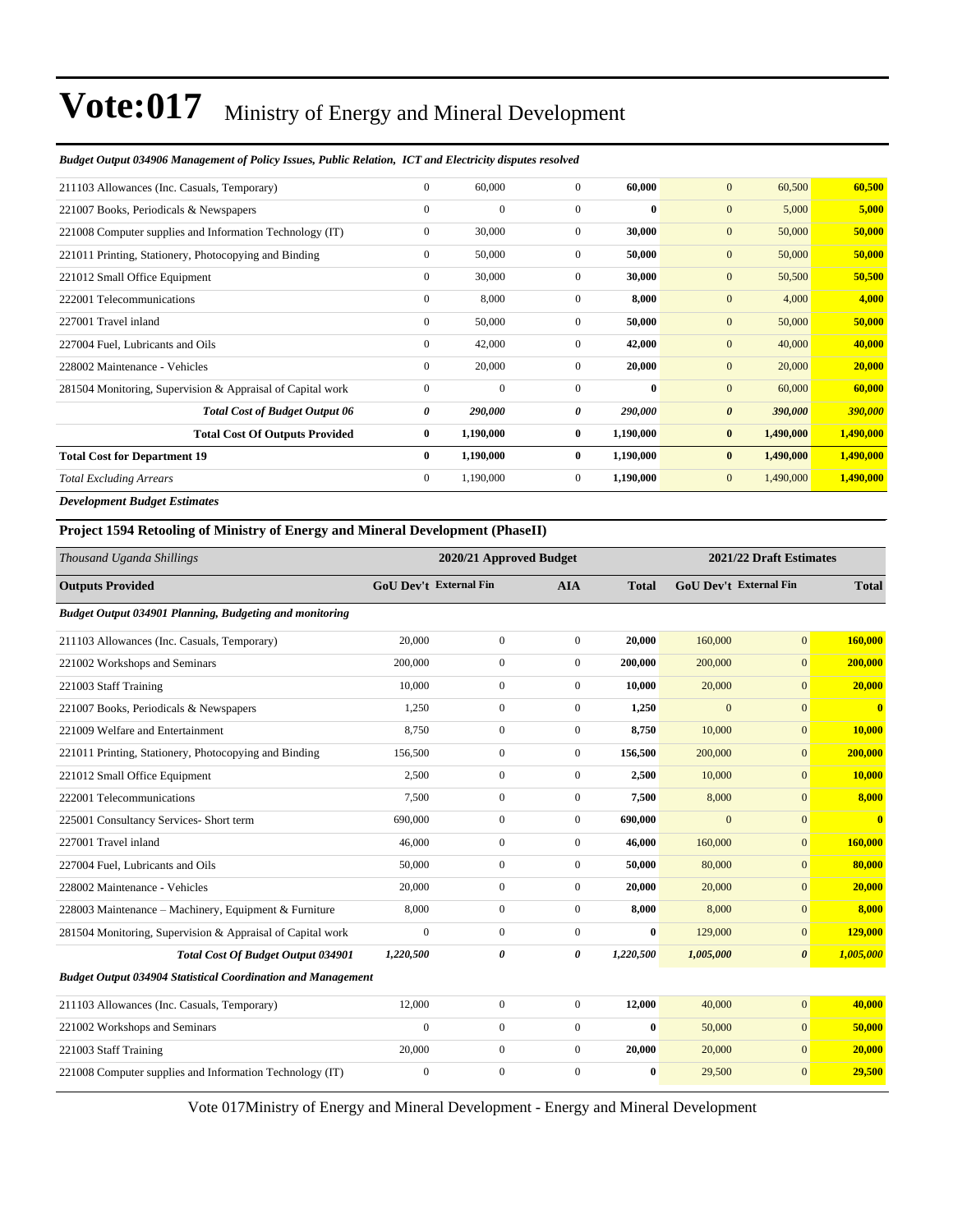| 221009 Welfare and Entertainment                                                                         | 2,500            | $\mathbf{0}$     | $\boldsymbol{0}$ | 2,500     | $\mathbf{0}$ | $\mathbf{0}$          | $\overline{\mathbf{0}}$ |  |  |
|----------------------------------------------------------------------------------------------------------|------------------|------------------|------------------|-----------|--------------|-----------------------|-------------------------|--|--|
| 221011 Printing, Stationery, Photocopying and Binding                                                    | 30,000           | $\boldsymbol{0}$ | $\boldsymbol{0}$ | 30,000    | 50,000       | $\mathbf{0}$          | 50,000                  |  |  |
| 221012 Small Office Equipment                                                                            | 5,000            | $\boldsymbol{0}$ | $\boldsymbol{0}$ | 5,000     | 4,000        | $\mathbf{0}$          | 4,000                   |  |  |
| 225001 Consultancy Services- Short term                                                                  | 600,000          | $\boldsymbol{0}$ | $\boldsymbol{0}$ | 600,000   | 450,000      | $\boldsymbol{0}$      | 450,000                 |  |  |
| 227001 Travel inland                                                                                     | 25,000           | $\boldsymbol{0}$ | $\boldsymbol{0}$ | 25,000    | 80,000       | $\boldsymbol{0}$      | 80,000                  |  |  |
| 227004 Fuel, Lubricants and Oils                                                                         | 28,000           | $\mathbf{0}$     | $\boldsymbol{0}$ | 28,000    | 30,000       | $\mathbf{0}$          | 30,000                  |  |  |
| <b>Total Cost Of Budget Output 034904</b>                                                                | 722,500          | 0                | 0                | 722,500   | 753,500      | $\boldsymbol{\theta}$ | 753,500                 |  |  |
| Budget Output 034906 Management of Policy Issues, Public Relation, ICT and Electricity disputes resolved |                  |                  |                  |           |              |                       |                         |  |  |
| 211103 Allowances (Inc. Casuals, Temporary)                                                              | 20,000           | $\boldsymbol{0}$ | $\boldsymbol{0}$ | 20,000    | 300,000      | $\mathbf{0}$          | 300,000                 |  |  |
| 221001 Advertising and Public Relations                                                                  | 50,000           | $\mathbf{0}$     | $\boldsymbol{0}$ | 50,000    | 120,000      | $\boldsymbol{0}$      | 120,000                 |  |  |
| 221002 Workshops and Seminars                                                                            | $\boldsymbol{0}$ | $\boldsymbol{0}$ | $\boldsymbol{0}$ | $\bf{0}$  | 80,000       | $\boldsymbol{0}$      | 80,000                  |  |  |
| 221007 Books, Periodicals & Newspapers                                                                   | 5,000            | $\mathbf{0}$     | $\boldsymbol{0}$ | 5,000     | 32,000       | $\boldsymbol{0}$      | 32,000                  |  |  |
| 221008 Computer supplies and Information Technology (IT)                                                 | $\boldsymbol{0}$ | $\mathbf{0}$     | $\boldsymbol{0}$ | $\bf{0}$  | 120,000      | $\boldsymbol{0}$      | 120,000                 |  |  |
| 221009 Welfare and Entertainment                                                                         | $\mathbf{0}$     | $\boldsymbol{0}$ | $\boldsymbol{0}$ | $\bf{0}$  | 120,000      | $\mathbf{0}$          | 120,000                 |  |  |
| 221011 Printing, Stationery, Photocopying and Binding                                                    | $\mathbf{0}$     | $\mathbf{0}$     | $\boldsymbol{0}$ | $\bf{0}$  | 40,000       | $\boldsymbol{0}$      | 40,000                  |  |  |
| 221012 Small Office Equipment                                                                            | $\mathbf{0}$     | $\boldsymbol{0}$ | $\boldsymbol{0}$ | $\bf{0}$  | 120,000      | $\boldsymbol{0}$      | 120,000                 |  |  |
| 222001 Telecommunications                                                                                | 50,000           | $\mathbf{0}$     | $\boldsymbol{0}$ | 50,000    | 80,000       | $\boldsymbol{0}$      | 80,000                  |  |  |
| 223002 Rates                                                                                             | 160,000          | $\mathbf{0}$     | $\boldsymbol{0}$ | 160,000   | 160,000      | $\boldsymbol{0}$      | 160,000                 |  |  |
| 223004 Guard and Security services                                                                       | 160,000          | $\boldsymbol{0}$ | $\boldsymbol{0}$ | 160,000   | 240,000      | $\mathbf{0}$          | 240,000                 |  |  |
| 223005 Electricity                                                                                       | 500,000          | $\boldsymbol{0}$ | $\boldsymbol{0}$ | 500,000   | 500,000      | $\boldsymbol{0}$      | 500,000                 |  |  |
| 223006 Water                                                                                             | 140,000          | $\boldsymbol{0}$ | $\boldsymbol{0}$ | 140,000   | 140,000      | $\boldsymbol{0}$      | 140,000                 |  |  |
| 224004 Cleaning and Sanitation                                                                           | 160,000          | $\mathbf{0}$     | $\boldsymbol{0}$ | 160,000   | 300,000      | $\boldsymbol{0}$      | 300,000                 |  |  |
| 224005 Uniforms, Beddings and Protective Gear                                                            | 12,500           | $\mathbf{0}$     | $\boldsymbol{0}$ | 12,500    | 12,194       | $\boldsymbol{0}$      | 12,194                  |  |  |
| 227001 Travel inland                                                                                     | 80,000           | $\mathbf{0}$     | $\boldsymbol{0}$ | 80,000    | 100,000      | $\mathbf{0}$          | 100,000                 |  |  |
| 227002 Travel abroad                                                                                     | 50,000           | $\boldsymbol{0}$ | $\boldsymbol{0}$ | 50,000    | 100,000      | $\boldsymbol{0}$      | 100,000                 |  |  |
| 227004 Fuel, Lubricants and Oils                                                                         | 200,000          | $\boldsymbol{0}$ | $\boldsymbol{0}$ | 200,000   | 200,000      | $\boldsymbol{0}$      | 200,000                 |  |  |
| 228001 Maintenance - Civil                                                                               | 200,000          | $\mathbf{0}$     | $\boldsymbol{0}$ | 200,000   | 440,000      | $\boldsymbol{0}$      | 440,000                 |  |  |
| 228002 Maintenance - Vehicles                                                                            | 305,695          | $\mathbf{0}$     | $\boldsymbol{0}$ | 305,695   | 400,001      | $\boldsymbol{0}$      | 400,001                 |  |  |
| 228003 Maintenance – Machinery, Equipment & Furniture                                                    | $\boldsymbol{0}$ | $\boldsymbol{0}$ | $\boldsymbol{0}$ | $\bf{0}$  | 164,000      | $\mathbf{0}$          | 164,000                 |  |  |
| 281504 Monitoring, Supervision & Appraisal of Capital work                                               | 37,000           | $\mathbf{0}$     | $\boldsymbol{0}$ | 37,000    | 40,000       | $\boldsymbol{0}$      | 40,000                  |  |  |
| <b>Total Cost Of Budget Output 034906</b>                                                                | 2,130,195        | 0                | 0                | 2,130,195 | 3,808,195    | $\boldsymbol{\theta}$ | 3,808,195               |  |  |
| <b>Budget Output 034919 Human Resource Management Services</b>                                           |                  |                  |                  |           |              |                       |                         |  |  |
| 211102 Contract Staff Salaries                                                                           | 280,000          | $\boldsymbol{0}$ | $\boldsymbol{0}$ | 280,000   | 300,000      | $\mathbf{0}$          | 300,000                 |  |  |
| 211103 Allowances (Inc. Casuals, Temporary)                                                              | 20,000           | $\boldsymbol{0}$ | $\boldsymbol{0}$ | 20,000    | 60,000       | $\boldsymbol{0}$      | 60,000                  |  |  |
| 212101 Social Security Contributions                                                                     | 64,000           | $\boldsymbol{0}$ | $\boldsymbol{0}$ | 64,000    | 70,000       | $\mathbf{0}$          | 70,000                  |  |  |
| 213002 Incapacity, death benefits and funeral expenses                                                   | 16,000           | $\boldsymbol{0}$ | $\boldsymbol{0}$ | 16,000    | 16,000       | $\mathbf{0}$          | 16,000                  |  |  |
| 221003 Staff Training                                                                                    | 40,000           | $\boldsymbol{0}$ | $\boldsymbol{0}$ | 40,000    | 20,000       | $\mathbf{0}$          | 20,000                  |  |  |
| 221009 Welfare and Entertainment                                                                         | 33,340           | $\boldsymbol{0}$ | $\boldsymbol{0}$ | 33,340    | 42,990       | $\boldsymbol{0}$      | 42,990                  |  |  |
| 221011 Printing, Stationery, Photocopying and Binding                                                    | 20,000           | $\boldsymbol{0}$ | $\boldsymbol{0}$ | 20,000    | 10,000       | $\boldsymbol{0}$      | 10,000                  |  |  |
| 221012 Small Office Equipment                                                                            | 5,000            | $\boldsymbol{0}$ | $\boldsymbol{0}$ | 5,000     | 5,000        | $\boldsymbol{0}$      | 5,000                   |  |  |
| 222001 Telecommunications                                                                                | 1,250            | $\boldsymbol{0}$ | $\boldsymbol{0}$ | 1,250     | 1,600        | $\mathbf{0}$          | 1,600                   |  |  |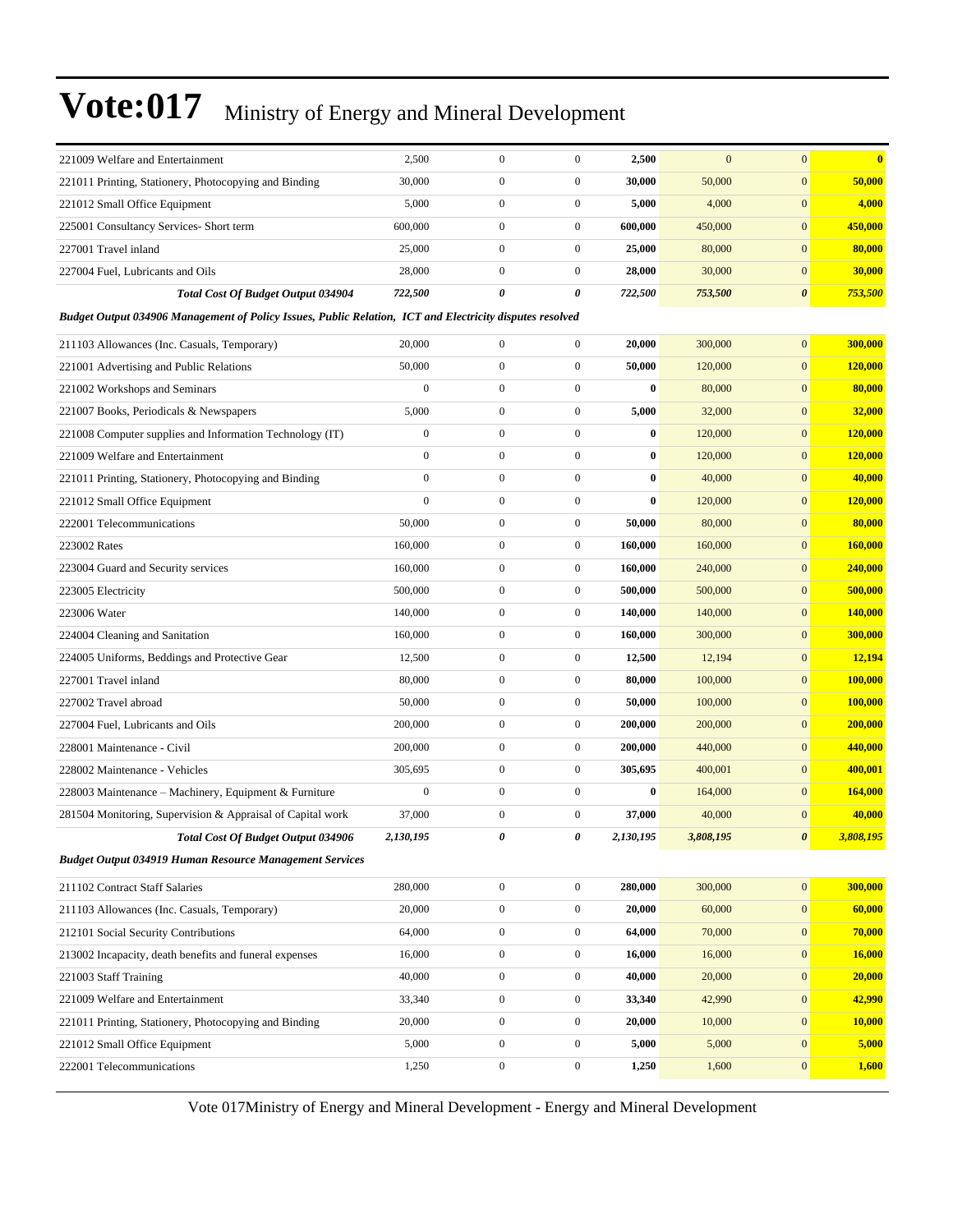| 227001 Travel inland                                                     | 16,000                        | $\boldsymbol{0}$          | $\boldsymbol{0}$      | 16,000     | 16,000                        | $\mathbf{0}$              | 16,000                  |  |  |  |
|--------------------------------------------------------------------------|-------------------------------|---------------------------|-----------------------|------------|-------------------------------|---------------------------|-------------------------|--|--|--|
| 227002 Travel abroad                                                     | 20,000                        | $\boldsymbol{0}$          | $\overline{0}$        | 20,000     | $\mathbf{0}$                  | $\mathbf{0}$              | $\mathbf{0}$            |  |  |  |
| 227004 Fuel, Lubricants and Oils                                         | 20,000                        | $\boldsymbol{0}$          | $\boldsymbol{0}$      | 20,000     | 20,000                        | $\boldsymbol{0}$          | 20,000                  |  |  |  |
| 228002 Maintenance - Vehicles                                            | 10,000                        | $\boldsymbol{0}$          | $\boldsymbol{0}$      | 10,000     | 10,000                        | $\mathbf{0}$              | 10,000                  |  |  |  |
| <b>Total Cost Of Budget Output 034919</b>                                | 545,590                       | 0                         | 0                     | 545,590    | 571,590                       | $\boldsymbol{\theta}$     | 571,590                 |  |  |  |
| <b>Budget Output 034921 Management of Enviromental and Social Issues</b> |                               |                           |                       |            |                               |                           |                         |  |  |  |
| 211103 Allowances (Inc. Casuals, Temporary)                              | 20,000                        | $\boldsymbol{0}$          | $\boldsymbol{0}$      | 20,000     | 40,000                        | $\mathbf{0}$              | 40,000                  |  |  |  |
| 221003 Staff Training                                                    | 12,000                        | $\overline{0}$            | $\boldsymbol{0}$      | 12,000     | 12,000                        | $\mathbf{0}$              | 12,000                  |  |  |  |
| 221007 Books, Periodicals & Newspapers                                   | 1,000                         | $\boldsymbol{0}$          | $\overline{0}$        | 1,000      | 2,000                         | $\mathbf{0}$              | 2,000                   |  |  |  |
| 221008 Computer supplies and Information Technology (IT)                 | 5,000                         | $\boldsymbol{0}$          | $\boldsymbol{0}$      | 5,000      | 10,000                        | $\mathbf{0}$              | 10,000                  |  |  |  |
| 221009 Welfare and Entertainment                                         | 4,000                         | $\boldsymbol{0}$          | $\boldsymbol{0}$      | 4,000      | 4,000                         | $\boldsymbol{0}$          | 4,000                   |  |  |  |
| 221011 Printing, Stationery, Photocopying and Binding                    | 31,000                        | $\boldsymbol{0}$          | $\boldsymbol{0}$      | 31,000     | 8,000                         | $\mathbf{0}$              | 8,000                   |  |  |  |
| 221012 Small Office Equipment                                            | 25,000                        | $\mathbf{0}$              | $\boldsymbol{0}$      | 25,000     | 4,000                         | $\mathbf{0}$              | 4,000                   |  |  |  |
| 222001 Telecommunications                                                | 2,000                         | $\boldsymbol{0}$          | $\boldsymbol{0}$      | 2,000      | 2,000                         | $\mathbf{0}$              | 2,000                   |  |  |  |
| 224005 Uniforms, Beddings and Protective Gear                            | 10,000                        | $\boldsymbol{0}$          | $\boldsymbol{0}$      | 10,000     | $\mathbf{0}$                  | $\mathbf{0}$              | $\mathbf{0}$            |  |  |  |
| 227001 Travel inland                                                     | 32,000                        | $\boldsymbol{0}$          | $\boldsymbol{0}$      | 32,000     | 76,000                        | $\boldsymbol{0}$          | 76,000                  |  |  |  |
| 227002 Travel abroad                                                     | 16,000                        | $\boldsymbol{0}$          | $\boldsymbol{0}$      | 16,000     | $\mathbf{0}$                  | $\mathbf{0}$              | $\bf{0}$                |  |  |  |
| 227004 Fuel, Lubricants and Oils                                         | 20,000                        | $\mathbf{0}$              | $\boldsymbol{0}$      | 20,000     | 20,000                        | $\mathbf{0}$              | 20,000                  |  |  |  |
| 228002 Maintenance - Vehicles                                            | 8,000                         | $\mathbf{0}$              | $\boldsymbol{0}$      | 8,000      | 8,000                         | $\mathbf{0}$              | 8,000                   |  |  |  |
| Total Cost Of Budget Output 034921                                       | 186,000                       | 0                         | 0                     | 186,000    | 186,000                       | $\boldsymbol{\theta}$     | 186,000                 |  |  |  |
| <b>Budget Output 034922 Maintenance and Expansion of GIS</b>             |                               |                           |                       |            |                               |                           |                         |  |  |  |
| 211103 Allowances (Inc. Casuals, Temporary)                              | 16,000                        | $\boldsymbol{0}$          | $\boldsymbol{0}$      | 16,000     | 16,000                        | $\mathbf{0}$              | 16,000                  |  |  |  |
| 221002 Workshops and Seminars                                            | $\mathbf{0}$                  | $\boldsymbol{0}$          | $\boldsymbol{0}$      | $\bf{0}$   | 16,000                        | $\mathbf{0}$              | 16,000                  |  |  |  |
| 221003 Staff Training                                                    | 10,000                        | $\boldsymbol{0}$          | $\boldsymbol{0}$      | 10,000     | 10,000                        | $\mathbf{0}$              | 10,000                  |  |  |  |
| 221011 Printing, Stationery, Photocopying and Binding                    | 20,000                        | $\boldsymbol{0}$          | $\boldsymbol{0}$      | 20,000     | 4,000                         | $\mathbf{0}$              | 4,000                   |  |  |  |
| 221012 Small Office Equipment                                            | 5,000                         | $\boldsymbol{0}$          | $\boldsymbol{0}$      | 5,000      | 4,000                         | $\boldsymbol{0}$          | 4,000                   |  |  |  |
| 227001 Travel inland                                                     | 11,200                        | $\mathbf{0}$              | $\boldsymbol{0}$      | 11,200     | 14,200                        | $\mathbf{0}$              | 14,200                  |  |  |  |
| 227004 Fuel, Lubricants and Oils                                         | 9,600                         | $\boldsymbol{0}$          | $\boldsymbol{0}$      | 9,600      | 9,600                         | $\mathbf{0}$              | 9,600                   |  |  |  |
| 228003 Maintenance – Machinery, Equipment & Furniture                    | 4,000                         | $\mathbf{0}$              | $\boldsymbol{0}$      | 4,000      | 2,000                         | $\mathbf{0}$              | 2,000                   |  |  |  |
| Total Cost Of Budget Output 034922                                       | 75,800                        | 0                         | 0                     | 75,800     | 75,800                        | $\boldsymbol{\theta}$     | 75,800                  |  |  |  |
| <b>Total Cost for Outputs Provided</b>                                   | 4,880,585                     | $\mathbf{0}$              | $\boldsymbol{0}$      | 4,880,585  | 6,400,085                     | $\mathbf{0}$              | 6,400,085               |  |  |  |
| <b>Outputs Funded</b>                                                    | <b>GoU Dev't External Fin</b> |                           | <b>AIA</b>            | Total      | <b>GoU Dev't External Fin</b> |                           | <b>Total</b>            |  |  |  |
| <b>Budget Output 034951 Atomic Energy Council</b>                        |                               |                           |                       |            |                               |                           |                         |  |  |  |
| 263204 Transfers to other govt. Units (Capital)                          | 11,060,000                    | $\boldsymbol{0}$          | $\boldsymbol{0}$      | 11,060,000 | 14,060,000                    | $\vert 0 \vert$           | 14,060,000              |  |  |  |
| o/w Subvention to Atomic Energy Council                                  | 11,060,000                    | $\boldsymbol{\mathit{0}}$ | $\theta$              | 11,060,000 | $\boldsymbol{\mathit{0}}$     | $\boldsymbol{\mathit{0}}$ | $\overline{\mathbf{0}}$ |  |  |  |
| $o/w$ Subvention to EAC                                                  | $\boldsymbol{\mathit{0}}$     | 0                         | $\theta$              | $\bf{0}$   | 14,060,000                    | $\boldsymbol{\theta}$     | 14,060,000              |  |  |  |
| <b>Total Cost Of Budget Output 034951</b>                                | 11,060,000                    | 0                         | 0                     | 11,060,000 | 14,060,000                    | $\boldsymbol{\theta}$     | 14,060,000              |  |  |  |
| <b>Budget Output 034952 Electricity Disputes Tribunal</b>                |                               |                           |                       |            |                               |                           |                         |  |  |  |
| 263204 Transfers to other govt. Units (Capital)                          | 2,000,000                     | $\boldsymbol{0}$          | $\boldsymbol{0}$      | 2,000,000  | 3,500,000                     | $\boldsymbol{0}$          | 3,500,000               |  |  |  |
| o/w Subvention to EDT                                                    | 2,000,000                     | $\boldsymbol{\mathit{0}}$ | $\boldsymbol{\theta}$ | 2,000,000  | $\boldsymbol{\theta}$         | $\boldsymbol{\theta}$     | $\boldsymbol{0}$        |  |  |  |
|                                                                          |                               |                           |                       |            |                               |                           |                         |  |  |  |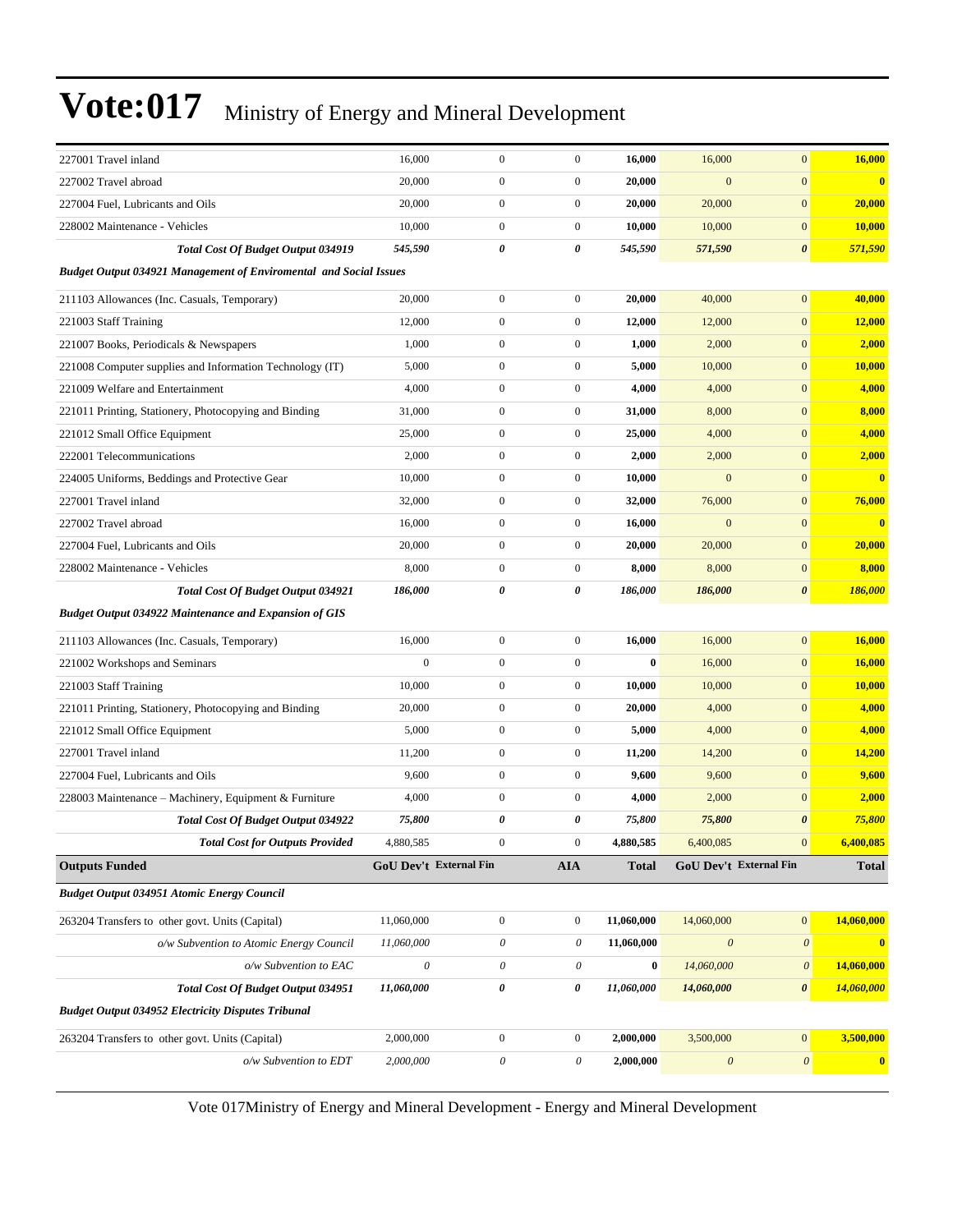| o/w Subvention to EDT                                                              | $\theta$                      | $\theta$            | $\theta$              | $\bf{0}$      | 3,500,000             | $\boldsymbol{\theta}$         | 3,500,000             |  |  |
|------------------------------------------------------------------------------------|-------------------------------|---------------------|-----------------------|---------------|-----------------------|-------------------------------|-----------------------|--|--|
| Total Cost Of Budget Output 034952                                                 | 2,000,000                     | 0                   | $\boldsymbol{\theta}$ | 2,000,000     | 3,500,000             | $\boldsymbol{\theta}$         | 3,500,000             |  |  |
| <b>Total Cost for Outputs Funded</b>                                               | 13,060,000                    | $\mathbf{0}$        | $\mathbf{0}$          | 13,060,000    | 17,560,000            | $\overline{0}$                | 17,560,000            |  |  |
| <b>Capital Purchases</b>                                                           | <b>GoU Dev't External Fin</b> |                     | <b>AIA</b>            | <b>Total</b>  |                       | <b>GoU Dev't External Fin</b> | <b>Total</b>          |  |  |
| <b>Budget Output 034972 Government Buildings and Administrative Infrastructure</b> |                               |                     |                       |               |                       |                               |                       |  |  |
| 281504 Monitoring, Supervision & Appraisal of Capital work                         | $\boldsymbol{0}$              | $\boldsymbol{0}$    | $\mathbf{0}$          | $\bf{0}$      | 900,000               | $\mathbf{0}$                  | 900,000               |  |  |
| 312101 Non-Residential Buildings                                                   | 300,000                       | $\boldsymbol{0}$    | $\mathbf{0}$          | 300,000       | 4,238,734             | $\boldsymbol{0}$              | 4,238,734             |  |  |
| Total Cost Of Budget Output 034972                                                 | 300,000                       | 0                   | $\boldsymbol{\theta}$ | 300,000       | 5,138,734             | $\boldsymbol{\theta}$         | 5,138,734             |  |  |
| Budget Output 034976 Purchase of Office and ICT Equipment, including Software      |                               |                     |                       |               |                       |                               |                       |  |  |
| 312213 ICT Equipment                                                               | 300,000                       | $\mathbf{0}$        | $\mathbf{0}$          | 300,000       | 500,000               | $\overline{0}$                | 500,000               |  |  |
| Total Cost Of Budget Output 034976                                                 | 300,000                       | 0                   | $\boldsymbol{\theta}$ | 300,000       | 500,000               | $\boldsymbol{\theta}$         | 500,000               |  |  |
| Budget Output 034978 Purchase of Office and Residential Furniture and Fittings     |                               |                     |                       |               |                       |                               |                       |  |  |
| 312203 Furniture & Fixtures                                                        | 100,000                       | $\mathbf{0}$        | $\boldsymbol{0}$      | 100,000       | 400,000               | $\overline{0}$                | 400,000               |  |  |
| <b>Total Cost Of Budget Output 034978</b>                                          | 100,000                       | $\pmb{\theta}$      | $\theta$              | 100,000       | 400,000               | $\boldsymbol{\theta}$         | 400,000               |  |  |
| <b>Budget Output 034979 Acquisition of Other Capital Assets</b>                    |                               |                     |                       |               |                       |                               |                       |  |  |
| 281504 Monitoring, Supervision & Appraisal of Capital work                         | 250,000                       | $\boldsymbol{0}$    | $\mathbf{0}$          | 250,000       | $\mathbf{0}$          | $\mathbf 0$                   | $\bf{0}$              |  |  |
| Total Cost Of Budget Output 034979                                                 | 250,000                       | $\theta$            | $\boldsymbol{\theta}$ | 250,000       | $\boldsymbol{\theta}$ | $\boldsymbol{\theta}$         | $\boldsymbol{\theta}$ |  |  |
| <b>Total Cost for Capital Purchases</b>                                            | 950,000                       | $\mathbf{0}$        | $\mathbf{0}$          | 950,000       | 6,038,734             | $\mathbf{0}$                  | 6,038,734             |  |  |
| <b>Arrears</b>                                                                     | <b>GoU Dev't External Fin</b> |                     | <b>AIA</b>            | <b>Total</b>  |                       | <b>GoU Dev't External Fin</b> | <b>Total</b>          |  |  |
| <b>Budget Output 034999 Arrears</b>                                                |                               |                     |                       |               |                       |                               |                       |  |  |
| 321605 Domestic arrears (Budgeting)                                                | 1,111,443                     | $\boldsymbol{0}$    | $\boldsymbol{0}$      | 1,111,443     | $\mathbf{0}$          | $\mathbf{0}$                  | $\bf{0}$              |  |  |
| Total Cost Of Budget Output 034999                                                 | 1,111,443                     | $\theta$            | $\boldsymbol{\theta}$ | 1,111,443     | $\boldsymbol{\theta}$ | $\boldsymbol{\theta}$         | $\boldsymbol{\theta}$ |  |  |
| <b>Total Cost for Arrears</b>                                                      | 1,111,443                     | $\mathbf{0}$        | $\boldsymbol{0}$      | 1,111,443     | $\mathbf{0}$          | $\overline{0}$                | $\bf{0}$              |  |  |
| <b>Total Cost for Project: 1594</b>                                                | 20,002,028                    | $\mathbf{0}$        | $\mathbf{0}$          | 20,002,028    | 29,998,819            | $\overline{0}$                | 29,998,819            |  |  |
| <b>Total Excluding Arrears</b>                                                     | 18,890,585                    | $\mathbf{0}$        | $\mathbf{0}$          | 18,890,585    | 29,998,819            | $\overline{0}$                | 29,998,819            |  |  |
|                                                                                    | GoU                           | <b>External Fin</b> | <b>AIA</b>            | <b>Total</b>  | GoU                   | <b>External Fin</b>           | <b>Total</b>          |  |  |
| <b>Total Cost for Sub-SubProgramme 49</b>                                          | 42,156,803                    | $\bf{0}$            | $\bf{0}$              | 42,156,803    | 53,036,113            | $\bf{0}$                      | 53,036,113            |  |  |
| <b>Total Excluding Arrears</b>                                                     | 40,973,316                    | $\mathbf{0}$        | $\boldsymbol{0}$      | 40,973,316    | 51,098,247            | $\overline{0}$                | 51,098,247            |  |  |
|                                                                                    | GoU                           | <b>External Fin</b> | <b>AIA</b>            | <b>Total</b>  | GoU                   | <b>External Fin.</b>          | <b>Total</b>          |  |  |
| <b>Grand Total for Vote 017</b>                                                    | 371,544,956                   | 1,457,448,220       | 0                     | 1,828,993,176 | 339,196,113           | 403,525,118                   | 742,721,232           |  |  |
| <b>Total Excluding Arrears</b>                                                     | 370,361,469                   | 1,457,448,220       | $\boldsymbol{0}$      | 1,827,809,689 | 337,258,247           | 403,525,118                   | 740,783,365           |  |  |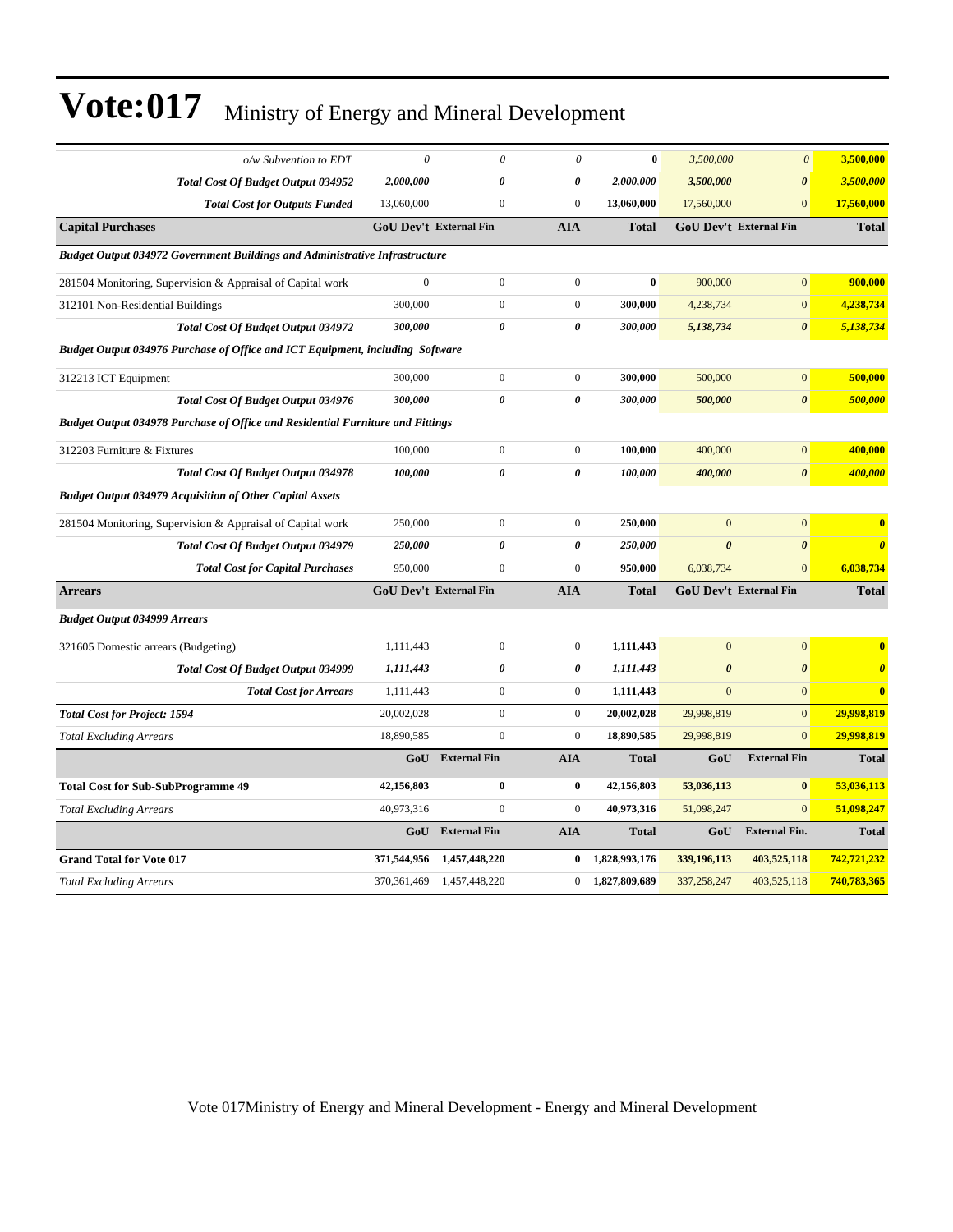#### **Table V5: External Financing to the Vote**

| Million Uganda Shillings                                                                             | 2020/21 Approved Budget | 2021/22 Draft Estimates |
|------------------------------------------------------------------------------------------------------|-------------------------|-------------------------|
|                                                                                                      | <b>Total</b>            | <b>Total</b>            |
| 1143 Isimba HPP                                                                                      | 165,040.00              | 110,710.00              |
| 507 China (PR)                                                                                       | 165,040.00              | 110,710.00              |
| 1183 Karuma Hydoelectricity Power Project                                                            | 654,690.00              | 0.00                    |
| 507 China (PR)                                                                                       | 654,690.00              | 0.00                    |
| 1221 Opuyo Moroto Interconnection Project                                                            | 19,190.00               | 0.00                    |
| 414 Islamic Development Bank                                                                         | 19,190.00               | 0.00                    |
| 1259 Kampala-Entebbe Expansion Project                                                               | 20,110.00               | 7,690.00                |
| 514 Germany Fed. Rep.                                                                                | 20,110.00               | 7,690.00                |
| 1350 Muzizi Hydro Power Project                                                                      | 114,990.00              | 15,390.00               |
| 513 France                                                                                           | 58,030.00               | 7,700.00                |
| 514 Germany Fed. Rep.                                                                                | 56,960.00               | 7,690.00                |
| 1388 Mbale-Bulambuli (Atari) 132KV transmission line and Associated<br><b>Substation</b>             | 1,920.00                | 7,690.00                |
| 514 Germany Fed. Rep.                                                                                | 1,920.00                | 7,690.00                |
| 1391 Lira-Gulu-Agago 132KV transmission project                                                      | 38,500.00               | 15,390.00               |
| 514 Germany Fed. Rep.                                                                                | 38,500.00               | 15,390.00               |
| 1409 Mirama - Kabale 132kv Transmission Project                                                      | 0.00                    | 15,390.00               |
| 414 Islamic Development Bank                                                                         | 0.00                    | 15,390.00               |
| 1410 Skills for Oil and Gas Africa (SOGA)                                                            | 4,500.00                | 0.00                    |
| 514 Germany Fed. Rep.                                                                                | 4,500.00                | 0.00                    |
| 1426 Grid Expansion and Reinforcement Project -Lira, Gulu, Nebbi to Arua<br><b>Transmission Line</b> | 57,558.22               | 15,390.00               |
| 409 International Bank for Reconstruction an                                                         | 0.00                    | 15,390.00               |
| 650 OTHER FOREIGN SOURCES OF FUNDS                                                                   | 57,558.22               | 0.00                    |
| 1428 Energy for Rural Transformation (ERT) Phase III                                                 | 28,400.00               | 55,490.00               |
| 410 International Development Association (IDA)                                                      | 24,180.00               | 55,200.00               |
| 424 Global Environment Facility                                                                      | 4,220.00                | 290.00                  |
| 1492 Kampala Metropolitan Transmission System Improvement Project                                    | 0.00                    | 84,710.00               |
| 523 Japan                                                                                            | 0.00                    | 84,710.00               |
| 1497 Masaka-Mbarara Grid Expansion Line                                                              | 142,780.00              | 15,390.00               |
| 513 France                                                                                           | 71,390.00               | 7,695.00                |
| 514 Germany Fed. Rep.                                                                                | 71,390.00               | 7,695.00                |
| 1542 Airborne Geophysical Survey and Geological Mapping of Karamoja                                  | 38,380.00               | 20,310.00               |
| 542 Spain                                                                                            | 38,380.00               | 20,310.00               |
| 1654 Power Supply to industrial parks and Power Transmission Line Extension                          | 136,850.00              | 32,290.00               |
| 507 China (PR)                                                                                       | 136,850.00              | 32,290.00               |